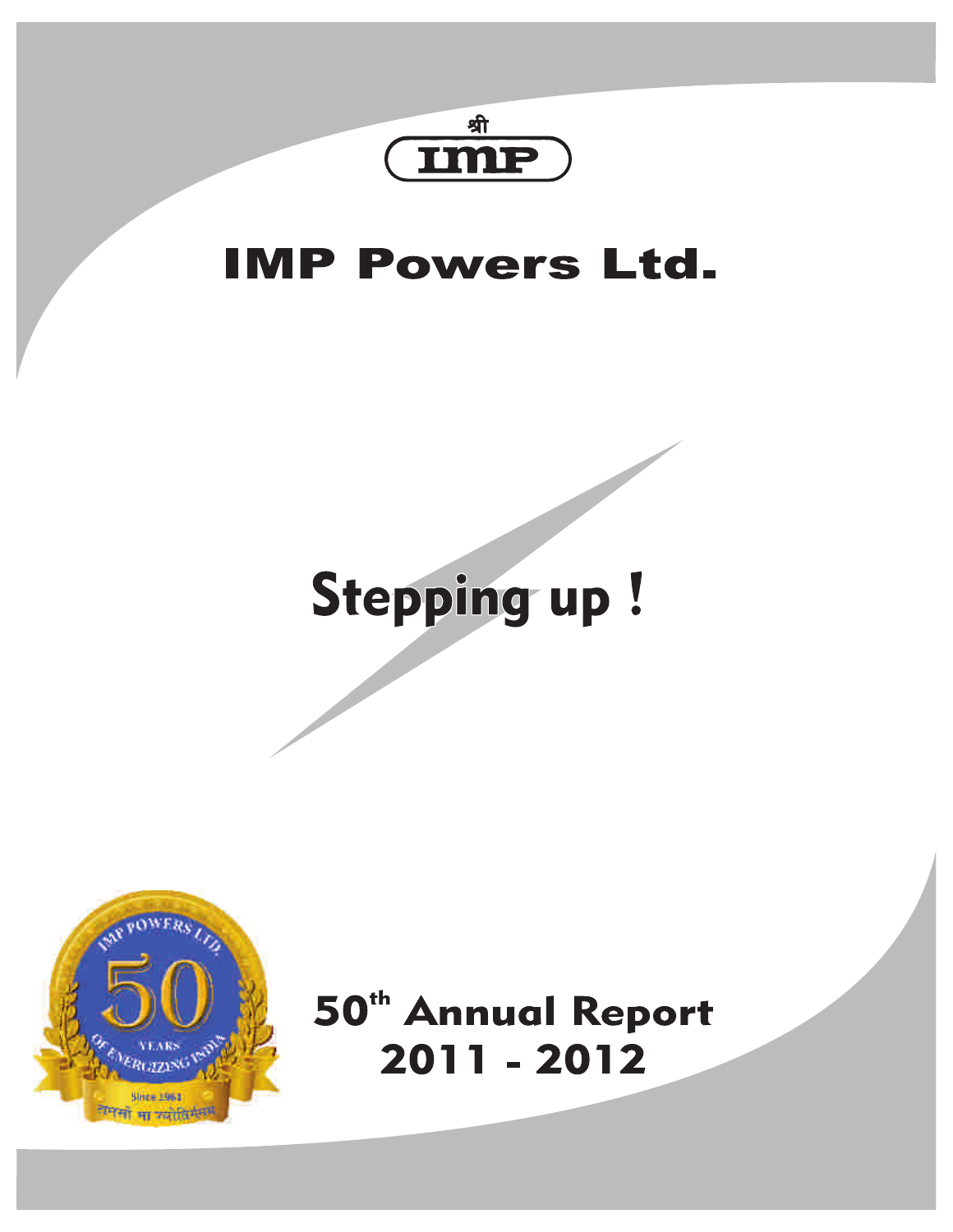

# **BOARD OF DIRECTORS**

- Shri Ramniwas R Dhoot Chairman Shri Ajay R Dhoot Managing Director Shri Aaditya R Dhoot Jt Managing Director Shri Rajendra Mimani Director-Marketing Shri R. T. RajGuroo Director Shri Prashant J. Pandit Director Shri Jayant N. Godbole Director Shri Prakash Bagla **Director** Shri Siby Antony **Director** 
	-

#### **BANKERS**

State Bank of Hyderabad State Bank of India Bank of India The Karnataka Bank Ltd IDBI Bank Ltd Axis Bank Ltd

# **AUDITORS**

Batliboi & Purohit National Insurance Building, 204, Dadabhoy Naoroji Road, Fort, Mumbai – 400 001

#### **REGISTERED OFFICE & FACTORY**

Survey No. 263/3/2/2, Sayli Village Umarkoin Road, Silvassa (U.T. D&NH) -396230

#### **CORPORATE OFFICE**

35/C, Popular Press Building 2<sup>nd</sup> Floor, Pt. M M Malviya Road, Tardeo, Mumbai – 400034

#### **Registrar & Transfer Agents**

Link Intime India (Private) Limited C-13, Pannalal Silk Mills Compound L.B.S. Marg, Bhandup, Mumbai -400078 Tel: 022-25963838; Fax: 25946969

# **CONTENTS**

| 3. Management Discussion & Analysis Report  9 |
|-----------------------------------------------|
| 4. Corporate Governance Report  14            |
|                                               |
|                                               |
|                                               |
|                                               |
|                                               |
|                                               |

# **50th Annual General Meeting**

Monday, 17<sup>th</sup> December 2012 at 3.00 p.m. at the Registered office of the Company at 263/3/2/2, Sayli Village, Umerkoin Road, Silvassa 396230, Dadra & Nagar Haveli (U.T.)

# **Members are requested to bring their copy of the Annual Report to the Annual General Meeting**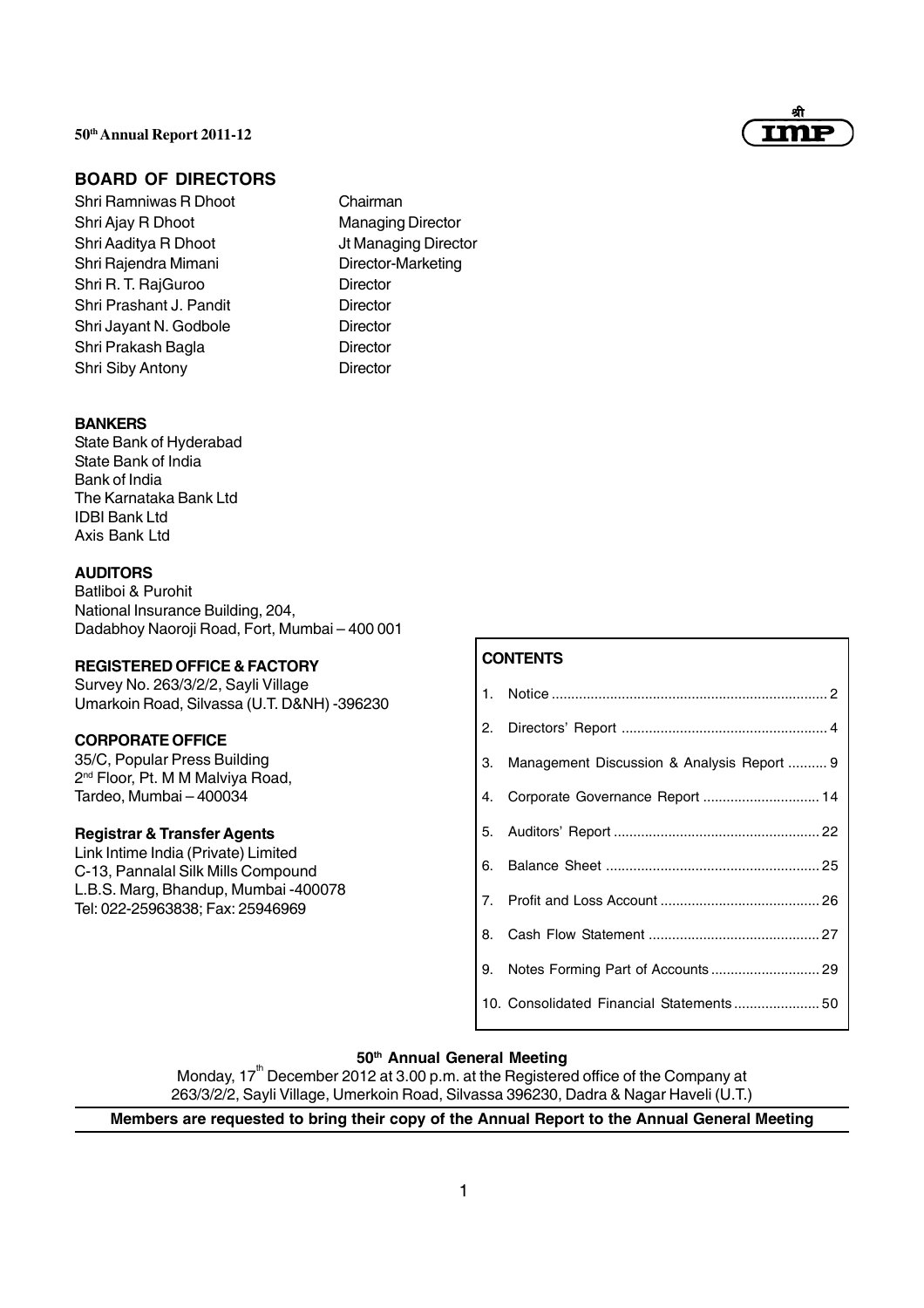#### **NOTICE**

Notice is hereby given that the 50<sup>th</sup> Annual General Meeting of IMP Powers Ltd. will be held on Monday, the 17<sup>th</sup> December 2012 at 3.00 p.m. at the Registered office of the Company at Survey No.263/3/2/2, Village Sayali, Umerkoi Road, Silvassa 396230, Dadra & Nagar Haveli (U.T.) to transact the following business:

#### **ORDINARY BUSINESS :**

- 1. To receive, consider and adopt the Audited Balance Sheet as at  $30<sup>th</sup>$  June 2012, the Profit & Loss Account for the year ended on that date and the Reports of the Directors' and Auditors' thereon.
- 2. To declare Dividend on equity share.
- 3. To appoint a Director in place of Shri Siby Antony who retires by rotation and being eligible offers himself for reappointment.
- 4. To appoint a Director in place of Shri. Jayant Godbole who retires by rotation and being eligible offers himself for reappointment.
- 5. To appoint Auditors to hold office from the conclusion of this Annual General Meeting until the conclusion of the next Annual General Meeting and to fix their remuneration.

#### **NOTES :**

- 1) A MEMBER ENTITLED TO ATTEND AND VOTE AT THE MEETING IS ENTITLED TO APPOINT A PROXY OR PROXIES TO ATTEND AND VOTE THERE AT INSTEAD OF HIMSELF. A PROXY NEED NOT BE A MEMBER OF THE COMPANY.PROXY INSTRUMENT TO BE IN ORDER MUST BE RECEIVED BY THE COMPANY AT ITS REGISTERED OFFICE AT LEAST 48 HOURS BEFORE THE COMMENCEMENT OF THE MEETING.
- 2) Members/Proxies should bring the enclosed attendance slip duly filled in, for attending the meeting. Members are requested to bring their copy of the Annual Report to the meeting.

#### **Book Closure & Dividend**

- 3) The Register of Members and Share Transfer Books of the Company will remain closed from Wednesday, 5<sup>th</sup> December 2012 to Wednesday, 12<sup>th</sup> December 2012 (both days inclusive).
- 4) The dividend, if declared at the Annual General Meeting, will be paid on or before 16<sup>th</sup> January 2013 to those persons or their mandatees:
	- i) whose names appear as beneficial owners on the date of the meeting in the list of Beneficial Owners to be furnished by National Securities Depository Limited and Central Depository Services (India) Limited in respect of the shares held in electronic form; and
	- ii) whose names appear as Members in the Register of Members of the Company after giving effect to valid share transfers in physical form lodged with the Registrar and Share Transfer Agent on the date of the meeting.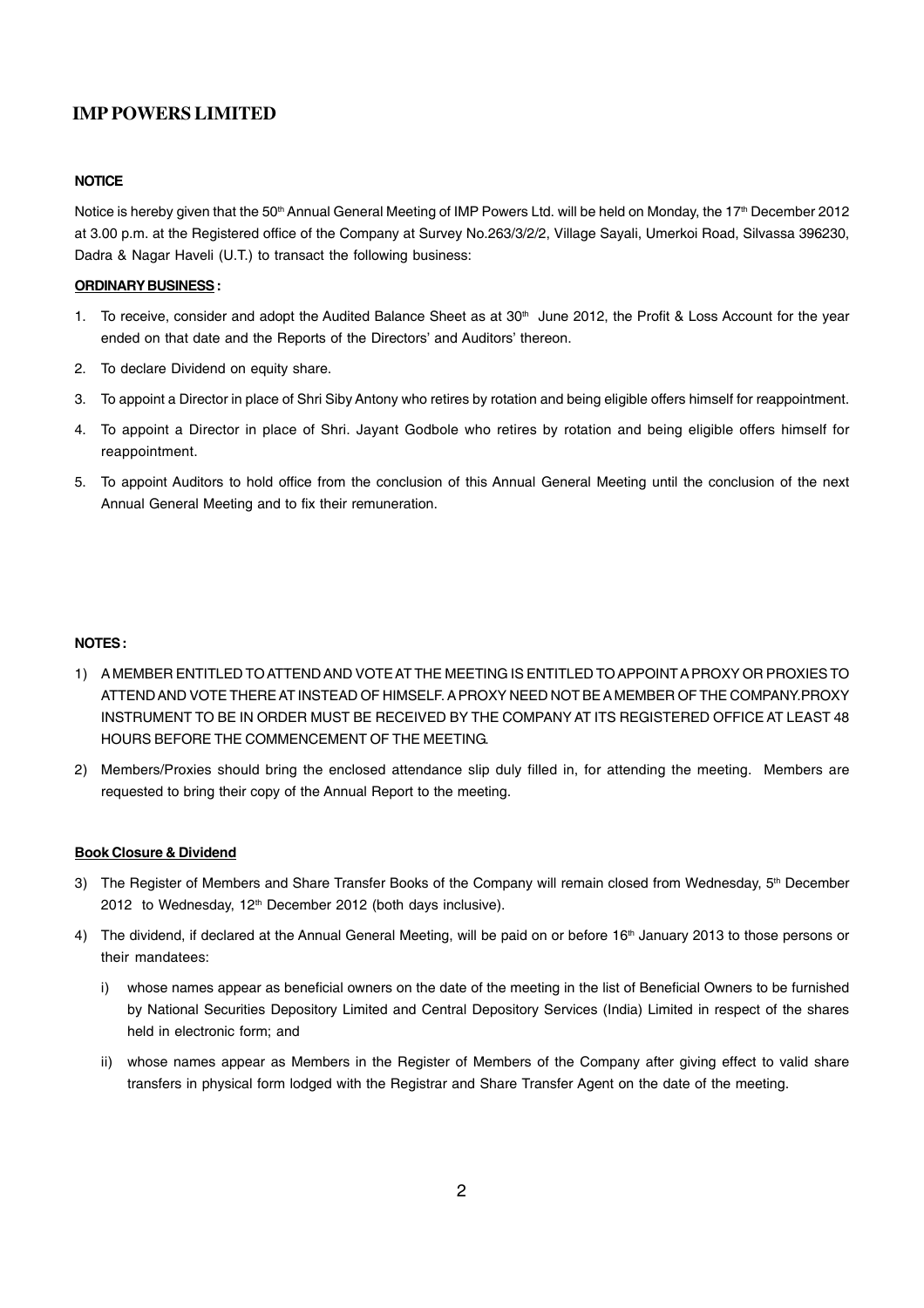

#### 5) **Nomination facility**

- Members holding shares in physical form may obtain the Nomination forms from the Company's Registrar & Share Transfer Agent.
- Members holding shares in electronic form may obtain the Nomination Forms from their respective Depository Participants.
- 6) In respect of the matters pertaining to bank details, mandates, nomination, power of attorney, change in name/address, e-mail address etc. the members are requested to approach :
	- The Company's Registrar & Share Transfer Agent, in case of shares held in physical form and
	- The respective Depository Participants, in case of shares held in electronic form.
- 7) In all correspondence with the Company/Registrar & Share Transfer Agent, members are requested to quote their folio numbers or DP ID and Client ID in respect of Shareholding in physical or electronic form respectively.
- 8) A member desirous of getting any information in respect of the contents of the Annual Report is requested to forward the queries to the Company at least seven days prior to the meeting so that the required information can be made available at the meeting.

#### **Regd.Off. : By Order of the Board**

Survey No.263/3/2/2 Umerkoi Road, Village Sayali Silvassa, 396230 Dadra & Nagar Haveli (U.T.)

**Ramniwas R Dhoot**

**Chairman**

Place : Mumbai Date: 7<sup>th</sup> November 2012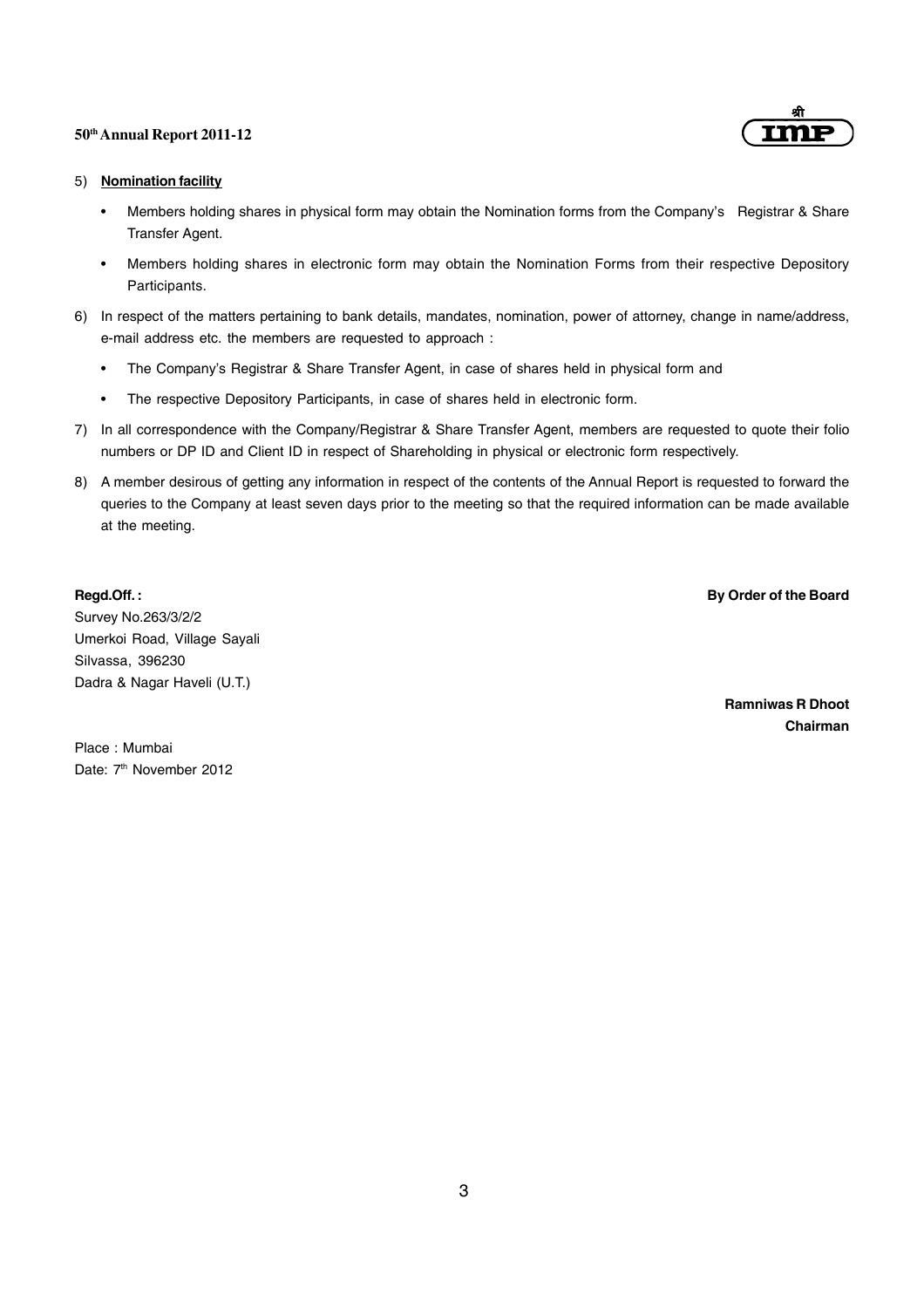#### **DIRECTOR'S REPORT**

To, The Members Of IMP POWERS LTD.

Dear Shareholders,

Your Directors have pleasure in presenting you the 50<sup>th</sup> Annual Report on the business and operations of your Company together with the Audited Statement of Accounts for the financial year ended 30<sup>th</sup> June 2012.

#### **FINANCIAL RESULTS:**

The financial and operating highlights for the year under review, compared with the previous financial year, are given below:

|                                                 |                     | (in lakhs)          |
|-------------------------------------------------|---------------------|---------------------|
| <b>PARTICULAR</b>                               | <b>JUNE 30,2012</b> | <b>JUNE 30,2011</b> |
| <b>Total Sales</b>                              | 28224.27            | 24914.98            |
| Other Income                                    | 9.01                | 13.91               |
| <b>Total Sales and Other Income</b>             | 28233.28            | 24928.89            |
| <b>Profit before Depreciation, Interest and</b> |                     |                     |
| <b>Finance Charges and tax</b>                  | 3367.32             | 3057.13             |
| Less: Provision for depreciation                | 426.44              | 392.48              |
| Less: finance cost                              | 1922.30             | 1626.13             |
| <b>Profit before tax</b>                        | 1018.58             | 1028.52             |
| Less: current tax                               | 205.78              | 229.09              |
| Less: deferred tax                              | 92.83               | 77.90               |
| Less: Fringe Benefit Tax                        | 0.00                | 0.00                |
| <b>Net Profit after tax</b>                     | 719.97              | 721.53              |
| Extra Ordinary Item                             | 0.00                | 443.50              |
| <b>Net Profit</b>                               | 719.97              | 278.03              |
| Earning Per Share before extra ordinary Items   |                     |                     |
| <b>Basic</b>                                    | 8.73                | 8.75                |
| <b>Diluted</b>                                  | 8.73                | 8.75                |
| Earning Per Share after extra ordinary Items    |                     |                     |
| <b>Basic</b>                                    | 8.73                | 3.30                |
| <b>Diluted</b>                                  | 8.73                | 3.30                |

#### **OPERATIONS:**

The performance of your Company during the financial year was impressive and maintained the growth trajectory especially in stiffly competitive and tough market. The total income for the year ended  $30<sup>th</sup>$  June 2012 at Rs.28233 lacs registered an growth of 13 % as against total income of Rs.24940 lacs during the previous year ended on 30th June 2011. Export sales for the year 2011-12 was Rs. 3977 lacs compared to Rs. 925 lacs for the year 2010-11.Net Profit for the year ended 30<sup>th</sup> June 2012 grew by 159 % to Rs.720 lacs as against Net Profit of Rs.279 lacs (after extra ordinary item) of the previous year. The Consolidated PAT of the Company during the year was Rs.690 lacs.

Your Company has a very healthy unexecuted order book of 6339 MVA of transformers worth Rs.22000 lacs as on 30<sup>th</sup> June 2012.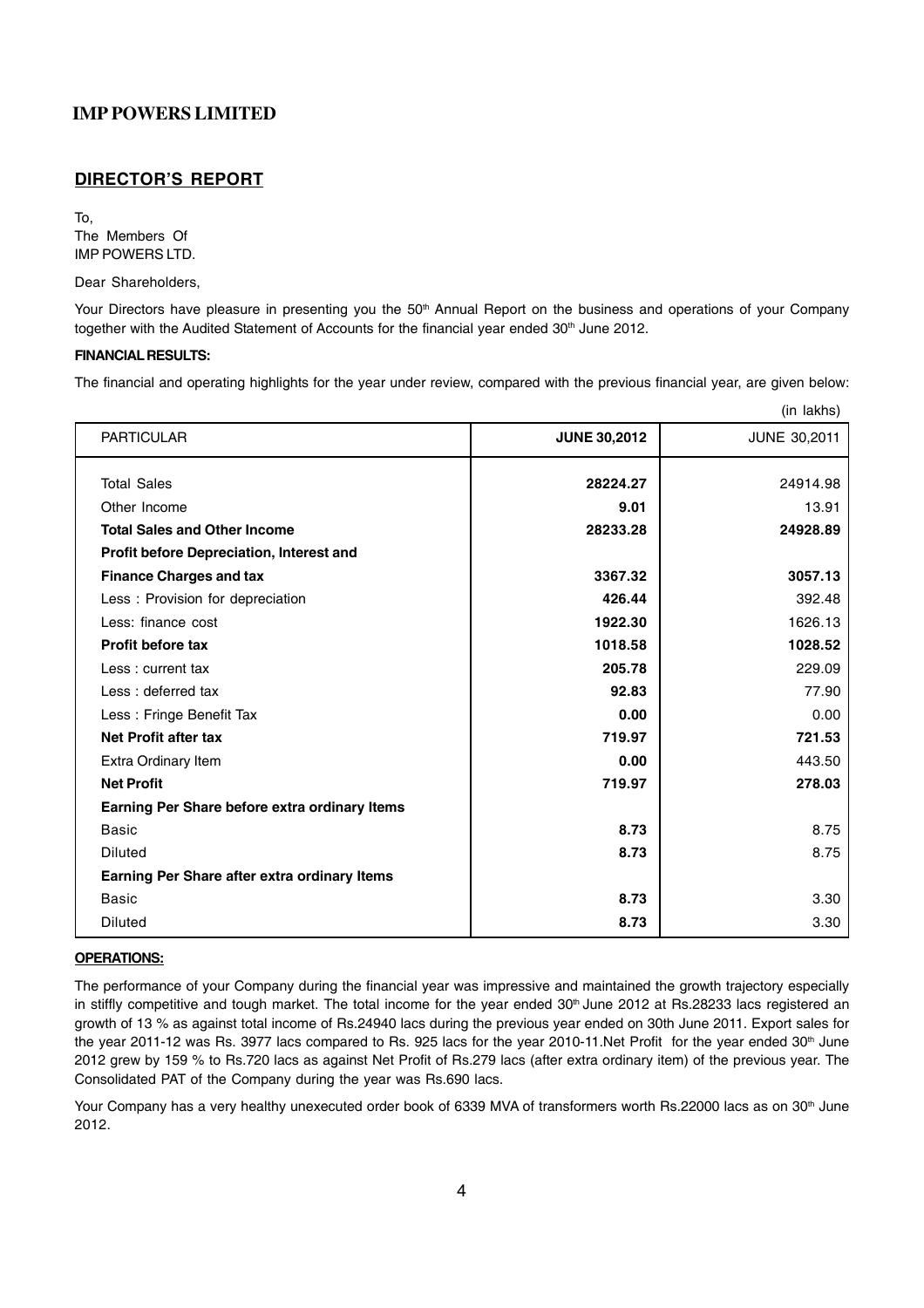

#### **FUTURE PROSPECTS**

Despite stiff competition due to market conditions, your Company has continued the growth trajectory by achieving 13% higher sales compare to last year. Your Company is confident of continuing the same growth year on year with dedicated and experienced marketing team, penetration to electricity boards in South and East region, relationship with the customers by which getting the repeat orders. The margins are going to be under pressure due to competition, but looking at the reforms undertaken in the power sector, this is bound to ease out shortly.

Your Company is focusing more on SEBs, a shift from EPC , where the of take of materials is faster. Your Company apart from continued focus on the existing markets in North and West, intends to strengthen its position in East and South markets. Your Company has started participating in tenders of electricity boards of Tamilnadu, Karnataka, Orissa, West Bengal and the results are quite encouraging.

During the year, your Company has executed the export order of \$6 million received from Africa. Looking to the huge export potential in Africa market, your Company is confident of expanding its activity in Africa region and seeking opportunity in other international markets.

During the year, your Company has received first of its kind order of 315MVA/400kv class transformer from MSETCL by which your Company now is in the elite group of transformer manufacturers of 400 KV. Your Company will concentrating on manufacturing EHV transformers where the demand is rising due to the augmentation of 765kV lines.

Your Company has strong R & D division. With a view to save cost and improve the designs, your Company is going to strengthen the division to create more innovative and economical designs for higher range of transformers.

Your Company is concentrating on repair business of transformers having huge potential by taking the advantage of wide customer base. During the year, your Company has received orders from Haryana and Punjab electricity boards. Your Company is now penetrating in to other electricity boards.

#### **IMP Energy Limited**

With the thermal power generation segment facing the issue of shortage of coal, other power generation sources like Hydro and renewal energy will get attention in the coming years. During the year, IMP Energy Ltd (IEL) has been incorporated as a subsidiary of your Company for mini and small hydro EPC business of less than 5 MW. IEL has received the order worth Rs.55 cr from LREDA – LEH and KREDA- Kargil in short span of six months. IEL is focusing on these regions and expecting orders totaling Rs.100 cr in the current year.

#### **Key Achievements**:

- **Your Company is now completely out of CDR by repaying 100 % recompense amount.**
- Your Company has received maiden order from MSETCL for supply of EHV Transformers of 315MVA, 400kv Class which puts your Company in the top league of manufacturers in the Country.
- Single largest order from RRVPNL of 2080 MVA of 13 No.s of 160 MVA, 220kv Class.
- Executed single largest export order of \$6 Million from Africa.
- Formed IMP Energy Ltd, a subsidiary of IMP Powers Ltd. an PMC/EPC Co. for Small/Mini/Hydro Powers. The Company has set up its office in Delhi – Gurgaon.

#### **Subsidiary Company**

With the thermal power generation segment facing the issue of shortages of coal (major raw material), other power generation sources like nuclear, hydro and renewable energy sources will get attention in the coming years.

The hydro power segment offers investment opportunities as India is considered to have hydro power generation potential worth 1,50,000 MW; of which only 25% has been harnessed till date.

Keeping in view the huge potential in this sector, IMP Energy Limited (IEL) has been incorporated as a subsidiary of IMP Powers Ltd. (IEL) It was launched for providing EPC for setting up of small and mini Hydro projects. The basic idea of embarking for Small Hydro Projects is to offer complete "End to End solution" by giving all services under one roof. The most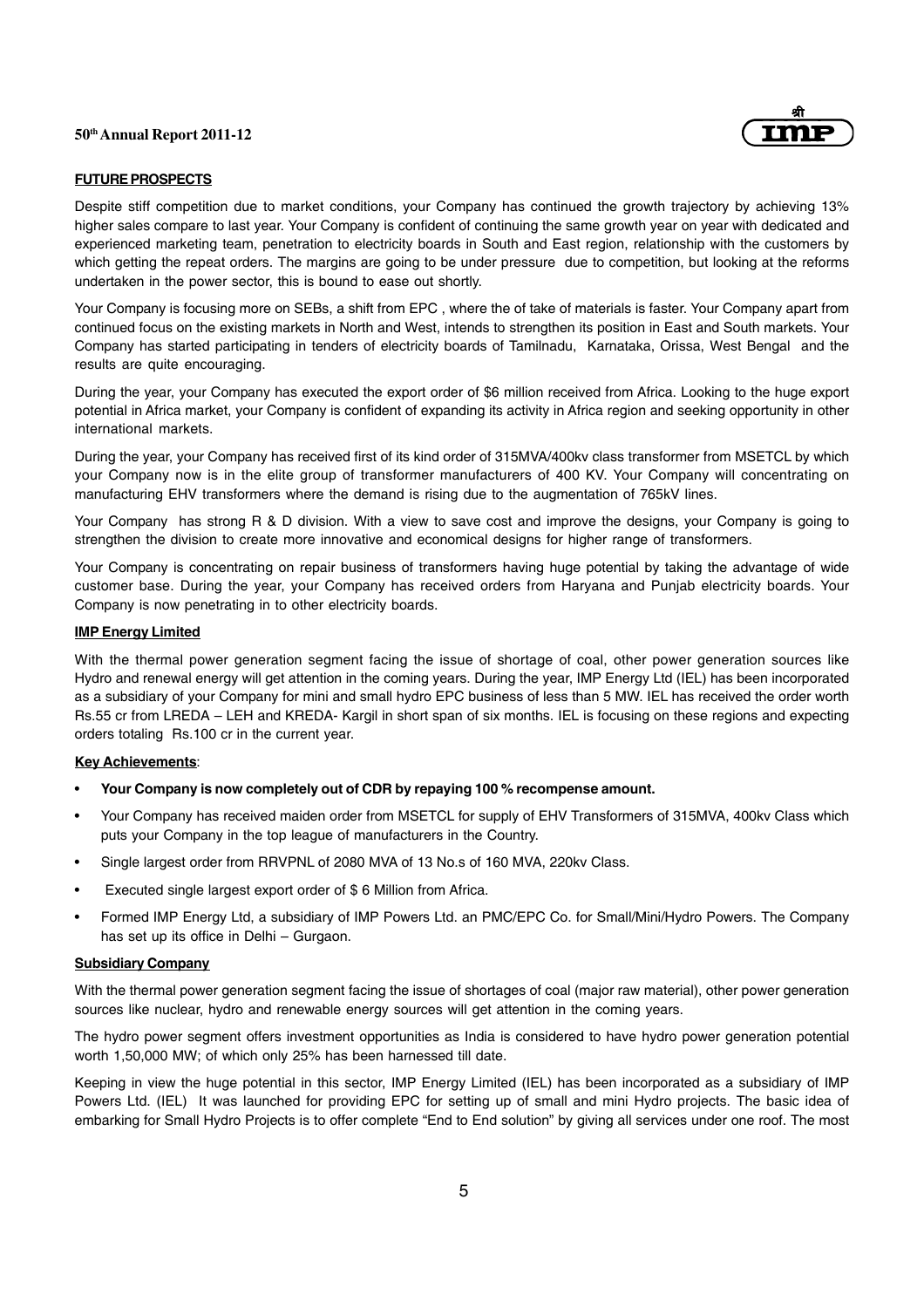critical part for the development of Small Hydro Project is complete coordination among various facets such as Planning, Civil Works, Hydro Mechanical Works and Electro-Mechanical Works. IMP Energy Ltd. has tied up exclusively with turbine manufacturers as this is one of the most critical components in the E & M side.

Your Company is focusing mainly in Jammu & Kashmir, LEH/Ladakh and Kargil where there is an acute shortage of power and in most places will replace DG .These projects are run on the river projects which do not require any environment clearance nor any displacement of people/villages and nor any dams. These are funded and monitored by Government itself through MNRE.

Your Directors have pleasure to announce that in a short span of 6 months, IEL has secured orders of Rs.55 Crores till date. The pipeline of new orders looks very strong and expects to gain meaningfully in the current year.

#### **Exemption under Section 212 (8) of the Companies Act, 1956.**

Ministry of Corporate Affairs has vide its General Circular No.2/2011 dated 8<sup>th</sup> February 2011 has granted general exemption under Section 212 (8) of the Companies Act, 1956. Your Company opted for the said exemption exempting the Company from attaching the audited financial statements of the subsidiary as specified under Section 212(1) of the Act. Annual Accounts of the Subsidiary and related information will be made available to the shareholders of the Company. The said accounts will also be kept open for inspection by any shareholder at the Company's registered office. The summarized financial information of IMP Energy Ltd. is published separately in the Annual Report.

A statement pursuant to Section 212 of the Companies Act, 1956 in respect of Subsidiary Company is annexed herewith and forms part of this Annual Report.

As required under the Listing Agreement with the Bombay Stock Exchange Ltd., (BSE) attached herewith is a Consolidated Financial Statement of your Company and its aforesaid Subsidiary prepared in accordance with Accounting Standard AS-21 issued by the Institute of Chartered Accountants of India.

#### **DIVIDEND**

**Your Directors' have pleasure to recommend a Dividend of Re.1/- per equity share and a Special Dividend of Re. 0.50/- per Equity Share on 8136563 Equity Shares of Rs.10/- each for the year ended June 30, 2012. This Special Dividend is recommended to commemorate the Golden Jubilee Year of your Company**.

#### **MANAGEMENT DISCUSSION AND ANALYSIS REPORT**

Pursuant to Clause 49 of the Listing Agreement entered into with the Stock Exchanges, a detailed review by the Management on operation, performance and future outlook of the Company and its business, is presented in a separate section viz: Management Discussion and Analysis forming part of this Annual Report .

#### **DIRECTORS**

In accordance with the provisions of the Companies Act, 1956 and the Articles of Associations of the Company, Mr. Jayant Godbole and Mr. Siby Antony**,** Directors of the Company, retire by rotation at the ensuing Annual General Meeting and being eligible, offer themselves for re-appointment.

#### **DIRECTORS' RESPONSIBILITY STATEMENT:**

Pursuant to the requirement under Section 217(2AA) of the Companies Act, 1956, your Directors confirm that:

- That in the preparation of the annual accounts for the financial year ended  $30<sup>th</sup>$  June 2012 the applicable accounting standards had been followed along with proper explanation relating to material departures;
- They have selected such accounting policies and applied them consistently and made judgments and estimates that were reasonable and prudent so as to give a true and fair view of the state of affairs of the Company as at 30<sup>th</sup> June 2012 and of the profit and loss account of the Company for the year ended on that date;
- They have taken proper and sufficient care to maintain adequate accounting records in accordance with the provisions of the Companies Act,1956 to safeguard the assets of the Company and to prevent and detect fraud and other irregularities;
- The annual accounts have been prepared on a going concern basis.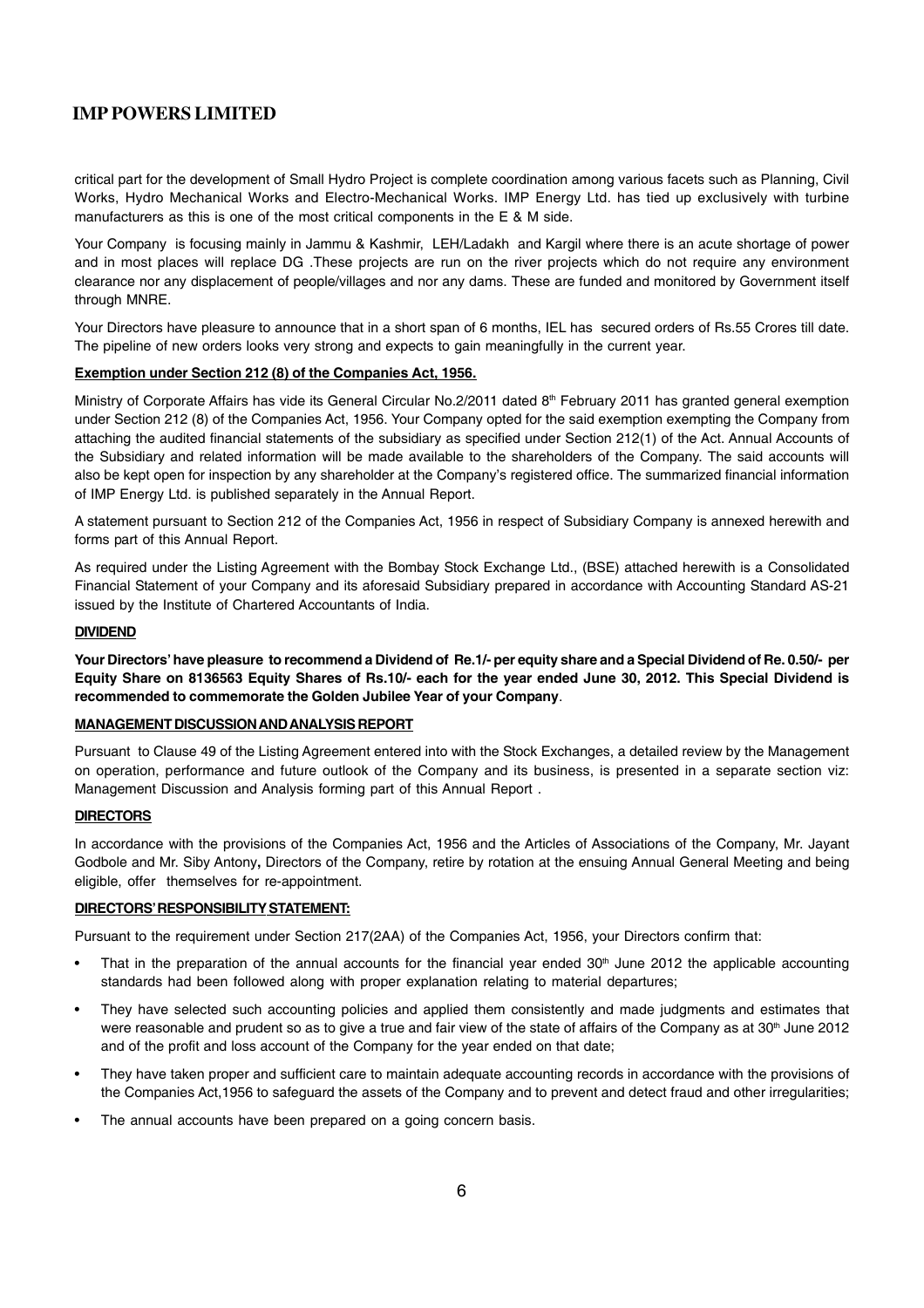

#### **AUDITORS**

M/s. Batliboi & Purohit, Chartered Accountants, Statutory Auditor of the Company, who hold office until the conclusion of ensuing Annual General Meeting will retire at the forthcoming Annual General Meeting. The Company has received a certificate from the Auditors of the Company to the effect that their appointment, if made, would be in accordance with Section 224(1B) of the Companies Act 1956. The Board recommends their appointment.

#### **AUDITORS' REPORT:**

The observations in the Auditors' Report read with the Notes to accounts are self-explanatory and do not call for comments.

#### **CORPORATE GOVERNANCE**

Your Company has been complying with the conditions of Corporate Governance as stipulated in Clause 49 of the Listing Agreement. A separate section on Corporate Governance forms part of the Directors' Report and a certificate from Statutory Auditor for compliance forms part of Corporate Governance Report.

#### **CODE OF CONDUCT COMPLIANCE:**

As per Clause 49 of the Listing Agreement with the Stock Exchanges, the declaration signed by the Managing Director regarding Code of Conduct Compliance for the financial year ended 30<sup>th</sup> June 2012 is annexed and forms part of the Directors' Report.

#### **FIXED DEPOSIT**

Your Company has not accepted any fixed deposit from the public during the year ended 30<sup>th</sup> June 2012.

#### **INTERNAL CONTROL SYSTEM AND THEIR ADEQUACY**

Your Company has adequate system of internal control in order to ensure that all the transaction are duly authorised, recorded and reported correctly.

Internal audit is looked after by independent firm of Chartered Accountants, M/s Sharp & Tannan Associates who conducts regular audit. Summarized internal audit observation/reports are reviewed by the Audit Committee on a regular basis. Both the Statutory as well as the Internal Auditor of the Company independently evaluate the adequacy of the internal control system. Based on the audit observations and suggestions, remedial measures are being taken by the Management on a regular basis .

#### **INSURANCE**

Properties and Assets of Your Company are adequately insured.

#### **HUMAN RESOURCES**

Your Company recognizes that people are its principal assets. Company's growth is always dependent upon its ability to attract and retain good quality people. A full-fledged Human Resources Department has been set up which is entrusted with the responsibility of recruiting new talent from the market, retaining and developing skills of the employees of the Company by conducting various trainings in its in house training centre at the Silvassa Factory.

Industrial relations at all divisions of the Company were also very cordial during the year.

#### **PARTICULARS OF EMPLOYEES**

The Company has not employed any employee drawing remuneration in excess of the limits prescribed, under Section 217 (2A) of the Companies Act,1956 read with Companies (Particular of Employees ) Rules, 1975 as amended vide Companies (Particular of Employees ) Amendment Rules ,2011 during the year under review .

#### **CONSERVATION OF ENERGY, TECHNOLOGYABSORPTION AND FOREIGN EXCHANGE EARNINGS AND OUTGO.**

#### **A) Conservation Of Energy**

#### **Steps taken for conservations**

1. Installation of 144 nos turbo ventilator fans in production shops. These fans run on wind energy requiring no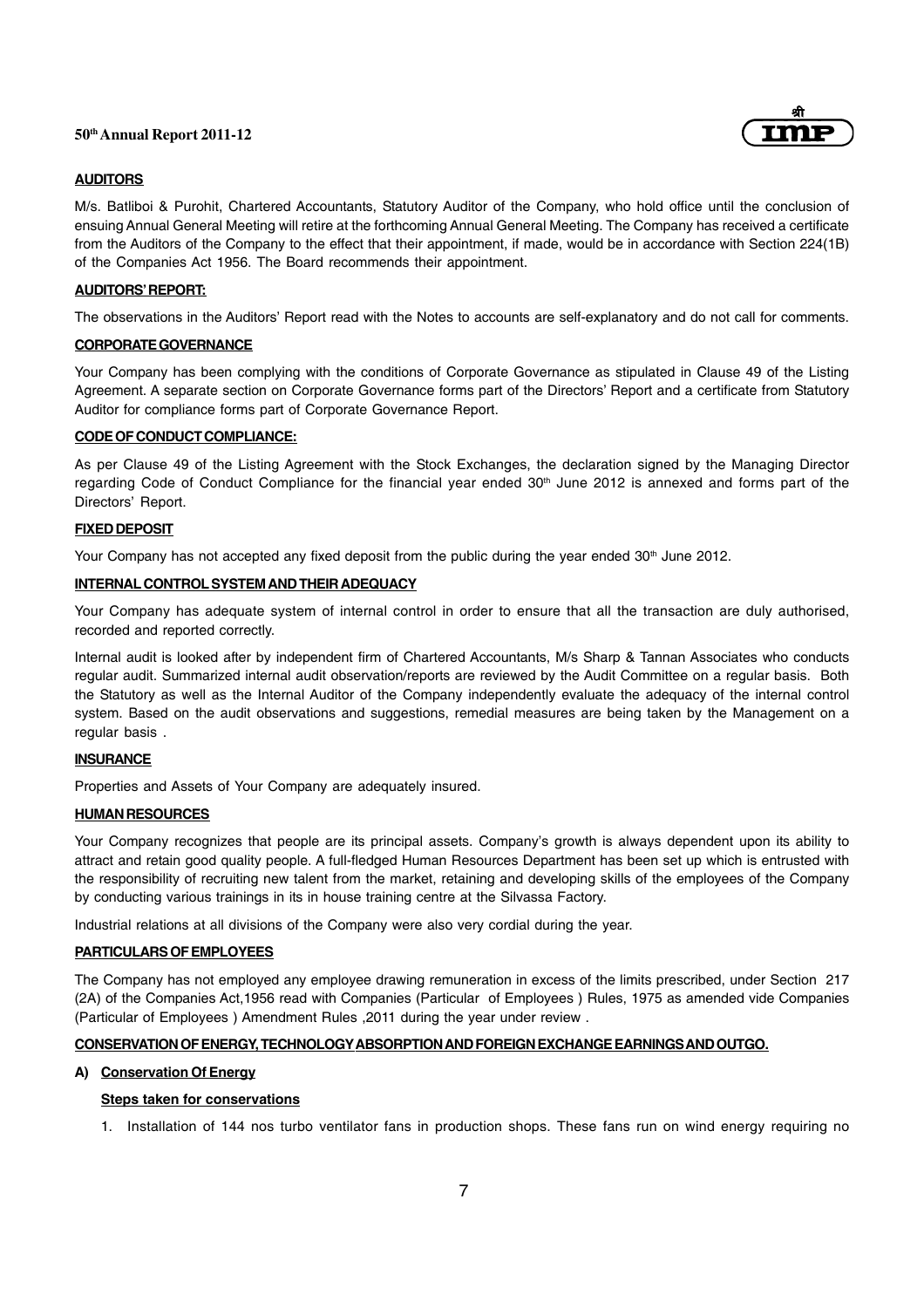electrical power .Shop temperature will be lowered by about 5 degree C & hence use of normal fans will be drastically reduced Further, translucent sheet used for each fan will increase sunlight in the shop which will reduce power consumption on lighting.

- 2. Preventive maintenance of all vacuum pumps done which has increased their efficiency & reduced power consumption.
- 3. Installed 10kvar capacitor bank in APFC panel to improve power factor.
- 4. Maintained 4% oxy level in thermo pack diesel.
- 5. Replacement of mercury lamps with metal halide lamps .
- 6. Started use of LED lamps.
- 7. Reduction in wastage of energy by optimum use of plant & machinery, air conditioners and lighting in workshops/ offices. with the help of various measures undertaken by the Company, there is a reduction in consumption of energy. Your Company is making continuous efforts to further reduce energy consumption and consequent cost of production.

#### **B) Details of Foreign Exchange Income and Outgo Are As Below:**

|                              |           | (In Lacs) |
|------------------------------|-----------|-----------|
| <b>PARTICULAR</b>            | 2011-2012 | 2010-2011 |
| Foreign exchange earnings    | 3977.15   | 916.90    |
| Foreign exchange expenditure | 18.37     | 10.00     |

#### **ACKNOWLEDGEMENT**

The Board of Directors takes this opportunity to thank all investors, clients, vendors for their continued support. The Board is also thankful to the bankers for extending timely assistance in meeting the financial requirement of the Company. It would further like to place on record the co-operation and assistance provided by Government Departments, Stock Exchanges and other regulatory authorities.

Your Director also wish to place on their record their appreciation for the contribution made by the employees at all level.

**For and on Behalf of Board of Directors Sd/- Ramniwas R Dhoot Chairman**

**Place: Mumbai Date: 7th November 2012**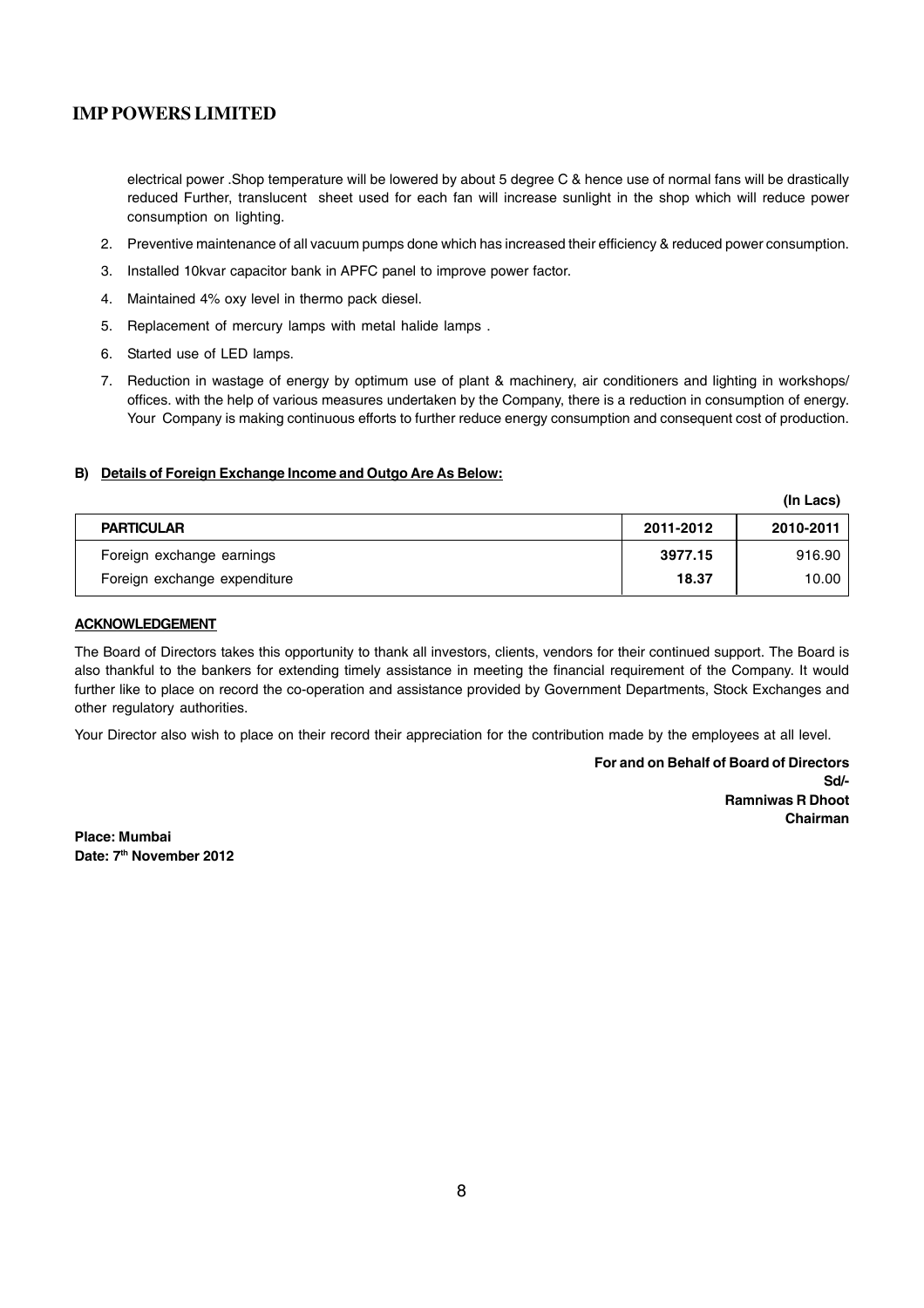

#### **MANAGEMENT DISCUSSION AND ANALYSIS REPORT**

#### **ECONOMIC REVIEW :**

The Global Economy is yet again facing financial meltdown like 2008-09. One can say that it has not completely come out of the receding effects of the financial meltdown witnessed during 2008-09. Impact of European economy crisis took over the world economy which continue to remain uncertain. The Indian economy also has not been spared by the effects of global turmoil and slowed down to 6.5 % from 8.4% in the year 2010-2011. However recently Assocham Survey indicated that it may further slowed down to 6-6.3 % during the fiscal 2012-13. The growth is primarily being driven by domestic investment and consumption with positive impact of rising economic activity in rural areas. However, concerns like containing inflationary pressure on the back of rising food prices and commodities have been the top priority of the Government. While the impact of this challenges may create periodic volatility in the short term, we expect Indian economy to sustain steady growth rate over medium to long term based on its strong fundamentals.

#### **FUTURE PROSPECTS**

India has stepped its development agenda and power is an inevitable element of economic growth and development. Growth in the power sector is related to India's GDP growth rate and hence, in order to sustain the growth of 8-9% in GDP, India needs to continuously add power generation capacity to commensurate with this pace.

Although, the Indian power sector is one of the fastest growing sectors in the world and energy availability has increased by around 36% in the past 5 years, the demand for power outstrips its supply. Nearly 60 crore Indians do not have access to electricity. The energy and peaking deficits have been hovering around double digits for the past two years and the condition might worsen in the coming years considering the huge demand of power from India's rising population and rapid industrialization and urbanization. Hence, there is no slowing down of demand for the Power Sector, thus offering ample scope for rapid capacity expansion.

The Government is investing in this industry through various development schemes like Rajeev Gandhi Rural Electrification Program, **'Power for all by 2012'** and Accelerated Power Development and Reform Programme (APDRP), Ultra Mega Power Projects etc. It has also been encouraging participation of private players in this Sector.

Renewable energy sources are also being encouraged considering the growing environmental concerns. Hence, the future prospects of nuclear power, hydro power and power from renewable energy sources are also good.

In the backdrop of burgeoning energy needs, energy security and environmental concerns have emerged as important concerns for increasing number of countries worldwide. As a result, the fact is now well established that the world has no other option but to transform the present energy usage pattern in favour of renewable energy, given the benefits it offers. India is no exception in this regard. With rapidly rising energy demand on one hand and formidable challenge of providing adequate energy supply in a sustainable manner on the other hand, renewable energy technologies have started getting increased support in terms of favourable regulatory and policy environment. This, coupled with abundant availability of renewable energy sources has labeled India as one of the most attractive destinations for investments across the renewable energy value chain.

#### **Looking at the above points, the long term future prospects of the Indian Power Sector appear to be Green (Very Good).**

#### **OUT LOOK ON POWER INDUSTRY**

The Indian Power Industry is one of the largest and most important industries in India as it fulfills the energy requirements of various other industries. It is one of the most critical components of infrastructure that affects economic growth and the wellbeing of our nation.

India has the world's 5<sup>th</sup> largest electricity generation capacity and it is the 6th largest energy consumer accounting for 3.4% of global energy consumption. Due to the fast-paced growth of the Indian economy, the country's energy demand has grown at an average of 3.6% p.a. over the past 30 years.

Total Installed Capacity of Power in India is approximately 2,00,000 MW. of this, more than 75% of the installed capacity is with the public sector (State and Central), the State sector having the largest share of 48%.

Power sector at this point of time is undergoing crucial changes in terms of huge capacity addition, higher efficiency, increased private power participation, competitive pricing and improved regulatory framework. The power requirement in India is expected to grow manifold in the coming years as a result of industrial and urban expansion. Government of India has responded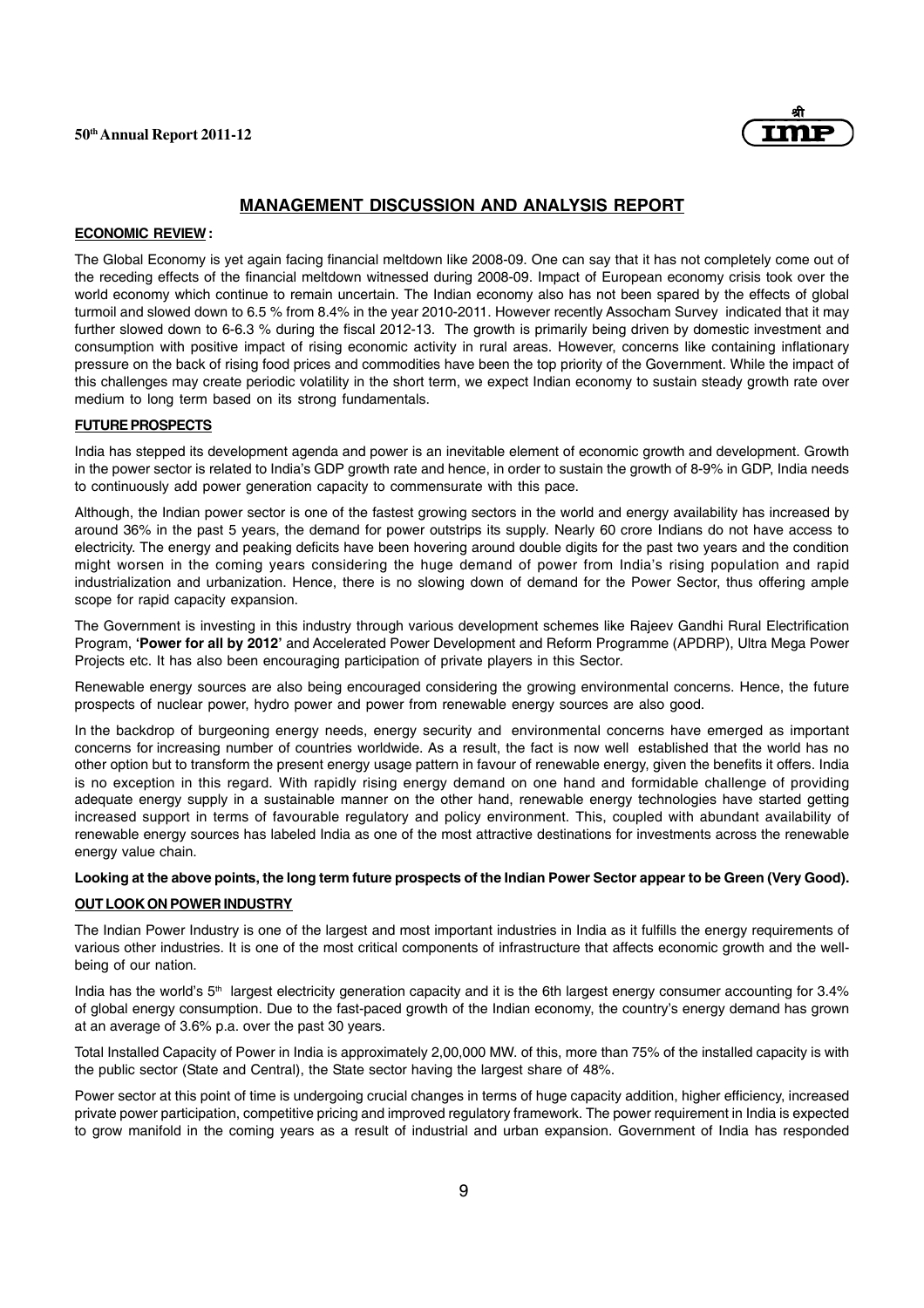positively by accelerating the capacity addition from 21,180 MW in 10<sup>th</sup> Plan to 56,000 MW in the 11t<sup>h</sup> plan leading to almost two and a half times that of 10<sup>th</sup> Plan.

In addition the Government is investing in this industry through various development schemes: -

- **The Rural Electrification Program** is an effort to lighten up villages which have faced acute shortage of Power over the years.
- 'Power for All by 2012' plan aims at a per capita consumption of 1000kWh by the end of the 11<sup>th</sup> Five Year Plan (2007-12).
- **The Accelerated Power Development and Reform Program (APDRP) program** is being implemented so that the desired level of 15 per cent AT&C (Aggregate Technical and Commercial) loss can be achieved by the end of 11<sup>th</sup> plan (Currently it is 30%).

The Government of India is also planning nine Ultra Mega Power Projects (UMPP) of 4 GW each with an estimated individual investment of US\$ 4 billion (Rs. 192 billion). Four of these projects are expected to be commissioned between 2011 and 2017. The UMPP is an initiative by the Government to collaborate with power generation companies to set up 4,000 MW projects to ease the Country's power deficit situation.

In India, 100% FDI is allowed in the Generation, Transmission and Distribution segments of the Power Sector. The FDI inflow in the Power Sector has been on the rise in the last 5 years. This trend is expected to continue in the coming years considering the huge opportunities available in the sector. FDI inflow is important for the power sector because it brings in money and India's power sector is in huge need of investments. More importantly, FDI also brings in advanced technology making the sector more efficient. Hence, this proves to be a major growth driver for the power sector.

#### **Growth Drivers for Power from Nuclear, Hydro and Renewable Energy Sources: –**

With the thermal power generation segment facing the issue of shortages of coal (major raw material), other power generation sources like nuclear, hydro and renewable energy sources will get attention in the coming years.

**Nuclear power** projects account for 2.75% of India's total installed capacity which is about 4.77 GW. The Planning Commission's expert committee on an Integrated Energy Policy has suggested in its report that there is a possibility of reaching a nuclear power capacity of 21-29 GW by 2020 and 48-63 GW by 2030.

The **hydro power segment** offers investment opportunities as India is considered to have hydro power generation potential worth 1,50,000 MW; of which only 25% has been harnessed till date.

Using **renewable sources** to generate electricity has several advantages like a perennial energy source, potential for lower reliance on imported fossil fuels and lower CO2 emissions. However, at present the major hurdle facing rapid expansion of renewable power is high initial cost as compared to the competing fuels. But taking in to consideration the environmental concerns, this segment receives encouragement from the Government. Its share in the Country's total generation capacity has increased from 1.1% in 2001-02 to 10.63% as on 31st March, 2011 and is expected to increase in the future.

These three non-thermal sources of power also offer good investment opportunities. Companies are diversifying their power portfolios to take advantage of opportunities available in hydro power and renewable energy sources.

#### **OUTLOOK ON TRANSFORMER INDUSTRY**

The growth of transformer industry generally depends upon the power generation capacity addition and planned transmission and distribution network in the Country. In our country, installed power generation is approximately 2,00,000 MW as on 31st March 2012 and capacity addition of approximately 93,000 MW is planned in XII five year plan by the year 2017. As a result of this, huge requirement in power transformer capacity would be required. Also, a good population of transformers has completed more than 20-25 years in the field and this will be required to be replaced by new transformers in near future.

**XII Plan period**: Growth of the transformer industry would be linked squarely to the quantum of investment that India commits to the power T&D sector. Traditionally, power T&D has been a grossly neglected area. In an ideal situation, every rupee spent in creating power generation facilities has to be matched by an equal amount in setting up power T&D infrastructure. This ratio of 1:1 has never been honoured in India. Experts feel that at best investment in T&D has been 50 per cent of that in power generation, as against the desirable 100 per cent. The ensuing XII Plan period (April 2012 to March 2017) is expected to be radically different from its predecessors. According to government estimates, India is expected to see an investment of Rs.13 trillion in the XII Plan. This will be equally distributed—for the first time ever—between generation and T&D. This by itself is the biggest growth driver for the transformer industry.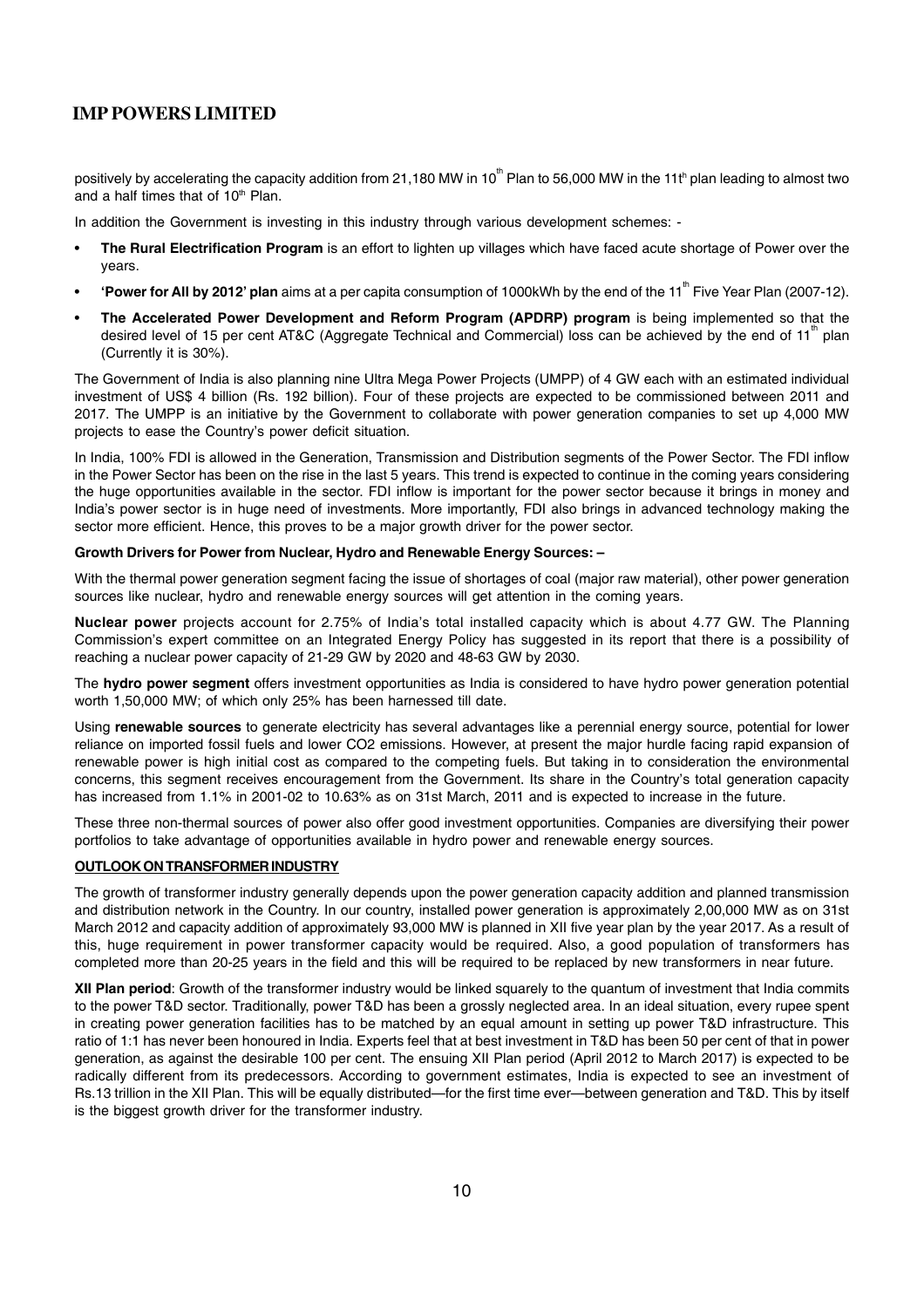

When it comes to power transformers of the most popular type (220kV to 400kV range), there is a dearth of domestic manufacturing capacity or rather, the envisaged demand would be much higher than the existing domestic capacity available. The demand for power transformers, which is expected to at least double over the next 3-4 years, will also be faster than any capacity addition effected by domestic manufacturers. It is reliably learnt that the combined current order book position of Indian transformer manufacturers is around 2.5 lakh MVA. This is likely to grow exponentially resulting in a wide demandsupply gap.

A big endorsement to India's indigenous manufacturing capabilities has come in the form of the 1,200kV transformer range. These ultra-high voltage transformers will form an integral part of India's ambitions of transmitting power at 1,200kV levels the highest in the world so far. Power Grid Corporation of India, in association with domestic manufacturers, is in the midst of a pilot project at Bina in Madhya Pradesh to test equipment and monitor live conditions, preparing the ground for commercial use of 1,200kV power transmission.

Profitability in power products has eroded over last 3-4 years, with EBIT margins declining from peak of 15-19% in FY09 to 6- 8% currently due to increased competitive intensity leading to 25-30% fall in transformer prices. With product prices bottoming out and prices of raw material (CRGO electrical steel) easing, margins are showing signs of stabilization. On the back of PWGR ordering, the MVA demand in power transformers is up 2x from 2008 levels, while distribution transformers continues to be at 2008 levels. We believe that the power products should see improved demand environment, given that several SEBs have raised tariffs over the past 18 months. Debt restructuring proposal will also lead to improved liquidity.

#### **ROLE OF PGCIL**

PGCIL is likely to incur capital expenditure of Rs.1 lakh Crore in the XII Plan period (2012-17), significantly higher than an estimated Rs.55,000 Crore in the ongoing XI Plan. Going by the norm that 15 per cent cost of a transmission project is towards transformers, PGCIL is likely to spend Rs.15,000 Crore to this effect during the entire XII Plan period.

**R-APDRP:** The Central government's Restructured Accelerated Power Development & Reforms Programme (R-APDRP) that aims to bring down ATC losses is construed as a big demand driver for both power and distribution transformers. R-APDRP aims to bring down aggregate technical & commercial (ATC) losses in project areas to 15 per cent. This nationwide program is urban-centric, touching cities and towns with a population of 30,000 or more.

**Replacement Market:** Apart from replacement of inefficient transformers-mainly under APDRP-there exists a big market for replacement of transformers that have outlived their operational life. A transformer usually lasts for 25-30 years and going by this yardstick, transformers installed in the 1980s will now be due for gradual replacement. It is estimated that India would need to replace between 18,000 MVA and 20,000 MVA of transformers every year in the medium term. Given that the new transformers would be far more efficient than their predecessors, the gradual replacement will also contribute to efficiency in the power T&D chain.

**Exports:** India has always been an exporter of transformers and this avenue is set to becoming even more lucrative in the coming years. Exports from India are diverse including power transformers, distribution transformers and even special purpose transformers. It is estimated that around 15 per cent of India's production of power transformers is destined for international markets. With India proving its technological edge by producing even 1,200kV transformers, surpassing global standards, the Country has a very bright future, experts feel. It is not only developing African and Central Asian economies that are importing from India, India-made transformers are even finding their way in developed markets like USA, UK, Canada, etc.

#### **COMPANY OVERVIEW**

IMP Powers Ltd., established in 1961 is celebrating its Golden Jubilee, having state of the art plant at Silvassa, manufacturing entire range of Power and EHV Transformers. Continuous R & D, adoption of new technology keeps IMP products one of the best in the field. Backed by continuous in house applied technical research and with use of best quality raw materials have enabled IMP to comply with the latest existing standards both national and international. Thousands of IMP Transformers are working round the clock in India as well as across the globe.

The Company also have plans for acquiring global technology in defined range from various sources. We expect our transformer business will grow and also be on the forefront technology.

#### **SUBSIDIARY:**

IMP has launched its subsidiary, IMP Energy Limited (IEL) in its Golden Jubilee year. IEL is launched for providing Project and Management Consultancy and end to end solutions for setting up of small and mini Hydro projects. IMP Energy Ltd has submitted bids for tenders worth Rs.150 crores during the year in LREDA-LEH and KREDA – Kargil and secured orders worth Rs.55 crores till date.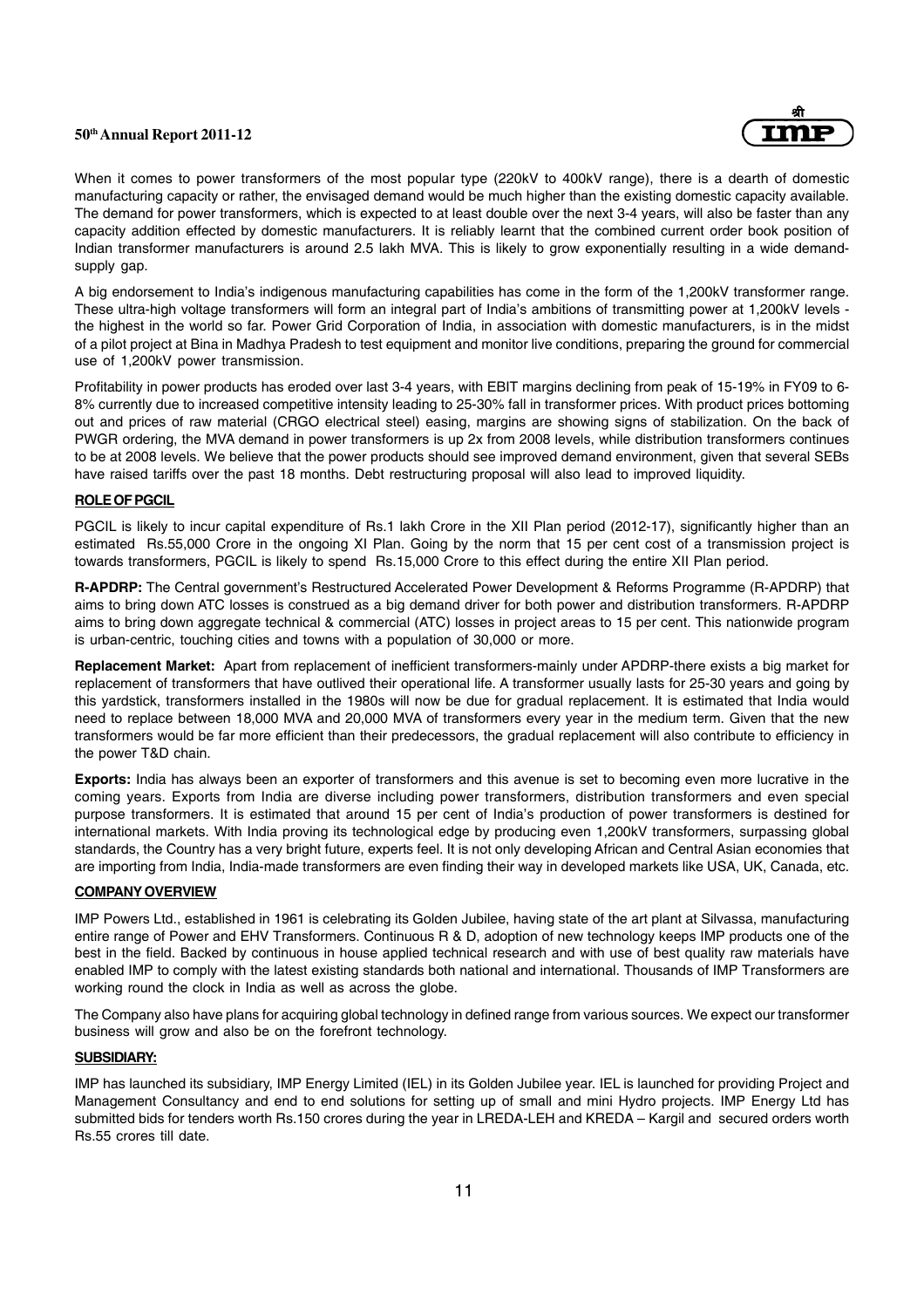#### **LOCATION & CAPACITY:-**

The Registered office and manufacturing unit of your Company is situated in Silvassa, Dadra and Nagar Haveli. The manufacturing plant at Silvassa is spread out over 5 acres having total installed capacity of 10,000 MVA. IMP's Silvassa works is amongst the most modern transformer plant built for the manufacture of HV & EHV power transformers up to 400kV class 315 MVA and has extensive testing facilities utilizing highest quality test equipments. IMP has adequate capacity to manufacture transformers for a wide range of applications thus ensuring timely deliveries as per customer requirements.

#### **CLIENTS:-**

IMP is supplying transformers to all State Electricity Boards/Utilities, Power Grid Corporation of India Ltd., NTPC, NHPC, Railways, SAIL, Irrigation department. IMP is also a preferred supplier to all major EPC contractors like A2Z, Angelique, Areva, Fedders Lloyd, Godrej, KEC International, Lanco, L&T, Kalpataru, Nagarjuna Constructions, Reliance Energy, Tata Projects, Siemens, UB Engineering etc. Besides this, IMP is also approved and enlisted by all leading consultants of India like EIL, Mecon, Avant Garde, M. N. Dastur, SAIPEM, TCE, UHDE etc. In addition to our long presence in the domestic market, Company is also having strong presence in International market. It regular supplies transformers to UK, Italy, Jordan, Oman, Australia, New Zealand, African continent, Sri Lanka, Nepal etc.

#### **STRENGTHS:**

- Qualified and experienced team of professionals.
- Manufacturing of wide range of Transformers upto 315 MVA /400 kv class.
- In house OLTC/RTCC manufacturing facilities which is an added advantage for prompt delivery and competitive price.
- World class manufacturing facility consisting of Air Conditioned Winding Shop, State-of-The-Art Vapour Phase Drying Oven and In house Impulse Test Lab.
- Fastest turnaround of jobs due to Vapour Phase Drying Oven.
- The only Company in India having sales tax benefit till 2017.

#### **WEAKNESS AND MANAGEMENT PERCEPTION:**

- Highly working capital Intensive.
- Technology up gradations, however, will not be easily attainable due to the lack of adequate testing facilities, skilled manpower shortage, and uncertainty and slowness in the pace of reforms.
- Pressure on margins due to dependent on 100% import of CRGO.

#### **OPPORTUNITIES**

In our country, installed power generation is approximately 2,00,000 MW as on March 2012 and capacity addition of approximately 93000 MW is planned in 12<sup>th</sup> five year plan (2012-2017). As a result of this, huge requirement in power transformation capacity would be required. Also, a good population of transformers has completed more than 20-25 years in field and these will be required to be replaced by new transformer in near future.

The Indian transformer industry—including power and distribution transformers—is estimated to have grown by 14 per cent in FY11, according to statistics released by IEEMA. The industry size is an estimated Rs.14,754 Crore.

It is estimated that India would need to replace between 18,000 MVA and 20,000 MVA of transformers every year in the medium term.

With India proving its technological edge by producing even 1,200kV transformers. It will additionally develope markets like USA, UK, Canada etc.

PGCIL is likely to incur capital expenditure of Rs.1 lakh Crore in the XII Plan period (2012-17), significantly higher than an estimated Rs.55,000 Crore in the ongoing XI Plan. Going by the norm that 15 per cent cost of a transmission project is towards transformers, PGCIL is likely to spend Rs.15,000 Crore to this effect during the entire XII Plan period

The demand for power transformers, is expected to at least double over the next 3-4 years, will also be faster than any capacity addition effected by domestic manufacturers.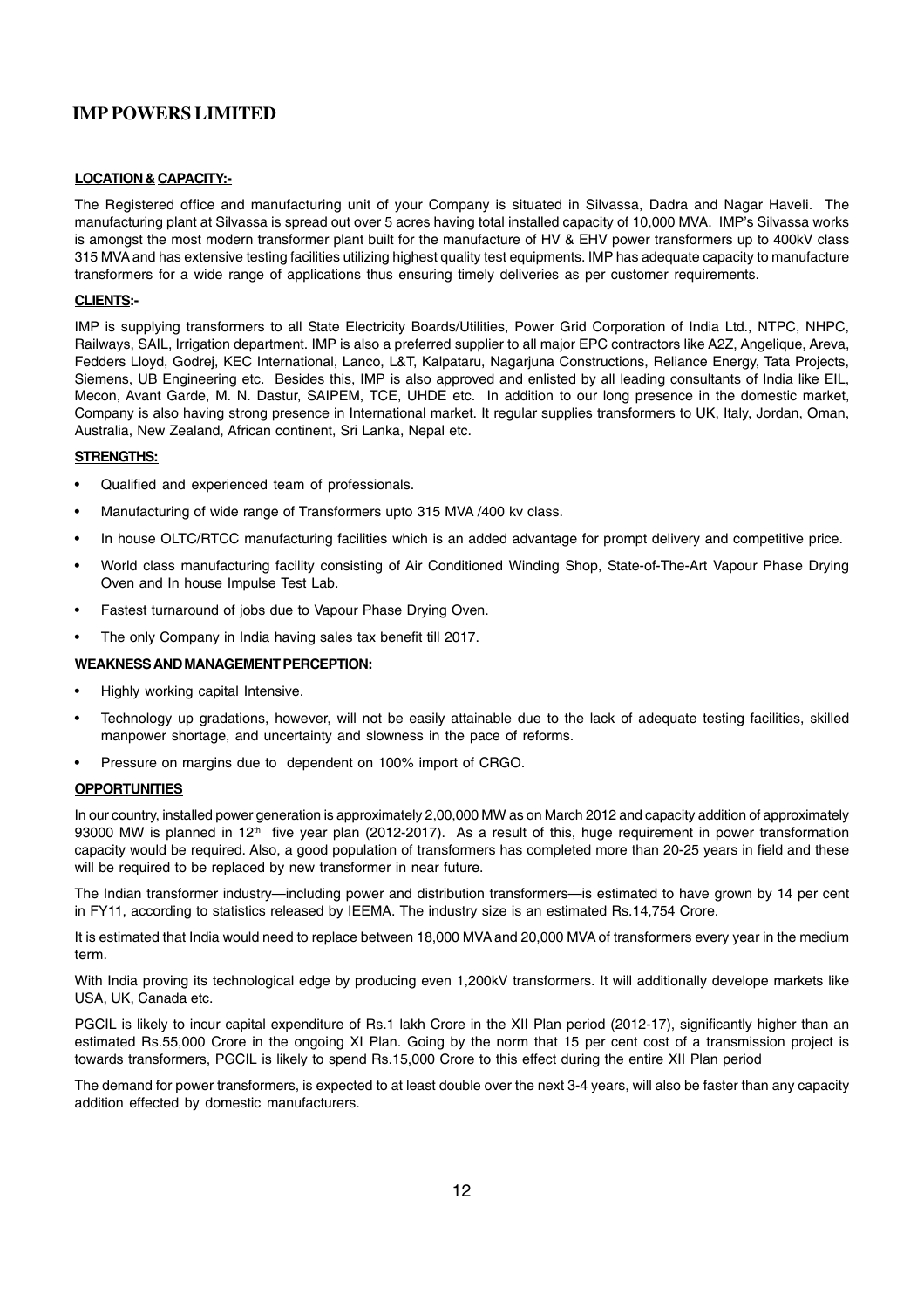

The long term demand outlook for the transformer industry is expected to be favourable due to the focus of reforms on the T & D sector and investment lined up in the power generation sector. For XIIth Plan Period (2012-2017), the Government proposes to make investments worth INR 6400 bn in T & D sector.

Your Company is concentrating on exports, especially in Africa, South East Asia where there is huge demand for transformer industry.

#### **THREATS AND MANAGEMENT PERCEPTIONS**

1. Absence of a level playing field for the domestic industry to compete with imported electrical equipment, especially from China and Korea is a clear and present threat. Although net imports of transformer segment have declined by 29%, imports of 765kv transformers have grown by about 130% over the last fiscal; mainly from China and Korea.

#### 2. **Fluctuating Raw Material Prices**

Significant fluctuating raw material prices could lead to lower margins. Companies which have a higher share of fixedprice contracts are highly vulnerable to fluctuation in raw material prices.

#### **3. Financial Weakness of State Electricity Boards:-**

Various State Electricity Boards are facing financial crisis which may result in delay in execution of various power projects undertaken by them.

However, Government has announced restructuring of such State Electricity Boards which will lead to speedy execution of power projects undertaken by them. Further all the State utilities under Government initiative have taken up improvement projects for distribution system in a big way.

With over 17 states announcing tariff hikes in last one year, the financials of the ailing SEBs are likely to be better. An IBA panel had recently called for mandatory annual tariff hikes by the State utilities by way of precondition for further lending to them. Cleaning the balance sheets of State owned distribution Companies would help fund high cost power supplies and enable increased capex to strengthen the intra state transmission & distribution ( T & D ) infrastructure.

#### **INTERNAL CONTROL SYSTEM**

Your Company has adequate system of internal control in order to ensure that all the transaction are duly authorised, recorded and reported correctly.

Internal audit is outsourced to an independent firm of Chartered Accountants, M/s Sharp & Tannan Associates. Regular Internal Audit is conducted by them. Summarized internal audit observation/reports are reviewed by the Audit Committee on a regular basis. Both the Statutory as well as the Internal Auditor of the Company independently evaluate the adequacy of the internal control system. Based on the audit observations and suggestions, remedial measures are being taken by the Management on a regular basis .

#### **FINANCIAL PERFORMANCE**:

The financial performance of the Company is discussed in the Directors' Report.

#### **MATERIAL DEVELOPMENT ON HUMAN RESOURCES**

Company's growth is always dependent upon its ability to attract and retain good quality people. Good talent and quality people are always its principal assets. A full-fledged Human Resources Department has been set up which is entrusted with the responsibility of recruiting new talent from the market, retaining and developing skills of the employees of the Company by conducting various trainings in its in house training centre at the Silvassa Factory.

Industrial relations at all divisions of the Company were also very cordial during the year.

#### **CAUTIONARY STATEMENT:**

The Management Discussion and Analysis Report contains forward looking statements based upon the data available with the Company, assumptions with regard to Global and Indian Economic Conditions, the Government policies etc. The Company cannot guarantee the accuracy of assumptions and perceived performance of the Company in future. Therefore, it is cautioned that the actual results may materially differ from those expressed or implied in the Report.

**\*\*\*\*\*\*\*\*\*\***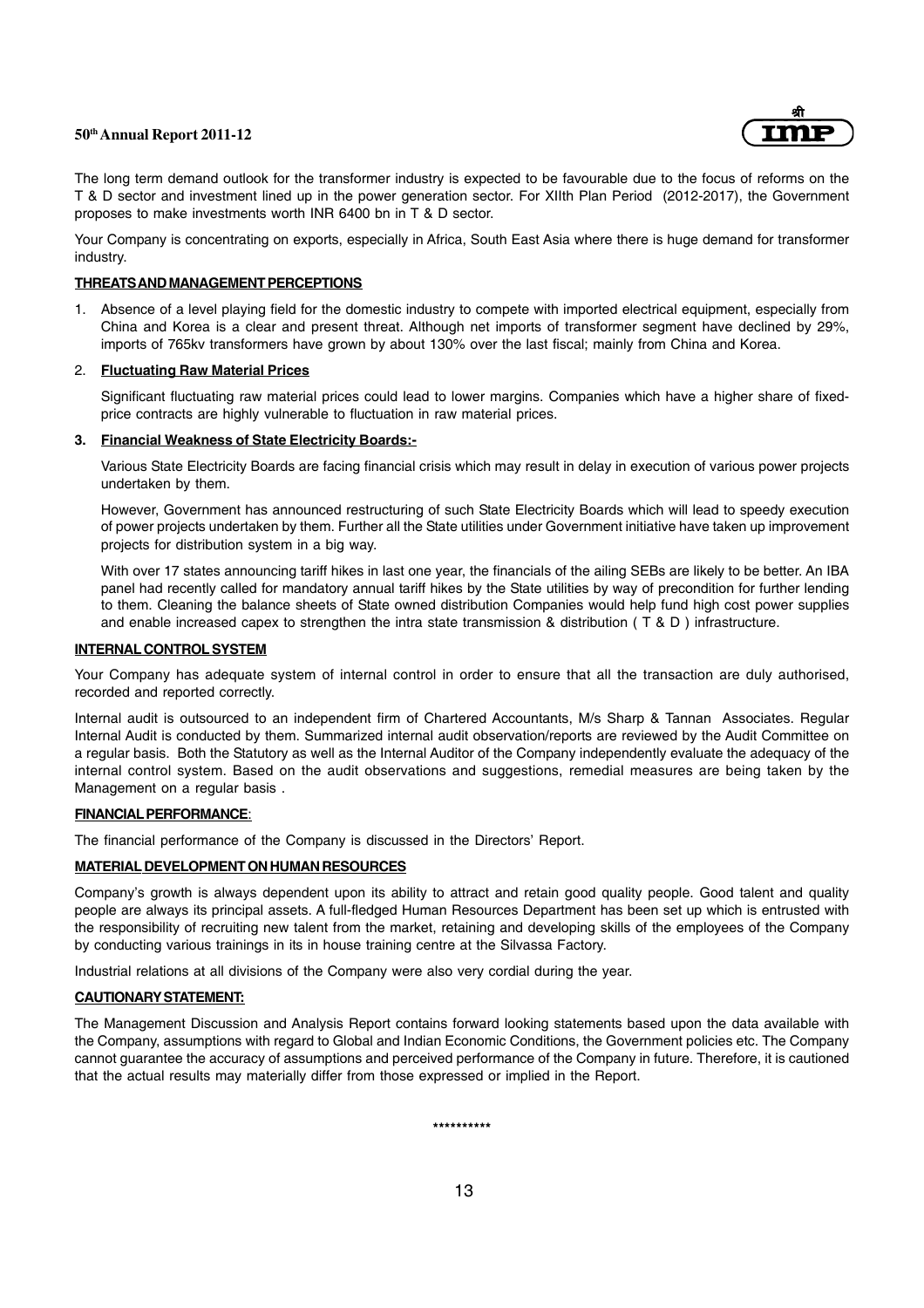# **CORPORATE GOVERNANCE REPORT**

#### **1) OUR PHILOSOPHY ON CORPORATE GOVERNANCE**

IMP has established a sound framework of Corporate Governance which underlines commitment to quality of governance, transparency disclosures, consistent stakeholders' value enhancement and corporate social responsibility. IMP endeavors to transcend much beyond the regulatory framework and basic requirements of Corporate Governance focusing consistently towards building confidence of its various stakeholders including shareholders, customers, employees, suppliers and the society at large. The Company has developed a framework for ensuring transparency, disclosure and fairness to all.

#### **2) BOARD OF DIRECTORS**

#### **i) Composition And Category Of Directors :**

The Board of Directors of IMP has an appropriate mix of Executive and Non Executive Directors. As on 30<sup>th</sup> June 2012, the Board consists 9 Directors. Out of 9 Directors, 4 directors were Non-Executive Independent Directors. 4 Directors were Executive Directors and One Director was a Nominee Director.

Composition of Board as on 30<sup>th</sup> June 2012:-

| <b>CATEGORY</b>                            | Name of the Director       |
|--------------------------------------------|----------------------------|
| Promoter-Executive Director                | Shri Ramniwas R Dhoot      |
| Promoter-Executive Director                | Shri Ajay Dhoot            |
| Promoter-Executive Director                | Shri Aaditya R Dhoot       |
| Whole Time Executive (functional) Director | Shri Rajendra Mimani       |
| (Director-Marketing)                       |                            |
| Nominee Director                           | Shri Prakash Bagla         |
| Independent Directors                      | Shri R. T. RajGuroo<br>1)  |
|                                            | 2)<br>Shri Jayant Godbole  |
|                                            | Shri Siby Antony<br>3)     |
|                                            | 4)<br>Shri Prashant Pandit |

#### **ii) Attendance of each Director at the Board Meetings held during 2011-2012:**

| Directors Name & Designation                | <b>No. of Board Meetings</b> |                 | <b>Last AGM Attended</b><br>(held on 21.12.2011) |
|---------------------------------------------|------------------------------|-----------------|--------------------------------------------------|
|                                             | <b>HELD</b>                  | <b>ATTENDED</b> |                                                  |
| Shri Ramniwas R Dhoot (Chairman)            | 5                            | 5               | <b>YES</b>                                       |
| Shri Ajay Dhoot (Managing Director)         | 5                            | 5               | <b>YES</b>                                       |
| Shri Aaditya Dhoot (Jt. Managing director)  | 5                            | 5               | <b>YES</b>                                       |
| Shri R. T. RajGuroo (Independent Director)  | 5                            |                 | <b>YES</b>                                       |
| Shri Jayant Godbole (Independent Director)  | 5                            | 3               | NO.                                              |
| Shri Siby Antony (Independent Director)     | 5                            | 5               | NO.                                              |
| Shri Prashant Pandit (Independent Director) | 5                            |                 | NO.                                              |
| Shri Rajendra Mimani (Director-Marketing)   | 5                            | 2               | NO.                                              |
| Shri Prakash Bagla (Nominee Director)       | 5                            | 5               | NO.                                              |

iii) Number of Directorships or Committee Memberships other than IMP Powers Ltd. as on 30<sup>th</sup> June 2012 :

| Director's Name                                                                                                       | Number of other<br><b>Directorships</b> |                    | <b>Details of Committee</b><br><b>Memberships and Chairmanship</b> |
|-----------------------------------------------------------------------------------------------------------------------|-----------------------------------------|--------------------|--------------------------------------------------------------------|
|                                                                                                                       |                                         | <b>Memberships</b> | Chairmanships                                                      |
| Shri Ramniwas R Dhoot (Chairman)<br>Shri Ajay Dhoot (Managing Director)<br>Shri Aaditya Dhoot (Jt. Managing director) |                                         |                    |                                                                    |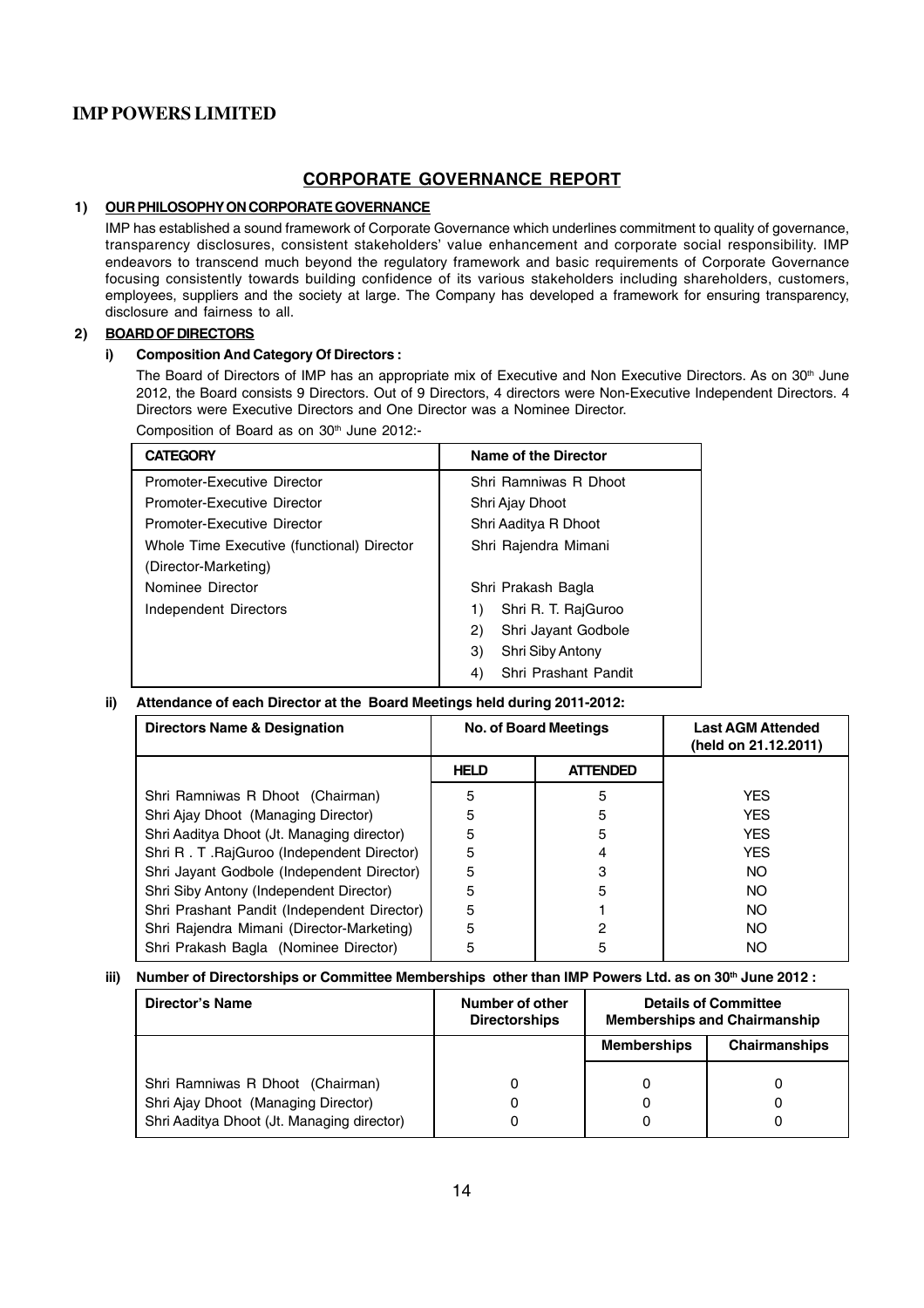

| Shri R. T. RajGuroo (Independent Director)  |    |  |
|---------------------------------------------|----|--|
| Shri Jayant Godbole (Independent Director)  | 14 |  |
| Shri Siby Antony (Independent Director)     |    |  |
| Shri Prashant Pandit (Independent Director) |    |  |
| Shri Rajendra Mimani (Director-Marketing)   |    |  |
| Shri Prakash Bagla (Nominee Director)       |    |  |

**iv) Details of Director appointed during the year /seeking reappointment at the ensuing Annual General Meeting .**

| Name of the Director                            | <b>Shri Jayant Godbole</b>                                                                                                                                                                                                                                                                                                                                                                                                                                                                                                 | <b>Shri Siby Antony</b>                                                                                                                                                                                                                                    |
|-------------------------------------------------|----------------------------------------------------------------------------------------------------------------------------------------------------------------------------------------------------------------------------------------------------------------------------------------------------------------------------------------------------------------------------------------------------------------------------------------------------------------------------------------------------------------------------|------------------------------------------------------------------------------------------------------------------------------------------------------------------------------------------------------------------------------------------------------------|
| Date of Birth                                   | 17 <sup>th</sup> February 1945                                                                                                                                                                                                                                                                                                                                                                                                                                                                                             | 10 <sup>th</sup> May 1948                                                                                                                                                                                                                                  |
| Date of Appointment                             | 16 <sup>th</sup> March 2007                                                                                                                                                                                                                                                                                                                                                                                                                                                                                                | 3rd July 2009                                                                                                                                                                                                                                              |
| Number of Shares held<br>in the Company.        | <b>NIL</b>                                                                                                                                                                                                                                                                                                                                                                                                                                                                                                                 | <b>NIL</b>                                                                                                                                                                                                                                                 |
| Qualification                                   | 1. Chemical Engineer from IIT, Powai.<br>2. Financial Management (Participation<br>Certificate) from Bajaj Institute, University<br>of Bombay.<br>3. Corporate Long Range Planning from IIM,<br>Banglore (1986).<br>4. PERT/CPM (Project Management)-<br>Network Analysis from SIET, Hyderabad<br>(1978).                                                                                                                                                                                                                  | 1. Bachelor's Degree in Mathematics from<br>Kerala University.<br>2. Post Graduate degree in Economics from<br>University of Madras.                                                                                                                       |
| <b>Expertise in specific</b><br>functional Area | Shri Jayant Godbole functioned as<br>Chairman and Managing Director of IDBI<br>Limited at the time of retirement. During<br>his role in IDBI as Executive Director, he<br>also chaired the Empowered Group of<br>Corporate Debt Restructuring (CDR). He<br>is having a very rich experience of 37 years<br>(in public as well as private sector in India<br>and abroad) with specialization in Mega<br>Project implementation and operations,<br>Project Financing, Business Development,<br>Corporate rehabilitation etc. | Shri. Siby Antony is the former Executive<br>Director of IDBI overall in charge of recovery<br>and legal department and was the<br>Chairman of CDR Empowered Group.<br>Currently he is associated with Edelweiss<br>Assets Reconstruction Company Limited. |

#### **V) Number of Board Meetings :**

During the year under review the Board met 5 times on the following dates :

- 1. 09th August , 2011 2. 29th August , 2011
- 3. 14<sup>th</sup> November, 2011 4. 31<sup>st</sup> January, 2012
- 5. 14th May ,2012

The gap between two meetings did not exceed more than four (4) months. All the meetings were held at the Corporate office of the Company .

#### **3) COMMITTEES OF THE BOARD :**

#### **A) Audit Committee :**

i) The Company has a duly constituted audit committee in accordance with the provisions of Listing Agreement and Section 292 of the Companies Act 1956 .

#### **ii) Brief description of terms of reference :**

a) Reviewing, with the Management, the quarterly financial statements and audited financial statements before submission to the Board for approval.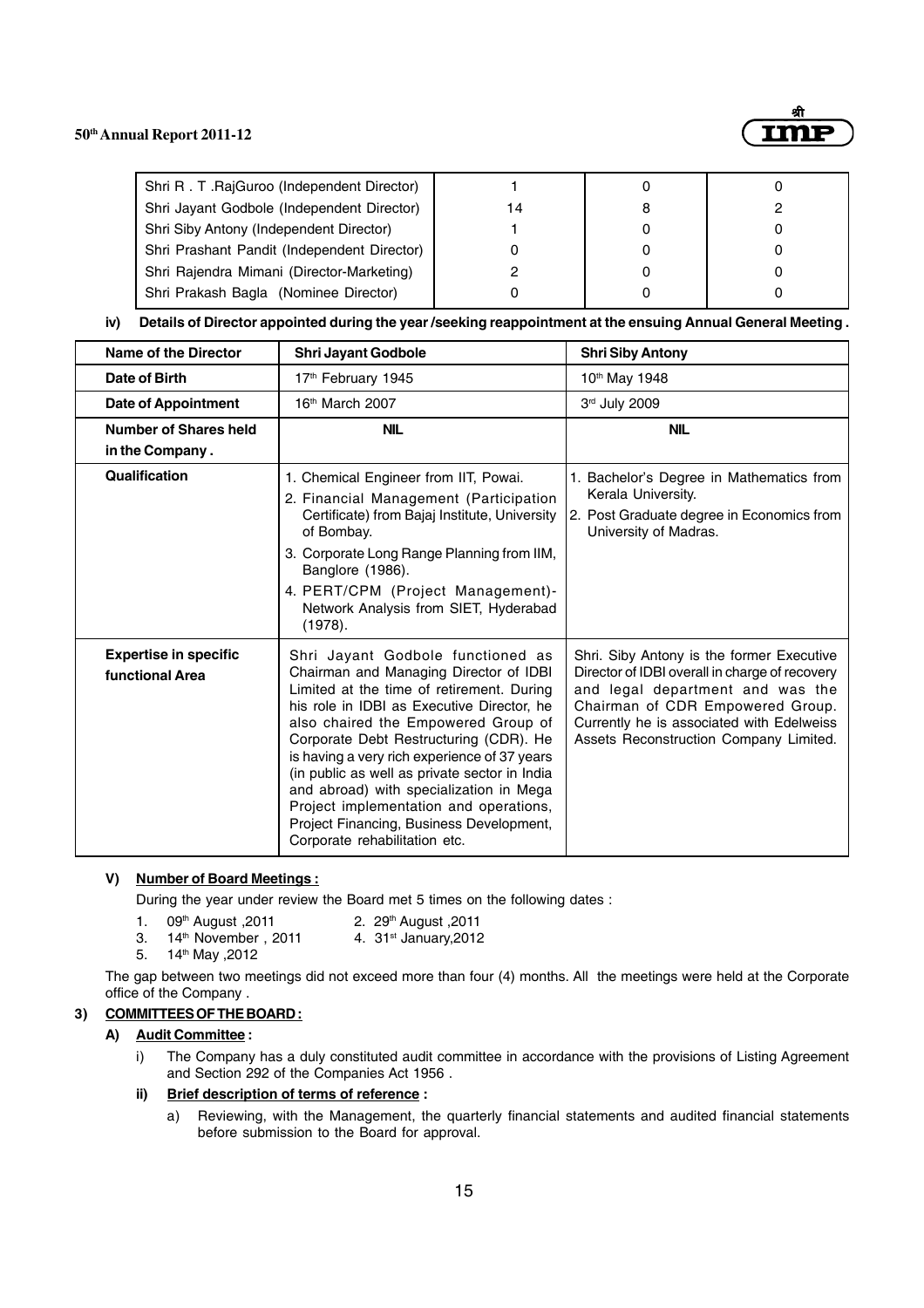- b) Reviewing, with the Management, performance of Statutory and Internal auditors, and adequacy of the internal control systems.
- c) Reviewing the adequacy of internal audit function, if any and frequency of internal audit.
- d) Reviewing the findings of any internal investigations by the internal auditors into matters where there is suspected fraud or irregularity or a failure of internal control systems of a material nature and reporting the matter to the Board.
- e) Discussion with Statutory Auditors before the Audit commences, about the nature and scope of audit as well as post-audit discussion to ascertain any area of concern.
- f) The Company's financial reporting processes, changes in the Accounting policies;
- g) Review of financial and risk management system;
- h) Recommending the appointment and removal of Internal as well as Statutory Auditors, fixation of audit fees.

#### **iii) Composition of the Audit Committee :**

The Audit Committee comprises of the following Directors :

| Sr. No. | <b>Name of the Director</b> | <b>Designation</b>      |
|---------|-----------------------------|-------------------------|
|         | Mr. R T RajGuroo            | Chairman                |
| 2.      | Mr. Siby Antony*            | Jt. Chairman            |
| З.      | Mr. Aaditya R Dhoot         | Member                  |
|         | Mr. Jayant Godbole **       | Jt. Chairman and Member |

\* Mr. Siby Antony was appointed as Jt. Chairman w.e.f. 14<sup>th</sup> May 2012.

\*\*Mr. Jayant Godbole resigned from the Audit Committee w.e.f. 14<sup>th</sup> May 2012.

#### **iv ) Meetings and Attendance of the Audit Committee Members during the Year :**

During the year ended  $30<sup>th</sup>$  June 2012 the Audit Committee met 4 times during the Year :

#### **1. 29th August 2011 2. 14th November 2011**

**3. 31st January 2012 4. 14th May 2012**

**Attendance during the year :**

| Sr. No.       | Name of the director | No. of Meetings attended |
|---------------|----------------------|--------------------------|
|               | Mr. R T RajGuroo     | 4                        |
| $\mathcal{P}$ | Mr. Siby Antony      | 4                        |
| 3             | Mr. Aaditya R Dhoot  | 4                        |
|               | Mr. Jayant Godbole   | ົ                        |

#### **B) Shareholders/Investor Grievances Committee :**

#### i) Terms of Reference:

To approve share transfers, transmissions, issue of duplicate share certificates, to review and advise the Company on any grievance in relation to (a) Non-transfer of shares (b) Non-receipt of Annual Report (c) any other grievance raised by any shareholder.

#### ii) Constitution :-

The Shareholders/Investors Grievance Committee comprises of following Directors:-

| Sr. No | <b>Name of the Director</b>    | Category                   |
|--------|--------------------------------|----------------------------|
|        | Shri R. T. RajGuroo (Chairman) | Independent, Non-Executive |
| 2      | Shri Ajay R Dhoot (Member)     | Non-Independent            |
| 3      | Shri Aaditya R Dhoot (Member)  | Non-Independent            |

### iii) Meeting and attendance during the year:

The Committee met 4 times on following dates:

- 1.  $29<sup>th</sup>$  August 2011 2. 14<sup>th</sup> November 2011
- 3. 31<sup>st</sup> January 2012 4. 14<sup>th</sup> May 2012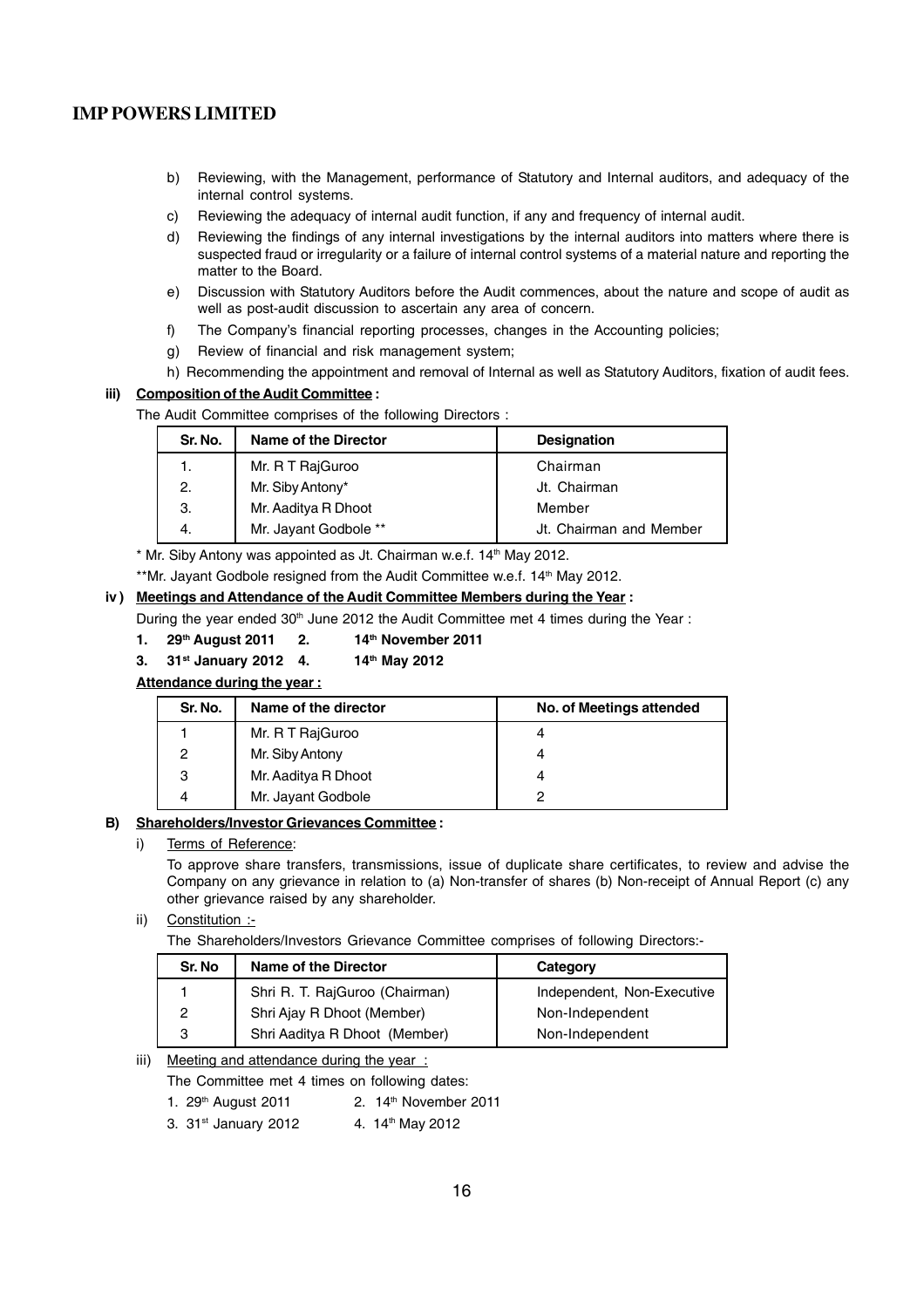

| Sr. No | Name of the Director           | No of meetings attended |
|--------|--------------------------------|-------------------------|
|        | Shri R. T. RajGuroo (Chairman) | Δ                       |
|        | Shri Ajay R Dhoot (Member)     |                         |
| - 2    | Shri Aaditya R Dhoot (Member)  |                         |

#### iv) Status of Investor Complaints:

There were no complaints received against the Company during the year ended 30<sup>th</sup> June 2012 in BSE & NSE. However 2 complaints were received by our R & T Agent, Link Intime India Private Ltd. in respect of non receipt of dividend declared in the last AGM. The said complaints were resolved immediately by sending fresh dividend warrants to the concerned shareholders. As on date, no complaints were pending against the Company.

#### v) Name, Designation and address of Compliance officer :-

Mr. Deepak Shah **VP-Finance & Accounts**

IMP Powers Limited 35/C, Popular press building, 2nd floor, Pt M. M. Malviya Road, Tardeo Mumbai 400 034

#### **C) Remuneration Committee**

1) The Company has a duly constituted Remuneration Committee in accordance with the provisions of the Listing Agreement and applicable provisions of the Companies Act, 1956.

#### 2) Terms of Reference

- a) To approve the appointment, reappointment of Managerial Personal/Whole Time Director(s).
- b) To review and approve remuneration payable to Whole Time Director(s)/Managing Director/Directors.
- c) To approve remuneration policy of Whole Time Directors/Managing Director of the Company.
- **3)** Constitution :-

The Remuneration Committee comprises of following Directors:-

| Sr. No      | Name of the Director           | Category                   |
|-------------|--------------------------------|----------------------------|
|             | Shri Jayant Godbole (Chairman) | Independent, Non-Executive |
| $2_{\cdot}$ | Shri Aaditya R Dhoot (Member)  | Non Independent            |
| 3           | Shri R. T. RajGuroo (Member)   | Independent, Non-Executive |
| 4.          | Shri Siby Antony (Member)      | Independent, Non-Executive |

#### iii) Meeting and attendance during the year:

The Committee met 1 time on 29<sup>th</sup> August 2011. **Sr. No Name of the Director No. 1. Attendance** 1. Shri Jayant Godbole (Chairman) YES 2.. Shri Aaditya R Dhoot (Member) | YES 3.. Shri R. T. RajGuroo (Member) YES 4. Shri Siby Antony (Member) YES

#### **4 . REMUNERATION OF DIRECTORS :**

#### **i) Remuneration paid to Executive directors during the year ended 30<sup>th</sup> June 2012**

| <b>Particulars</b> | <b>Shri Ramniwas R Dhoot</b><br>(Chairman) | <b>Shri Ajay Dhoot</b><br>(Managing Director) | Shri Aaditya Dhoot<br>(Jt. Managing Director) | Rajendra Mimani<br>(Director-Marketing) |
|--------------------|--------------------------------------------|-----------------------------------------------|-----------------------------------------------|-----------------------------------------|
| Remuneration       | ₹47,55,604                                 | ₹42,27,589                                    | ₹ 36.48.960                                   | ₹ 14,50,000                             |
| Total              | ₹47,55,604                                 | ₹42,27,589                                    | ₹ 36,48,960                                   | ₹ 14,50,000                             |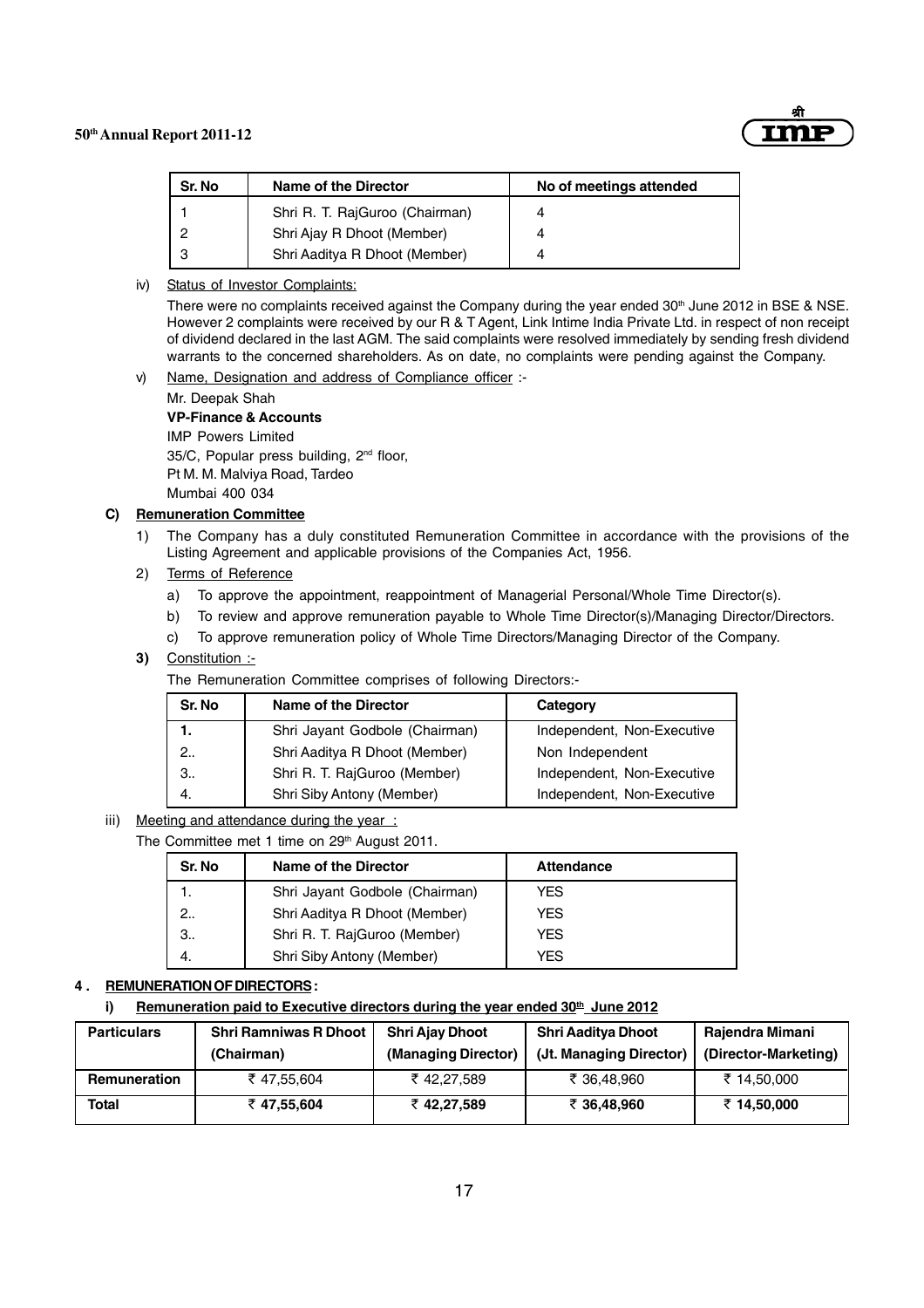- 1) The Company does not have a Stock Option Scheme and no severance fees are payable.
- 2) No sitting fees were paid to the Executive Directors.
- 3) Directors are not paid any Commission for the year ended 30<sup>th</sup> June 2012.

#### ii) Remuneration Structure of Non Executive Directors :-

The Non Executive Independent Directors are paid only sitting fees and there is no pecuniary relationship or transaction of Non-executive Independent Directors vis-a-vis the Company. Non-Executive Directors are not holding any shares of the Company**.**

#### **5. GENERAL SHAREHOLDER INFORMATION :**

| 5.1 Registered Office              | Survey No. 263/3/2/2, Umar Kuin Road, Sayli Village, Silvassa, U.T.<br>(D&N H) -396230<br>Telephone: 0260-6538571<br>Fax: 0260-2681043<br>Email: investor@imp-powers.com<br>Website: www.imp-powers.com                                                                                                                                                                                                                                                                                                    |
|------------------------------------|------------------------------------------------------------------------------------------------------------------------------------------------------------------------------------------------------------------------------------------------------------------------------------------------------------------------------------------------------------------------------------------------------------------------------------------------------------------------------------------------------------|
| 5.2 Address for Correspondence     | 35/C, Popular Press Building, 2 <sup>nd</sup> Floor, Pt. M M Malviya Road,<br>Tardeo, Mumbai -400 034<br>Telephone: 022-23539180-85<br>Fax: 022-23539186-87                                                                                                                                                                                                                                                                                                                                                |
| 5.3 Annual General Meeting         | Day & Date: Monday, 17th December 2012<br>Time: 3.00 p.m.<br>Venue: Survey No. 263/3/2/2, Umar Kuin Road, Sayli Village, Silvassa,<br>U.T.(D& N H) Pin Code -396230                                                                                                                                                                                                                                                                                                                                        |
| 5.4 Financial Year                 | 1st July to 30th June.<br>The Company has changed its financial year from July-June every year<br>to 31 <sup>st</sup> March every year from the financial year 2012-13. Accordingly the<br>next financial year will be of 9 months i.e. 1 <sup>st</sup> July 2012 to 31 <sup>st</sup> March<br>2013.                                                                                                                                                                                                       |
| 5.5 Financial Calendar (tentative) | Results for quarter ending September 30 - within 45 days from<br>$\bullet$<br>the end of the quarter.<br>Results for the quarter and half year ending December 31- within<br>$\bullet$<br>45 days from the end of the quarter.<br>Results for the nine months ending March 31 - within 45 days from<br>$\bullet$<br>the end of the quarter.<br>Results for the year ending June 30th - Within 60 days from the<br>end of the Financial year<br>Dividend Payment Date: with in 30 days from the date of AGM |
| 5.6 Date of Book Closure           | Wednesday, 5 <sup>th</sup> December 2012 to Wednesday, 12 <sup>th</sup> December 2012<br>(Both days inclusive)                                                                                                                                                                                                                                                                                                                                                                                             |
| 5.7 Stock Code & Demat ISIN Number | Bombay Stock Exchange:<br>Stock Code: (517571)<br>Scrip ID: IMPOWERS<br>National Stock Exchange:<br>Symbol: INDLMETER<br>ISIN No: INE065B01013                                                                                                                                                                                                                                                                                                                                                             |
| 5.8 Dematerialization of Shares    | As on 30 <sup>th</sup> June 2012, 99.20 % of the paid up equity shares of the<br>Company were held in demat.                                                                                                                                                                                                                                                                                                                                                                                               |
| 5.9 Payment of Listing fees        | The Company has paid in advance the Listing fees to both the Stock<br>Exchanges mentioned above for the financial year 2012-2013.                                                                                                                                                                                                                                                                                                                                                                          |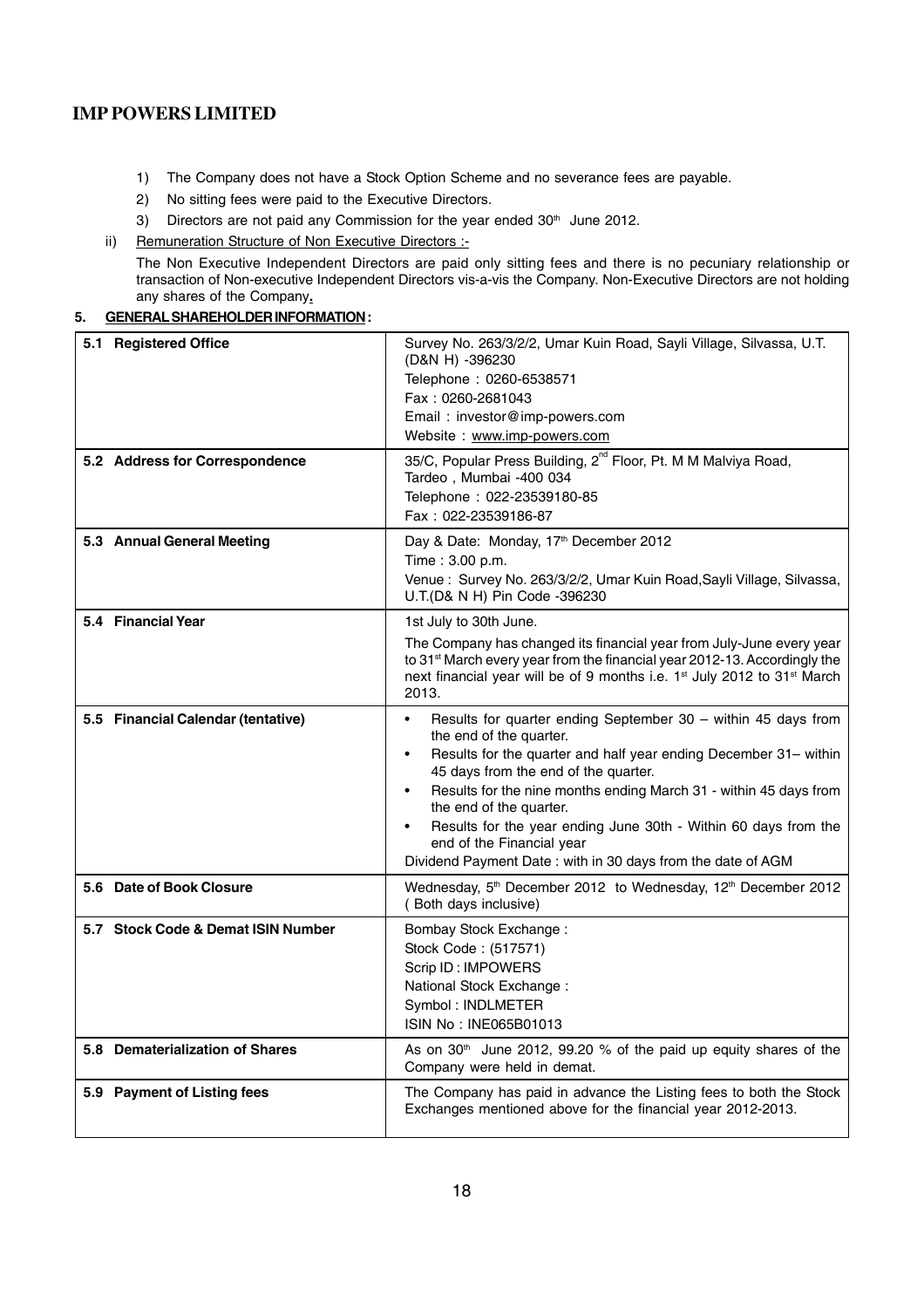

| 5.10 Registrar and Transfer Agent                                                                                       | The Company has appointed Link Intime India Private Ltd, Mumbai as<br>its Registrar and Transfer Agent. Share Transfers, dematerialization of<br>shares, dividend payment and all other investor related activities are<br>being attended to and processed at the office of the Registrar at the<br>following address;<br>Link Intime India Private Limited<br>C - 13, Pannalal Silk Mills Compound,<br>L.B.S. Road, Bhandup (West), Mumbai - 400 078.<br>Telephone # 25963838, Fax # 25946969<br>Email: isrl@linkintime.com |
|-------------------------------------------------------------------------------------------------------------------------|------------------------------------------------------------------------------------------------------------------------------------------------------------------------------------------------------------------------------------------------------------------------------------------------------------------------------------------------------------------------------------------------------------------------------------------------------------------------------------------------------------------------------|
| 5.11 Share Transfer System                                                                                              | Share Transfer requests in physical form are processed within 30<br>days from the receipt. The Requests for dematerialization of shares<br>are confirmed within 21 days from the date of receipt.<br>The Company obtains half-yearly certificate of compliance as required<br>under Clause 47(c) of the Listing Agreement from a Company Secretary<br>in Practice and files a copy of the certificate with the Exchanges.                                                                                                    |
| 5.12 Plant Locations                                                                                                    | Survey No 263/3/2/2, Umar Kuin Road, Sayli Village, Silvassa (U.T)                                                                                                                                                                                                                                                                                                                                                                                                                                                           |
| 5.13 MARKET PRICE DATA: High, Low,<br>during each month (Bombay Stock<br><b>Exchange &amp; National Stock Exchange)</b> | Annexure A                                                                                                                                                                                                                                                                                                                                                                                                                                                                                                                   |
| 5.14 Shareholding pattern<br>as on $30th$ June $2012$                                                                   | Annexure B                                                                                                                                                                                                                                                                                                                                                                                                                                                                                                                   |
| 5.15 Distribution Of Shareholding<br>As On $30th$ June 2012                                                             | Annexure C                                                                                                                                                                                                                                                                                                                                                                                                                                                                                                                   |
| 5.16 Details of the last three General Meetings                                                                         | Annexure D                                                                                                                                                                                                                                                                                                                                                                                                                                                                                                                   |

#### **5.17 Disclosures :**

- (i) Materially significant related party transactions that may have potential conflict with the interests of Company at large The Company does not have material significant related party transactions, i.e. transactions of the Company of material nature with its Promoters, Directors of the management, or their subsidiaries or relatives etc that may have potential conflicts with the interest of the Company at large. However disclosure of transactions with any related party have been made in the Balance Sheet in Schedule No. 28; Notes to Accounts at Note No 18.
- (ii) Non-Compliance by the Company, penalties, strictures imposed on the Company by Stock Exchange or SEBI or any statutory authority, on any matter related to Capital Markets, during the last three years : **None**
- (iii) Whistle Blower Policy and affirmation that no personnel have been denied access to the Audit Committee The Company has implemented Whistle Blower Policy and we further affirm that no personnel have been denied access to the Audit Committee.
- (iv) Details of Compliance with mandatory requirements and adoption of the non-mandatory requirement of this clause The Company has complied with mandatory requirements and has adopted the following non mandatory requirements – (a) Whistle Blower Policy (b) None of the independent director on our Board has served for a tenure exceeding nine years.

#### **5.18 Means Of Communication:**

The quarterly/half yearly unaudited financial results/audited financial results are published in Business Standard (all editions) and in regional newspaper viz. Gandhi Nagar (Western Times). The quarterly/half yearly unaudited financial results/audited financial results are also posted on BSE & NSE as well as on the Company's website i.e. www.imppowers. com which also contains latest news/press releases. The notices to the shareholders are published in the Asian Age and Gandhi Nagar (Western Times).

#### **5.19 Compliance Certificate of the Auditors:**

The Company has obtained a certificate from the Statutory Auditors regarding compliance of conditions of Corporate Governance as stipulated in Clause 49 and the same is annexed.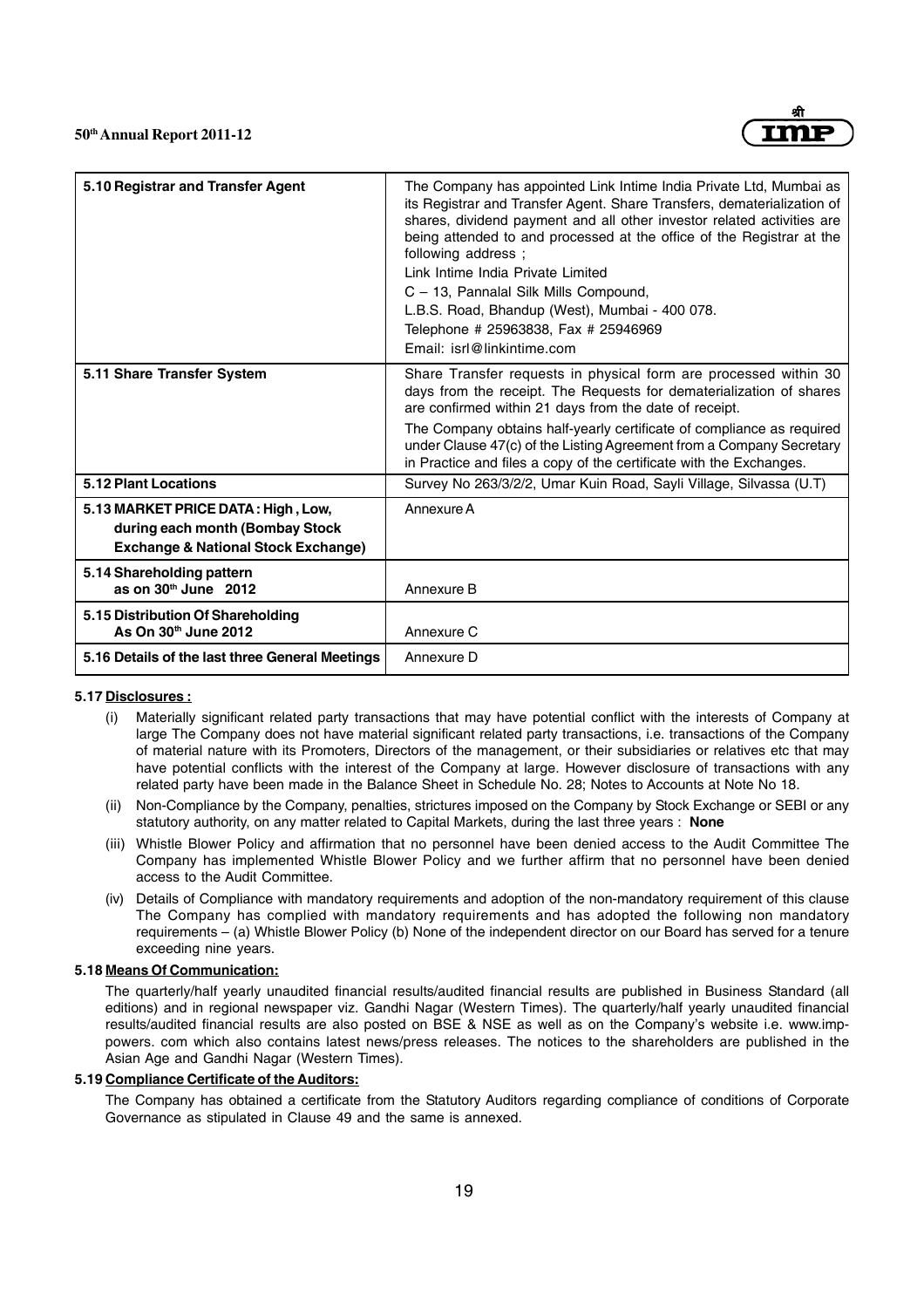#### **5.20 Declaration on Compliance of Code of Conduct:**

Declaration that all the Board Members and Senior Management Personnel have affirmed compliance with the applicable Code of Conduct for the financial year ended 30<sup>th</sup> June 2012 is annexed.

**Annexure A**

| Monthly High & Low during the last year ended 30 <sup>th</sup> June 2012 |  |
|--------------------------------------------------------------------------|--|
|--------------------------------------------------------------------------|--|

|                  | <b>BSE</b> |       |        | <b>NSE</b> |
|------------------|------------|-------|--------|------------|
| Month            | High       | Low   | High   | Low        |
| <b>July 2011</b> | 116.00     | 82.00 | 103.85 | 89.30      |
| August 2011      | 99.45      | 81.05 | 96.70  | 81.00      |
| September 2011   | 91.00      | 68.25 | 84.00  | 64.10      |
| October 2011     | 75.00      | 65.00 | 79.70  | 65.00      |
| November 2011    | 71.00      | 50.60 | 71.50  | 50.35      |
| December 2011    | 63.00      | 40.00 | 68.85  | 45.00      |
| January 2012     | 54.80      | 43.15 | 56.00  | 43.10      |
| February 2012    | 63.50      | 49.15 | 63.00  | 50.00      |
| March 2012       | 61.95      | 46.00 | 60.95  | 46.05      |
| April 2012       | 54.95      | 42.00 | 56.85  | 40.00      |
| May 2012         | 47.75      | 31.15 | 47.75  | 31.20      |
| June 2012        | 37.65      | 26.30 | 36.90  | 27.60      |

# **Annexure B**

Shareholding Pattern as on 30<sup>th</sup> June 2012

| Category                            | No. of Equity Shares (f.v. 10/-) held | % of Shareholding |
|-------------------------------------|---------------------------------------|-------------------|
| <b>Promoters</b>                    | 4093619                               | 50.31             |
| <b>Banks/Financial Institutions</b> | 344206                                | 4.23              |
| <b>Corporate Bodies</b>             | 1834594                               | 22.55             |
| <b>Indian Public</b>                | 1797193                               | 22.09             |
| <b>NRI</b>                          | 25746                                 | 0.31              |
| <b>Clearing Members</b>             | 41205                                 | 0.51              |
| Total                               | 8136563                               | 100.00            |

#### **Annexure C**

Distribution of Shareholding as on 30<sup>th</sup> June 2012:

| Category(shares) |                          |       | No. of Shareholders | % of Total | <b>No. of Shares Held</b> | % of Total |
|------------------|--------------------------|-------|---------------------|------------|---------------------------|------------|
|                  | $\overline{\phantom{a}}$ | 500   | 4582                | 88.0646    | 581202                    | 7.1431     |
| 501              | $\blacksquare$           | 1000  | 286                 | 5.4968     | 236438                    | 2.9059     |
| 1001             | $\blacksquare$           | 2000  | 150                 | 2.8830     | 221670                    | 2.7244     |
| 2001             | ۰                        | 3000  | 54                  | 1.0379     | 140164                    | 1.7226     |
| 3001             | $\blacksquare$           | 4000  | 32                  | 0.6150     | 112349                    | 1.3808     |
| 4001             | $\blacksquare$           | 5000  | 19                  | 0.3652     | 88485                     | 1.0875     |
| 5001             | ۰.                       | 10000 | 34                  | 0.6535     | 258560                    | 3.1778     |
| 10001            | $\blacksquare$           | Above | 46                  | 0.8841     | 6497695                   | 79.8580    |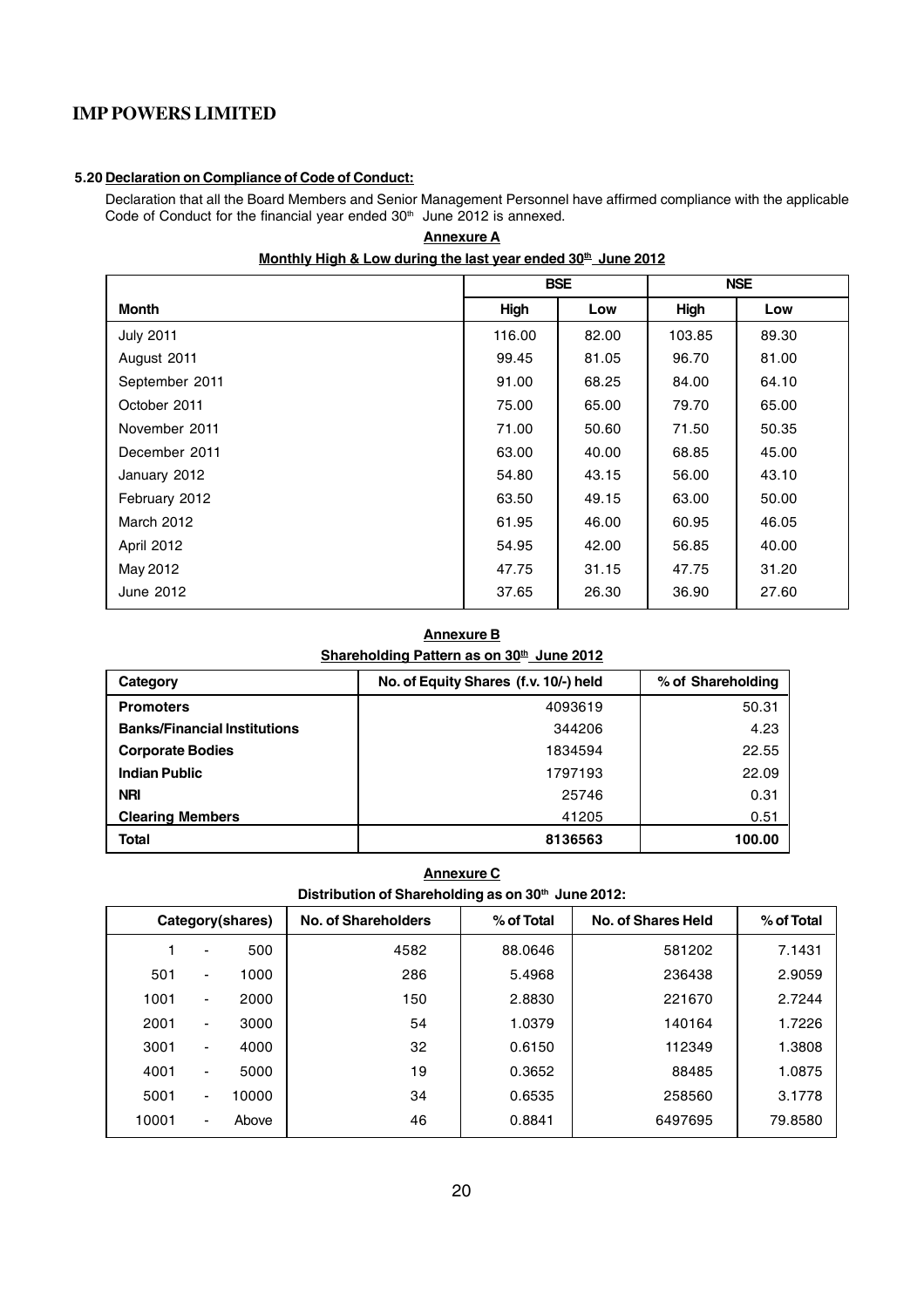

**Annexure D Details of the last three Annual General Meetings:**

|                       | 1)                             | (2)                            | (3)                     |
|-----------------------|--------------------------------|--------------------------------|-------------------------|
| Date and Time         | 21 <sup>st</sup> December 2011 | 20th December 2010             | 15th December 2009      |
|                       | at 3.30 p.m.                   | at 2.00 p.m                    | at 3.00 p.m.            |
| Venue                 | Survey No 263/3/2/2            | Survey No 263/3/2/2            | Survey No 263/3/2/2     |
|                       | Umar Kuin Road,                | Umar Kuin Road,                | Umar Kuin Road, Sayali  |
|                       | Sayali Village Silvassa (U.T.) | Sayali Village Silvassa (U.T.) | Village Silvassa (U.T.) |
| Special Resolution(s) | NIL                            | NIL                            | NIL                     |

An Extra Ordinary General Meeting of the Company was held on Monday, 19<sup>th</sup> September, 2011 at the Registered Office of **the Company at Survey No 263/3/2/2, Umar Kuin Road, Sayali Village Silvassa ( U.T.). The Company has passed two Special Resolutions.**

#### **Auditors' Certificate regarding Compliance of Conditions of Corporate Governance.**

# **To The Members of**

#### **IMP Powers Limited**

We have examined the compliance of conditions of Corporate Governance by **IMP Powers Limited** for the year ended on 30th June 2012 as stipulated in Clause 49 of the Listing Agreement of the said Company with Stock Exchanges.

The compliance of conditions of corporate governance is the responsibility of the management. Our examination was limited to procedures and implementation thereof, adopted by the Company for ensuring the compliance of the conditions of the corporate governance. It is neither an audit nor an expression of an opinion on the financial statements of the Company. In our opinion and to the best of our information and according to the explanations given to us, we certify that the Company has complied with the conditions of the corporate governance as stipulated in the above-mentioned Listing Agreement.

We further state that such compliance is neither an assurance as to the future viability of the Company nor the efficiency or effectiveness with which the management has conducted the affairs of the Company.

> **For Batliboi & Purohit Chartered Accountants FRN : 101048W**

> > **R.D. Hangekar Partner M. No:30615**

**Date : 7th November 2012 Place: Mumbai**

#### **DECLARATION – COMPLIANCE WITH THE CODE OF CONDUCT**

In Accordance With Clause 49 Of The Listing Agreement With the Stock Exchanges, all the Board and Senior Management Personnel have affirmed compliance with the Code of Conduct for the year ended on 30<sup>th</sup> June, 2012.

**For IMP Powers Limited**

**Sd/- Ajay R. Dhoot Managing Director**

**Place: Mumbai Date: 7th November 2012**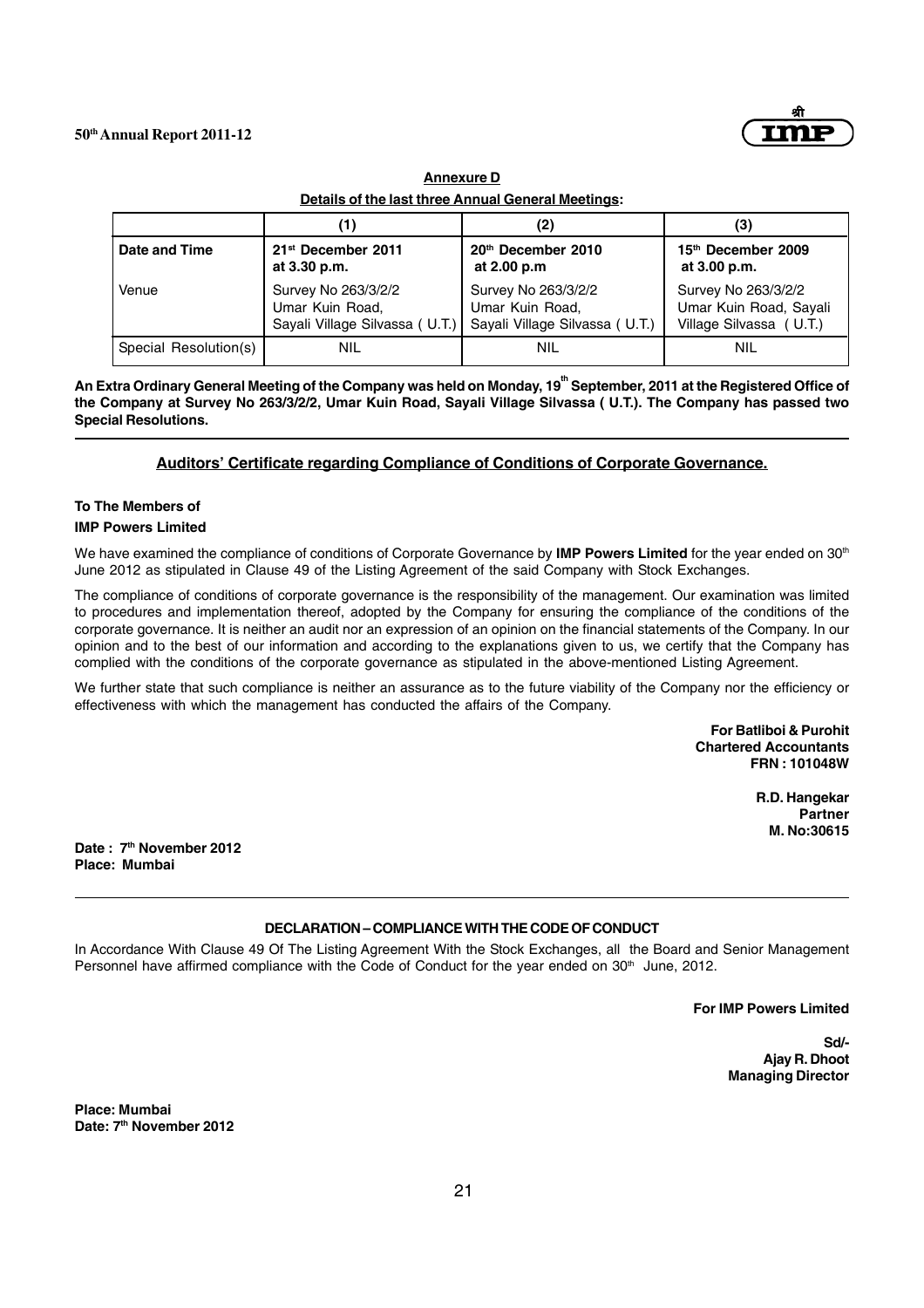# **AUDITORS' REPORT**

#### **To the Members of IMP Powers Limited**

- 1. We have audited the attached Balance Sheet of **IMP Powers Limited** ('the Company') as at 30<sup>th</sup> June 2012, the Profit and Loss Account and Cash Flow Statement for the year ended on that date, annexed thereto. These Financial Statements are the responsibility of the Company's Management. Our responsibility is to express an opinion on these financial statements based on our audit.
- 2. We conducted our audit in accordance with auditing standards generally accepted in India. Those Standards require that we plan and perform the audit to obtain reasonable assurance about whether the financial statements are free of material misstatements. An audit includes examining, on a test basis, evidence supporting the amounts and disclosures in the financial statements. An audit also includes assessing the accounting principles used and significant estimates made by the Management, as well as evaluating the overall financial statement presentation. We believe that our audit provides a reasonable basis for our opinion.
- 3. As required by the Companies (Auditor's Report) Order, 2003 (the Order), as amended, issued by the Central Government of India in terms of Section 227 (4A) of the Companies Act, 1956, we enclose in the Annexure, a statement on the matters specified in paragraph 4 and 5 of the said Order.
- 4. Further to our comments in the Annexure referred to in paragraph 3 above, we report that:
	- a) We have obtained all the information and explanations which to the best of our knowledge and belief were necessary for the purpose of our audit;
	- b) In our opinion, proper books of account as required by law have been kept by the Company, so far as appears from our examination of those books;
	- c) The Balance Sheet, Profit and Loss Account and Cash Flow Statement dealt with by this report are in agreement with the books of account;
	- d) In our opinion, the Balance Sheet, Profit and Loss Account and Cash Flow Statement dealt with by this report comply with the accounting standards referred to in sub-section (3C) of Section 211 of the Companies Act, 1956;
	- e) On the basis of the written representations received by the Company from the Directors as on 30<sup>th</sup> June 2012, and taken on record by the Board of Directors, we report that none of the directors is disqualified as at  $30<sup>th</sup>$  June, 2012 from being appointed as a director in terms of Section 274 (1) (g) of the Companies Act, 1956;
	- f) In our opinion, and to the best of our information and according to the explanations given to us, the said accounts read together with the Significant Accounting Policies and other notes thereon, give the information required by the Companies Act, 1956 in the manner so required and give a true and fair view in conformity with the accounting principles generally accepted in India;
		- i) in the case of the Balance Sheet, of the state of affairs of the Company as at  $30<sup>th</sup>$  June 2012;
		- ii) in the case of the Profit and Loss Account, of the profit of the Company for the year ended on that date; and
		- iii) in the case of the Cash Flow Statement, of the cash flows of the Company for the year ended on that date.

**For Batliboi & Purohit Chartered Accountants FRN: 101048W**

**Place: Mumbai (R. D. Hangekar) Dated: 29th August, 2012 Partner**

**Membership No. 30615**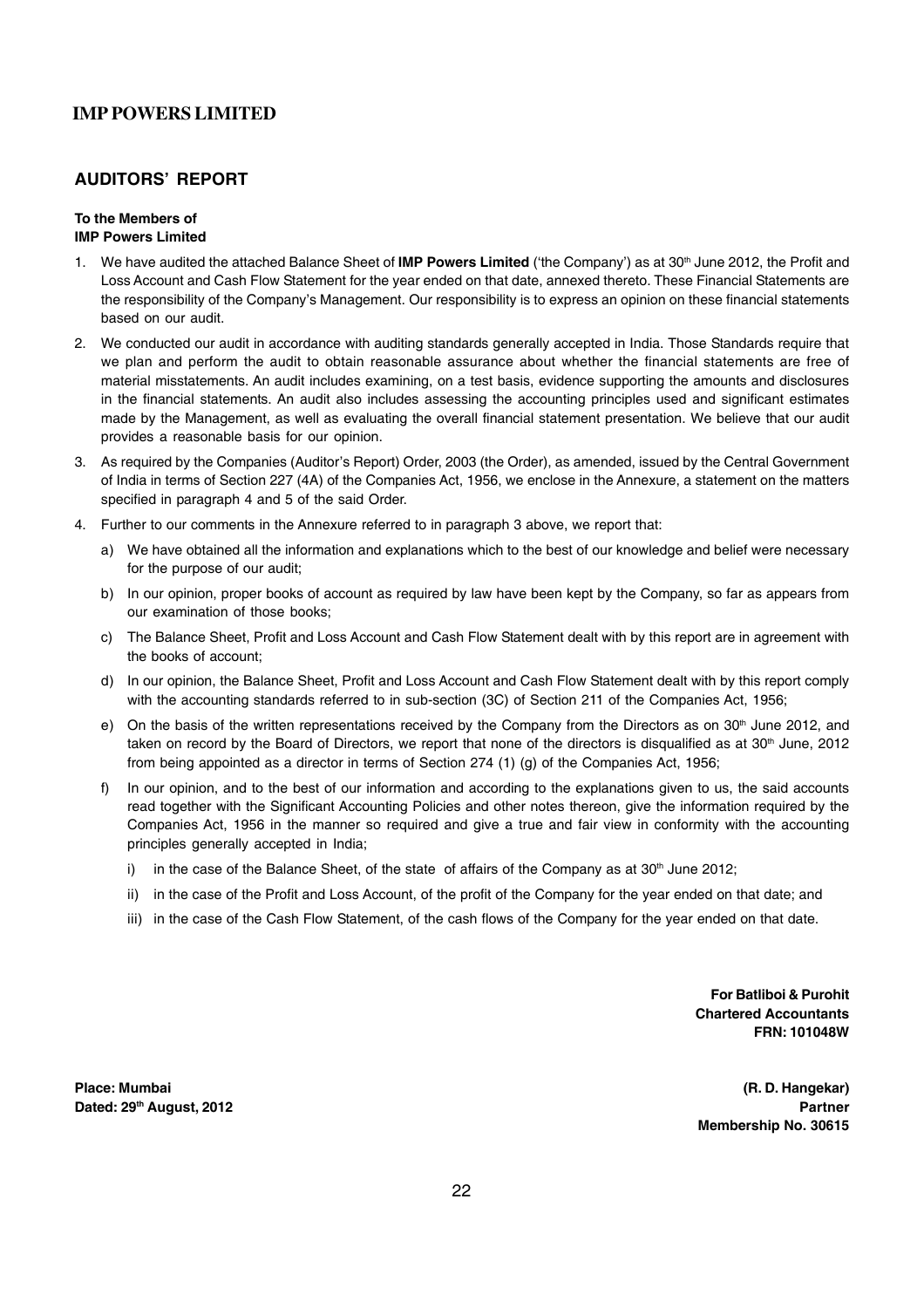

#### **Annexure to the Auditors' Report**

**With reference to the Annexure referred to in paragraph 3 of the Auditors' Report to the Members of IMP Powers Ltd. on** the financial statements for the year ended on 30<sup>th</sup> June 2012, we report that:

- i) a) The Company has maintained proper records showing full particulars including quantitative details and situation of fixed assets.
	- b) As explained to us, the fixed assets are being physically verified under a phased programme of verification, which in our opinion is reasonable and no material discrepancies have been noticed on such verification.
	- c) The Company has not disposed off substantial part of its fixed assets during the year, accordingly, the assumption of the going concern being affected, does not arise.
- ii) a) Physical verification of inventory has been conducted during the year, by the management at reasonable intervals.
	- b) The procedures of physical verification of inventories followed by the management are reasonable and adequate in relation to the size of the Company and the nature of its business.
	- c) The Company is maintaining proper records of its inventories and no material discrepancies were noticed on physical verification.
- iii) a) The Company has granted unsecured loan of Rs.45,83,118/- to a Company covered under register maintained under Section 301 of the Act.
	- b) The rate of interest & other terms & conditions of the unsecured loan given by the Company are prima facie not prejudicial to the interest of the Company.
	- c) There are no stipulated terms of repayment of principal & interest and hence we are not able to comment on the receipt of the same.
	- d) As informed to us, the Company is taking reasonable steps for the recovery of the principal and interest.
	- e) The Company has not taken any loans, secured or unsecured from Companies, firms or other parties covered in the register maintained under Section 301 of the Act, and hence clauses (e), (f) and (g) of the order are not applicable to the Company.
- iv) In our opinion and according to the information and explanations given to us, there are adequate internal control procedures commensurate with the size of the Company and nature of its business for the purchase of inventory and fixed assets and for the sale of goods and services. We have not observed any major weakness in the internal control system during the course of our audit.
- v) a) In our opinion and according to the information and explanations given to us, the particulars of contracts or arrangements referred to in section 301 of the Companies Act, 1956 have been entered in the register required to be maintained under that section.
	- b) The transactions made in pursuance of such contracts or arrangements aggregating during the year to Rupees five lacs or more in respect of each party have been made at prices which are reasonable having regard to prevailing market prices for such goods and materials or the prices at which transactions for similar goods or materials have been made with other parties.
- vi) In our opinion and according to the information and explanations given to us, the Company has not accepted any deposits from the public during the year within the meaning of the provisions of sections 58A and 58AA of the Act read with Companies (Acceptance of Deposits) Rules 1975. Therefore the provisions of clause (vi) of the Order are not applicable to the company.
- vii) In our opinion, and according to the information and explanations given to us, the Company has an internal audit system commensurate with the size and the nature of its business.
- viii) We have broadly reviewed the books of accounts maintained by the Company pursuant to the order made by the central Government for the maintenance of cost records under section 209(1) (d) of the Companies Act, 1956 and are of the opinion that prima facie the prescribed accounts and records have been made and maintained. However we have not carried out any detailed examination of such accounts and records.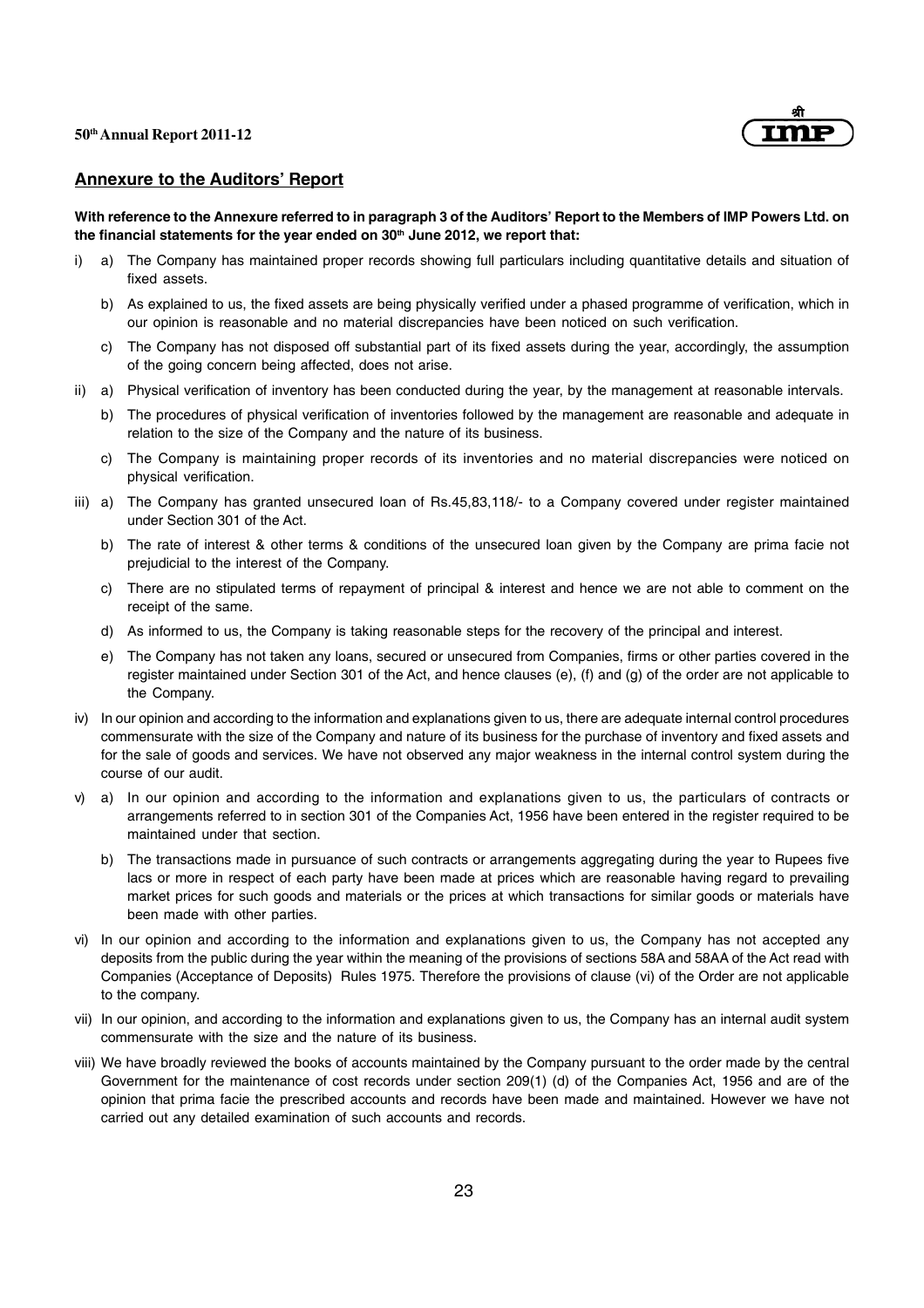- ix) a) According to the information and explanations given to us and on the basis of examination of the records of the Company, we are of the opinion that the Company has been generally regular in depositing undisputed statutory dues including Provident fund, Investor Education and Protection Fund, Employees' State Insurance, Income-tax, Sales tax/VAT, Wealth tax, Customs Duty, Excise Duty, Service tax, Cess and other material statutory dues with the appropriate authorities and there are no outstanding unpaid amounts as at the balance sheet date for a period of more than six months from the date they became payable.
	- b) According to the information and explanations given to us, the dues in respect of income tax, which have not been deposited with the appropriate authorities on account of dispute and the forum where the dispute is pending as given below.

| Name of Statute      | Nature of dues and year | Amount<br>$(5 \in \text{Ln}$ Lacs) | Forum where dispute<br>is pending       |
|----------------------|-------------------------|------------------------------------|-----------------------------------------|
| Income tax Act, 1961 | Income tax A.Y. 2008-09 | 187.90                             | Commissioner of<br>income tax (Appeals) |

- x) The Company does not have accumulated losses as at the balance sheet date and has not incurred cash losses in the current or in the immediately preceding financial year.
- xi) On the basis of our examination and according to the information and explanations given to us, *the Company has not repaid the dues of principal Rs. 224.65 lacs to Greater Bombay Co-operative Bank Ltd, since the said Bank did not join in the CDR scheme and also the case is under litigation as mentioned in note no. 4a(iii).*
- xii) According to the information and explanations given to us, the Company has not granted any loans or advances on the basis of security by way of pledge of shares, debentures or other securities.
- xiii) The Company is not a chit fund / nidhi / mutual benefit fund / society to which the provisions of any special statute apply, accordingly, the provisions of clause 4(xiii) of the Order are not applicable to the Company.
- xiv) In our opinion the Company is not dealing or trading in shares, securities, debentures and other investments. Accordingly the provisions of the clause 4(xiv) of the Companies (Auditor's Report) order, 2003(as amended) are not applicable to the Company.
- xv) According to the information and explanations given to us, the Company has not given any guarantee for the loans taken by others from Bank or Financial Institutions.
- xvi) In our opinion and according to the information and explanations given to us, on an overall basis, the term loans were applied for the purpose for which they were obtained.
- xvii) According to the information and explanations given to us and on an overall examination of the balance sheet of the Company, we are of the opinion that prima facie there are no funds raised on short-term basis that have been used for long term investment.
- xviii) The Company has not made preferential allotment of shares to parties and Companies covered in the Register maintained under section 301 of the Companies Act, 1956.
- xix) During the year covered by our audit, the Company has not issued any debentures.
- xx) The Management has not raised any money by public issues during the year.
- xxi) According to the information and explanations given to us, no fraud on or by the Company has been noticed or reported during the course of the audit.

**For Batliboi & Purohit Chartered Accountants FRN: 101048W**

**Place: Mumbai (R. D. Hangekar) Dated: 29th August, 2012 Partner**

**Membership No. 30615**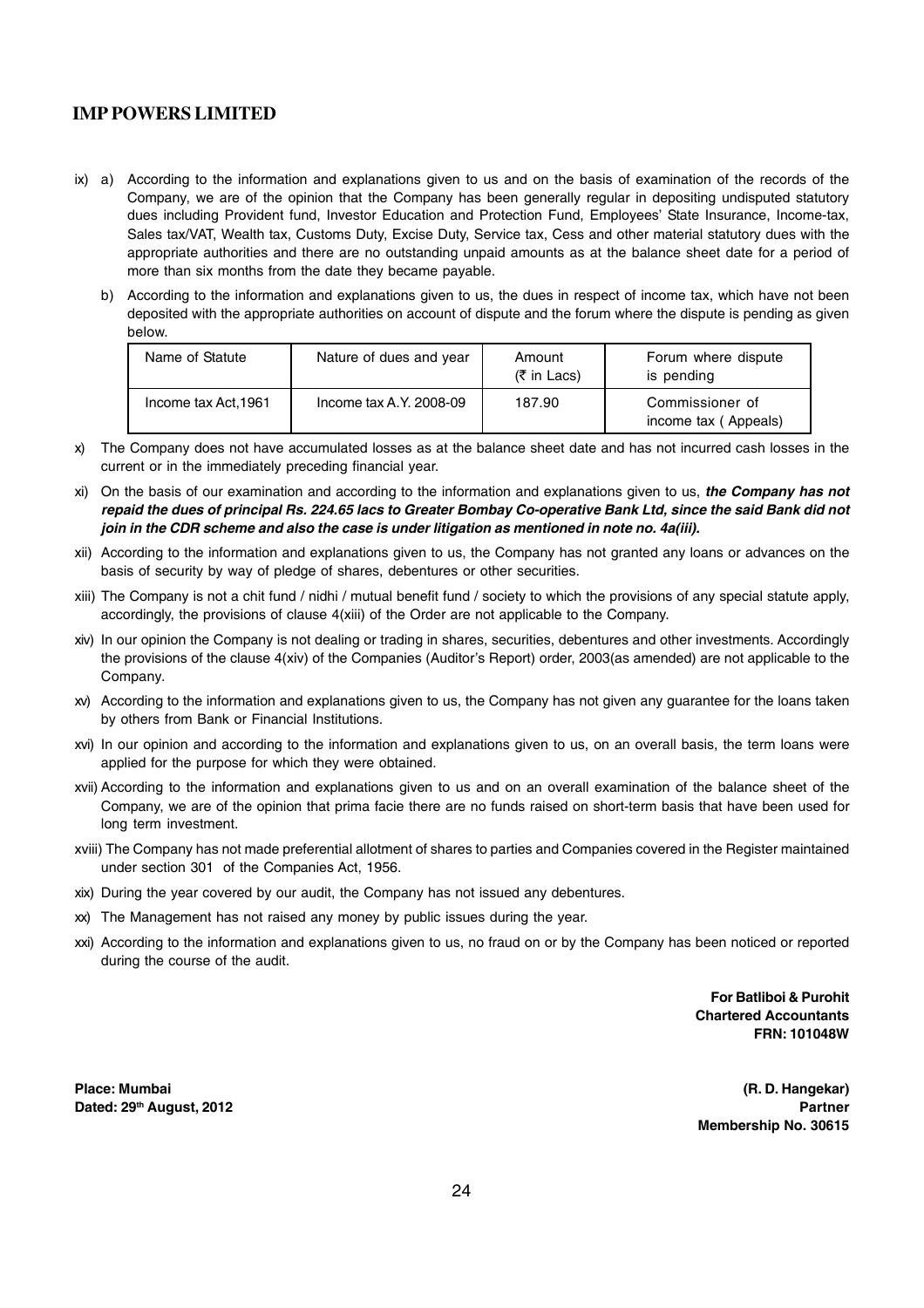# Imr

# **Balance Sheet as at 30th June, 2012**

|              | <b>Particulars</b>                                              | <b>Note</b><br>No.                  | As at<br>30th June, 2012<br>₹  | As at<br>30th June, 2011<br>₹ |  |
|--------------|-----------------------------------------------------------------|-------------------------------------|--------------------------------|-------------------------------|--|
| A            | <b>EQUITY AND LIABILITIES</b>                                   |                                     |                                |                               |  |
| 1            | Shareholders' funds                                             |                                     |                                |                               |  |
|              | (a) Share capital                                               | $\overline{c}$                      | 128,062,390                    | 105,887,630                   |  |
|              | (b) Reserves and surplus                                        | 3                                   | 857,492,921                    | 801,992,107                   |  |
|              |                                                                 |                                     | 985,555,311                    | 907,879,737                   |  |
| $\mathbf{2}$ | <b>Non-current liabilities</b>                                  |                                     |                                |                               |  |
|              | (a) Long-term borrowings                                        | 4                                   | 177,064,966                    | 233,575,256                   |  |
|              | (b) Deferred tax liabilities (net)                              | 31                                  | 45,757,414                     | 36,474,460                    |  |
|              | (c) Other long-term liabilities                                 | 5                                   | 18,554,232                     | 16,327,930                    |  |
|              | (d) Long-term provisions                                        | 6                                   | 7,204,199                      | 10,561,217                    |  |
|              |                                                                 |                                     | 248,580,811                    | 296,938,863                   |  |
| 3            | <b>Current liabilities</b>                                      |                                     |                                |                               |  |
|              | (a) Short-term borrowings                                       | 7                                   | 619,412,646                    | 399,847,540                   |  |
|              | (b) Trade payables                                              | 8                                   | 427,260,133                    | 289,317,441                   |  |
|              | (c) Other current liabilities                                   | 9                                   | 228,935,567                    | 200,203,159                   |  |
|              | (d) Short-term provisions                                       | 10                                  | 15,889,611                     | 11,206,959                    |  |
|              |                                                                 | <b>TOTAL</b>                        | 1,291,497,957<br>2,525,634,079 | 900,575,099<br>2,105,393,699  |  |
|              |                                                                 |                                     |                                |                               |  |
| В            | <b>ASSETS</b>                                                   |                                     |                                |                               |  |
| 1            | <b>Non-current assets</b>                                       |                                     |                                |                               |  |
|              | (a) Fixed assets                                                |                                     |                                |                               |  |
|              |                                                                 |                                     |                                |                               |  |
|              | Tangible assets<br>(i)                                          | 11.A                                | 756,893,367                    | 740,886,332                   |  |
|              | Intangible assets<br>(ii)                                       | 11.B                                | 150,608                        |                               |  |
|              | (iii) Intangible assets under development                       | 11.B                                | 1,000,000                      |                               |  |
|              | (b) Non-current investments                                     | 12                                  | 421,650                        | 101,000                       |  |
|              | (c) Long-term loans and advances                                | 13                                  | 57,882,282                     | 48,473,750                    |  |
|              |                                                                 |                                     | 816,347,907                    | 789,461,082                   |  |
| $\mathbf{2}$ | <b>Current assets</b>                                           |                                     |                                |                               |  |
|              | (a) Inventories                                                 | 14                                  | 448, 121, 771                  | 591,201,187                   |  |
|              | (b) Trade receivables                                           | 15                                  | 1,189,181,455                  | 669,488,821                   |  |
|              | (c) Cash and Bank Balances                                      | 16                                  | 27,571,622                     | 17,523,753                    |  |
|              | (d) Short-term loans and advances                               | 17                                  | 43,536,454                     | 36,350,201                    |  |
|              | Other current assets<br>(e)                                     | 18                                  | 874,870                        | 1,368,655                     |  |
|              |                                                                 |                                     | 1,709,286,172                  | 1,315,932,617                 |  |
|              |                                                                 | <b>TOTAL</b>                        | 2,525,634,079                  | 2,105,393,699                 |  |
|              | See accompanying notes forming part of the financial statements |                                     |                                |                               |  |
|              | Significant accounting policies the accompanying                | 1                                   |                                |                               |  |
|              | notes are an integral part of financial statements              |                                     |                                |                               |  |
|              | As per our report of even date.                                 |                                     |                                |                               |  |
|              | For Batliboi & Purohit                                          | On behalf of the Board of Directors |                                |                               |  |
|              | <b>Chartered Accountants</b>                                    |                                     |                                |                               |  |
|              | <b>FRN NO. 101048W</b>                                          |                                     |                                |                               |  |
|              | (CA R.D. HANGEKAR)                                              | AJAY R DHOOT                        | AADITYA R DHOOT                |                               |  |
|              | Partner                                                         | <b>MANAGING DIRECTOR</b>            | JT. MANAGING DIRECTOR          |                               |  |
|              | M.No.30615                                                      |                                     |                                |                               |  |
|              | Place: Mumbai                                                   |                                     |                                |                               |  |
|              | Dated: 29th August, 2012                                        |                                     |                                |                               |  |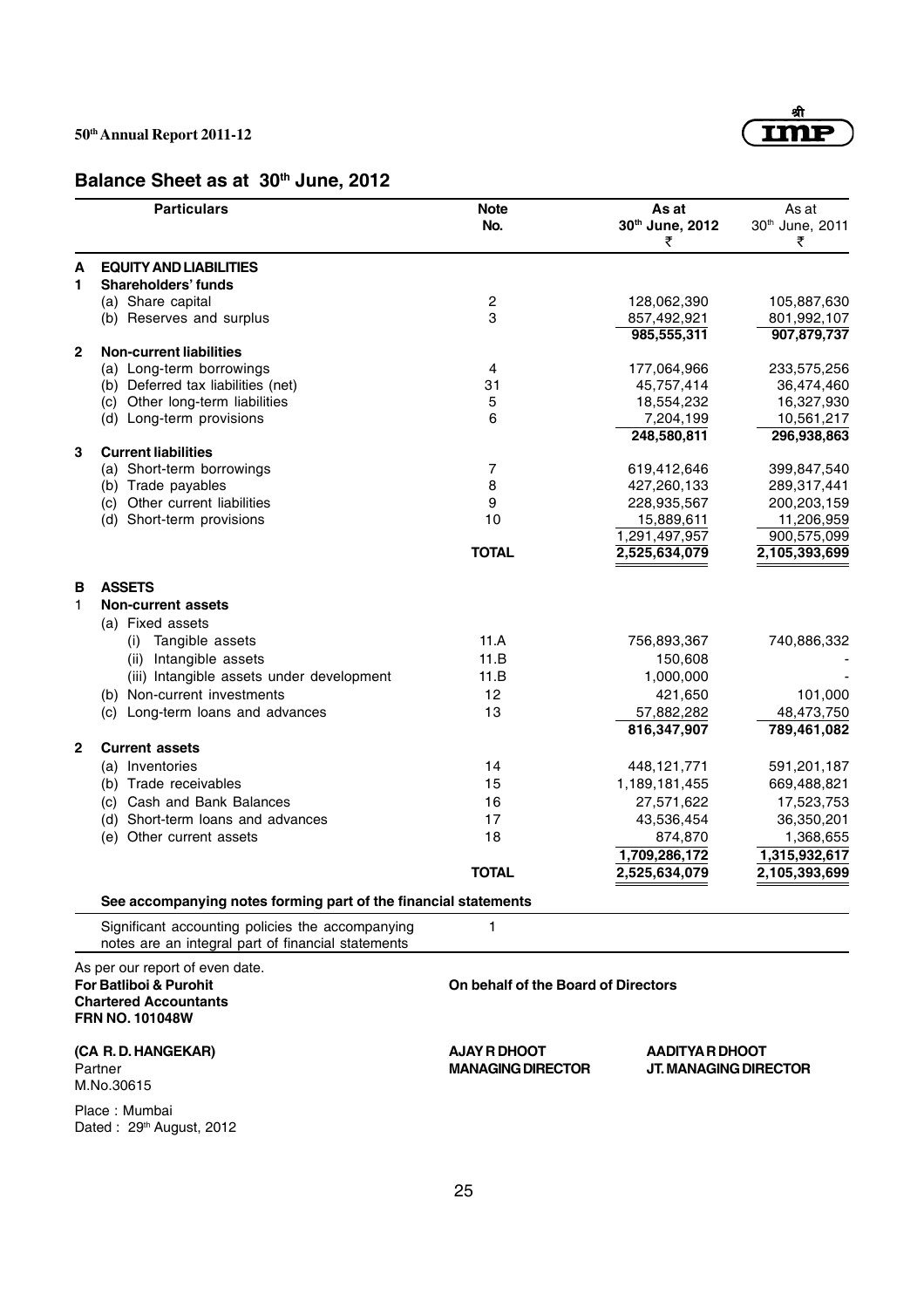# Statement of Profit and Loss Account for the year ended 30<sup>th</sup> June, 2012

|   |                                                                                                                     | <b>Note</b><br>No.                  | For the<br><b>Year Ended</b><br>30th June, 2012<br>₹ | For the<br>Year Ended<br>30th June, 2011<br>₹ |
|---|---------------------------------------------------------------------------------------------------------------------|-------------------------------------|------------------------------------------------------|-----------------------------------------------|
| A | <b>CONTINUING OPERATIONS</b>                                                                                        |                                     |                                                      |                                               |
| 1 | Revenue from operations (gross)                                                                                     | 19                                  | 3,071,783,970                                        | 2,729,227,755                                 |
|   | Less: Excise duty                                                                                                   | 19                                  | 249,357,192                                          | 237,730,166                                   |
|   | Revenue from operations (net)                                                                                       |                                     | 2,822,426,778                                        | 2,491,497,589                                 |
| 2 | Other income                                                                                                        | 20                                  | 900,738                                              | 1,391,019                                     |
| 3 | Total revenue (1+2)                                                                                                 |                                     | 2,823,327,516                                        | 2,492,888,608                                 |
| 4 | <b>Expenses</b>                                                                                                     |                                     |                                                      |                                               |
|   | (a) Cost of materials consumed                                                                                      | 21.a                                | 2,038,847,319                                        | 1,976,447,827                                 |
|   | (b) Changes in inventories of finished goods,                                                                       |                                     |                                                      |                                               |
|   | work-in-progress and stock-in-trade                                                                                 | 21.b                                | 155,479,321                                          | (49,050,782)                                  |
|   | (c) Employee benefits expense                                                                                       | 22                                  | 101,601,979                                          | 91,402,963                                    |
|   | (d) Finance costs                                                                                                   | 23                                  | 192,230,057                                          | 163,612,742                                   |
|   | (e) Depreciation and amortisation expense                                                                           | 11.c                                | 42,644,357                                           | 39,248,089                                    |
|   | (f) Other expenses                                                                                                  | 24                                  | 190,666,190                                          | 168,376,150                                   |
|   | <b>Total expenses</b>                                                                                               |                                     | 2,721,469,223                                        | 2,390,036,989                                 |
| 5 | Profit / (Loss) before exceptional and                                                                              |                                     |                                                      |                                               |
|   | extraordinary items and tax (3 - 4)                                                                                 |                                     | 101,858,293                                          | 102,851,619                                   |
| 6 | <b>Exceptional items</b>                                                                                            | 25.a                                |                                                      | 44,350,000                                    |
| 7 | Profit / (Loss) before extraordinary items and tax (5-6)                                                            |                                     | 101,858,293                                          | 58,501,619                                    |
| 8 | Tax expense:                                                                                                        |                                     |                                                      |                                               |
|   | (a) Current tax expense for current year                                                                            |                                     | 20,578,294                                           | 22,908,900                                    |
|   | (b) Deferred tax                                                                                                    | 31                                  | 9,282,953                                            | 7,789,740                                     |
|   |                                                                                                                     |                                     | 29,861,247                                           | 30,698,640                                    |
| 9 | Profit / (Loss) from continuing operations (7 -8)                                                                   |                                     | 71,997,046                                           | 27,802,979                                    |
|   | Earnings per share (of ₹10/- each):                                                                                 | 30                                  |                                                      |                                               |
|   | <b>Basic</b><br>(a)                                                                                                 |                                     | 8.73                                                 | 8.75                                          |
|   | Diluted<br>(b)                                                                                                      |                                     | 8.73                                                 | 8.75                                          |
|   | Earnings per share (excluding extraordinary items) (of ₹10/- each):                                                 |                                     |                                                      |                                               |
|   | <b>Basic</b><br>(a)                                                                                                 |                                     | 8.73                                                 | 3.30                                          |
|   | <b>Diluted</b><br>(b)                                                                                               |                                     | 8.73                                                 | 3.30                                          |
|   | See accompanying notes forming part of the financial statements                                                     |                                     |                                                      |                                               |
|   | Significant accounting policies the accompanying                                                                    | 1                                   |                                                      |                                               |
|   | notes are an integral part of financial statements                                                                  |                                     |                                                      |                                               |
|   | As per our report of even date.<br>For Batliboi & Purohit<br><b>Chartered Accountants</b><br><b>FRN NO. 101048W</b> | On behalf of the Board of Directors |                                                      |                                               |
|   | (CA R. D. HANGEKAR)                                                                                                 | <b>AJAY R DHOOT</b>                 | AADITYA R DHOOT                                      |                                               |

M.No.30615

Place : Mumbai Dated : 29<sup>th</sup> August, 2012

Partner **MANAGING DIRECTOR JT. MANAGING DIRECTOR**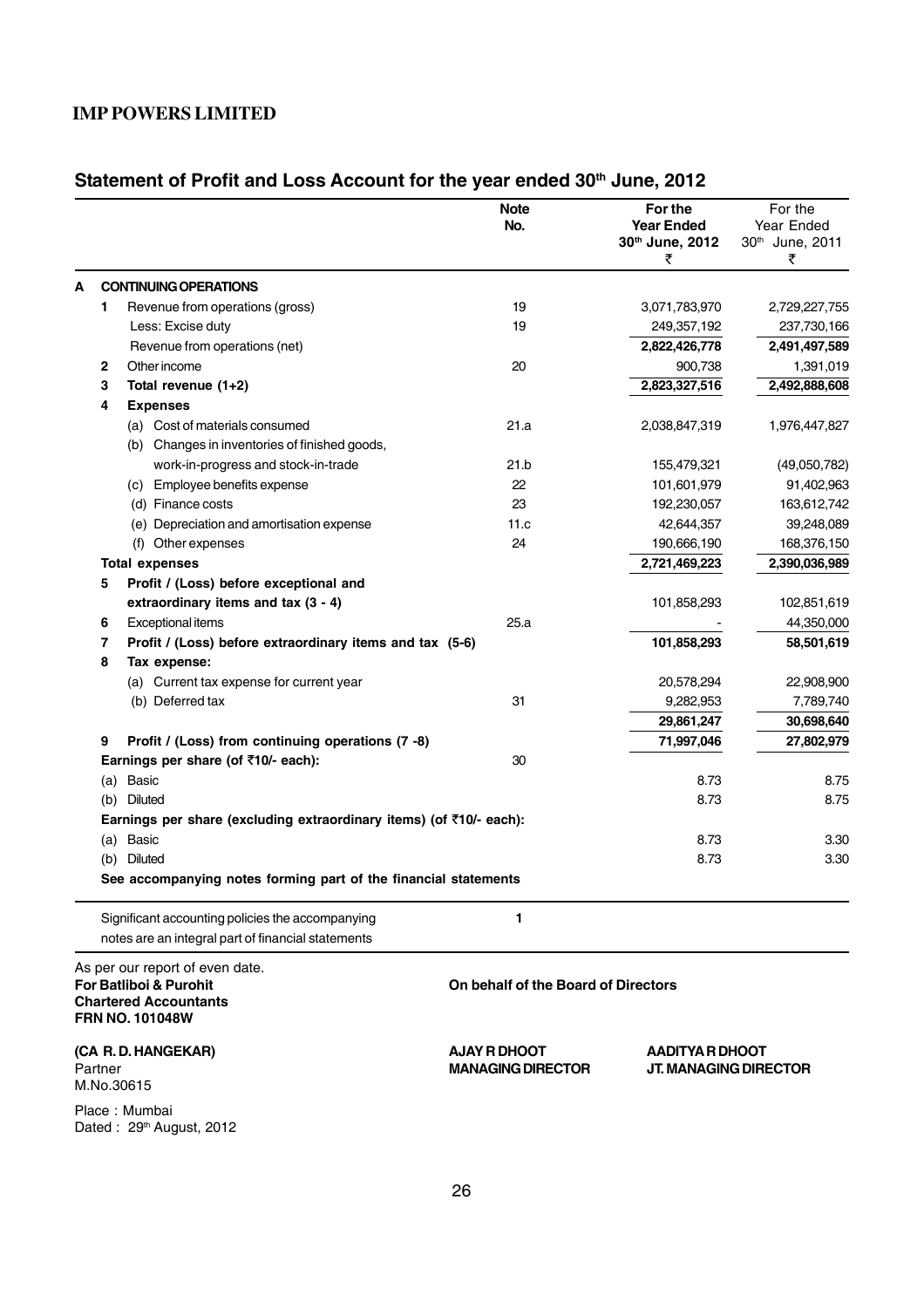

# Cash Flow Statement for the year ended 30<sup>th</sup> June, 2012

|    |                                                                 |                 | For the Year Ended<br>30th June, 2012<br>₹ |                | For the Year Ended<br>30th June, 2011<br>₹ |
|----|-----------------------------------------------------------------|-----------------|--------------------------------------------|----------------|--------------------------------------------|
| А. | Cash flow from operating activities                             |                 |                                            |                |                                            |
|    | Net Profit / (Loss) before extraordinary items and tax          |                 | 101,858,293                                |                | 102,851,619                                |
|    | Adjustments for:                                                |                 |                                            |                |                                            |
|    | Depreciation and amortisation                                   | 42,644,357      |                                            | 39,248,089     |                                            |
|    | Extraordinary items                                             |                 |                                            | (44,350,000)   |                                            |
|    | Profit / (loss) on sale / write off of assets                   | 370,538         |                                            | 185,822        |                                            |
|    | Finance costs                                                   | 192,230,057     |                                            | 163,612,741    |                                            |
|    |                                                                 |                 | 235,244,952                                |                | 158,696,652                                |
|    | Operating profit / (loss) before working capital changes        |                 | 337,103,245                                |                | 261,548,271                                |
|    | Changes in working capital:                                     |                 |                                            |                |                                            |
|    | Adjustments for (increase) / decrease in operating assets:      |                 |                                            |                |                                            |
|    | Inventories                                                     | 143,079,416     |                                            | (457, 447)     |                                            |
|    | Trade receivables                                               | (519, 692, 634) |                                            | (67, 462, 543) |                                            |
|    | Short-term loans and advances                                   | (7, 186, 253)   |                                            |                |                                            |
|    | Long-term loans and advances                                    | (18, 554, 616)  |                                            |                |                                            |
|    | Other current assets                                            | 493,785         |                                            |                |                                            |
|    | Adjustments for increase / (decrease) in operating liabilities: |                 |                                            |                |                                            |
|    | Trade payables                                                  | 137,942,692     |                                            | (11, 494, 493) |                                            |
|    | Other current liabilities                                       | 28,732,408      |                                            |                |                                            |
|    | Other long-term liabilities                                     | 2,226,302       |                                            |                |                                            |
|    | Short-term provisions                                           | 4,682,652       |                                            |                |                                            |
|    | Long-term provisions                                            | (3,357,018)     |                                            |                |                                            |
|    |                                                                 |                 | (231, 633, 266)                            |                | (79, 414, 483)                             |
|    |                                                                 |                 | 105,469,979                                |                | 182,133,788                                |
|    | Cash flow from extraordinary items                              |                 |                                            |                |                                            |
|    | Cash generated from operations                                  |                 | 105,469,979                                |                | 182,133,788                                |
|    | Net income tax (paid) / refunds                                 |                 | (11, 432, 210)                             |                | (22,908,900)                               |
|    | Net cash flow from / (used in) operating activities (A)         |                 | 94,037,769                                 |                | 159,224,888                                |
| В. | Cash flow from investing activities                             |                 |                                            |                |                                            |
|    | Capital expenditure on fixed assets, including capital advances | (61, 953, 994)  |                                            | (47, 405, 117) |                                            |
|    | Proceeds from sale of fixed assets                              | 450,000         |                                            |                |                                            |
|    | Investment written off                                          |                 |                                            | 12,000         |                                            |
|    | Purchase of long-term investments                               |                 |                                            |                |                                            |
|    | - Subsidiaries                                                  | (320, 650)      |                                            |                |                                            |
|    | Net cash flow from / (used in) investing activities (B)         |                 | (61, 824, 644)                             |                | (47, 393, 117)                             |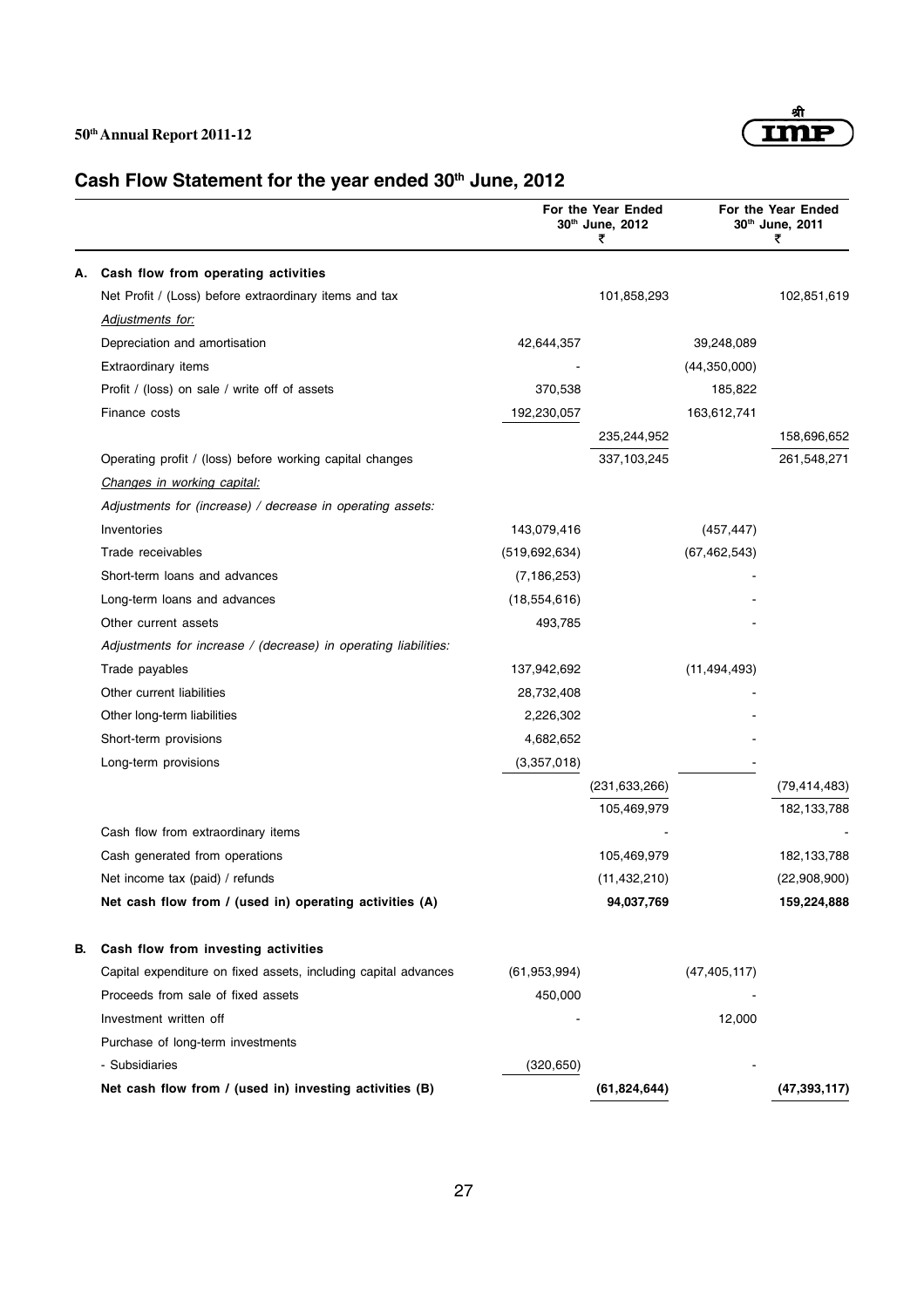# Cash Flow Statement for the year ended 30<sup>th</sup> June, 2012 (Contd...)

|    |                                                                  |                 | For the Year Ended<br>30th June, 2012<br>₹ |                 | For the Year Ended<br>30th June, 2011<br>₹ |
|----|------------------------------------------------------------------|-----------------|--------------------------------------------|-----------------|--------------------------------------------|
| С. | Cash flow from financing activities                              |                 |                                            |                 |                                            |
|    | Proceeds from issue of equity shares                             |                 |                                            |                 |                                            |
|    | Proceeds from issue of preference shares                         | 33,262,140      |                                            |                 |                                            |
|    | Redemption / buy back of preference / equity shares              | (11,087,380)    |                                            |                 |                                            |
|    | Proceeds from long-term borrowings                               | (49,902,108)    |                                            |                 |                                            |
|    | Repayment of long-term borrowings                                | (6,608,181)     |                                            | 70,753,547      |                                            |
|    | Proceeds from other short-term borrowings                        | 219,565,106     |                                            | (25, 856, 693)  |                                            |
|    | Finance cost                                                     | (192, 230, 057) |                                            | (163, 612, 741) |                                            |
|    | Dividends on Preference Shares                                   | (980,000)       |                                            | (980,000)       |                                            |
|    | Dividends paid                                                   | (12, 204, 845)  |                                            | (8, 136, 563)   |                                            |
|    | Tax on dividend                                                  | (1,979,931)     |                                            | (1,319,954)     |                                            |
|    | Cash flow from extraordinary items                               |                 |                                            |                 |                                            |
|    | Net cash flow from / (used in) financing activities (C)          |                 | (22,165,256)                               |                 | (129,152,404)                              |
|    | Net increase / (decrease) in Cash and cash equivalents $(A+B+C)$ |                 | 10,047,869                                 |                 | (17, 320, 633)                             |
|    | Cash and cash equivalents at the beginning of the year           |                 | 17,523,753                                 |                 | 34,844,386                                 |
|    | Effect of exchange differences on restatement of                 |                 |                                            |                 |                                            |
|    | foreign currency cash and cash equivalents                       |                 |                                            |                 |                                            |
|    | Cash and cash equivalents at the end of the year                 |                 | 27,571,622                                 |                 | 17,523,753                                 |

#### **Notes:**

- 1. Cash Flow Statement has been prepared under the indirect method as set out in the Accounting Standard (AS) 3 "Cash Flow Statements" as specified in the Companies (Accounting Standards) Rules, 2006.
- 2. Purchase of Fixed Assets include expenditure on Intangible Assets under development during the year.
- 3. Previous Year's figures have been regrouped/reclassifed wherever applicable.

**See accompanying notes forming part of the financial statements**

Significant accounting policies the accompanying notes are an integral

part of financial statements

As per our report of even date. **Chartered Accountants FRN NO. 101048W**

**(CA R. D. HANGEKAR) AJAY R DHOOT AADITYA R DHOOT** M.No.30615

Place : Mumbai Dated : 29th August, 2012

**For Batliboi & Purohit On behalf of the Board of Directors**

Partner **MANAGING DIRECTOR JT. MANAGING DIRECTOR**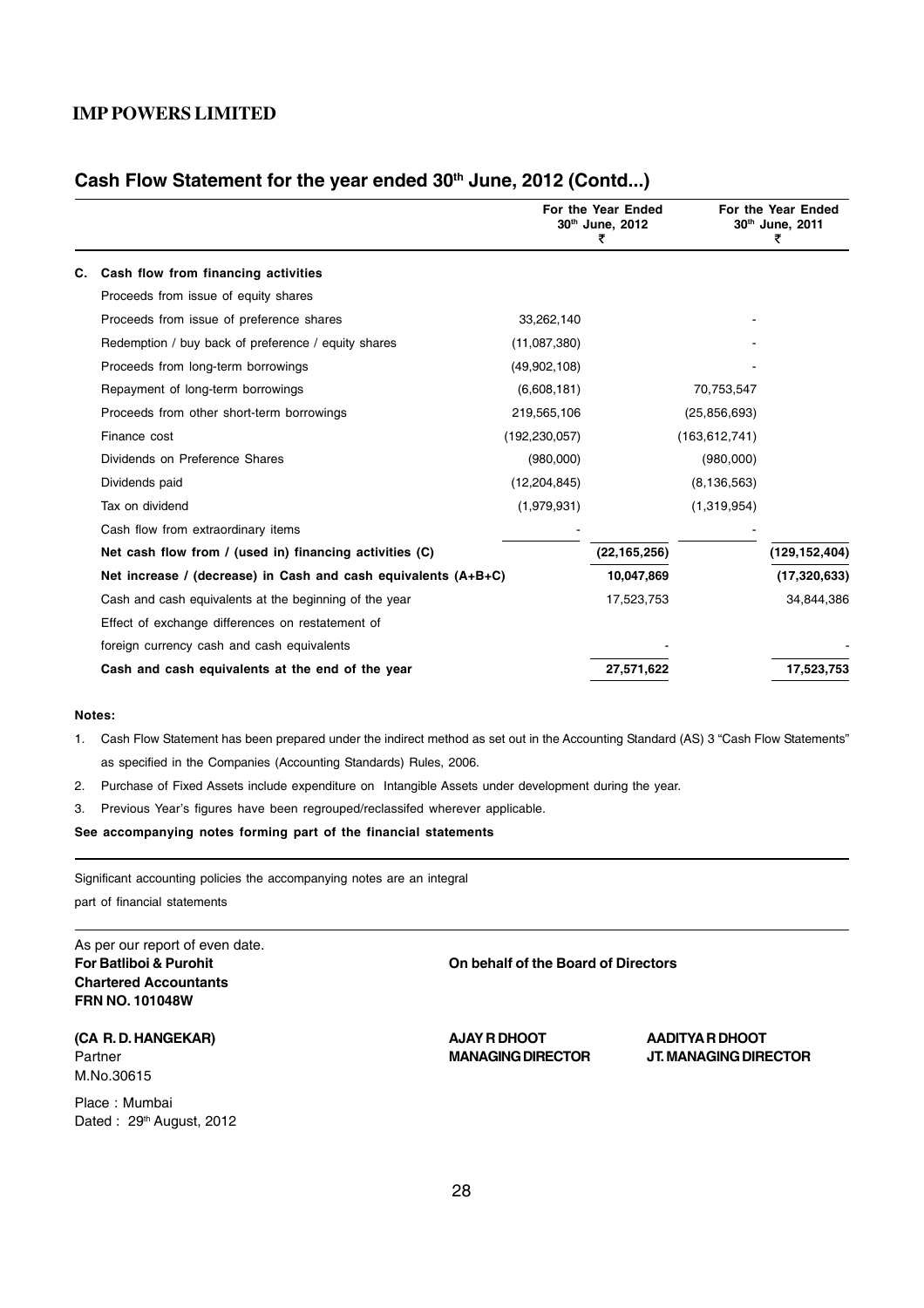

# **Note No. – 1: SIGNIFICANT ACCOUNTING POLICIES AND NOTES TO ACCOUNTS FOR THE YEAR ENDED 30th JUNE 2012.**

#### **A. SIGNIFICANT ACCOUNTING POLICIES**

#### **1. Basis of preparation of financial statements:**

The financial statements are prepared under the historical cost convention on accrual basis and in accordance with Indian Generally Accepted Accounting Principles ("GAAP") as specified in Companies (Accounting Standards) Rules, 2006, provisions of the Companies Act, 1956 and comply with the Accounting Standards issued by the Institute of Chartered Accountants of India.

During the year ended 30<sup>th</sup> June 2012, the revised Schedule VI notified under the Companies Act 1956, has become applicable to the company, for preparation and presentation of its financial statements. The company has reclassified the previous year figures in accordance with the requirements applicable in the current year.

#### **2. Use of Estimates:**

The Preparation of the financial statements in conformity with the generally accepted accounting principles requires management to make estimates and assumptions that affect the reported amount of assets and liabilities and disclosure of contingent liabilities as on the date of the financial statements and the reported amount of revenues and expenses during the reporting period. Difference between the actual results and estimates are recognized in the period in which the results are known /materialized.

#### **3. Fixed Assets :**

Fixed Assets are stated at cost of acquisition (net of Cenvat and VAT wherever applicable) or construction less accumulated depreciation and impairment loss, if any. Cost includes any directly attributable cost of bringing each asset to its working condition for intended use. Assets under installation or under construction and intangible assets under development as at balance sheet date are shown as capital work in progress together with project expenses and advances to suppliers/contractors

#### **4. Depreciation:**

Depreciation in respect of all assets acquired up to 30<sup>th</sup> June, 1985 is provided on 'Written Down Value' method. For additions on or after 1<sup>st</sup> July, 1985 Straight Line Method of depreciation has been adopted. The rates charged are as specified in Schedule XIV of the Companies Act, 1956.

#### **5. Impairment of Assets:**

An impairment loss is recognized whenever the carrying amount of an asset exceeds its recoverable amount. The recoverable amount is the greater of the net selling price and value in use. In assessing the value in use, the estimated future cash flows are discounted to their present value based on an appropriated discount factor. The impairment loss recognized in the prior accounting years is reversed if there has been a change in the estimate of recoverable amount.

#### **6. Investments:**

Current investments are carried at the lower of cost or quoted/fair value, computed category-wise. Long term investments are stated at cost and provision is made for any diminution in such value, which is not temporary in nature.

#### **7. Valuation of Inventories:**

- a. Raw Materials including consumables and stores are valued at lower of Cost and net realizable value. Cost is arrived on FIFO Basis.
- b. Semi-finished and Finished Goods are valued at cost of materials together with relevant factory overheads or net realizable value whichever is lower. Due consideration is given to the saleability of the stock and no obsolete or unserviceable\damaged items are included.

#### **8. Revenue Recognition :**

- a. Insurance claims are accounted for as and when admitted by the appropriate authorities. Export incentive license / Advance license is accounted for as & when applied to the appropriate authorities based on fulfillment of the eligibility criteria. Values of advance licenses unutilized are accounted on accrual basis by netting off purchase value.
- b. Commission on sales is accounted as and when accepted.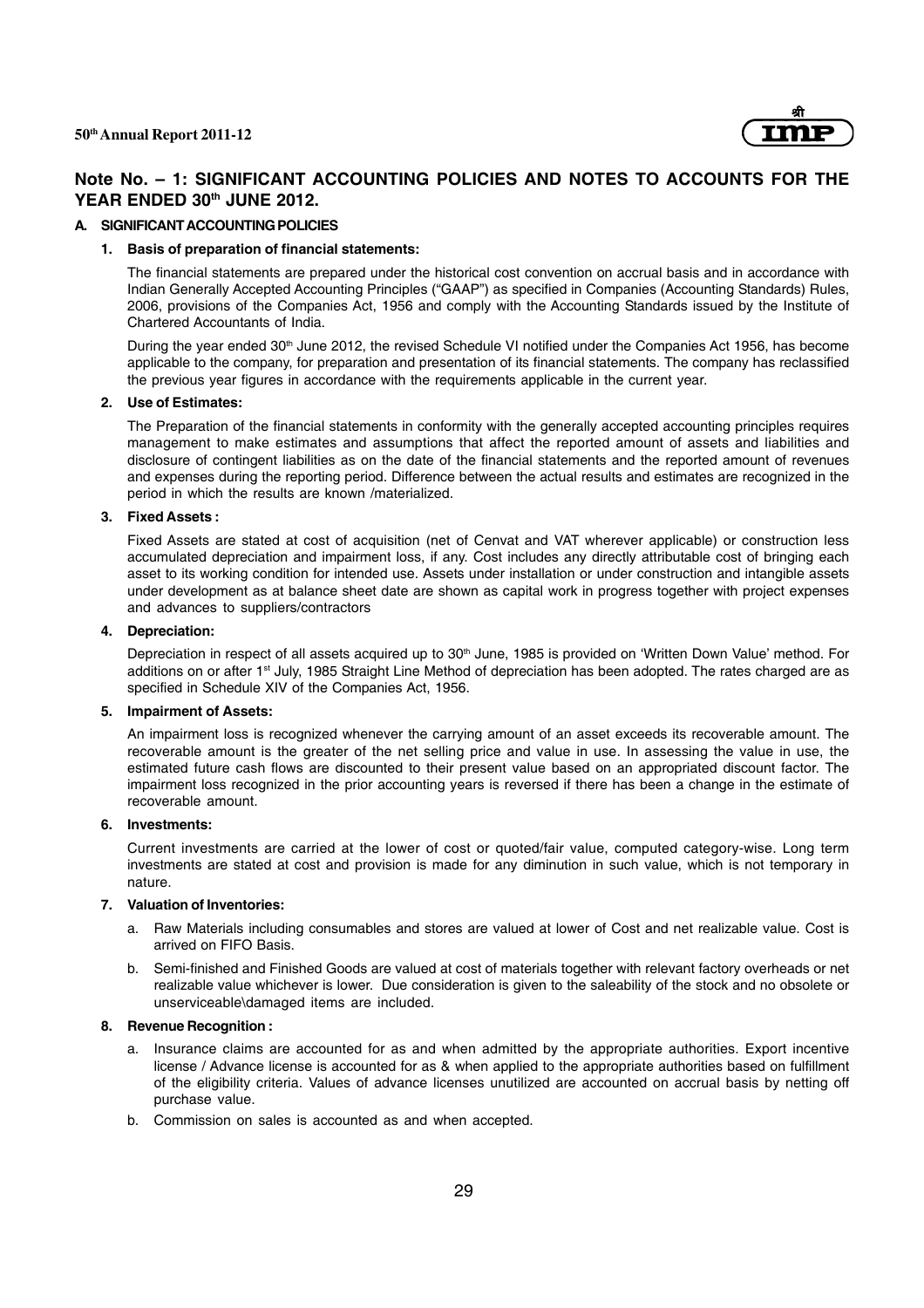- c. Sales are recognized on dispatch of goods to customers and include sales value of goods and excise duty and other receipts connected with sales.
- d. Liability for Excise Duty on finished goods is accounted for as and when they are cleared from the factory premises.
- e. Customs Duty on goods lying in Customs Bonded Warehouses is charged in the year of clearance of the goods when it becomes payable.
- f. CENVAT benefit on total purchase is accounted for by reducing the purchase cost of the materials\fixed assets wherever applicable.
- g. Rent income is accounted on accrual basis.

#### **9. Employee Benefits:**

- a. Company's defined contributions made to provident fund of government are charged to profit & loss account on accrual basis.
- b. Contribution to Gratuity Fund and provision for Leave Encashment is based on actuarial valuation carried out as on the Balance Sheet date as per Projected Unit Credit Method.

#### **10. Foreign Currency Transactions:**

Foreign Currency transactions are accounted at the exchange rates prevailing on the date of transactions. Foreign currency current assets and current liabilities outstanding at the balance sheet date are translated at the exchange rate prevailing on that date and the resultant gain or loss is recognized in the profit & loss account. Also, in cases where they relate to the acquisition/construction of fixed assets, they are recognized in Profit & Loss accounts.

#### **11. Borrowing Cost:**

Borrowing costs that are attributable to the acquisition or construction of qualifying assets are capitalized as part of the cost of such assets up to the date when they are ready for their intended use and other borrowing costs are charged to profit & loss account.

#### **12. Operating Lease :**

Assets acquired on lease where a significant position of risks and rewards of ownership are retained by lessor are classified as Operating Lease. Lease rentals are charged to profit & loss account as incurred. Initial direct costs in respect of assets taken on operating lease are expensed off in year in which cost are incurred.

Assets given on lease where a significant position of risks and rewards of ownership are retained by Lessor are classified as Operating Lease. Lease rentals are credited to profit & loss account on accrual.

#### **13. Taxation:**

Provision for taxation is made on the basis of the taxable profits computed for the current accounting period in accordance with the Income Tax Act, 1961.

Deferred Tax resulting from "timing difference" between book profit and taxable profit for the year is accounted for using the tax rates and laws that have been enacted or substantially enacted as on the balance sheet date. The deferred tax asset is recognized and carried forward only to the extent that there is a virtual certainty that the asset will be adjusted in future.

#### **14. Earnings Per Share**

Basic earnings per share are calculated by dividing the net profit or loss for the period attributable to equity shareholders (after deducting preference dividends and attributable taxes) by the weighted average number of equity shares outstanding during the period. The weighted average number of equity shares outstanding during the period is adjusted for events such as bonus issue, bonus element in a rights issue, share split, and reverse share split (consolidation of shares) that have changed the number of equity shares outstanding, without a corresponding change in resources.

For the purposed of calculating diluted earnings per share, the net profit or loss for the period attributable to equity shareholders and the weighted average number of shares outstanding during the period are adjusted for the effects of all dilutive potential equity shares.

#### **15. Contingent Liabilities & Provision:**

Claims against the Company not acknowledged as debts are treated as contingent liabilities. Provision in respect of contingent liabilities if any, is made when it is probable that a liability may be incurred and the amount can be reasonably estimated.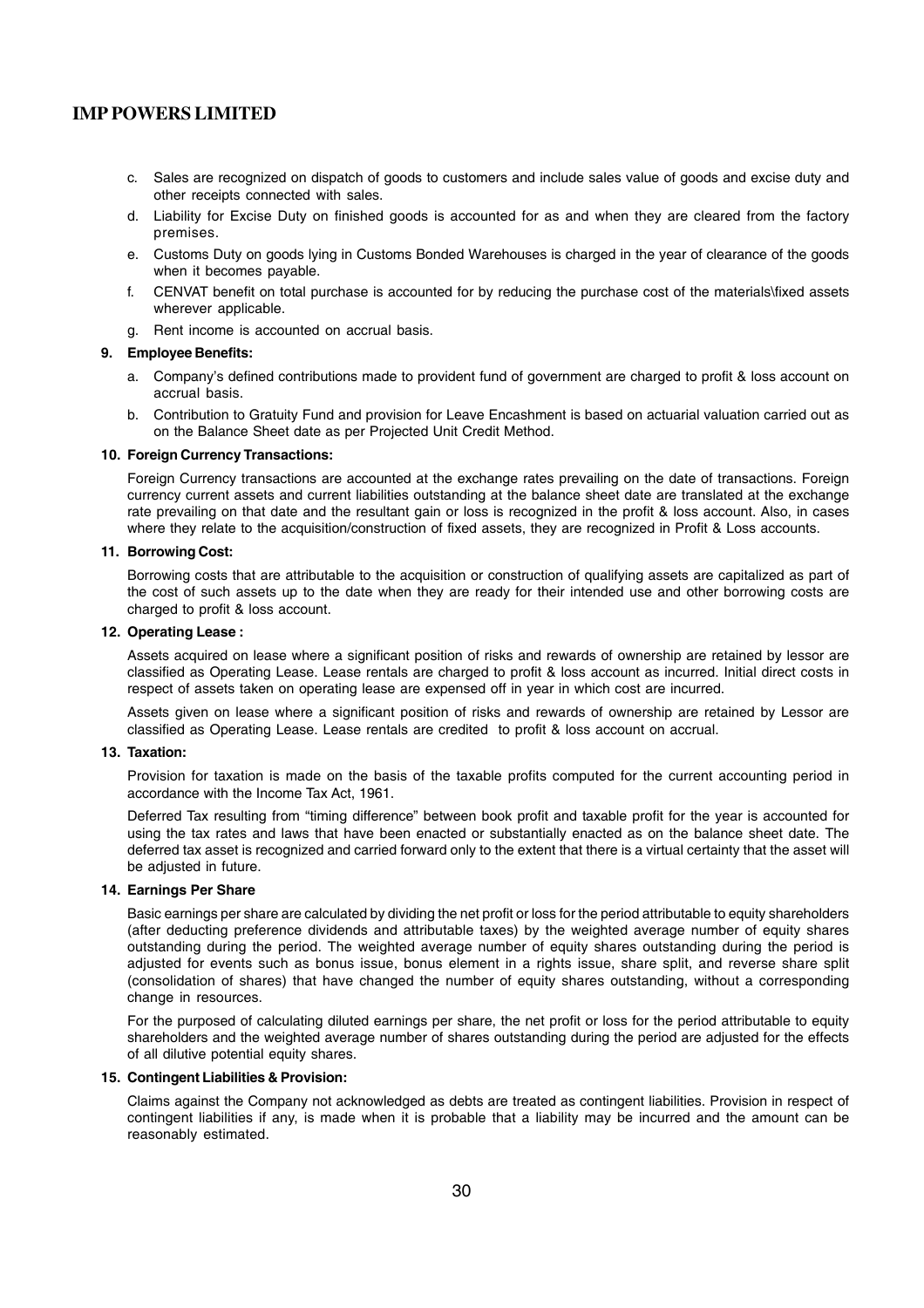

#### Notes forming part of the financial statements for the year ended 30<sup>th</sup> June, 2012

|     | <b>Particulars</b>                                         |                            | As at<br>30th June, 2012 |                            | As at<br>30th June, 2011 |  |
|-----|------------------------------------------------------------|----------------------------|--------------------------|----------------------------|--------------------------|--|
|     |                                                            | Number of<br><b>Shares</b> | ₹                        | <b>Number</b><br>of Shares | ₹                        |  |
| (a) | <b>Authorised</b>                                          |                            |                          |                            |                          |  |
|     | Equity Shares of ₹10/- each with voting rights             | 27,670,000                 | 276,700,000              | 12,002,000                 | 120,020,000              |  |
|     | Compulsorily convertible preference shares of ₹161/- each  |                            |                          | 1,180,000                  | 189,980,000              |  |
|     | Preference shares of ₹10/- each                            | 6,330,000                  | 63,300,000               | 3,000,000                  | 30,000,000               |  |
|     |                                                            | 34,000,000                 | 340,000,000              | 16,182,000                 | 340,000,000              |  |
| (b) | <b>Issued</b>                                              |                            |                          |                            |                          |  |
|     | Equity Shares of $\bar{\tau}$ 10/- each with voting rights | 8,140,963                  | 81,409,630               | 8,140,963                  | 81,409,630               |  |
|     | 4% Cumulative preference shares of ₹10/- each              | 2,450,000                  | 24,500,000               | 2,450,000                  | 24,500,000               |  |
|     | 1% Preference shares of ₹10/- each                         | 2,217,476                  | 22,174,760               |                            |                          |  |
|     |                                                            | 12,808,439                 | 128,084,390              | 10,590,963                 | 105,909,630              |  |
| (c) | Subscribed and fully paid up                               |                            |                          |                            |                          |  |
|     | Equity Shares of $\bar{z}$ 10/- each with voting rights    | 8,136,563                  | 81,365,630               | 8,136,563                  | 81,365,630               |  |
|     | 4% Cumulative Preference Shares of ₹10/- each              | 2,450,000                  | 24,500,000               | 2,450,000                  | 24,500,000               |  |
|     | 1% Preference Shares of ₹10/- each                         | 2,217,476                  | 22,174,760               |                            |                          |  |
|     | <b>Shares Forfeited</b>                                    |                            | 22,000                   |                            | 22,000                   |  |
|     |                                                            | 12,804,039                 | 128,062,390              | 10,586,563                 | 105,887,630              |  |
|     | <b>Total</b>                                               | 12,804,039                 | 128,062,390              | 10,586,563                 | 105,887,630              |  |
|     |                                                            |                            |                          |                            |                          |  |

#### **Note:-**

- 1) Equity Shares includes 11,27,000 shares issued as fully paid up Bonus Shares during 1994-95 by Capitalisation of Revaluation Reserve.
- 2) 4% Redeemable Preference Shares along with dividend will be redeemed from 1st April 2013 to 31st March 2016 in twelve quarterly equal installments.
- 3) Corporate Debt Restructuring (CDR CELL) has approved the recompense amount towards interest liabilities amounting to ₹443.50 lacs for the Company to exit from CDR scheme in the previous financial year. Pursuant to terms & conditions of the CDR cell, 25% of the total amount has been paid by the company in cash & for balance 75% ,the Company has issued 1% Cumulative Redeemable Preference Shares, which are redeemable in 3 half yearly equal installments beginning from March 2012 To March 2013. 1st instalment of  $\bar{\tau}$ 1,10,87,380/- was paid during the year.
- 4) The Authorised Share Capital was reclassified and subsequently clause V substituted vide Ordinary Resolution passed by the Shareholders of the Company at their Extra ordinary General Meeting held on Monday,19th September 2011 at the Registered Office of the Company.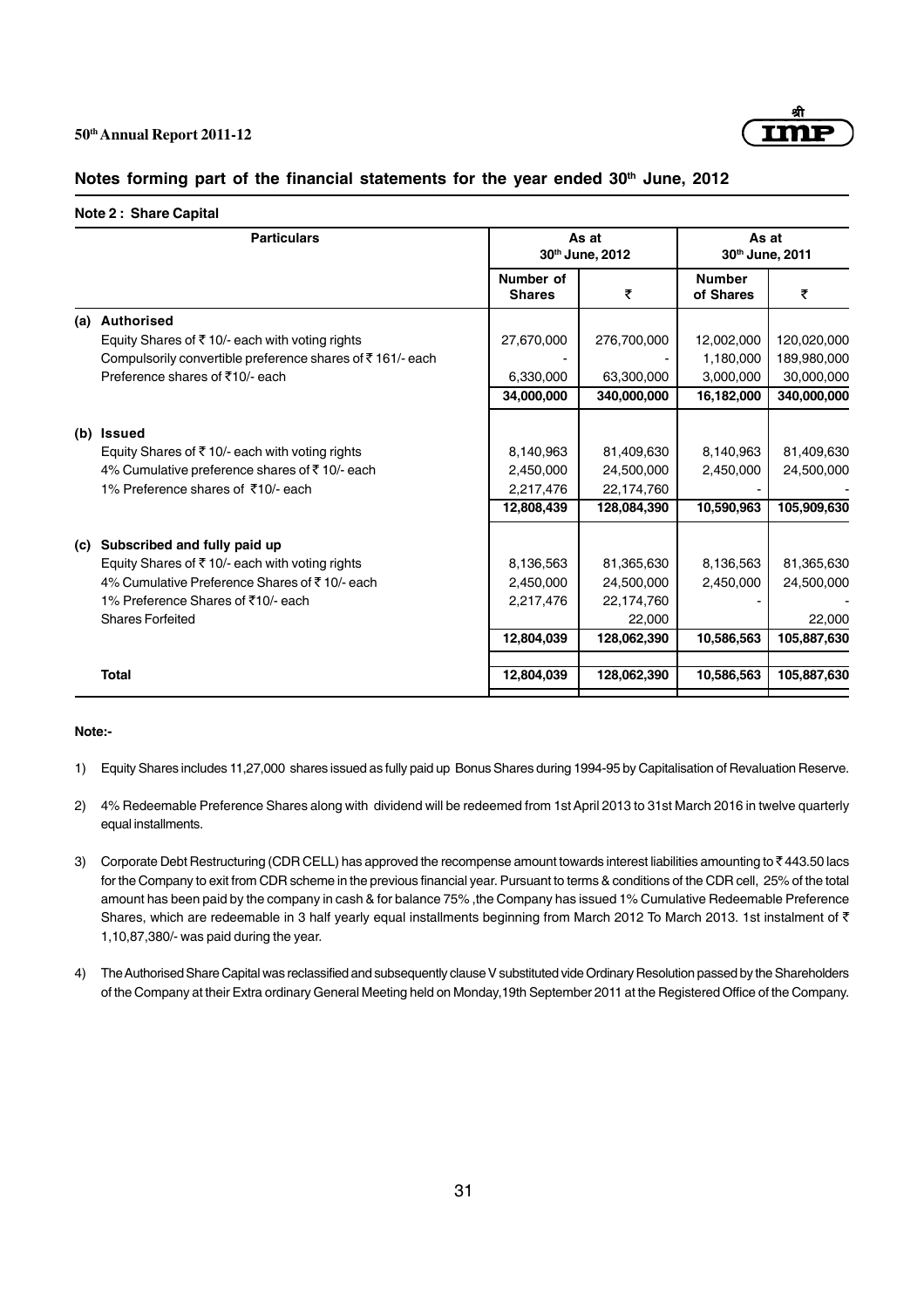#### Notes forming part of the financial statements for the year ended 30<sup>th</sup> June, 2012

#### **Note 2a : Share capital (contd.)**

(i) Reconciliation of the number of shares and amount outstanding at the beginning and at the end of the reporting period:

| <b>Particulars</b>                |                            | As at<br>30th June, 2012 |                            | As at<br>30th June, 2011 |  |
|-----------------------------------|----------------------------|--------------------------|----------------------------|--------------------------|--|
|                                   | Number of<br><b>Shares</b> | ₹                        | Number of<br><b>Shares</b> | ₹                        |  |
| Equity shares with voting rights  |                            |                          |                            |                          |  |
| At the Beginning of the period    | 8,136,563                  | 81,365,630               | 8,136,563                  | 81,365,630               |  |
| Add:- Fresh Issue                 |                            |                          |                            |                          |  |
| Less:- Redemption                 |                            |                          |                            |                          |  |
| Outstanding at the end the period | 8,136,563                  | 81,365,630               | 8,136,563                  | 81,365,630               |  |
| 4% Redeemable preference shares   |                            |                          |                            |                          |  |
| At the Beginning of the period    | 2,450,000                  | 24,500,000               | 2,450,000                  | 24,500,000               |  |
| Add:- Fresh Issue                 |                            |                          |                            |                          |  |
| Less:- Redemption                 |                            |                          |                            |                          |  |
| Outstanding at the end the period | 2,450,000                  | 24,500,000               | 2,450,000                  | 24,500,000               |  |
| 1% Redeemable Preference Shares   |                            |                          |                            |                          |  |
| At the Beginning of the period    |                            |                          |                            |                          |  |
| Add:- Fresh Issue                 | 3,326,214                  | 33,262,140               |                            |                          |  |
| Less:- Redemption                 | 1,108,738                  | 11,087,380               |                            |                          |  |
| Outstanding at the end the period | 2,217,476                  | 22,174,760               |                            |                          |  |

(ii) Details of shares held by each shareholder holding more than 5% shares:

| Class of shares / Name of shareholder            | As at 30th June, 2012    |                                           |           |                                                      |  | As at 30 <sup>th</sup> June, 2011 |
|--------------------------------------------------|--------------------------|-------------------------------------------|-----------|------------------------------------------------------|--|-----------------------------------|
|                                                  | Number of<br>shares held | $%$ holding<br>in that class<br>of shares | Number of | % holding<br>shares held lin that class<br>of shares |  |                                   |
| Equity shares with voting rights                 |                          |                                           |           |                                                      |  |                                   |
| Advance Transformer & Equipment Pvt Ltd.         | 773,189                  | 9.50                                      | 773,189   | 9.50                                                 |  |                                   |
| Shree Kishoriju Trading & Investment Pvt. Ltd.   | 561,407                  | 6.90                                      | 561,407   | 6.90                                                 |  |                                   |
| Shree Rasbihari Trading and Investment Pvt. Ltd. | 797,773                  | 9.80                                      | 797,773   | 9.80                                                 |  |                                   |
| IL&FS Trust Company Ltd.                         | 637,200                  | 7.83                                      | 637,200   | 7.83                                                 |  |                                   |
| India Business Excellence Fund                   | 542,800                  | 6.67                                      | 542,800   | 6.67                                                 |  |                                   |

(iii) Aggregate number and class of shares allotted as fully paid up pursuant to contract(s) without payment being received in cash, bonus shares and shares bought back for the period of 5 years immediately preceding the Balance Sheet date:

| <b>Particulars</b>                                                                    | Aggregate number of shares        |                                   |  |
|---------------------------------------------------------------------------------------|-----------------------------------|-----------------------------------|--|
|                                                                                       | As at 30 <sup>th</sup> June, 2012 | As at 30 <sup>th</sup> June, 2011 |  |
| Redeemable preference shares<br>Fully paid up pursuant to contract(s) without payment |                                   |                                   |  |
| being received in cash                                                                | 3.326.214                         |                                   |  |

#### (iv) Details of forfeited shares

| Class of shares / Name of shareholder |                     | As at 30 <sup>th</sup> June, 2012                   |                     | As at 30 <sup>th</sup> June, 2011                   |
|---------------------------------------|---------------------|-----------------------------------------------------|---------------------|-----------------------------------------------------|
|                                       | Number of<br>shares | Amount<br>originally<br>paid up $(\overline{\tau})$ | Number of<br>shares | Amount<br>originally<br>paid up $(\overline{\tau})$ |
| Equity shares<br>Share Premium        | 4.400               | 22,000<br>176.000                                   | 4.400               | 22,000<br>176.000                                   |
| TOTAL                                 | 4,400               | 198.000                                             | 4,400               | 198,000                                             |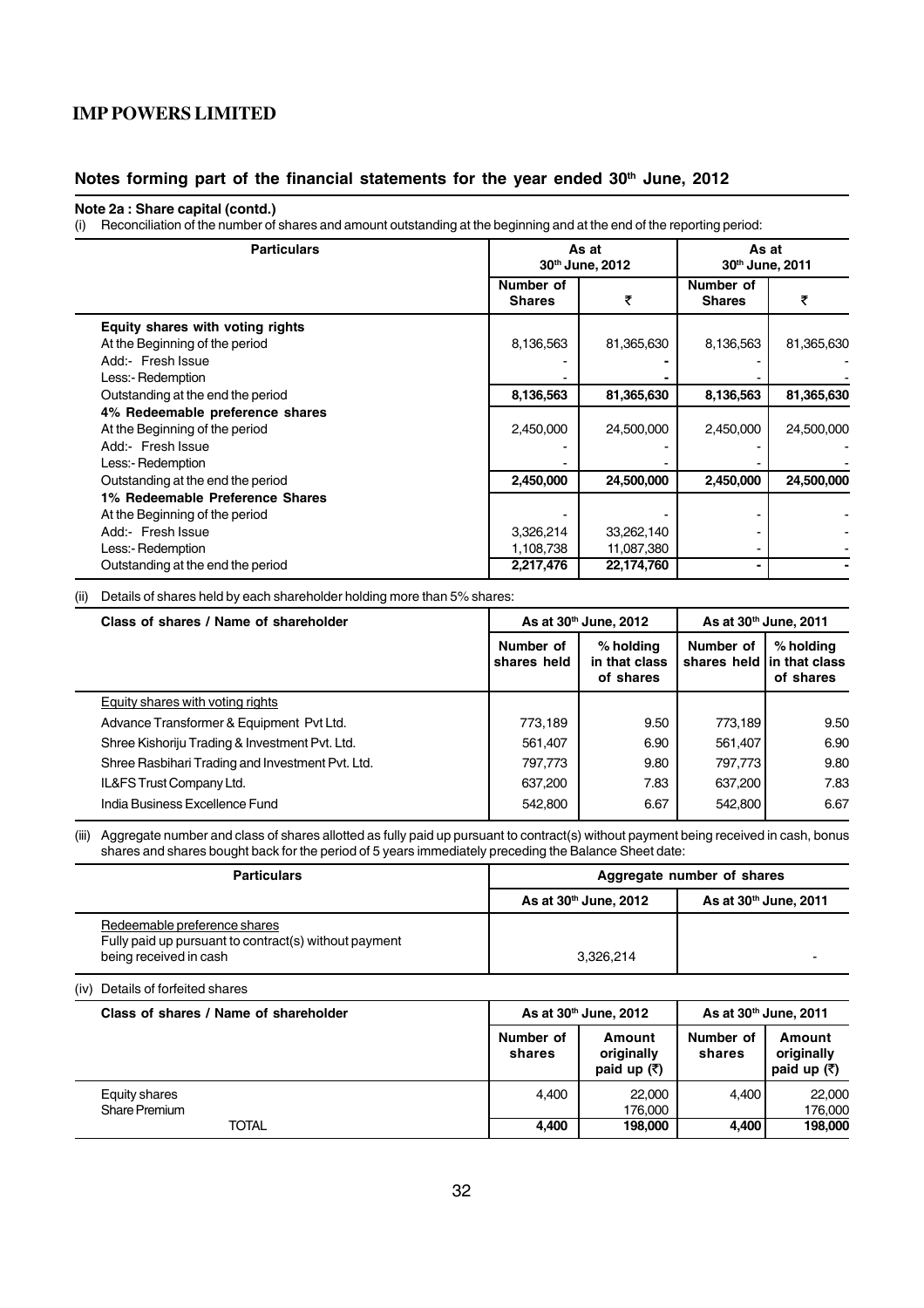

# Notes forming part of the financial statements for the year ended 30<sup>th</sup> June, 2012

|     | <b>Particulars</b>                                                                                                                                                                                      | As at<br>30th June, 2012<br>₹ | As at<br>30th June, 2011<br>₹ |
|-----|---------------------------------------------------------------------------------------------------------------------------------------------------------------------------------------------------------|-------------------------------|-------------------------------|
|     | <b>Note 3: Reserves and Surplus</b>                                                                                                                                                                     |                               |                               |
|     | (a) Capital Reserve<br>Opening Balance as per last Audited financial Statement<br>Add: Additions during the year<br>Less: Utilised / transferred during the year                                        | 7,445,000                     | 7,445,000                     |
|     | Closing balance                                                                                                                                                                                         | 7,445,000                     | 7,445,000                     |
|     | (b) Preference Shares Capital Redemption Reserve<br>4% Redeemable Preference Shares                                                                                                                     |                               |                               |
|     | Opening Balance as per last Audited financial Statement<br>Add: Additions during the year                                                                                                               | 14,087,500                    | 11,637,500                    |
|     | Transferred from surplus in Statement of Profit and Loss<br>Others<br>Less: Utilised during the year                                                                                                    | 2,450,000                     | 2,450,000                     |
|     | Closing balance<br>1% Redeemable Preference Shares                                                                                                                                                      | 16,537,500                    | 14,087,500                    |
|     | Opening Balance as per last Audited financial Statement<br>Add: Additions during the year                                                                                                               |                               |                               |
|     | Transferred from surplus in Statement of Profit and Loss<br>Others                                                                                                                                      | 11,087,380                    |                               |
|     | Less: Utilised during the year<br>Closing balance                                                                                                                                                       | 11,087,380                    |                               |
|     | (c) Securities Premium Account<br>Opening Balance as per last Audited financial Statement                                                                                                               |                               |                               |
|     | (includes ₹176,000/- towards Share forfeited)<br>Add: Premium on shares issued during the year                                                                                                          | 478,577,741                   | 478,577,741                   |
|     | Closing balance                                                                                                                                                                                         | 478,577,741                   | 478,577,741                   |
|     | (d) Bonds Redemption Reserve<br>Opening Balance as per last Audited financial Statement                                                                                                                 | 30,147,750                    | 24,582,020                    |
|     | Add: Additions during the year<br>Transferred from surplus in Statement of Profit and Loss<br>Others                                                                                                    | 5,565,730                     | 5,565,730                     |
|     | Less: Utilised / transferred during the year                                                                                                                                                            |                               |                               |
|     | Closing balance                                                                                                                                                                                         | 35,713,480                    | 30,147,750                    |
|     | (e) Revaluation Reserve<br>Opening Balance as per last Audited financial Statement<br>Less: Utilised for set off against depreciation<br>Written back / other utilisations during the year              | 29,739,740<br>1,331,456       | 31,071,196<br>1,331,456       |
|     | Closing balance                                                                                                                                                                                         | 28,408,284                    | 29,739,740                    |
| (f) | <b>General Reserve</b><br>Opening Balance as per last Audited financial Statement<br>Add: Transferred from surplus in Statement of Profit and Loss<br>Less: Utilised / transferred during the year for: | 77,226,072                    | 77,226,072                    |
|     | Closing balance                                                                                                                                                                                         | 77,226,072                    | 77,226,072                    |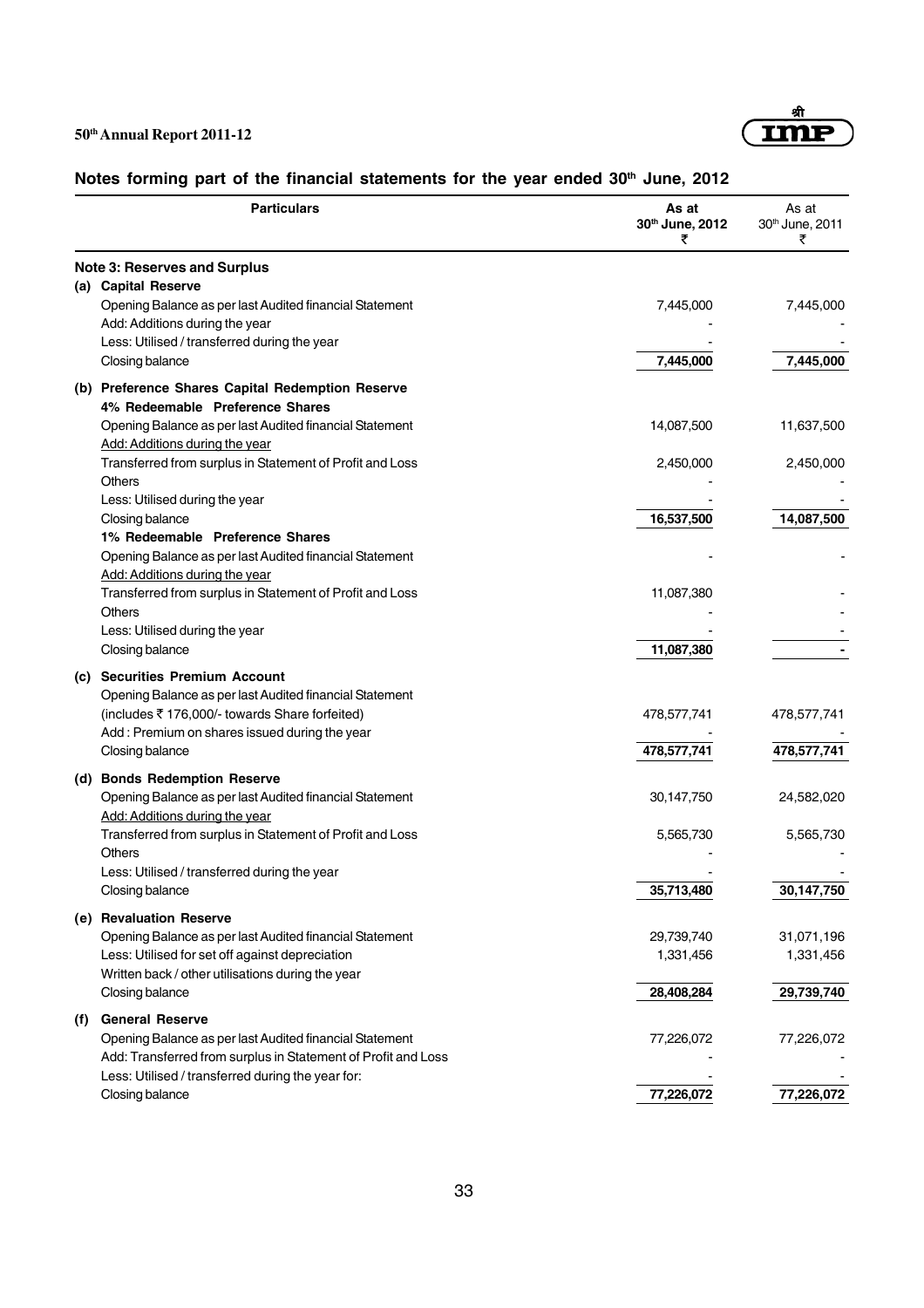#### Notes forming part of the financial statements for the year ended 30<sup>th</sup> June, 2012

|     | <b>Particulars</b>                                                                              | As at<br>30th June, 2012 | As at<br>30 <sup>th</sup> June, 2011 |
|-----|-------------------------------------------------------------------------------------------------|--------------------------|--------------------------------------|
| (g) | Surplus / (Deficit) in Statement of Profit and Loss                                             |                          |                                      |
|     | Opening Balance as per last Audited Financial Statement                                         | 164,768,304              | 155,417,572                          |
|     | Add: Profit / (Loss) for the year                                                               | 71,997,046               | 27,802,979                           |
|     | Less: Interim dividend                                                                          |                          |                                      |
|     | Dividends proposed to be distributed to equity shareholders ( $\bar{\tau}$ 1/- per share)       | 12,204,845               | 8,136,563                            |
|     | Dividends proposed to be distributed to preference shareholders ( $\bar{\tau}$ 0.40/-per share) | 980,000                  | 980,000                              |
|     | Tax on dividend                                                                                 | 1,979,931                | 1,319,954                            |
|     | Transfer to 4% Preference Share Capital Redemption Reserve                                      | 2,450,000                | 2,450,000                            |
|     | Transfer to 1% Preference Share Capital Redemption Reserve                                      | 11,087,380               |                                      |
|     | <b>Transfer to Bonds Redemption Reserve</b>                                                     | 5,565,730                | 5,565,730                            |
|     | Transfer to General Reverve                                                                     |                          |                                      |
|     | Closing balance                                                                                 | 202,497,464              | 164,768,304                          |
|     | Total                                                                                           | 857,492,921              | 801,992,107                          |
|     |                                                                                                 |                          |                                      |

Notes:-

1) The Company had not received the balance 90% amount on 450000 warrants, thus the Company has forfeited Warrant Application money of ₹74,45,000 of these Warrants and transferred to Capital Reserve.

2) Based on valuation report submitted by a professional valuer appointed for the purpose of valuing Factory Lease Hold Land & Building at Kandivali works & building Head office, the same have been revalued as at 31st March, 1994 on current cost basis. The resultant increase in net book value on such revaluation amounting to ₹67.70 million was transferred to Revaluation Reserve account.

#### **Note 4: Long-term borrowings**

| (a) | Bonds (Refer Note (2) below)            |             |             |
|-----|-----------------------------------------|-------------|-------------|
|     | Secured                                 | 51,019,192  | 55,657,300  |
|     | (5,56,573 4 % Non- Convertible Bonds)   |             |             |
|     | Unsecured                               |             |             |
|     |                                         | 51,019,192  | 55,657,300  |
| (b) | Term loans                              |             |             |
|     | From banks                              |             |             |
|     | Secured                                 | 122,768,530 | 172,670,638 |
|     | Unsecured                               |             |             |
|     |                                         | 122,768,530 | 172,670,638 |
| (c) | Other loans and advances (Vehicle Loan) |             |             |
|     | Secured                                 | 3,277,244   | 5,247,318   |
|     | Unsecured                               |             |             |
|     |                                         | 3,277,244   | 5,247,318   |
|     | <b>Total</b>                            | 177,064,966 | 233,575,256 |

#### **Notes**

1) Term loan & Bonds from Financial Institutions and Banks are secured by way of first charge on all Fixed Assets of the Company both present & future on pari-passu basis with other member bank of consortium and Second charge on all Current Assets of the company both present & future on pari-passu basis with other member bank of consortium and personal guarantee of promoter Directors.

2) Non Convertible Redeemable Bonds including interest will be redeemed from 1st April 2013 to 31st March 2016 in twelve quarterly equal installment. Out of which ₹4638108/- will be redeemed in the next 12 months considered under current liabilities.

3) Vehicle Loan are secured by hypothecation of vehicles.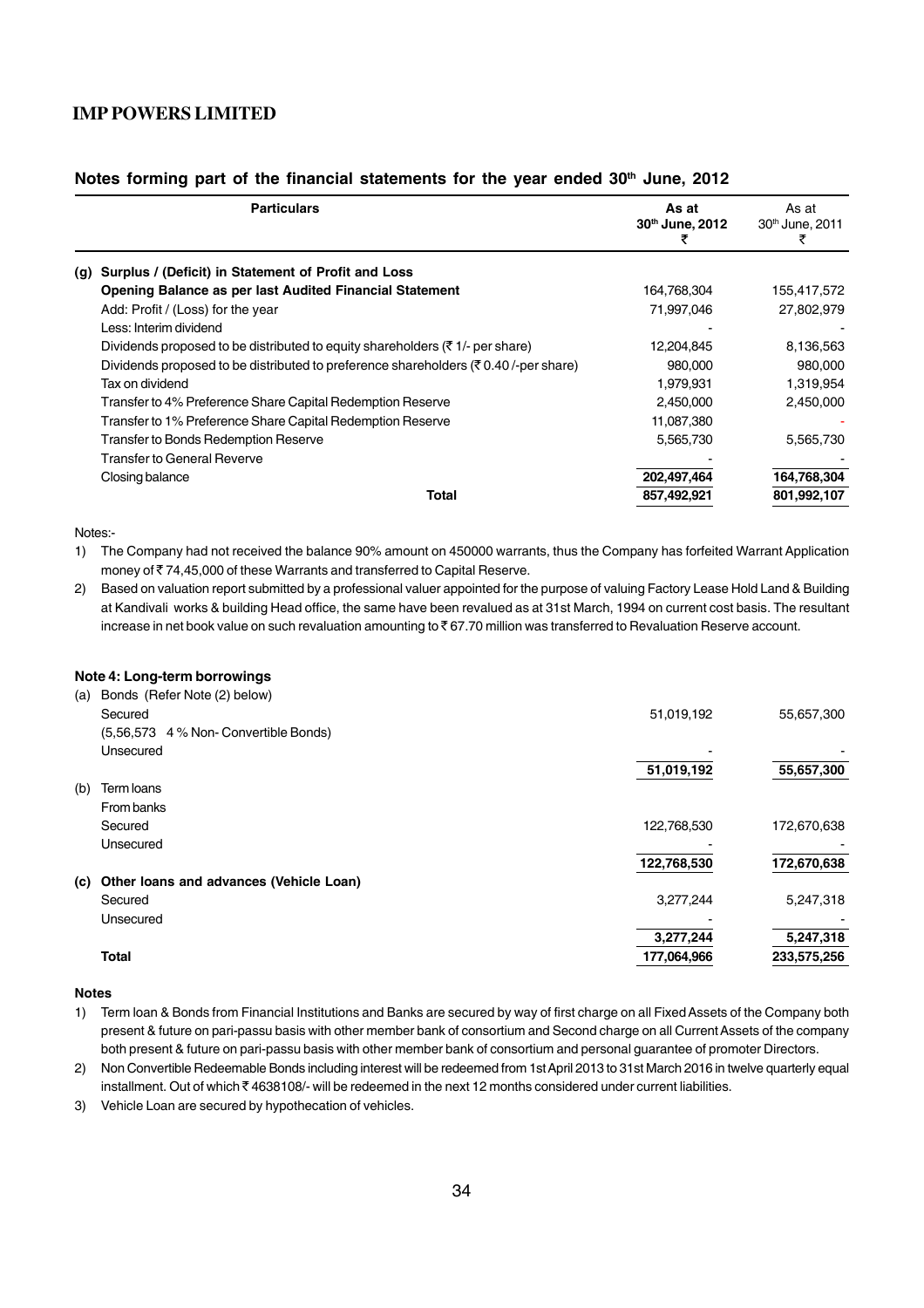

### Notes forming part of the financial statements for the year ended 30<sup>th</sup> June, 2012

| <b>Particulars</b>                      | As at<br>30th June, 2012                | As at<br>30 <sup>th</sup> June, 2011                                                                                                     |
|-----------------------------------------|-----------------------------------------|------------------------------------------------------------------------------------------------------------------------------------------|
| Note 4a : Long-term borrowings (contd.) |                                         |                                                                                                                                          |
|                                         |                                         |                                                                                                                                          |
| <b>Particulars</b>                      |                                         | As at 30th June, 2012                                                                                                                    |
|                                         | Current                                 | <b>Non-Current</b>                                                                                                                       |
|                                         |                                         |                                                                                                                                          |
| 4 % Non-Convertible Bonds               | 4,638,108                               | 51,019,192                                                                                                                               |
| Total - Bonds (i)                       | 4,638,108                               | 51,019,192                                                                                                                               |
|                                         | Details of bonds issued by the Company: | (ii) Dataila af tarma af ranarmaant far tha athar lana tarma barrandraa anal aaannitu nuadal in raanaat af tha aaannaal athar lana tarma |

(ii) Details of terms of repayment for the other long-term borrowings and security provided in respect of the secured other long-term borrowings:

| <b>Particulars</b>                       | As at 30th June, 2012 |                        |                                                           |                                                                                |                                    |  |
|------------------------------------------|-----------------------|------------------------|-----------------------------------------------------------|--------------------------------------------------------------------------------|------------------------------------|--|
|                                          | <b>Current</b>        | Non-<br><b>Current</b> | Period<br>of Maturity w.r.t.<br>the Balance<br>Sheet date | No. of<br><b>Installments</b><br>Outstanding<br>as at 30th<br><b>June 2012</b> | Amount of<br>each<br>installment * |  |
|                                          | ₹                     | ₹                      | Period                                                    | No.                                                                            | ₹                                  |  |
| Term loans from banks:                   |                       |                        |                                                           |                                                                                |                                    |  |
| Karnataka Bank Ltd. (WCTL)               | 1,750,000             |                        | 9 Months                                                  | 3 Quarterly                                                                    | 590,000                            |  |
| State Bank of India (WCTL)               | 2,076,400             |                        | 9 Months                                                  | 3 Quarterly                                                                    | 690,600                            |  |
| State Bank of India (TL)                 | 11,325,960            | 19,820,465             | 2 Years 9 Months                                          | 11 Quarterly                                                                   | 2,831,490                          |  |
| State Bank of India (Corporate)          | 25,000,000            | 25,000,000             | 2 Years                                                   | 4 Half Yearly                                                                  | 12,500,000                         |  |
| State Bank of India (WCTL)               | 2,336,940             |                        | 9 Months                                                  | 3 Quarterly                                                                    | 779,308                            |  |
| State Bank of Hyderabad (WCTL)           | 2,113,154             |                        | 6 Months                                                  | 2 Quarterly                                                                    | 1,143,000                          |  |
| State Bank of Hyderabad (TL)             | 20,000,000            | 34,710,742             | 2 Years 9 Months                                          | 11 Quarterly                                                                   | 5,000,000                          |  |
| Bank of India (WCTL)                     | 2,075,000             |                        | 9 Months                                                  | 3 Quarterly                                                                    | 685,000                            |  |
| Bank of India (TL)                       | 10,008,000            | 20,772,423             | 3 Years 1 Months                                          | 37 Months                                                                      | 834,000                            |  |
| Stressed Assets Stabilisation (TL)       | 13,826,904            |                        | 9 Months                                                  | 3 Quarterly                                                                    | 4,608,000                          |  |
| Power Finance Corporation (TL)           | 9,389,760             |                        | 9 Months                                                  | 3 Quarterly                                                                    | 3,129,921                          |  |
| Greater Bombay Co-Op. Bank Ltd. (TL) (1) |                       | 22,464,900             |                                                           |                                                                                |                                    |  |
| Total - Term loans from banks            | 99,902,118            | 122,768,530            |                                                           |                                                                                |                                    |  |
| Other loans and advances:                |                       |                        |                                                           |                                                                                |                                    |  |
| <b>HDFC Bank Ltd.</b>                    | 1,051,506             | 2,132,516              |                                                           |                                                                                |                                    |  |
| Kotak Mahindra Prime Ltd.                | 3,660,875             | 1,144,728              |                                                           |                                                                                |                                    |  |
| Total - Other loans and advances         | 4,712,381             | 3,277,244              |                                                           |                                                                                |                                    |  |
| Total (ii)                               | 104,614,499           | 126,045,774            |                                                           |                                                                                |                                    |  |
| Total (i+ii)                             | 109,252,607           | 177,064,966            |                                                           |                                                                                |                                    |  |

Note:-\* Last Instalment payments will be of balance amount outstanding.

(1) The Greater Bombay Co-operative Bank Ltd. (GBCB) did not join CDR Scheme which was considered as approved by other consortium banks/financial institute in the year 2004-2005. GBCB did not work out on the revised repayment plan. Instead GBCB initiated the legal actions against the company. The Company has filed petition u/s 391 of the Companies Act in the High Court and the matter is pending in the court. However the company has provided interest in the books of account.

(ii) The Company has defaulted in repayment of loans and interest in respect of the following:

| $\sim$<br><b>Particulars</b> |                   | As at 30 <sup>th</sup> June, 2012 |                  | As at 30th June, 2011 |  |
|------------------------------|-------------------|-----------------------------------|------------------|-----------------------|--|
|                              | Period of         |                                   | Period of        |                       |  |
|                              | default (Years) * |                                   | default (Years)* |                       |  |
| Term loans from banks        |                   |                                   |                  |                       |  |
| Principal                    | 8                 | 22.464.900                        |                  | 22,464,900            |  |
| Interest                     | 8                 | 14,154,000                        |                  | 12,132,000            |  |

(iii) For the current maturities of long-term borrowings, refer item (a) in Note 9 Other current liabilities.

\* Base of the year 2004-2005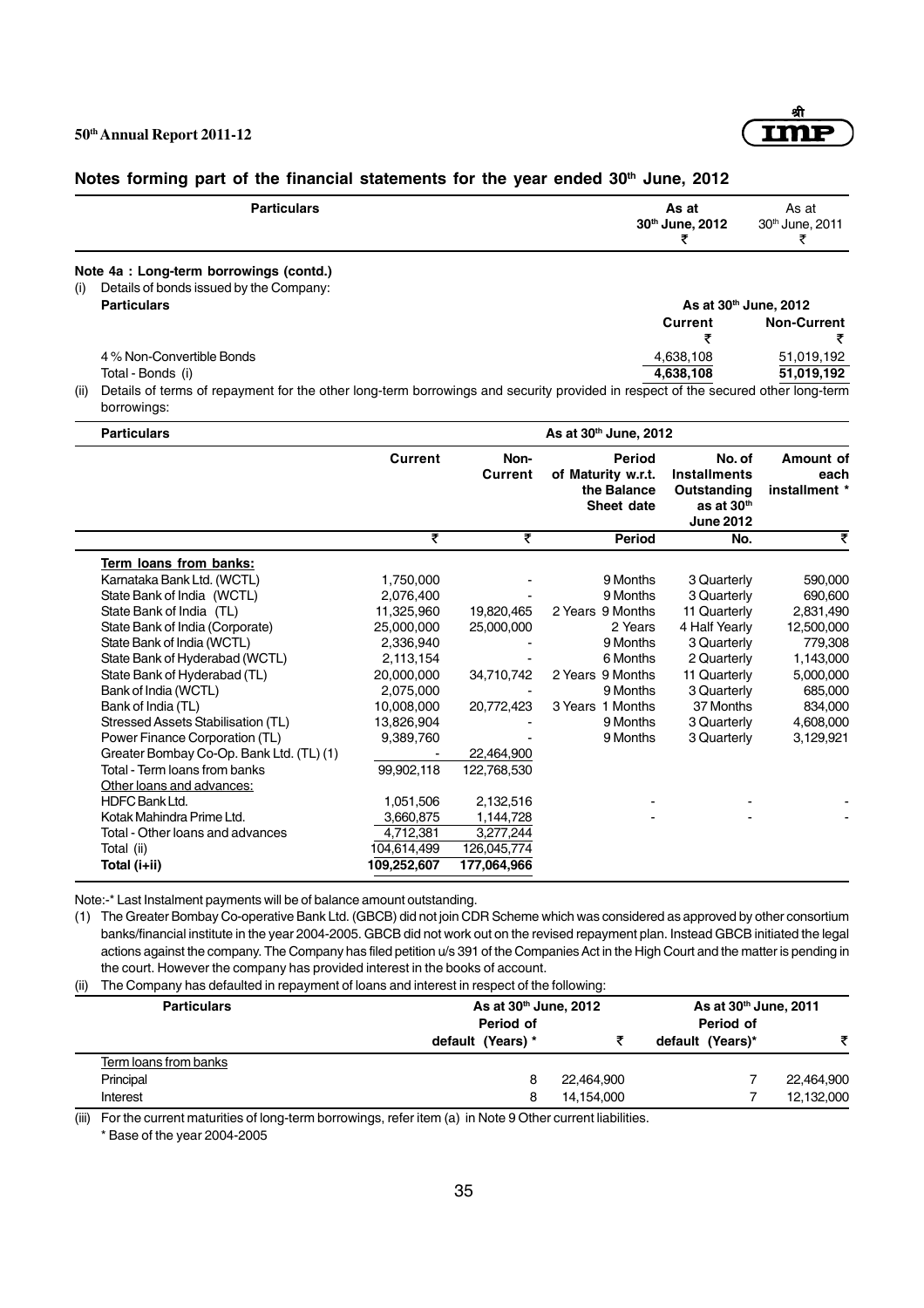| <b>Particulars</b>                                                                                                                   | As at<br>30th June, 2012<br>₹ | As at<br>30th June, 2011<br>₹ |
|--------------------------------------------------------------------------------------------------------------------------------------|-------------------------------|-------------------------------|
| Note: 5 Other long-term liabilities                                                                                                  |                               |                               |
| Others:                                                                                                                              |                               |                               |
| Interest accrued but not due on Bonds<br>(i)                                                                                         | 14,288,232                    | 12,061,930                    |
| Trade / security deposits received<br>(ii)<br>Total                                                                                  | 4,266,000<br>18,554,232       | 4,266,000<br>16,327,930       |
|                                                                                                                                      |                               |                               |
| Note 6 : Long-term provisions                                                                                                        |                               |                               |
| (a) Provision for employee benefits:                                                                                                 |                               |                               |
| Provision for compensated absences<br>(i)                                                                                            | 1,540,027                     | 1,650,426                     |
| (ii) Provision for gratuity (net)                                                                                                    | (1, 191, 468)                 | 3,035,151                     |
| (b) Provision - Others:                                                                                                              |                               |                               |
| (i) Provision for premium payable on redemption of bonds                                                                             |                               |                               |
| (Refer Note 4 Long-term borrowings)                                                                                                  | 6,855,640                     | 5,875,640                     |
| Total<br><b>Defined Benefits Plans:</b>                                                                                              | 7,204,199                     | 10,561,217                    |
| Contribution to Gratuity Fund -<br>a.                                                                                                |                               |                               |
| The Company regularly contributes to the gratuity fund called the "Industrial Meters Private Limited Gratuity Fund" framed under the |                               |                               |
| Payment of Gratuity Act, 1972, which is a defined benefit plan.                                                                      |                               |                               |
| <b>Changes in Defined Benefit Obligation:</b>                                                                                        |                               |                               |
| Liability at the beginning of the year                                                                                               | 9,191,425                     | 7,801,939                     |
| <b>Interest Cost</b>                                                                                                                 | 781,271                       | 643,660                       |
| <b>Current Service Cost</b>                                                                                                          | 673,041                       | 972,696                       |
| Past Service Cost- Vested Benefit                                                                                                    |                               |                               |
| <b>Benefit Paid</b>                                                                                                                  | (499, 046)                    | (1,412,200)                   |
| Actuarial (gain)/loss on obligations                                                                                                 | (588, 795)                    | 1,185,330                     |
| Liability at the end of the year                                                                                                     | 9,557,896                     | 9,191,425                     |
| Changes in the Fair value of Plan Assets for Gratuity ( Funded Scheme) :                                                             |                               |                               |
| Fair Value of Plan Assets at the beginning of the year                                                                               | 6,156,274                     | 7,083,474                     |
| Expected Return on Plan Assets                                                                                                       | 523,283                       | 566,678                       |
| Contributions                                                                                                                        | 3,035,151                     | 485,000                       |
| <b>Benefit Paid</b>                                                                                                                  | (499, 046)                    | (1,412,200)                   |
| Actuarial gain/ (loss) on Plan Assets                                                                                                | (1,533,702)                   | (566, 678)                    |
| Fair Value of Plan Assets at the end of the year                                                                                     | 10,749,364                    | 6,156,274                     |
| Total Actuarial gain/(loss) To Be Recognized                                                                                         | (2, 122, 497)                 | 1,752,008                     |
| Amount recognized in the Balance Sheet:                                                                                              |                               |                               |
| Defined Benefit Obligation as at June 30                                                                                             | (9,557,896)                   | (9, 191, 425)                 |
| Fair Value of Plan Assets as at June 30                                                                                              | 10,749,364                    | 6,156,274                     |
| (Liability) / Assets recognized in the Balance Sheet included in the                                                                 |                               |                               |
| Balance Sheet included in Current Liabilities and Provisions                                                                         | 1,191,468                     | (3,035,151)                   |
| Expenses recognized in the Profit & Loss Account:                                                                                    |                               |                               |
| <b>Current Service Cost</b>                                                                                                          | 673,041                       | 972,696                       |
| <b>Interest Cost</b>                                                                                                                 | 781,271                       | 643,660                       |
| <b>Expected Return on Plan Assets</b>                                                                                                | (523, 283)                    | (566, 678)                    |
| Actuarial (Gain) or Loss                                                                                                             | (2, 122, 497)                 | 1,752,018                     |
| Past Service Cost- Vested Benefit                                                                                                    |                               |                               |
| Expense Recognized in P & L                                                                                                          | (1, 191, 468)                 | 2,801,696                     |
| <b>Actuarial Assumptions:</b>                                                                                                        |                               |                               |
| <b>Assumptions</b>                                                                                                                   |                               |                               |
| <b>Discount Rate Current</b>                                                                                                         | 8.50%                         | 8.50%                         |
| Rate of Return on Plan Assets Current                                                                                                | 8.60%                         | 8.50%                         |
| <b>Salary Escalation Current</b>                                                                                                     | 5.00%                         | 5.00%                         |
| <b>Attrition Rate Current Year</b>                                                                                                   | 2.00%                         | 2.00%                         |
|                                                                                                                                      |                               |                               |

# Notes forming part of the financial statements for the year ended 30<sup>th</sup> June, 2012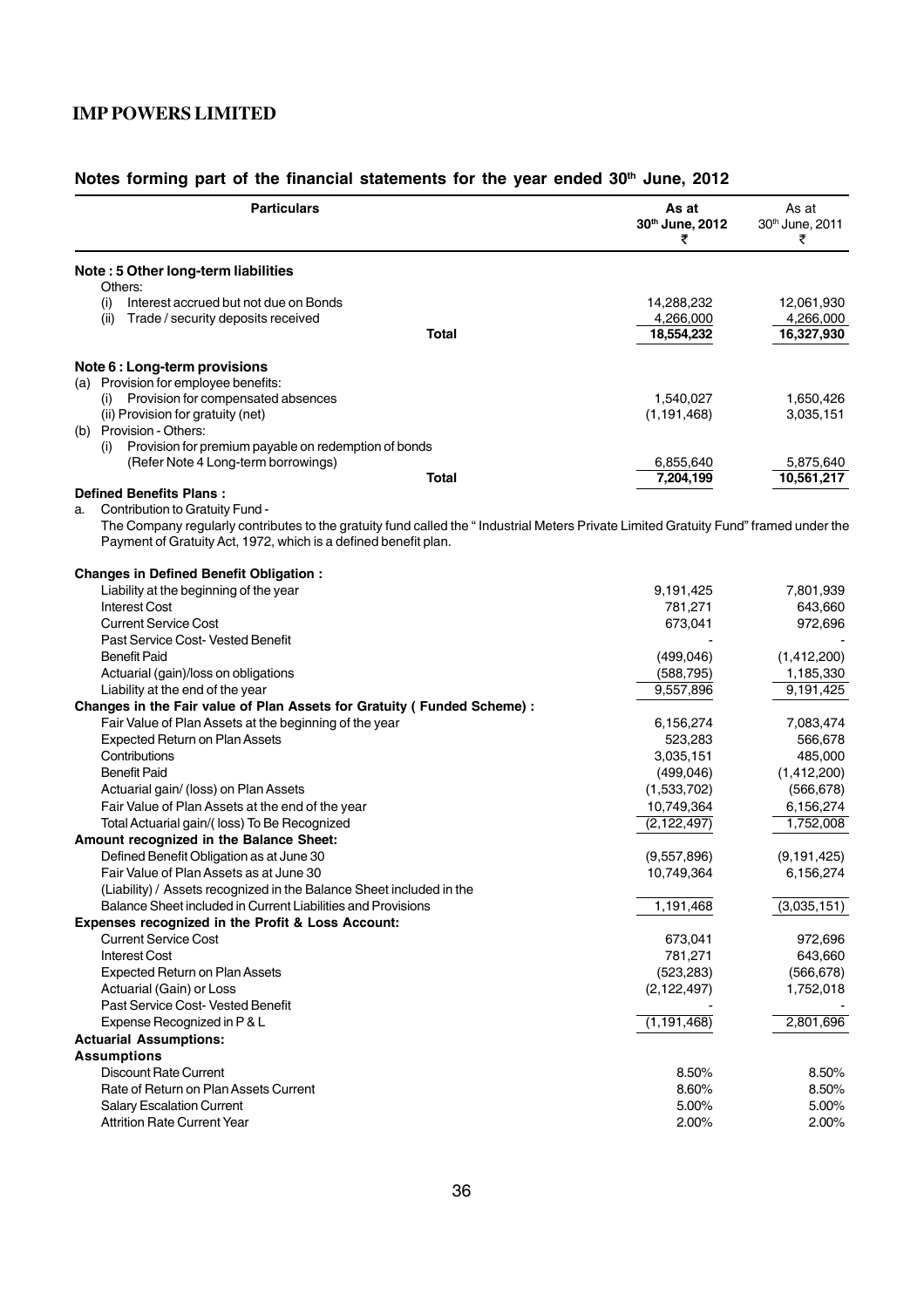

|        | <b>Particulars</b>                                                            | As at<br>30th June, 2012<br>₹ | As at<br>30th June, 2011<br>₹ |
|--------|-------------------------------------------------------------------------------|-------------------------------|-------------------------------|
|        | Note 7:Short-term borrowings                                                  |                               |                               |
|        | (a) Loans repayable on demand                                                 |                               |                               |
|        | From banks                                                                    |                               |                               |
|        | Secured                                                                       |                               |                               |
|        | <b>Cash Credit Facilities</b>                                                 | 174,913,028                   | 4,115,617                     |
|        | Working Capital Demand Loan                                                   | 373,199,618                   | 313,050,685                   |
|        | Packing Credit Loan                                                           | 71,300,000                    | 82,651,238                    |
|        |                                                                               | 619,412,646                   | 399,817,540                   |
| (b)    | Loans and advances from related parties (Refer Note 28.b)                     |                               |                               |
|        | Secured                                                                       |                               |                               |
|        | Unsecured                                                                     |                               | 30,000                        |
|        | <b>Total</b>                                                                  | 619,412,646                   | 399,847,540                   |
| Notes: |                                                                               |                               |                               |
| (i)    | Details of Loans repayble and security for the secured short-term borrowings: |                               |                               |
|        | Loans repayable on demand                                                     |                               |                               |
|        | from banks:                                                                   |                               |                               |
|        | Karnataka Bank Ltd.                                                           | 58,333,102                    | 59,543,218                    |
|        | Bank of India                                                                 | 189,831,998                   | 127,585,267                   |
|        | State Bank of India                                                           | 134,546,317                   | 6,741,185                     |
|        | State of Hyderabad                                                            | 183,996,169                   | 138,857,338                   |
|        | <b>IDBI Bank</b>                                                              | 48,393,555                    | 67,090,532                    |
|        | Axis Bank Ltd                                                                 | 4,311,505                     |                               |
|        | <b>Total - from banks</b>                                                     | 619,412,646                   | 399,817,540                   |

#### Notes forming part of the financial statements for the year ended 30<sup>th</sup> June, 2012

#### Note:-

1) Working Capital loan from Banks are secured against first charge on all current assets of the company, present & future, on pari passu basis with banks in the consortium and Second charge on all Fixed Assets of the company, both present & future, on pari-passu basis with member banks of consortium. Also collateral security of equitable Mortgage of residential property in the name of Directors situated at Ground floor, 86A,Shriniketan, Netaji Subhhash Marg, Mumbai on pari passu basis with the member of banks of Consortium (Except Axis Bank Ltd.) and personal guarantee of promoter Directors.

#### **Note 8: Trade payables**

|                                                                             | Total | 427,260,133 | 289,317,441 |
|-----------------------------------------------------------------------------|-------|-------------|-------------|
| Other than Acceptances                                                      |       | 427.260.133 | 288.309.875 |
| Total Outstanding Dues of Micro and Small Enterprises (Refer Note No. 26.2) |       | ۰           | 1.007.566   |
| Trade payables:                                                             |       |             |             |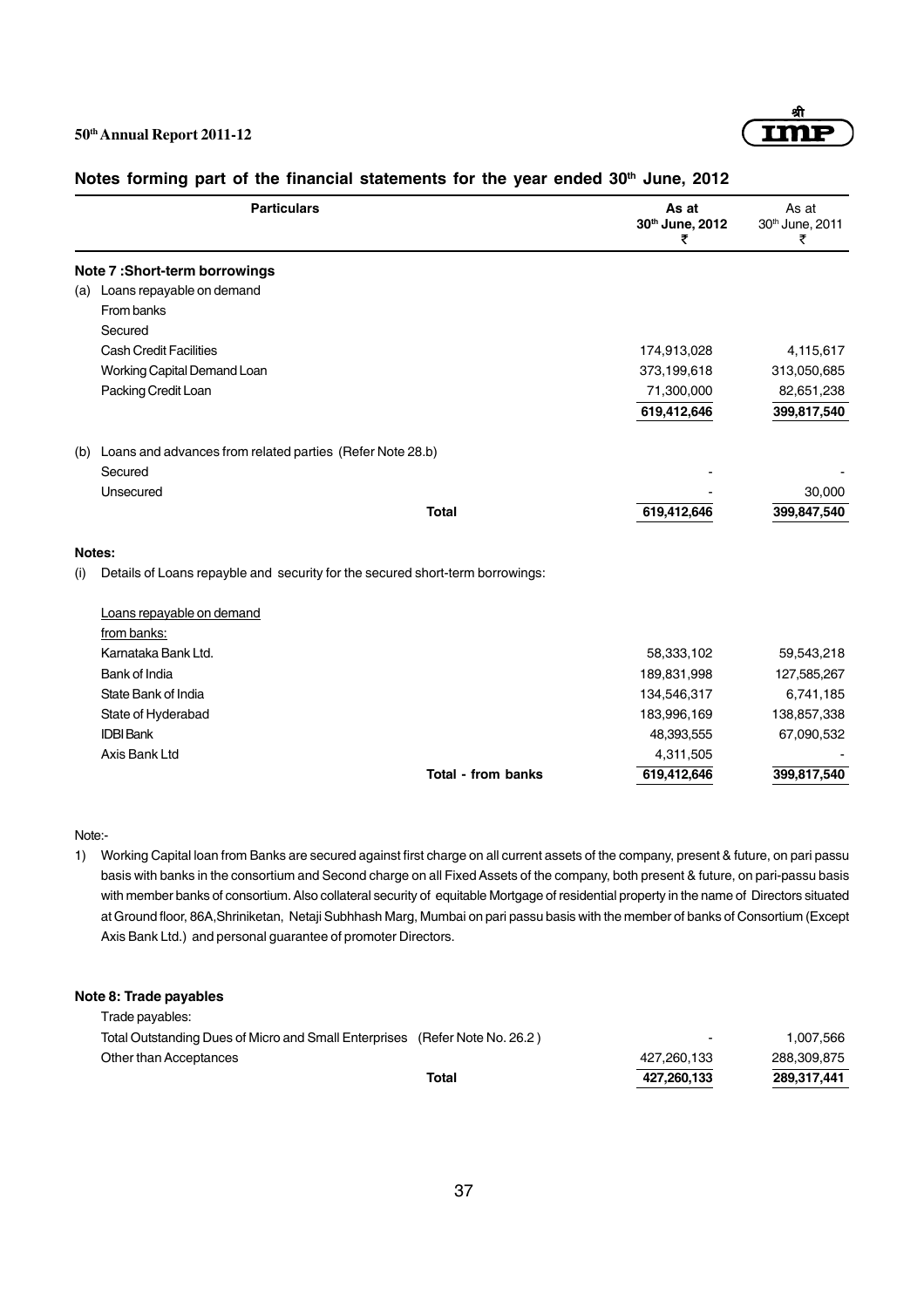|     | <b>Particulars</b>                                                                                                                                 |              | As at<br>30th June, 2012<br>₹ | As at<br>30th June, 2011<br>₹ |
|-----|----------------------------------------------------------------------------------------------------------------------------------------------------|--------------|-------------------------------|-------------------------------|
|     | Note: 9 Other current liabilities                                                                                                                  |              |                               |                               |
| (a) | Current maturities of long-term debt (Refer Note 4a)                                                                                               |              | 109,252,607                   | 90,516,221                    |
| (b) | Unpaid dividends                                                                                                                                   |              | 66.626                        |                               |
| (c) | Other payables                                                                                                                                     |              | 119,616,334                   | 109,686,938                   |
|     |                                                                                                                                                    | <b>Total</b> | 228,935,567                   | 200,203,159                   |
|     | Note (i): Current maturities of long-term debt (Refer Notes (i) and (ii) in Note 4a - Long-term borrowings for details of security and guarantee): |              |                               |                               |
| (a) | Bonds (Refer No. 4a)                                                                                                                               |              |                               |                               |
|     | Secured                                                                                                                                            |              | 4,638,108                     |                               |
| (b) | Term loans                                                                                                                                         |              |                               |                               |
|     | From banks                                                                                                                                         |              |                               |                               |
|     | Secured                                                                                                                                            |              | 99,902,118                    | 86,242,355                    |
|     | Unsecured                                                                                                                                          |              |                               |                               |
| (c) | Other loans and advances (Vehicle Loan)                                                                                                            |              |                               |                               |
|     | Secured                                                                                                                                            |              | 4,712,381                     | 4,273,866                     |
|     | Unsecured                                                                                                                                          |              |                               |                               |
|     |                                                                                                                                                    | <b>Total</b> | 109,252,607                   | 90,516,221                    |
|     | Note 10: Short-term provisions<br>Provision for employee benefits:                                                                                 |              |                               |                               |
| (a) | Provision for bonus                                                                                                                                |              | 1,704,835                     | 1,686,343                     |
|     | (i)<br>Provision for other employee benefits (give details)<br>(ii)                                                                                |              |                               | 64,099                        |
|     | Provision - Others:                                                                                                                                |              |                               |                               |
| (b) | Provision for proposed equity dividend<br>(i)                                                                                                      |              | 12,204,845                    | 8,136,563                     |
|     | (ii)<br>Provision for tax on proposed dividends                                                                                                    |              | 1,979,931                     | 1,319,954                     |
|     |                                                                                                                                                    | <b>Total</b> | 15,889,611                    | 11,206,959                    |
|     |                                                                                                                                                    |              |                               |                               |

# Notes forming part of the financial statements for the year ended 30<sup>th</sup> June, 2012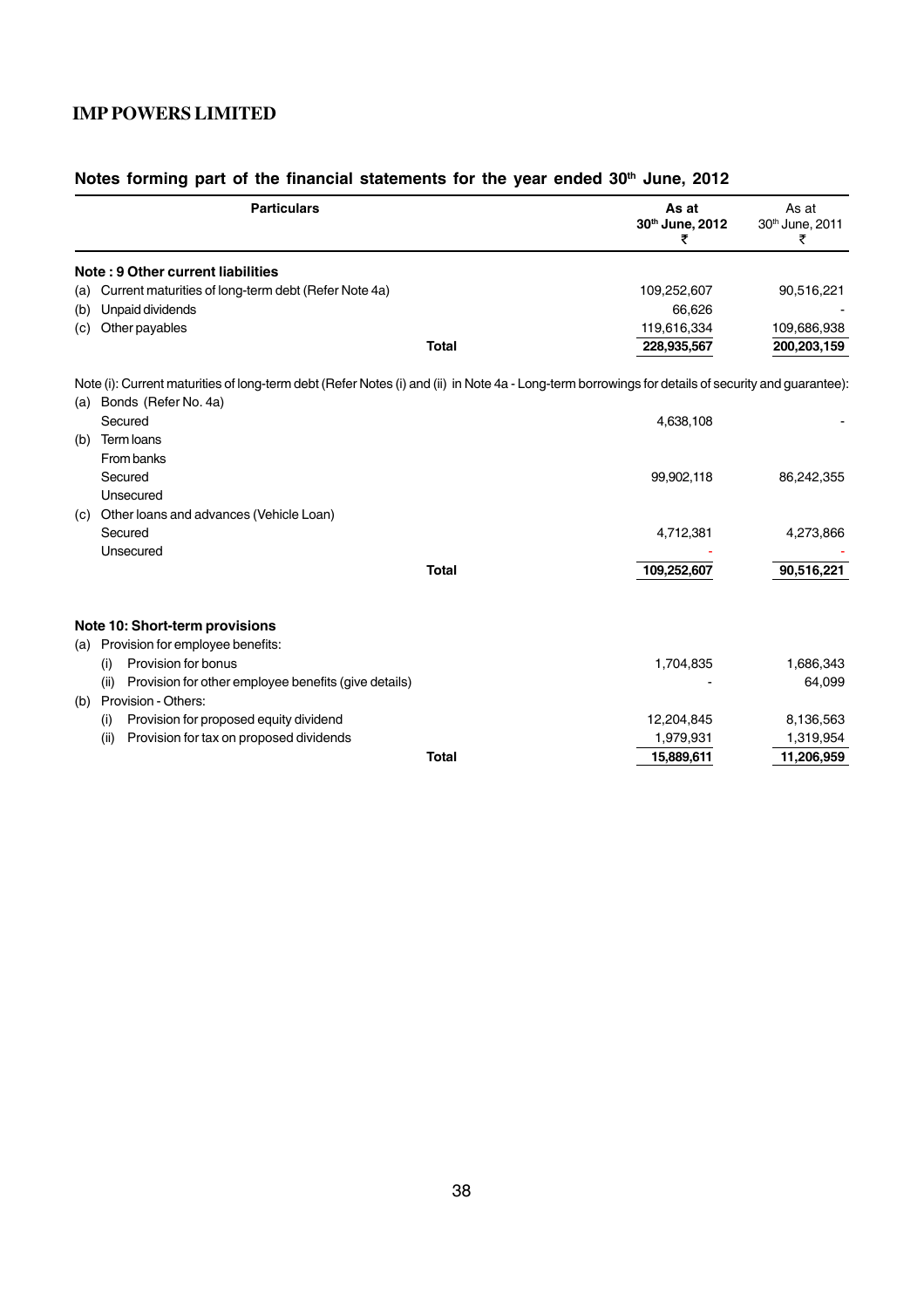|   | Notes forming part of the finar<br>Note 11 : Fixed Assets                                                                                                                                                            |                                                                                                                                         | ncial statements for the year ended 30th June, 2012                                        |                |                                                                                                                                        |                                                                                                                      |                                                                                                   |                              |                                                                                                                      |                                                                                                                           |                                                                                                                           |  |
|---|----------------------------------------------------------------------------------------------------------------------------------------------------------------------------------------------------------------------|-----------------------------------------------------------------------------------------------------------------------------------------|--------------------------------------------------------------------------------------------|----------------|----------------------------------------------------------------------------------------------------------------------------------------|----------------------------------------------------------------------------------------------------------------------|---------------------------------------------------------------------------------------------------|------------------------------|----------------------------------------------------------------------------------------------------------------------|---------------------------------------------------------------------------------------------------------------------------|---------------------------------------------------------------------------------------------------------------------------|--|
|   |                                                                                                                                                                                                                      |                                                                                                                                         | <b>GROSS BLOCK</b>                                                                         |                |                                                                                                                                        |                                                                                                                      | <b>DEPRECIATION</b>                                                                               |                              |                                                                                                                      | <b>TEN</b>                                                                                                                | <b>BLOCK</b>                                                                                                              |  |
| ⋖ | Tangible assets                                                                                                                                                                                                      | ಹ<br>1st July,<br>Balance as<br>$\overline{a}$<br>2011                                                                                  | Additions<br>₩                                                                             | Disposals<br>₩ | Balance as at<br>30th June,<br>2012<br>$\overline{R}$                                                                                  | 30th June<br>As at<br><b>2011</b><br>m                                                                               | For the year<br>₩                                                                                 | Adjustment<br>Deduction<br>₩ | 30th June,<br>As at<br>2012<br>$\overline{b}$                                                                        | 30th June,<br>2012<br>Asat<br>m                                                                                           | 30th June,<br>As at<br>2011<br>$\overline{b}$                                                                             |  |
|   | Air Conditioning Equipments<br>Furniture & Fixtures<br>Building & HO Building<br>Electrical Installation<br>Plant & Machineries<br>Dies & Jigs<br>Office Equipments<br>Cars & Vehicles<br>Free Hold Land<br>Computer | 33,051,968<br>18,539,575<br>4,164,000<br>23,236,450<br>3,341,316<br>419,461,496<br>457,084,073<br>2,750,150<br>26,369,372<br>10,812,940 | 3,558,693<br>163,400<br>110,900<br>213,726<br>34,400<br>50,676,567<br>5,055,631<br>983,381 | 2,250,746      | 27,677,319<br>33,051,968<br>8,573,975<br>4,327,400<br>23,347,350<br>3,555,042<br>507,760,640<br>2,750,150<br>11,796,321<br>424,517,127 | 116,751,102<br>5,845,233<br>7,447,332<br>02,923,707<br>2,750,150<br>1,685,286<br>0,917,492<br>1,663,909<br>7,940,797 | 4,098,312<br>196,566<br>1,436,893<br>138,815<br>2,359,207<br>1,174,072<br>1,067,749<br>23,497,511 | 1,430,208                    | 7,019,305<br>1,881,852<br>9.008.546<br>17,022,019<br>140,248,613<br>12,354,385<br>1,802,724<br>2,750,150<br>8,376,33 | 1,752,318<br>307,495,108<br>2,445,548<br>10,992,965<br>19,300,988<br>2,787,775<br>33,051,968<br>11,554,670<br>367,512,027 | 18,922,040<br>2,872,143<br>33,051,968<br>12,694,342<br>2,478,714<br>12,318,958<br>316,537,789<br>1,677,407<br>340,332,971 |  |
|   | Previous year<br>Total                                                                                                                                                                                               | 998,811,340<br>951,848,295                                                                                                              | 60,796,698<br>47,485,117                                                                   | 522,072        | 998,811,340<br>2,250,746   1,057,357,292                                                                                               | 217,601,713<br>257,925,008                                                                                           | 43,969,125<br>40,579,545                                                                          | 1,430,208<br>256,250         | 257,925,008<br>300,463,925                                                                                           | 740,886,332<br>756,893,367                                                                                                | 740,886,332<br>734,246,582                                                                                                |  |
|   | Note 11 Fixed Assets                                                                                                                                                                                                 |                                                                                                                                         |                                                                                            |                |                                                                                                                                        |                                                                                                                      |                                                                                                   |                              |                                                                                                                      |                                                                                                                           |                                                                                                                           |  |
|   |                                                                                                                                                                                                                      |                                                                                                                                         | GROSS                                                                                      | <b>BLOCK</b>   |                                                                                                                                        |                                                                                                                      | <b>DEPRECIATION</b>                                                                               |                              |                                                                                                                      | T E L                                                                                                                     | <b>BLOCK</b>                                                                                                              |  |
| m | Intangible Assets                                                                                                                                                                                                    | ಕ<br>1st July,<br>Balance as<br><b>2011</b>                                                                                             | Additions<br>₩                                                                             | Disposals<br>₩ | Balance as at<br>30th June,<br>2012<br>$\overline{b}$                                                                                  | 30th June<br>As at<br>2011<br>$\overline{b}$                                                                         | For the year<br>₩                                                                                 | Adjustment<br>Deduction<br>₩ | 30th June,<br>As at<br>2012<br>$\overline{b}$                                                                        | 30th June,<br>2012<br>Asat<br>m                                                                                           | 30th June,<br>As at<br><b>2011</b><br>$\overline{v}$                                                                      |  |

|                     | As at                  | 30th June,<br>2011                     |      |          |         |               |                                        |
|---------------------|------------------------|----------------------------------------|------|----------|---------|---------------|----------------------------------------|
| NET BLOCK           |                        | As at<br>30th June,<br>2012            |      | 150,608  | 150,608 |               | 1,000,000                              |
|                     | As at                  | 30th June,<br>$2012$<br>$\overline{ }$ |      | 6,688    | 6.688   |               |                                        |
|                     |                        | Adjustment                             |      |          |         |               |                                        |
| <b>DEPRECIATION</b> | For the year Deduction |                                        |      | 6,688    | 6,688   |               |                                        |
|                     | As at                  | 30th June<br>2011                      |      |          |         |               |                                        |
|                     | Balance as at          | 30th June, $2012$                      |      | 157,296  | 157,296 |               | 1,000,000                              |
|                     | Disposals              |                                        |      |          |         |               |                                        |
| GROSS BLOCK         | Additions              |                                        |      | 157,296  | 157,296 |               | ,000,000                               |
|                     | đ<br>Balance as        | 1st July,                              | 2011 |          |         |               |                                        |
|                     |                        | ntangible Assets                       |      | Software | Total   | Previous year | Intangible assets under<br>development |
|                     | m                      |                                        |      |          |         |               |                                        |

Notes : Company is under the process of implementing ERP and expenditure incurred has been considered as intangible assets under development Notes : Company is under the process of implementing ERP and expenditure incurred has been considered as intangible assets under development

# Note 11 : Fixed Assets (contd.) **Note 11 : Fixed Assets (contd.)**

| Depreciation and amortisation relating to continuing operations:                 |            | As at 30 June,   As at 30th June, |
|----------------------------------------------------------------------------------|------------|-----------------------------------|
| <b>Particulars</b>                                                               | 2012       | 2011                              |
| Depreciation and amortisation for the year on tangible assets as per Note 11 A   | 43,969,125 | 40,579,545                        |
| Depreciation and amortisation for the year on intangible assets as per Note 11 B | 6.688      |                                   |
| ess: Utilised from revaluation reserve                                           | 1,331,456  | 1,331,456                         |
| Depreciation and amortisation relating to continuing operations                  | 42,644,357 | 39,248,089                        |



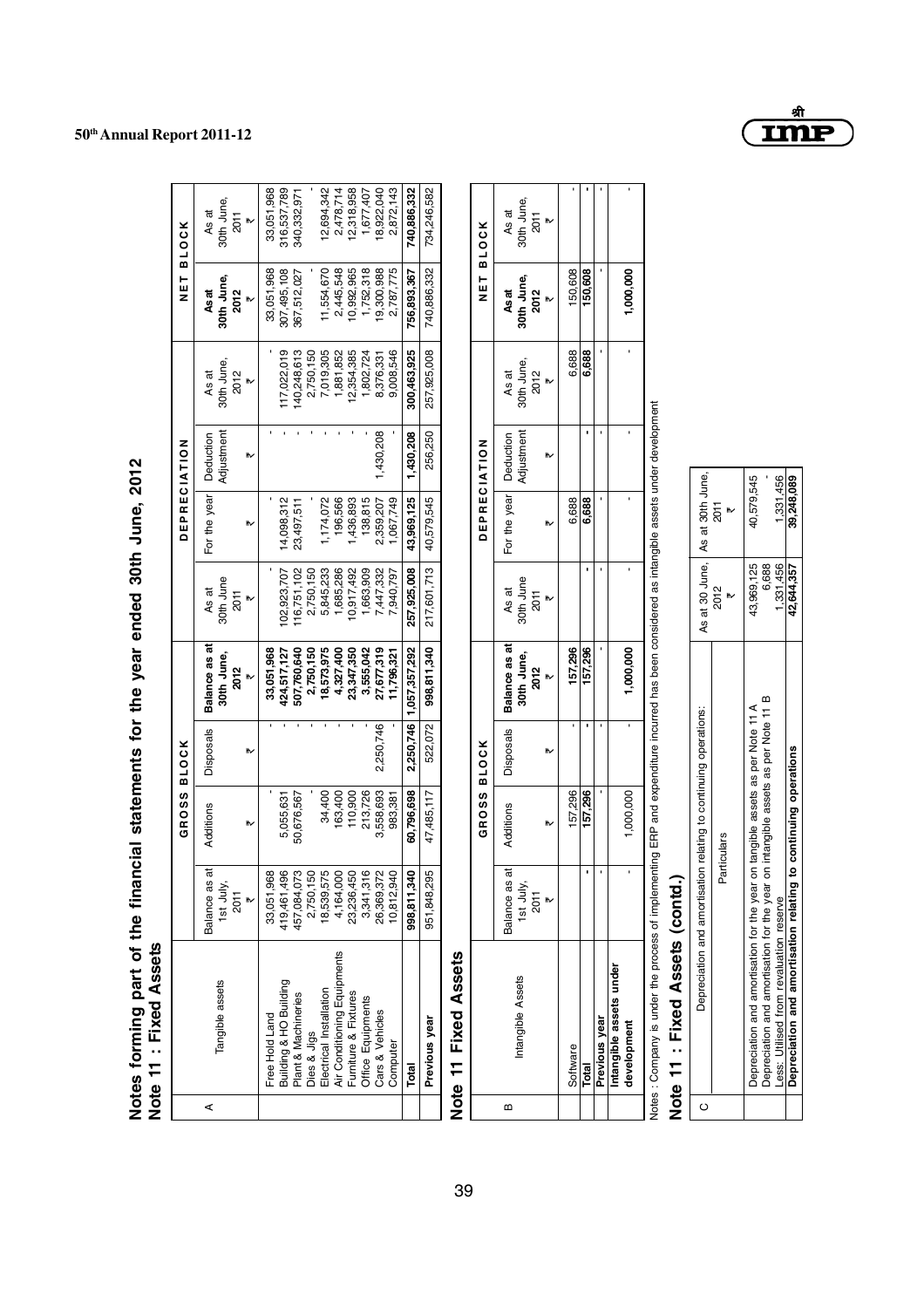# Notes forming part of the financial statements for the year ended 30<sup>th</sup> June, 2012

#### **Note 12 : Non-current investments**

|     | <b>Particulars</b>                                                               |                          | As at 30th June, 2012 |                   | As at 30th June, 2011    |                      |                   |  |
|-----|----------------------------------------------------------------------------------|--------------------------|-----------------------|-------------------|--------------------------|----------------------|-------------------|--|
|     |                                                                                  | Quoted<br>₹              | <b>Unquoted</b><br>₹  | <b>Total</b><br>₹ | Quoted<br>₹              | <b>Unquoted</b><br>₹ | <b>Total</b><br>₹ |  |
|     | Investments (At cost):                                                           |                          |                       |                   |                          |                      |                   |  |
|     | Non-Trade                                                                        |                          |                       |                   |                          |                      |                   |  |
|     | Subsidiary                                                                       |                          |                       |                   |                          |                      |                   |  |
|     | 32065 Equity Shares subsidiaries of<br>IMP Energy Ltd. Of Rs. 10/- each          |                          | 320,650               | 320,650           |                          |                      |                   |  |
|     | <b>Others</b>                                                                    |                          |                       |                   |                          |                      |                   |  |
|     | (a) 10 Equity Shares of The Mogaveera Co-Op.                                     |                          |                       |                   |                          |                      |                   |  |
|     | Bank Ltd. Of Rs. 100/- each fully paid                                           |                          | 1,000                 | 1,000             |                          | 1,000                | 1,000             |  |
|     | (b) 4000 Equity Shares of The Grater Bombay                                      |                          |                       |                   |                          |                      |                   |  |
|     | Co-Op. Bank Ltd. Of Rs. 25/- fully Paid                                          |                          | 100.000               | 100,000           |                          | 100,000              | 100,000           |  |
|     | <b>Total</b>                                                                     | $\overline{\phantom{0}}$ | 421,650               | 421,650           | $\overline{\phantom{a}}$ | 101,000              | 101,000           |  |
|     | <b>Particulars</b>                                                               |                          |                       |                   | As at                    |                      | As at             |  |
|     |                                                                                  |                          |                       |                   | 30th June, 2012          |                      | 30th June, 2011   |  |
|     |                                                                                  |                          |                       |                   | ₹                        |                      | ₹                 |  |
|     | Note 13 : Long-term loans and advances                                           |                          |                       |                   |                          |                      |                   |  |
| (a) | Security deposits                                                                |                          |                       |                   |                          |                      |                   |  |
|     | Secured, considered good                                                         |                          |                       |                   | 32,054,699               |                      | 31,273,581        |  |
|     | Unsecured, considered good                                                       |                          |                       |                   |                          |                      |                   |  |
|     |                                                                                  |                          |                       |                   | 32,054,699               |                      | 31,273,581        |  |
| (b) | Advance income tax (net of provisions ₹9,58,83,174/-) Unsecured, considered good |                          |                       |                   | (3, 168, 406)            |                      | 5,307,351         |  |
| (c) | Balances with government authorities                                             |                          |                       |                   |                          |                      |                   |  |
|     | Unsecured, considered good                                                       |                          |                       |                   |                          |                      |                   |  |
|     | (i) Export Incentive (Refer Note below)                                          |                          |                       |                   | 12,050,862               |                      |                   |  |
|     | (ii) VAT credit receivable                                                       |                          |                       |                   | 6,335,618                |                      | 6,085,136         |  |
|     | (iii) Advance Licence                                                            |                          |                       |                   | 10,494,510               |                      | 5,692,682         |  |
| (d) | Other loans and advances                                                         |                          |                       |                   |                          |                      |                   |  |
|     | Secured, considered good                                                         |                          |                       |                   |                          |                      |                   |  |
|     | Unsecured, considered good                                                       |                          |                       |                   | 115,000                  |                      | 115,000           |  |
|     |                                                                                  |                          | Total                 |                   | 57.882.282               |                      | 48.473.750        |  |

i) The Company has undertaken export & deemed exports of its products, by using indigenous raw materials. Against such exports the Company has received Quantity Based Advance Licenses entitling the company to import certain raw materials at Nil Custom duty. The Utilized portion of these licenses amounting to ₹10.49 million (previous ₹5.69 million) has been valued as prevailing Customs Duty rates 30th June,2012 and taken credit in the books of accounts in accordance with the matching principle of accountancy.

#### **Note 14 : Inventories**

(At lower of cost and net realisable value)

| (a) | Raw materials                                          |       |             |             |
|-----|--------------------------------------------------------|-------|-------------|-------------|
|     | Copper wire & Strips                                   |       | 84.489.934  | 50,358,733  |
|     | Transformer oil                                        |       | 2,857,088   | 8,138,718   |
|     | Lamination                                             |       | 11,076,445  | 19,309,680  |
|     | <b>Others</b>                                          |       | 72,563,939  | 80,780,369  |
|     |                                                        |       | 170,987,406 | 158,587,500 |
| (b) | Work-in-progress                                       |       | 119,586,992 | 220,447,475 |
| (c) | Finished goods (other than those acquired for trading) |       | 157,547,374 | 212.166.212 |
|     |                                                        | Total | 448.121.771 | 591,201,187 |
|     |                                                        |       |             |             |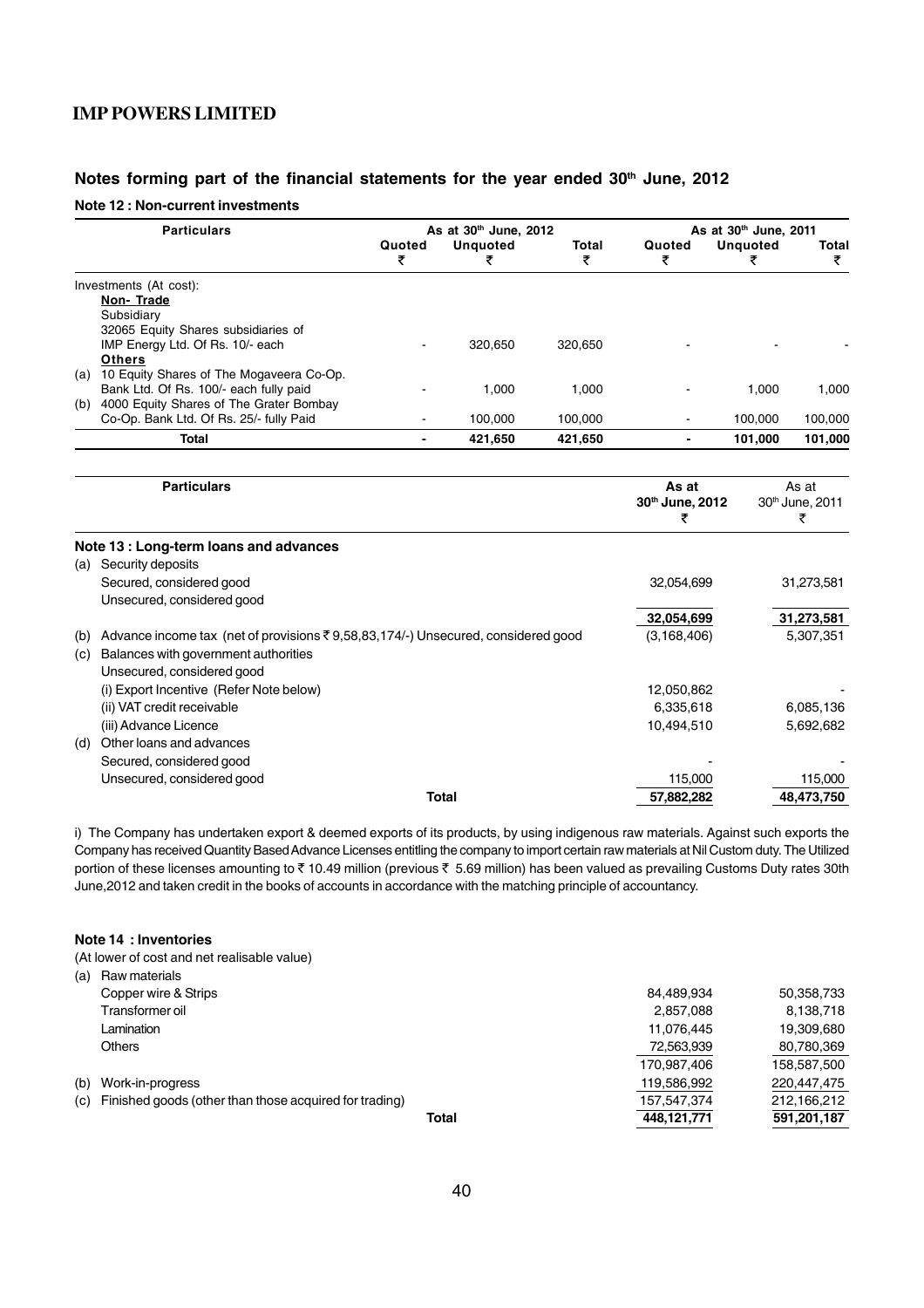

# Notes forming part of the financial statements for the year ended 30<sup>th</sup> June, 2012

|     | <b>Particulars</b>                                              | As at<br>30th June, 2012<br>₹ | As at<br>30th June, 2011<br>₹ |
|-----|-----------------------------------------------------------------|-------------------------------|-------------------------------|
|     | Note 15: Trade receivables                                      |                               |                               |
|     | Trade receivables outstanding for a period exceeding six months |                               |                               |
|     | from the date they were due for payment                         |                               |                               |
|     | Secured, considered good                                        | 164,922,014                   | 92,556,590                    |
|     | Other Trade receivables                                         |                               |                               |
|     | Secured, considered good                                        | 1,024,259,441                 | 576,932,231                   |
|     | <b>Total</b>                                                    | 1,189,181,455                 | 669,488,821                   |
|     | <b>Note 16: Cash and Bank Balances</b>                          |                               |                               |
|     | (a) Cash on hand                                                | 2,806,939                     | 4,268,309                     |
| (b) | <b>Balances with banks</b>                                      |                               |                               |
|     | In current accounts<br>(i)                                      | 1,677,457                     | 3,554,994                     |
|     | In earmarked accounts<br>(ii)                                   |                               |                               |
|     | Unpaid dividend accounts                                        | 66,626                        |                               |
|     | Balances held as margin money or security against borrowings,   |                               |                               |
|     | guarantees and other commitments                                | 23,020,600                    | 9,700,450                     |
|     | Total                                                           | 27,571,622                    | 17,523,753                    |
|     | Note 17: Short-term loans and advances                          |                               |                               |
|     | (a) Loans and advances to related parties                       |                               |                               |
|     | Secured, considered good                                        |                               |                               |
|     | Unsecured, considered good                                      | 4,583,118                     |                               |
|     | Less: Provision for doubtful loans and advances                 |                               |                               |
|     |                                                                 | 4,583,118                     |                               |
|     | (b) Loans and advances to employees                             |                               |                               |
|     | Secured, considered good                                        |                               |                               |
|     | Unsecured, considered good                                      | 8,202,620                     | 7,020,784                     |
|     | Less: Provision for doubtful loans and advances                 |                               |                               |
|     |                                                                 | 8,202,620                     | 7,020,784                     |
| (C) | Prepaid expenses - Unsecured, considered good                   | 26,332,350                    | 20,425,566                    |
| (d) | Balances with government authorities                            |                               |                               |
|     | Unsecured, considered good                                      |                               |                               |
|     | (i) CENVAT credit receivable                                    | 564,913                       | 4,096,570                     |
|     | (ii) VAT credit receivable                                      |                               |                               |
| (e) | (iii) Service Tax credit receivable<br>Others                   | 3,842,830                     | 4,790,197                     |
|     | Unsecured, considered good                                      | 10,623                        | 17,084                        |
|     | Doubtful                                                        |                               |                               |
|     | Less: Provision for other doubtful loans and advances           |                               |                               |
|     |                                                                 | 10,623                        | 17,084                        |
|     | <b>Total</b>                                                    | 43,536,454                    | 36,350,201                    |
|     | Note 18 : Other current assets                                  |                               |                               |
|     | (a) Accruals                                                    |                               |                               |
|     | Interest accrued on deposits<br>(i)                             | 874,870                       | 1,368,655                     |
|     | <b>Total</b>                                                    | 874,870                       | 1,368,655                     |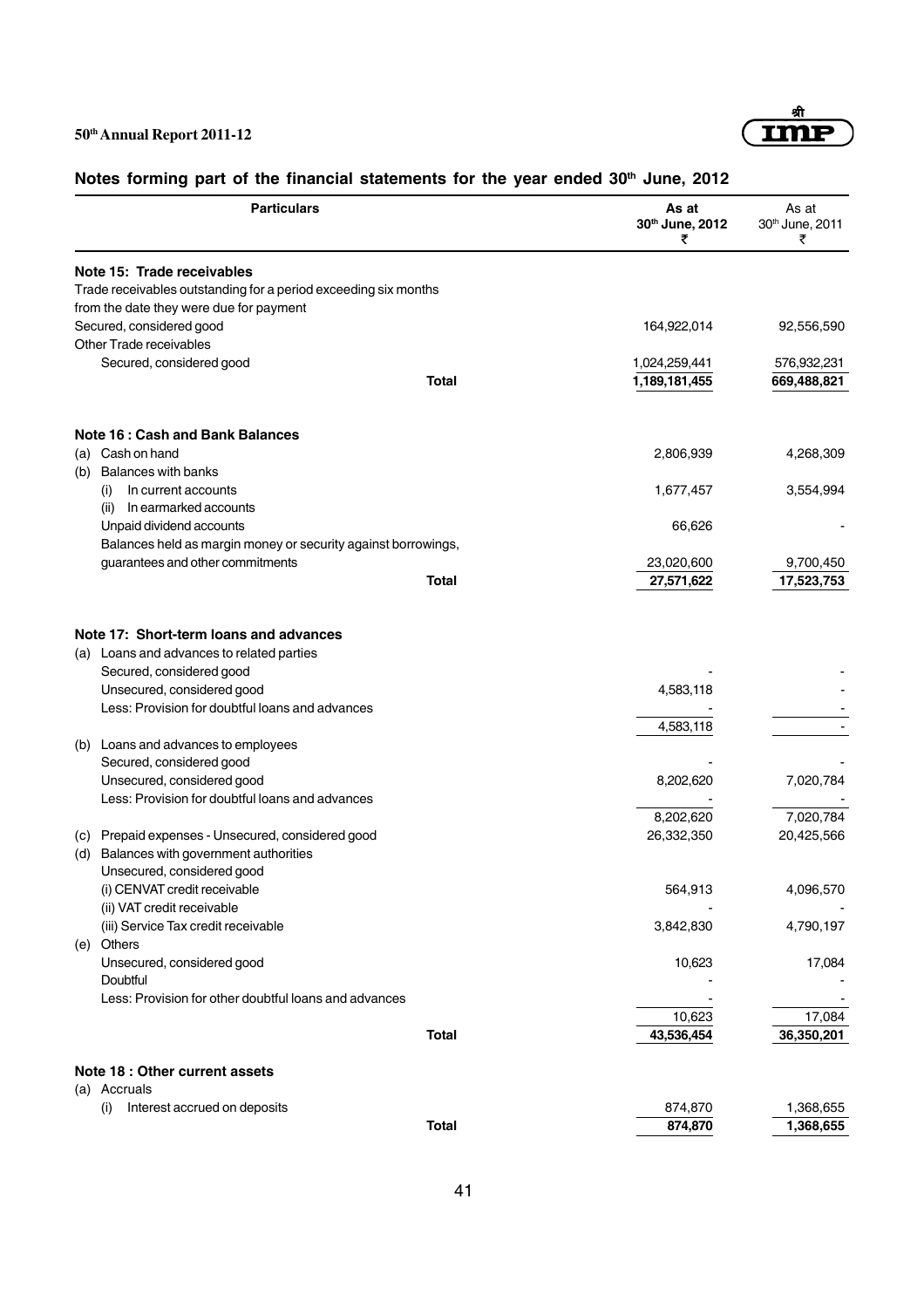|      | <b>Particulars</b>                                                                        |              | For the year ended<br>30th June, 2012<br>₹ | For the year ended<br>30th June, 2011<br>₹ |
|------|-------------------------------------------------------------------------------------------|--------------|--------------------------------------------|--------------------------------------------|
|      | Note 19 : Revenue from operations                                                         |              |                                            |                                            |
|      | (a) Sale of Distribution & Power Transformers                                             |              | 3,067,348,970                              | 2,728,992,562                              |
|      | (b) Erection & Commissioning services                                                     |              | 4,435,000                                  | 235,193                                    |
|      |                                                                                           |              | 3,071,783,970                              | 2,729,227,755                              |
|      | Less:                                                                                     |              |                                            |                                            |
| (c)  | Excise duty                                                                               |              | 249,357,192                                | 237,730,166                                |
|      |                                                                                           | <b>Total</b> | 2,822,426,778                              | 2,491,497,589                              |
|      | Note 20 : Other income                                                                    |              |                                            |                                            |
| (a)  | Interest income (Refer Note (i) below)                                                    |              | 897,298                                    | 1,000,867                                  |
| (b)  | Other non-operating income (net of expenses directly attributable to such income)         |              | 3,440                                      | 390,152                                    |
|      |                                                                                           | <b>Total</b> | 900,738                                    | 1,391,019                                  |
| (i)  | Interest income comprises:                                                                |              |                                            |                                            |
|      | Interest from banks on:                                                                   |              |                                            |                                            |
|      | Deposits                                                                                  |              | 805141                                     | 946082                                     |
|      | Interest on loans and advances                                                            |              | 92,157                                     | 54,785                                     |
|      | Total - Interest income                                                                   |              | 897,298                                    | 1,000,867                                  |
|      |                                                                                           |              |                                            |                                            |
| (ii) | <b>Royalty Received</b>                                                                   |              |                                            | 311,680                                    |
|      | Miscellaneous income                                                                      |              | 3,440                                      | 78,472                                     |
|      | Total - Other non-operating income                                                        |              | 3,440                                      | 390,152                                    |
|      | Note 21.a : Cost of materials consumed                                                    |              |                                            |                                            |
|      | Opening stock                                                                             |              | 158,587,500                                | 207,180,835                                |
|      | Add: Purchases                                                                            |              | 2,051,247,224                              | 1,927,854,492                              |
|      |                                                                                           |              | 2,209,834,724                              | 2,135,035,327                              |
|      | Less: Closing stock                                                                       |              | 170,987,405                                | 158,587,500                                |
|      | Cost of material consumed                                                                 |              | 2,038,847,319                              | 1,976,447,827                              |
|      | Material consumed comprises:                                                              |              |                                            |                                            |
|      | Copper wire & Strips                                                                      |              | 674,517,437                                | 752,941,611                                |
|      | Transformer oil                                                                           |              | 313,928,754                                | 249,886,611                                |
|      | Lamination                                                                                |              | 483,132,956                                | 556, 191, 230                              |
|      | Others                                                                                    |              | 567,268,172                                | 417,428,375                                |
|      |                                                                                           | <b>Total</b> | 2,038,847,319                              | 1,976,447,827                              |
|      | Note 21.b : Changes in inventories of finished goods, work-in-progress and stock-in-trade |              |                                            |                                            |
|      | Inventories at the end of the year:<br>Finished goods                                     |              |                                            |                                            |
|      |                                                                                           |              | 157,547,374                                | 212,166,212                                |
|      | Work-in-progress                                                                          |              | 119,586,992<br>277,134,366                 | 220,447,475<br>432,613,687                 |
|      | Inventories at the beginning of the year:                                                 |              |                                            |                                            |
|      | Finished goods                                                                            |              | 212,166,212                                | 191,949,231                                |
|      | Work-in-progress                                                                          |              | 220,447,475                                | 191,613,674                                |
|      |                                                                                           |              | 432,613,687                                | 383,562,905                                |
|      | Net (increase) / decrease                                                                 |              | 155,479,321                                | (49,050,782)                               |

# Notes forming part of the financial statements for the year ended 30<sup>th</sup> June, 2012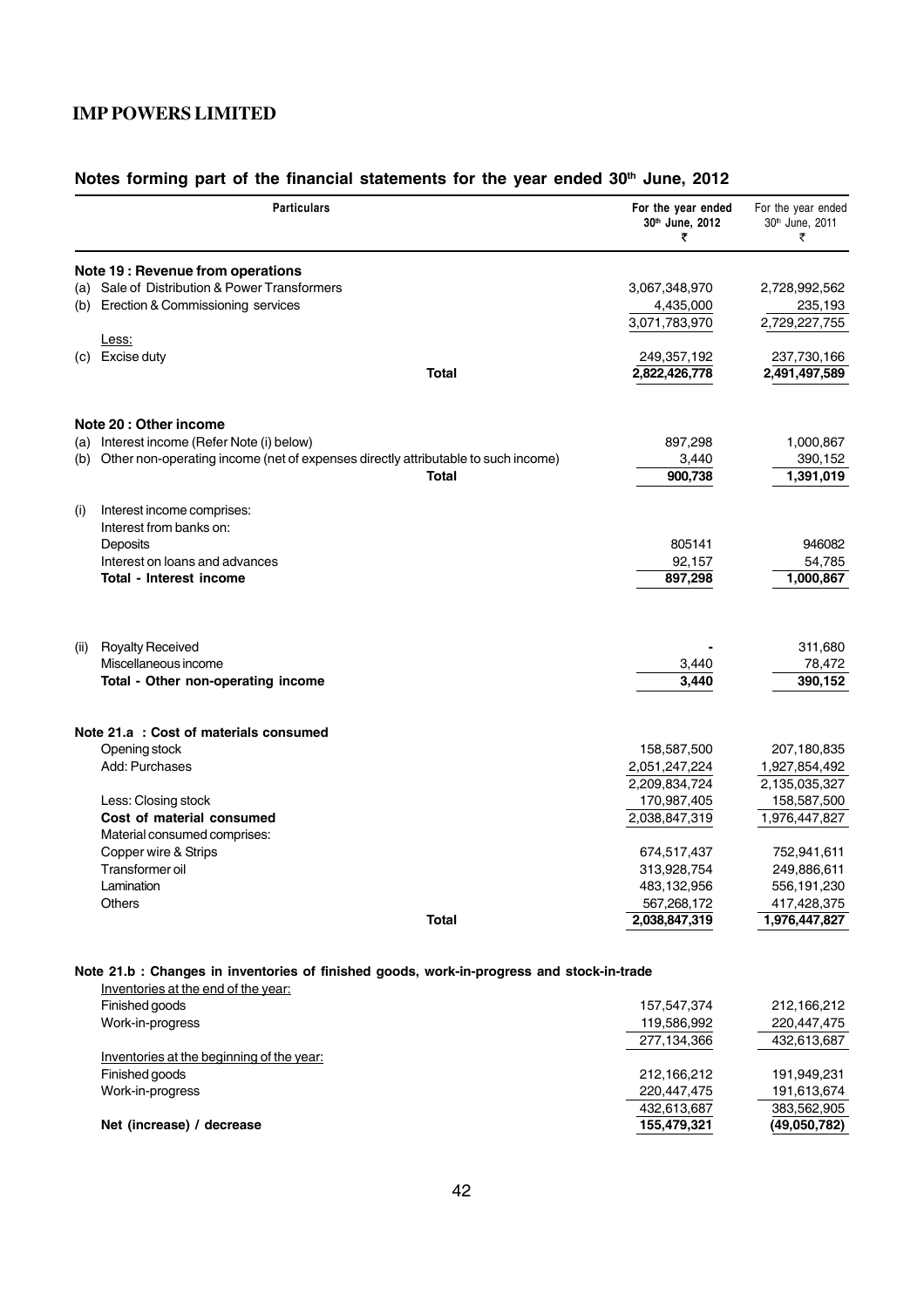

# Notes forming part of the financial statements for the year ended 30<sup>th</sup> June, 2012

|               | <b>Particulars</b>                                                                                | For the year ended<br>30th June, 2012<br>₹ | For the year ended<br>30th June, 2011<br>₹ |
|---------------|---------------------------------------------------------------------------------------------------|--------------------------------------------|--------------------------------------------|
|               | Note 22: Employee benefits expense                                                                |                                            |                                            |
|               | Salaries and wages                                                                                | 98,174,504                                 | 83,476,605                                 |
|               | Contributions to provident and other funds                                                        | 924,813                                    | 4,858,815                                  |
|               | Staff welfare expenses                                                                            | 2,502,662                                  | 3,067,543                                  |
|               | <b>Total</b>                                                                                      | 101,601,979                                | 91,402,963                                 |
|               | Note 23: Finance costs                                                                            |                                            |                                            |
|               | (a) Interest expense on:                                                                          |                                            |                                            |
|               | (i) Borrowings                                                                                    | 157,616,206                                | 135,019,893                                |
|               | (ii) Trade payables                                                                               | 4,341,145                                  | 6,250,119                                  |
|               | (b) Other borrowing costs                                                                         |                                            |                                            |
|               | (i) Bank Commission, Bank Gurantee & othr Charges                                                 | 30,272,706                                 | 22,342,730                                 |
|               | Total                                                                                             | 192,230,057                                | 163,612,742                                |
|               | Note 24 : Other expenses                                                                          |                                            |                                            |
|               | Power and fuel                                                                                    | 12,077,147                                 | 12,979,308                                 |
|               | Rent including lease rentals (Net) (Refer Note 29)                                                | 3,727,000                                  | 8,937,000                                  |
|               | Repairs and maintenance - Buildings                                                               | 253,142                                    | 443,992                                    |
|               | Repairs and maintenance - Others                                                                  | 1,967,096                                  | 2,174,478                                  |
|               | Insurance                                                                                         | 3,688,309                                  | 4,665,303                                  |
|               | Rates and taxes                                                                                   | 2,439,831                                  | 516,192                                    |
|               | Communication                                                                                     | 2,302,616                                  | 2,307,284                                  |
|               | Travelling and conveyance                                                                         | 20,278,899                                 | 16,049,431                                 |
|               | Printing and stationery                                                                           | 1,720,819                                  | 1,333,561                                  |
|               | Motor Car Expenses                                                                                | 4,528,003                                  | 2,943,549                                  |
|               | Office Expenses & Electricity Charges                                                             | 2,838,875                                  | 2,561,119                                  |
|               | Freight and forwarding                                                                            | 101,139,624                                | 80,340,604                                 |
|               | Loading & Unloading Charges                                                                       | 2,255,006                                  | 1,309,510                                  |
|               | Sales commission                                                                                  | 10,388,042                                 | 3,847,831                                  |
|               | Business promotion & Advertisement                                                                | 3,852,297                                  | 4,221,682                                  |
|               | Donations and contributions                                                                       | 1,048,950                                  | 1,296,220                                  |
|               | Legal and professional                                                                            | 4,553,722                                  | 5,940,943                                  |
|               | Payments to auditors (Refer Note (i) below)                                                       | 325,000                                    | 325,000                                    |
|               | Bad trade and other receivables, loans and advances written off                                   | 124,895                                    | 789,045                                    |
|               | Net loss on foreign currency transactions and translation (other than considered as finance cost) | 551,603                                    | 733,331                                    |
|               | Loss on fixed assets sold / scrapped / written off                                                | 370,538                                    | 185,822                                    |
|               | Miscellaneous expenses<br><b>Total</b>                                                            | 10,234,778<br>190,666,190                  | 14,474,945                                 |
|               |                                                                                                   |                                            | 168,376,150                                |
| Notes:<br>(i) | Payments to the auditors comprises (net of service tax input credit, where applicable):           |                                            |                                            |
|               | As auditors - statutory audit                                                                     | 250,000                                    | 250,000                                    |
|               | For taxation matters                                                                              | 75,000                                     | 75,000                                     |
|               | <b>Total</b>                                                                                      | 325,000                                    | 325,000                                    |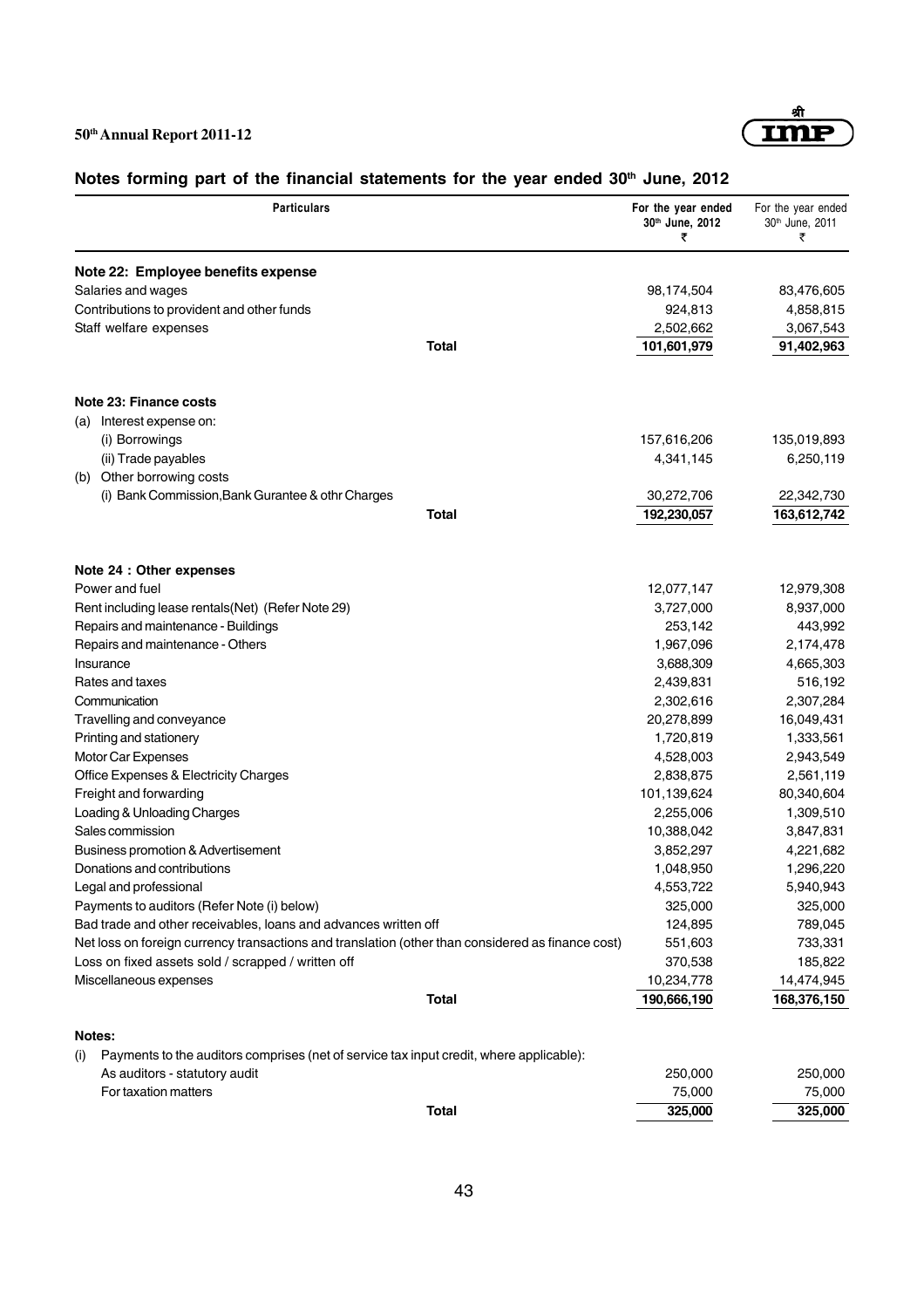| <b>Particulars</b>                                                                                                                                                                                                                                                                                                                                                                                                                           | For the year ended<br>30th June, 2012<br>₹ | For the year ended<br>30th June, 2011<br>₹ |
|----------------------------------------------------------------------------------------------------------------------------------------------------------------------------------------------------------------------------------------------------------------------------------------------------------------------------------------------------------------------------------------------------------------------------------------------|--------------------------------------------|--------------------------------------------|
| <b>Note 25 : Exceptional items</b>                                                                                                                                                                                                                                                                                                                                                                                                           |                                            |                                            |
| Recompenses amount towards Interest (CDR) (Refer Note No.2 (3)<br>under Share Capital)                                                                                                                                                                                                                                                                                                                                                       |                                            | 44,350,000                                 |
| Total                                                                                                                                                                                                                                                                                                                                                                                                                                        |                                            | 44,350,000                                 |
| Note 26 : Additional information to the financial statements                                                                                                                                                                                                                                                                                                                                                                                 | As at<br>30th June, 2012<br>₹              | As at<br>30th June, 2011<br>₹              |
| 26.1 Contingent liabilities and commitments (to the extent not provided for)                                                                                                                                                                                                                                                                                                                                                                 |                                            |                                            |
| <b>Contingent liabilities</b><br>(i)<br>(a) Claims against the Company not acknowledged as debt<br>Crogat Electronics Pvt. Ltd.was supplying raw materials and there was delay<br>in supplying the material and there were rejections and several complaints from<br>IMP's Customers due to substandard materials and non compliance of technical norms.<br>IMP had to procure materials from other sources resulting in loss, IMP held back |                                            |                                            |
| payment and Crogat filed suit.<br>Asea Brown Boveri Ltd. Filed by ABB Recovery as Counter suit against IMP.                                                                                                                                                                                                                                                                                                                                  | 474,731<br>14,108,160                      | 474,731<br>14,108,160                      |
| (b) Performance, Counter & Advance Guarantees                                                                                                                                                                                                                                                                                                                                                                                                | 708,418,165                                | 532,830,000                                |
| (c) Other money for which the Company is contingently liable                                                                                                                                                                                                                                                                                                                                                                                 |                                            |                                            |
| $(i)$ Income Tax Demands $(A.Y. 2008-2009)$<br>26.2 Disclosures required under Section 22 of the Micro, Small and                                                                                                                                                                                                                                                                                                                            | 18,789,885                                 | 18,789,885                                 |
| Medium Enterprises Development Act, 2006                                                                                                                                                                                                                                                                                                                                                                                                     |                                            |                                            |
| Principal amount remaining unpaid to any supplier as at the end of the accounting year<br>(i)<br>(ii) Interest due thereon remaining unpaid to any supplier as at the end of the accounting year<br>The amount of interest paid along with the amounts of the payment made to the supplier<br>(iii)                                                                                                                                          | Nil<br>Νi                                  | 1,007,566<br>Nil                           |
| beyond the appointed day<br>(iv) The amount of interest due and payable for the year                                                                                                                                                                                                                                                                                                                                                         | Nil                                        | Nil                                        |
| (v) The amount of interest accrued and remaining unpaid at the end of the accounting year<br>(vi) The amount of further interest due and payable even in the succeeding year, until such date                                                                                                                                                                                                                                                | Nil                                        | Nil                                        |
| when the interest dues as above are actually paid<br>Dues to Micro and Small Enterprises have been determined to the extent such parties<br>have been identified on the basis of information collected by the Management.<br>This has been relied upon by the auditors.                                                                                                                                                                      | Nil                                        | Nil                                        |
| 26.3 Value of imports calculated on CIF basis @:                                                                                                                                                                                                                                                                                                                                                                                             |                                            |                                            |
| Raw materials including Spares<br>26.4 Expenditure in foreign currency                                                                                                                                                                                                                                                                                                                                                                       | 40,121,430                                 | 6,576,722                                  |
| Travelling                                                                                                                                                                                                                                                                                                                                                                                                                                   | 1,837,792                                  | 1,000,000                                  |
| 26.5 Details of consumption of imported and indigenous items *                                                                                                                                                                                                                                                                                                                                                                               | ₹                                          | For the year ended<br>℅                    |
| Imported                                                                                                                                                                                                                                                                                                                                                                                                                                     |                                            |                                            |
| Raw materials                                                                                                                                                                                                                                                                                                                                                                                                                                | 36,276,085                                 | 1.77                                       |
| Note: Figures / percentages in brackets relates to the previous year                                                                                                                                                                                                                                                                                                                                                                         | (5,864,271)                                | (0.30)                                     |
|                                                                                                                                                                                                                                                                                                                                                                                                                                              |                                            |                                            |
| Indigenous<br>Raw materials                                                                                                                                                                                                                                                                                                                                                                                                                  | 2,011,125,794<br>(1,921,277,770)           | 98.23<br>(99.70)                           |
| Note: Figures / percentages in brackets relates to the previous year                                                                                                                                                                                                                                                                                                                                                                         |                                            |                                            |
| 26.6 Earnings in foreign exchange<br>Export of goods calculated on FOB basis<br>Royalty, know-how, professional and consultation fees                                                                                                                                                                                                                                                                                                        | 397,715,179                                | 91,690,000                                 |
| Interest and dividend                                                                                                                                                                                                                                                                                                                                                                                                                        |                                            |                                            |
| Other income, indicating the nature thereof.                                                                                                                                                                                                                                                                                                                                                                                                 |                                            |                                            |

# Notes forming part of the financial statements for the year ended 30<sup>th</sup> June, 2012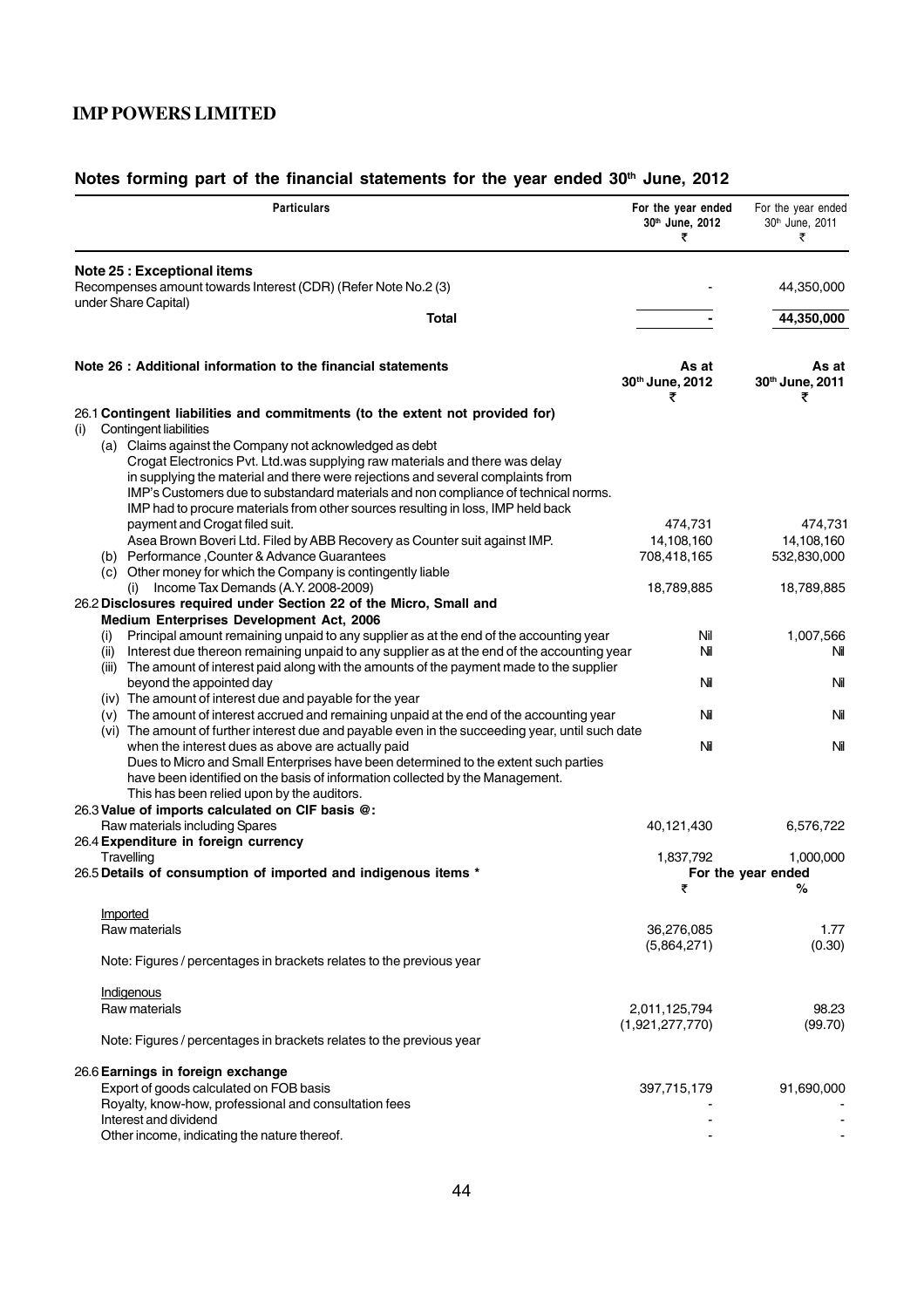

-

| <b>Particulars</b>                                                                           | For the year ended<br>30th June, 2012 | For the year ended<br>30 <sup>th</sup> June, 2011 |
|----------------------------------------------------------------------------------------------|---------------------------------------|---------------------------------------------------|
| Note 27: Disclosures under Accounting Standards 16<br>Details of borrowing costs capitalised |                                       |                                                   |

Borrowing costs capitalised during the year 6,285,906 12,019,602

# Notes forming part of the financial statements for the year ended 30<sup>th</sup> June, 2012

- as fixed assets **Total 6,285,906 12,019,602**

#### **Note 28 : Disclosures under Accounting Standards 18**

| <b>Note</b> | <b>Particulars</b>             |                                                  |                                                      |  |  |  |  |
|-------------|--------------------------------|--------------------------------------------------|------------------------------------------------------|--|--|--|--|
| 28.a        | Details of related parties:    |                                                  |                                                      |  |  |  |  |
|             | Description of relationship    |                                                  | Names of related parties                             |  |  |  |  |
|             | <b>Subsidiaries</b>            | <b>IMP Energy Limited</b>                        |                                                      |  |  |  |  |
|             | Associates                     | Raga Organics P. Ltd                             |                                                      |  |  |  |  |
|             |                                |                                                  | Advance Transformers & Equipments Pvt. Ltd           |  |  |  |  |
|             |                                |                                                  | Shree Kishoriju Trading & Equipments Pvt. Ltd        |  |  |  |  |
|             |                                | Shree Rasbihari Electricals Pvt. Ltd             |                                                      |  |  |  |  |
|             |                                | Shree & Sons.                                    |                                                      |  |  |  |  |
|             |                                | Universal Transformers Pvt. Ltd                  |                                                      |  |  |  |  |
|             |                                | Shree Rasbihari Trading and Investments Pvt. Ltd |                                                      |  |  |  |  |
|             |                                | Raj Exports Pvt. Ltd.                            |                                                      |  |  |  |  |
|             |                                | Mangalam Laboratories Pvt. Ltd.                  |                                                      |  |  |  |  |
|             |                                | Ramniwas R Dhoot (HUF)                           |                                                      |  |  |  |  |
|             | Key Management Personnel (KMP) | Chairman                                         | : Shri Ramniwas R Dhoot                              |  |  |  |  |
|             |                                | Managing Director : Shri Ajay R Dhoot            |                                                      |  |  |  |  |
|             |                                |                                                  | Jt. Managing Director : Shri Aaditya R Dhoot         |  |  |  |  |
|             | <b>Relatives of KMP</b>        |                                                  | Mrs. Rajkumari R Dhoot (wife of Shri R. R. Dhoot),   |  |  |  |  |
|             |                                |                                                  | Mrs. Smita A Dhoot (wife of Shri Aaditya. R. Dhoot), |  |  |  |  |
|             |                                |                                                  | Mrs. Radhika A Dhoot (wife of Shri Ajay R. Dhoot),   |  |  |  |  |

Note: Related parties have been identified by the Management.

#### **Details of related party transactions during the year ended 30th June, 2012 and balances outstanding as at 30th June, 2012:**

| 28.b                       | <b>Ultimate</b><br>Holding<br>Company | Holding<br>Company       | Subsi-<br>diaries        | Fellow<br>Subsi-<br>diaries | Associ-<br>ates          | <b>KMP</b>    | Relatives<br>of<br><b>KMP</b> | Entities in<br>which KMP /<br>relatives of<br><b>KMP</b> have<br>significant<br>influence | Total         |
|----------------------------|---------------------------------------|--------------------------|--------------------------|-----------------------------|--------------------------|---------------|-------------------------------|-------------------------------------------------------------------------------------------|---------------|
| Related party transactions |                                       |                          |                          |                             |                          |               |                               |                                                                                           |               |
| Purchase of goods          | $\blacksquare$                        | ٠                        | ٠                        |                             | $-$ (1,367,500)          | ä,            | ٠                             | $\sim$                                                                                    | (1,367,500)   |
| Remuneration               | ٠                                     |                          | $\overline{\phantom{a}}$ | $\blacksquare$              | $\overline{\phantom{a}}$ |               | ٠                             | ٠                                                                                         | ٠             |
| Shri Ramniwas R Dhoot      | $\blacksquare$                        | $\blacksquare$           | $\overline{\phantom{a}}$ | $\sim$                      | $\sim$                   | 4755604       | ۰                             | $\sim$                                                                                    | 4,755,604     |
|                            | ٠                                     |                          |                          | $\overline{\phantom{a}}$    | $\sim$                   | (4,082,498)   | ٠                             | $\sim$                                                                                    | (4,082,498)   |
| Shri Ajay R Dhoot          | ٠                                     | $\blacksquare$           | $\overline{\phantom{a}}$ | $\blacksquare$              | $\sim$                   | 4,227,589     | ٠                             | ٠.                                                                                        | 4,227,589     |
|                            | ٠                                     |                          | $\blacksquare$           | $\blacksquare$              | $\blacksquare$           | (3,698,160)   | ٠                             | $\sim$                                                                                    | (3,698,160)   |
| Shri Aaditya R Dhoot       | ٠                                     | ٠                        | $\overline{\phantom{a}}$ | ٠                           | $\sim$                   | 3,648,960     | ٠                             | ٠                                                                                         | 3,648,960     |
|                            | ٠                                     | $\overline{\phantom{a}}$ | $\blacksquare$           | $\blacksquare$              | $\sim$                   | (3, 129, 360) | ٠                             | $\sim$                                                                                    | (3, 129, 360) |
| Shri Rajendra Mimani       | ٠                                     |                          |                          | ٠                           | $\sim$                   | 1,450,000     | ٠                             | ٠.                                                                                        | 1,450,000     |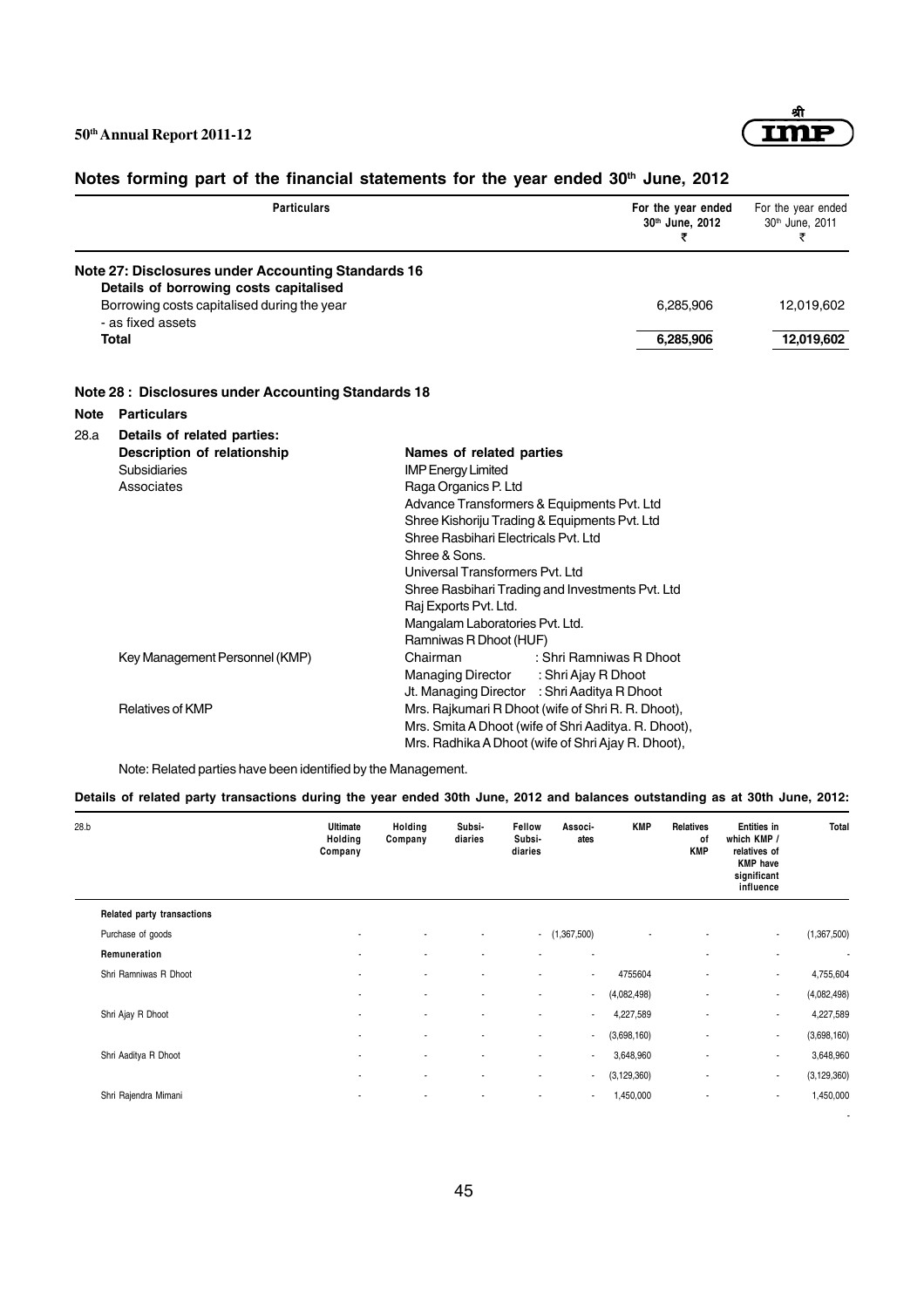# Notes forming part of the financial statements for the year ended 30<sup>th</sup> June, 2012

| Leasing or hire purchase arrangements                  |                |                          |                          |                          |            | ٠                        |                          |
|--------------------------------------------------------|----------------|--------------------------|--------------------------|--------------------------|------------|--------------------------|--------------------------|
| Ramniwas R Dhoot (HUF)                                 |                |                          | ٠                        | $\overline{\phantom{a}}$ | 120,000    | $\overline{\phantom{a}}$ | 120,000                  |
|                                                        | ٠              | $\overline{\phantom{a}}$ | $\overline{\phantom{a}}$ | $\overline{\phantom{a}}$ | (120,000)  | $\overline{\phantom{a}}$ | (120,000)                |
| Shri Ajay R Dhoot                                      | ٠              | $\overline{\phantom{a}}$ | $\blacksquare$           | $\blacksquare$           | 420,000    | $\overline{\phantom{a}}$ | 420,000                  |
|                                                        |                |                          | $\blacksquare$           | $\blacksquare$           | (326, 400) | ÷                        | (326, 400)               |
| Shri Aaditya R Dhoot                                   |                |                          | ٠                        | $\blacksquare$           | 390,000    | ä,                       | 390,000                  |
|                                                        |                |                          | $\overline{\phantom{a}}$ | $\blacksquare$           | 240,000    | ä,                       | 240,000                  |
| Shree Rasbihari Trading & Investment Pvt. Ltd.         | ٠              | $\blacksquare$           | $\blacksquare$           | 120,000                  |            | ٠                        | 120,000                  |
|                                                        |                |                          | $\blacksquare$           | (120,000)                |            | ÷                        | (120,000)                |
| Balances outstanding at the end of the year            |                |                          |                          |                          |            |                          |                          |
| Trade receivables                                      |                |                          |                          |                          |            |                          |                          |
|                                                        | ٠              | ٠                        | ٠                        | ä,                       | ٠          | ä,                       | $\blacksquare$           |
| Loans and advances                                     | $\blacksquare$ | 4,583,118                |                          |                          |            | ÷                        | 4,583,118                |
|                                                        | ٠              |                          |                          |                          |            | ٠                        | $\blacksquare$           |
| Trade payables                                         |                |                          |                          |                          |            |                          |                          |
|                                                        | ٠              | ٠                        | ٠                        | ä,                       | ٠          | ٠                        |                          |
| Borrowings                                             |                |                          |                          |                          |            | ä,                       |                          |
|                                                        |                |                          | ٠                        |                          |            | ä,                       | $\blacksquare$           |
| Provision for doubtful receivables, loans and advances |                |                          |                          |                          |            |                          |                          |
|                                                        |                | ٠                        | ٠                        | ä,                       |            | ٠                        | $\overline{\phantom{a}}$ |
| Note: Figures in bracket relates to the previous year  |                |                          |                          |                          |            |                          |                          |
|                                                        |                |                          |                          |                          |            |                          |                          |

#### **Note 29: Disclosures under Accounting Standards 19**

| <b>Note</b> | <b>Particulars</b>                                                                     | 30th June, 2012<br>₹ | For the year ended For the year ended<br>30th June, 2011<br>₹ |
|-------------|----------------------------------------------------------------------------------------|----------------------|---------------------------------------------------------------|
| 29          | Details of leasing arrangements                                                        |                      |                                                               |
|             | As Lessor                                                                              |                      |                                                               |
|             | 29.a The Company has entered into operating lease arrangements for Its Premises at     |                      |                                                               |
|             | Kandivali, Mumbai. The lease was non-cancellable for a period of 6 Months from         |                      |                                                               |
|             | 19/04/2011 and han been renewed for a further perriod as mutually                      |                      |                                                               |
|             | decided by both the parties.                                                           |                      |                                                               |
|             | Future minimum lease receivable                                                        |                      |                                                               |
|             | not later than one year                                                                | 8,532,000            | 2,490,000                                                     |
|             | later than one year and not later than five years                                      | 6,786,140            |                                                               |
|             | later than five years                                                                  |                      |                                                               |
|             | As Lessee                                                                              |                      |                                                               |
|             | 29.b The Company has entered into operating lease arrangements for its office premises |                      |                                                               |
|             | at Tardeo Mumbai. The leases are non-cancellable and are for a period of 3 years       |                      |                                                               |
|             | and may be renewed for a further period as mutual agreement of the parties.            |                      |                                                               |
|             | Future minimum lease payments                                                          |                      |                                                               |
|             | not later than one year                                                                | 11,316,000           |                                                               |
|             | later than one year and not later than five years                                      | 30,593,890           |                                                               |
|             | later than five years                                                                  |                      |                                                               |
|             | Lease payments recognised in the Statement of Profit and Loss                          | 11,316,000           | 11,070,000                                                    |
|             | Contingent rents recognised as expense during the year (state basis)                   |                      |                                                               |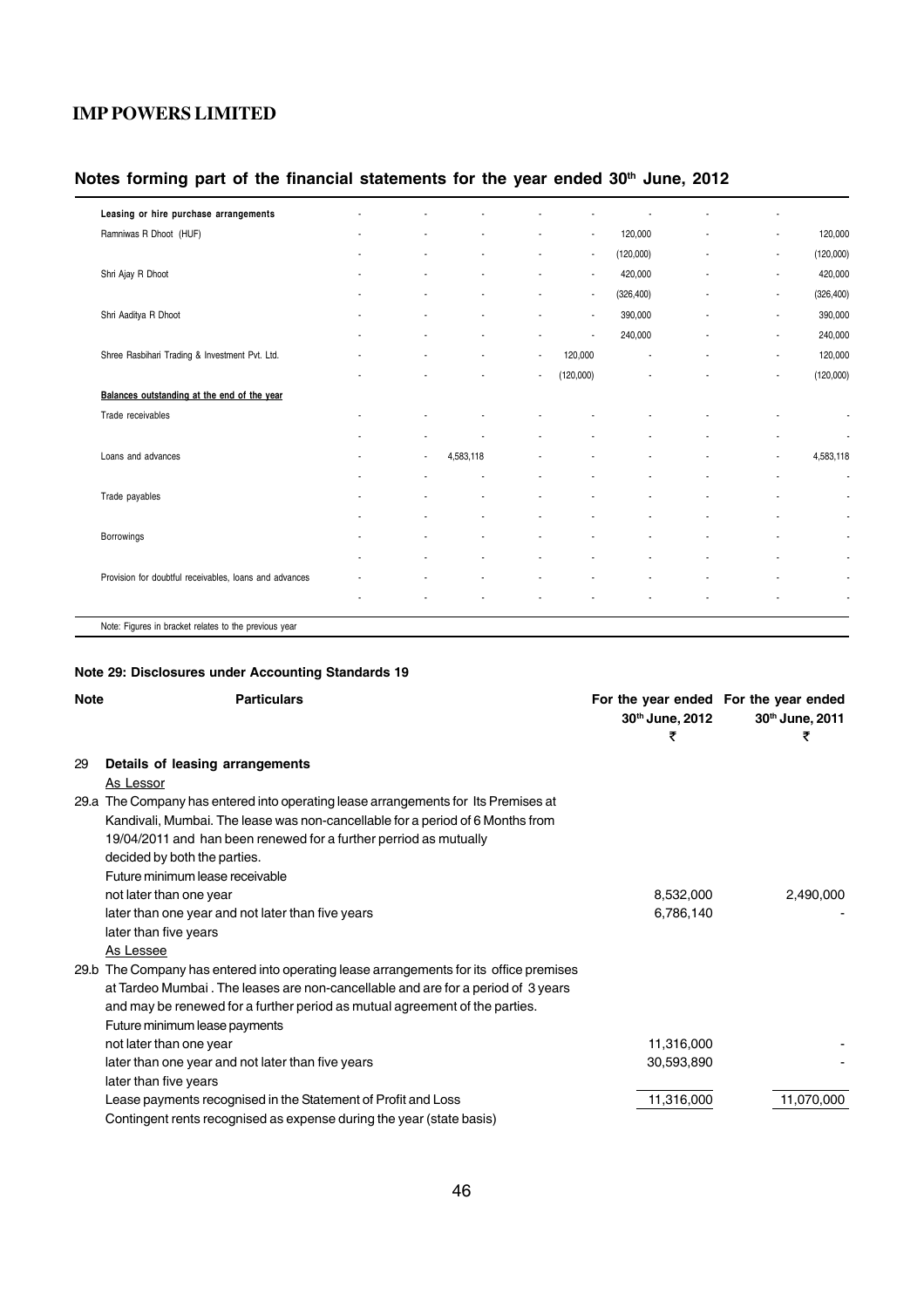

# Notes forming part of the financial statements for the year ended 30<sup>th</sup> June, 2012

| <b>Particulars</b>                                                                                                                                                             | For the year ended<br>30th June, 2012<br>₹ | For the year ended<br>30th June, 2011<br>₹ |
|--------------------------------------------------------------------------------------------------------------------------------------------------------------------------------|--------------------------------------------|--------------------------------------------|
| Note 30: Disclosures under Accounting Standards 20                                                                                                                             |                                            |                                            |
| Earnings per share<br>30                                                                                                                                                       |                                            |                                            |
| Weighted average number of equity shares outstanding                                                                                                                           | 8,136,563                                  | 8,136,563                                  |
| 30.a Profit (Loss) after taxation as per Profit & Loss account attributable to Equity Shareholders                                                                             |                                            |                                            |
| after adjusting dividend on preference shares before extraordinary items                                                                                                       | 71,017,046                                 | 71,172,979                                 |
| Earning Per Share (Basic & Diluted) Before Extra-Ordinary item                                                                                                                 | 8.73                                       | 8.75                                       |
| 30.b Profit (Loss) after taxation as per Profit & Loss account attributable to Equity Shareholders<br>after adjusting dividend on preference shares before extraordinary items | 71,017,046                                 | 26,822,979                                 |
| Earning Per Share (Basic & Diluted)                                                                                                                                            | 8.73                                       | 3.30                                       |
| Nominal Value per share                                                                                                                                                        | 10.00                                      | 10.00                                      |
| Note 31: Disclosures under Accounting Standards 22<br>Deferred tax (liability) / asset<br>31                                                                                   |                                            |                                            |
| Tax effect of items constituting deferred tax liability                                                                                                                        |                                            |                                            |
| <b>Opening Balance</b>                                                                                                                                                         | 41,609,895                                 | 32,749,947                                 |
| On difference between book balance and tax balance of fixed assets                                                                                                             | 11,271,407                                 | 8,862,062                                  |
| On expenditure deferred in the books but allowable for tax purposes                                                                                                            |                                            |                                            |
| (reversal of Previous Year)                                                                                                                                                    | 689,748                                    | 1,361,434                                  |
| On items included in Reserves and surplus pending amortisation into                                                                                                            |                                            |                                            |
| the Statement of Profit and Loss                                                                                                                                               |                                            |                                            |
| Others                                                                                                                                                                         |                                            |                                            |
| Tax effect of items constituting deferred tax liability                                                                                                                        | 53,571,050                                 | 42,973,443                                 |
| Tax effect of items constituting deferred tax assets                                                                                                                           |                                            |                                            |
| <b>Opening Balance</b>                                                                                                                                                         | 5,135,434                                  | 4,065,226                                  |
| Provision for compensated absences, gratuity and other employee benefits                                                                                                       |                                            |                                            |
| Provision for doubtful debts / advances                                                                                                                                        |                                            |                                            |
| Disallowances under Section 40(a)(i), 43B of the Income Tax Act, 1961                                                                                                          | 2,557,981                                  | 2,373,468                                  |
| On difference between book balance and tax balance of fixed assets                                                                                                             |                                            |                                            |
| Unabsorbed depreciation carried forward                                                                                                                                        |                                            |                                            |
| Brought forward business losses<br>On items included in Reserves and surplus pending amortisation                                                                              |                                            |                                            |
| into the Statement of Profit and Loss                                                                                                                                          |                                            |                                            |
| Others                                                                                                                                                                         | 120,221                                    | 60,289                                     |
| Tax effect of items constituting deferred tax assets                                                                                                                           | 7,813,636                                  | 6,498,983                                  |
| Net deferred tax (liability) / asset                                                                                                                                           | 45,757,414                                 | 36,474,460                                 |
|                                                                                                                                                                                |                                            |                                            |

32 The Revised Schedule VI has become effective from 1 July, 2011 for the preparation of financial statements. This has significantly impacted the disclosure and presentation made in the financial statements. Previous year's figures have been regrouped / reclassified wherever necessary to correspond with the current year's classification / disclosure.

As per our report of even date.<br>For Batliboi & Purohit **Chartered Accountants FRN NO. 101048W**

**(CA R. D. HANGEKAR)** (CA R. D. HANGEKAR) **ADITYA R DHOOT** AJAY R DHOOT **AADITYA R DHOOT**<br>Partner **ADITYA R DHOOT** MANAGING DIRECTOR JIT. MANAGING DIRE M.No.30615

Place : Mumbai Dated: 29<sup>th</sup> August, 2012 **On behalf of the Board of Directors**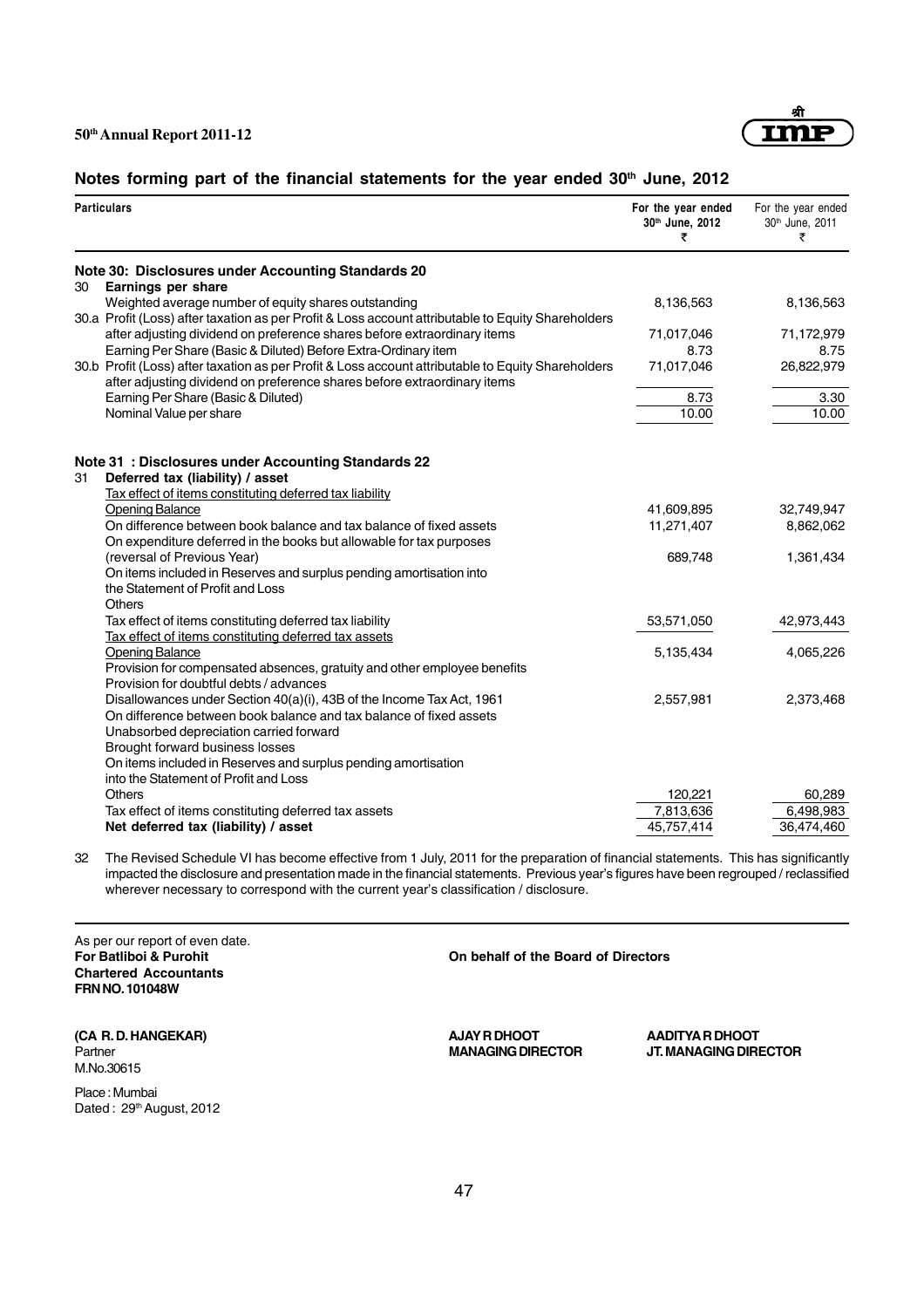# **STATEMENT PURSUANT TO SECTION 212 OF THE COMPANIES ACT, 1956, RELATING TO SUBSIDIARY COMPANY**

#### **Name of the Subsidiary: IMP Energy Limited**

| Sr. No.        | <b>Particulars</b>                                                                                                                                                                                                                                                                                           | <b>IMP Energy Limited</b>   |
|----------------|--------------------------------------------------------------------------------------------------------------------------------------------------------------------------------------------------------------------------------------------------------------------------------------------------------------|-----------------------------|
| $\mathbf{1}$ . | <b>Financial Period ended</b>                                                                                                                                                                                                                                                                                | 31 <sup>st</sup> March 2012 |
| 2.             | Holding Company's interest                                                                                                                                                                                                                                                                                   | 64.13 % in Equity Shares    |
| 3.             | Shares held by Holding Company in the Subsidiary                                                                                                                                                                                                                                                             | 32065 Equity Shares         |
| 4.             | The net aggregate of profit or losses of the subsidiary<br>for the current period so far as it concerns the members<br>of the Holding Company.<br>Dealt with or provided for in the accounts of the Holding Company.<br>a)<br>Not dealt with or provided for in the accounts of Holding Company<br>b)        | <b>NIL</b><br><b>NIL</b>    |
| 5.             | The net aggregate of profit or losses for previous financial<br>years of the subsidiary so far as it concerns the members<br>of the Holding Company.<br>Dealt with or provided for in the accounts of the Holding Company.<br>a)<br>Not dealt with or provided for in the accounts of Holding Company.<br>b) | <b>NIL</b><br><b>NIL</b>    |

As per our report of even date.<br>For Batliboi & Purohit **Chartered Accountants FRN NO. 101048W**

**On behalf of the Board of Directors** 

(CA R. D. HANGEKAR) **AJAY R DHOOT** AADITYA R DHOOT M.No.30615

Place : Mumbai Dated: 29<sup>th</sup> August, 2012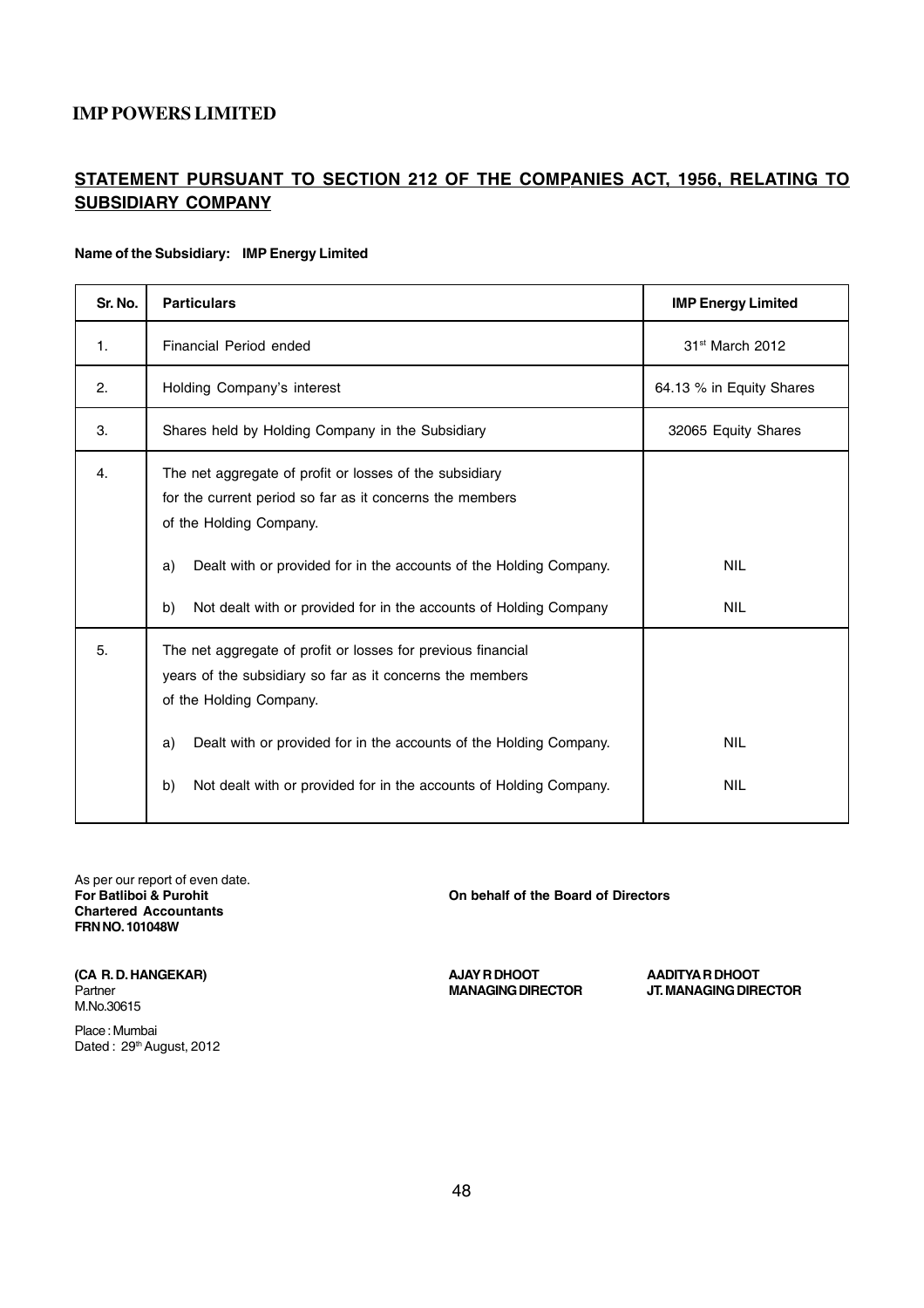

# **Statement pursuant to Exemption received under Section 212 (8) of the Companies Act, 1956** relating to Subsidiary Company for the period ended 30<sup>th</sup> June 2012.

(Value in  $\bar{z}$ )

| Sr. No.                   | <b>Particulars</b>                             | <b>IMP Energy Limited</b> |
|---------------------------|------------------------------------------------|---------------------------|
| 1                         | Capital                                        | 500,000                   |
| $\overline{c}$            | Reserve                                        | (4,277,927)               |
| $\ensuremath{\mathsf{3}}$ | Total assets                                   | 1,001,888                 |
| 4                         | <b>Total liabilities</b>                       | 4,779,815                 |
| 5                         | Details of investment                          |                           |
|                           | (except in case of investment in subsidiaries) | <b>NIL</b>                |
| 6                         | Turnover                                       | <b>NIL</b>                |
| $\overline{7}$            | Profit before taxation                         | <b>NIL</b>                |
| 8                         | Provision for taxation                         | <b>NIL</b>                |
| $\boldsymbol{9}$          | Profit after taxation                          | <b>NIL</b>                |
| 10                        | Proposed dividend                              | <b>NIL</b>                |

As per our report of even date.<br>For Batliboi & Purohit **Chartered Accountants FRN NO. 101048W**

**On behalf of the Board of Directors** 

(CA R. D. HANGEKAR) **AJAY R DHOOT** AADITYA R DHOOT M.No.30615

Place : Mumbai Dated: 29<sup>th</sup> August, 2012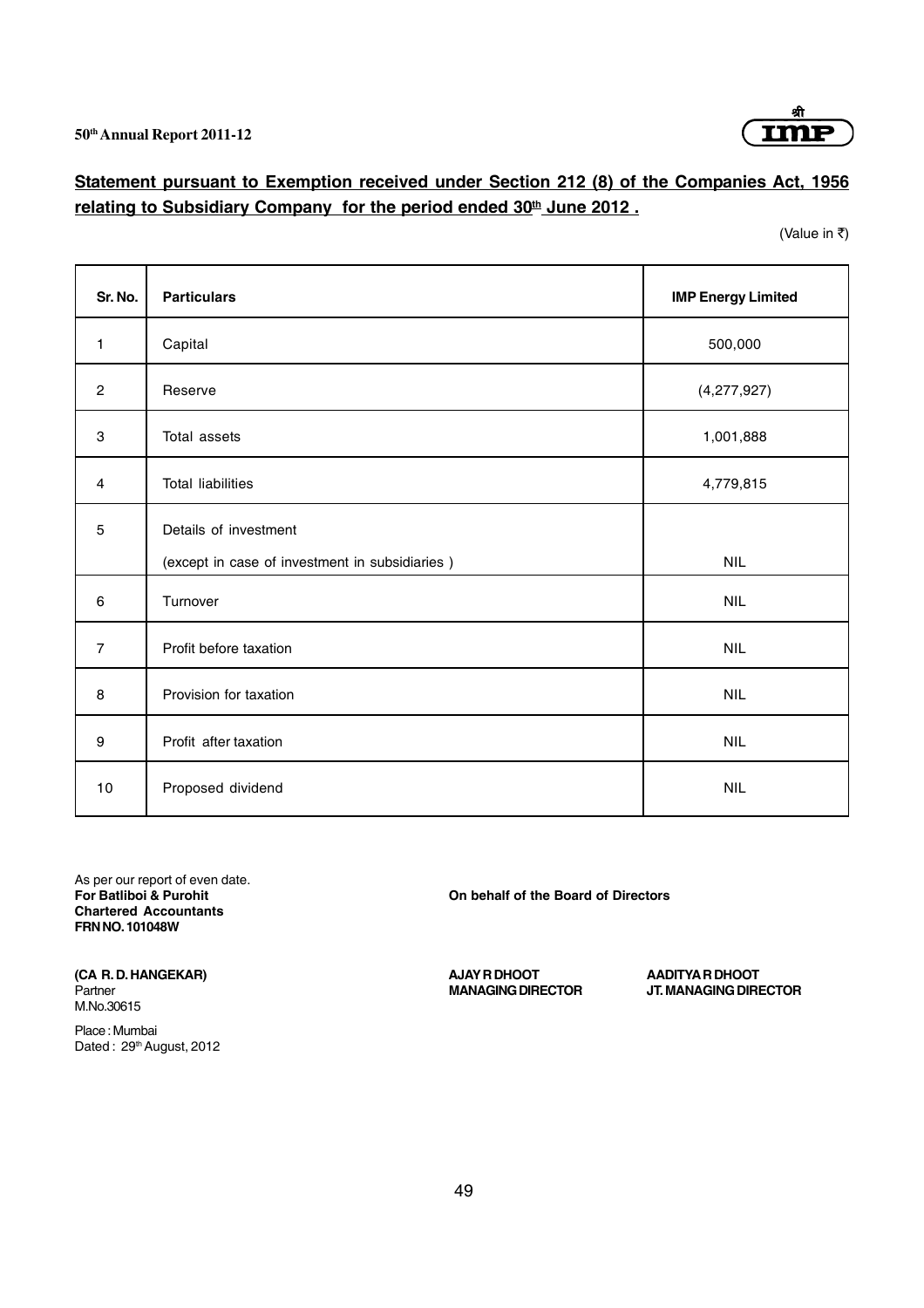#### **Auditors Report on Consolidated Financial Statements**

To

#### **The Board of Directors of IMP Powers Limited**

- 1. We have audited the attached Consolidated Balance Sheet of IMP Powers Limited (the "Company") as at  $30<sup>th</sup>$  June, 2012, and also the Consolidated Profit and Loss Account and the Consolidated Cash Flow Statement for the year ended on that date annexed thereto. These financial statements are the responsibility of the Company's Management. Our responsibility is to express an opinion on these financial statements based on our audit.
- 2. We conducted our audit in accordance with the auditing standards generally accepted in India. Those Standards require that we plan and perform the audit to obtain reasonable assurance about whether the financial statements are free of material misstatement. An audit includes examining, on a test basis, evidence supporting the amounts and disclosures in the Financial Statements. An audit also includes assessing the accounting principles used and significant estimates made by Management, as well as evaluating the overall Financial Statement presentation. We believe that our audit provides a reasonable basis for our opinion.
- 3. We did not audit the Financial Statements of the Company's Subsidiary (IMP Energy Ltd), whose Financial Statements reflect total assets of  $\bar{\tau}$  10,01,888/- the total expenses of  $\bar{\tau}$  42,77,927/- and net cash flows amounting to ₹ 38744/- as at 30<sup>th</sup> June 2012. These Financial Statements and other financial information have been audited by an other auditor whose report has been furnished to us, and our opinion is based solely on the report of the other auditor.
- 4. We report that the consolidated Financial Statements have been prepared by the Company's Management in accordance with the requirements of Accounting Standards (AS) 21, Consolidated Financial Statements, notified pursuant to the Companies (Accounting Standards) Rules, 2006, (as amended).
- 5. Based on our audit and on consideration of reports of other auditors on separate financial statements and on the other financial information of the components, and to the best of our information and according to the explanations given to us, we are of the opinion that the attached consolidated Financial Statements give a true and fair view in conformity with the accounting principles generally accepted in India:
	- (a) in the case of the consolidated balance sheet, of the state of affairs of the Company as at  $30<sup>th</sup>$  June 2012;
	- (b) in the case of the consolidated profit and loss account, of the profit for the year ended on that date; and
	- (c) in the case of the consolidated cash flow statement, of the cash flows for the year ended on that date.

**For Batliboi & Purohit Chartered Accountants FRN NO. 101048W**

**(CA R. D. HANGEKAR) Partner Membership No.: 36015**

**Place: Mumbai Date: 29th August 2012**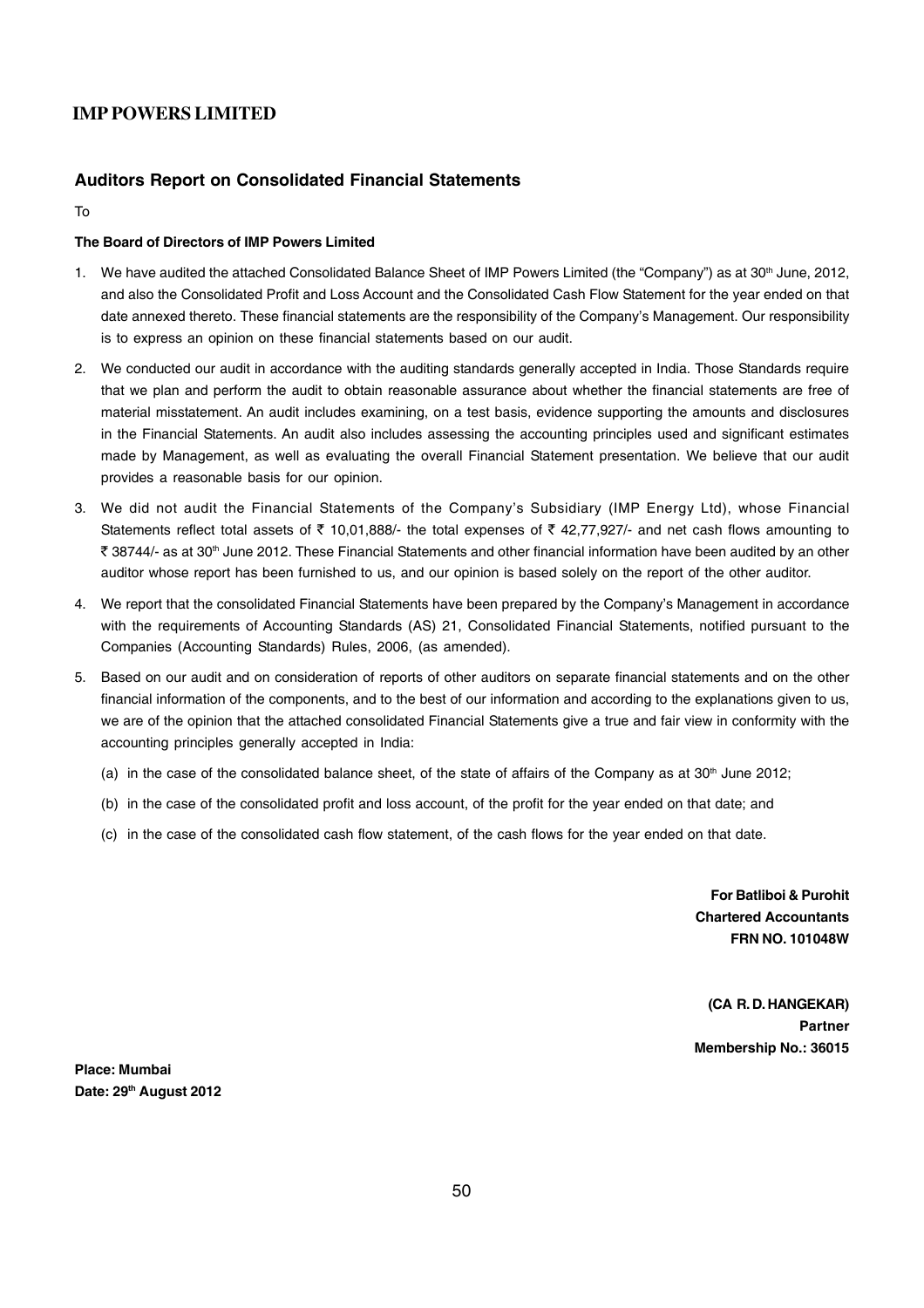

# Consolidated Balance Sheet as at 30<sup>th</sup> June, 2012

|              |                                                                                             | <b>Note</b><br>No.                  | As at<br>30th June, 2012<br>₹ |
|--------------|---------------------------------------------------------------------------------------------|-------------------------------------|-------------------------------|
| А            | <b>EQUITY AND LIABILITIES</b>                                                               |                                     |                               |
| 1            | <b>Shareholders' funds</b>                                                                  |                                     |                               |
|              | (a) Share capital                                                                           | $\overline{c}$                      | 128,062,390                   |
|              | (b) Reserves and surplus                                                                    | 3                                   | 855,532,542                   |
|              | <b>Minority Interest</b>                                                                    | 29.2                                | 983,594,932                   |
| 2<br>3       | <b>Non-current liabilities</b>                                                              |                                     |                               |
|              | (a) Long-term borrowings                                                                    | 4                                   | 177,064,966                   |
|              | (b) Deferred tax liabilities (net)                                                          | 31                                  | 45,757,414                    |
|              | (c) Other long-term liabilities                                                             | 5                                   | 18,578,281                    |
|              | (d) Long-term provisions                                                                    | 6                                   | 7,204,199                     |
|              |                                                                                             |                                     | 248,604,860                   |
| 4            | <b>Current liabilities</b>                                                                  |                                     |                               |
|              | (a) Short-term borrowings                                                                   | 7                                   | 619,412,646                   |
|              | (b) Trade payables                                                                          | 8                                   | 427,260,133                   |
|              | (c) Other current liabilities                                                               | 9                                   | 229,103,215                   |
|              | (d) Short-term provisions                                                                   | 10                                  | 15,889,611                    |
|              |                                                                                             |                                     | 1,291,665,605                 |
|              | <b>TOTAL</b>                                                                                |                                     | 2,523,865,397                 |
| В            | <b>ASSETS</b>                                                                               |                                     |                               |
| 1            | <b>Non-current assets</b>                                                                   |                                     |                               |
|              | (a) Fixed assets                                                                            |                                     |                               |
|              | (i) Tangible assets                                                                         | 11.A                                | 757,646,720                   |
|              | (ii) Intangible assets                                                                      | 11.B                                | 2,288,806                     |
|              | (iii) Intangible assets under development                                                   | 11.B                                | 1,000,000                     |
|              | (b) Non-current investments                                                                 | 12                                  | 101,000                       |
|              | Long-term loans and advances<br>(C)                                                         | 13                                  | 58,092,073                    |
| $\mathbf{2}$ |                                                                                             |                                     | 819,128,599                   |
|              | <b>Current assets</b><br>(a) Inventories                                                    | 14                                  |                               |
|              | (b) Trade receivables                                                                       | 15                                  | 448,121,771<br>1,189,181,455  |
|              | (c) Cash and Bank Balances                                                                  | 16                                  | 27,610,366                    |
|              | (d) Short-term loans and advances                                                           | 17                                  | 38,948,336                    |
|              | (e) Other current assets                                                                    | 18                                  | 874,870                       |
|              |                                                                                             |                                     | 1,704,736,798                 |
|              | <b>TOTAL</b>                                                                                |                                     | 2,523,865,397                 |
|              | See accompanying notes forming part of the financial statements                             |                                     |                               |
|              | Significant accounting policies the accompanying notes are an integral part                 | 1                                   |                               |
|              | of financial statements                                                                     |                                     |                               |
|              | <b>For Batliboi &amp; Purohit</b><br><b>Chartered Accountants</b><br><b>FRN NO. 101048W</b> | On behalf of the Board of Directors |                               |

**(CA R. D. HANGEKAR) AJAY R DHOOT AADITYA R DHOOT** M.No.30615

Place : Mumbai Dated : 29<sup>th</sup> August, 2012

**JT. MANAGING DIRECTOR**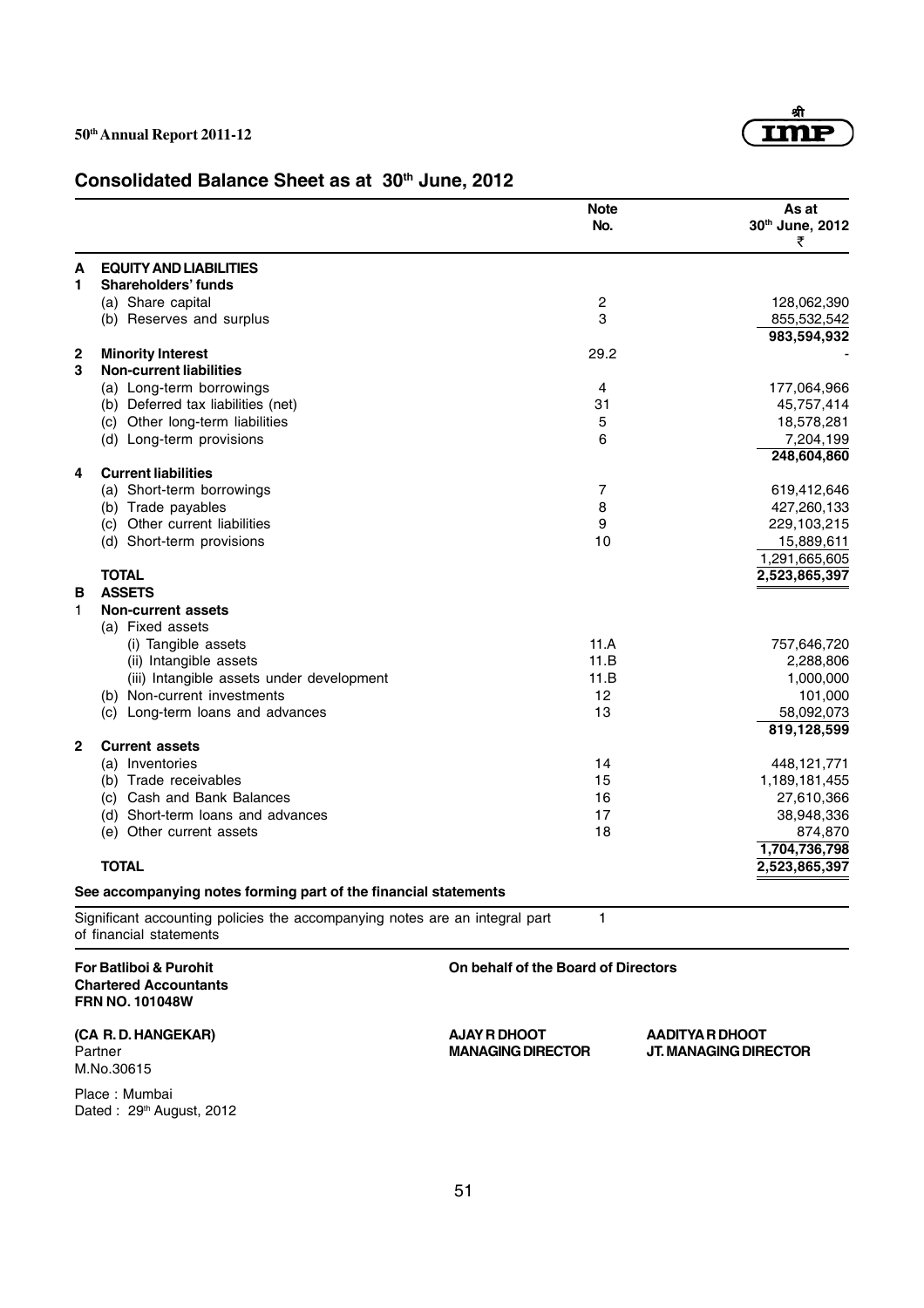Dated: 29<sup>th</sup> August, 2012

# Consolidated Statement of Profit and Loss for the year ended 30<sup>th</sup> June, 2012

|              |                                                                                                                                            | <b>Note</b><br>No.                  | For the<br><b>Year Ended</b><br>30th June, 2012<br>₹ |
|--------------|--------------------------------------------------------------------------------------------------------------------------------------------|-------------------------------------|------------------------------------------------------|
| А            | <b>CONTINUING OPERATIONS</b>                                                                                                               |                                     |                                                      |
| 1            | Revenue from operations (gross)                                                                                                            | 19                                  | 3,071,783,970                                        |
|              | Less: Excise duty                                                                                                                          | 19                                  | 249,357,192                                          |
|              | Revenue from operations (net)                                                                                                              |                                     | 2,822,426,778                                        |
| $\mathbf{2}$ | Other income                                                                                                                               | 20                                  | 900,738                                              |
| 3            | Total revenue (1+2)                                                                                                                        |                                     | 2,823,327,516                                        |
| 4            | <b>Expenses</b>                                                                                                                            |                                     |                                                      |
|              | (a) Cost of materials consumed                                                                                                             | 21.a                                | 2,038,847,319                                        |
|              | (b) Purchases of stock-in-trade                                                                                                            | 21.b                                |                                                      |
|              | (c) Changes in inventories of finished goods, work-in-progress and stock-in-trade                                                          | 21.c                                | 155,479,321                                          |
|              | (d) Employee benefits expense                                                                                                              | 22                                  | 102,076,713                                          |
|              | (e) Finance costs                                                                                                                          | 23                                  | 192,230,645                                          |
|              | Depreciation and amortisation expense<br>(f)                                                                                               | 11.C                                | 42,907,580                                           |
|              | (g) Other expenses                                                                                                                         | 24                                  | 194,443,147                                          |
|              | <b>Total expenses</b>                                                                                                                      |                                     | 2,725,984,724                                        |
| 5            | Profit / (Loss) before exceptional and extraordinary items and tax (3 - 4)                                                                 |                                     | 97,342,792                                           |
| 6            | <b>Exceptional items</b>                                                                                                                   | 25.a                                |                                                      |
| 7            | Profit / (Loss) before extraordinary items and tax $(5 + 6)$                                                                               |                                     | 97,342,792                                           |
| 8            | Profit / (Loss) before tax                                                                                                                 |                                     | 97,342,792                                           |
| 9            | Tax expense:                                                                                                                               |                                     |                                                      |
|              | (a) Current tax expense for current year                                                                                                   |                                     | 20,578,294                                           |
|              | (b) Deferred tax                                                                                                                           | 31                                  | 9,282,953                                            |
|              |                                                                                                                                            |                                     | 29,861,247                                           |
|              | 10 Profit / (Loss) before Minority Interest (8 - 9)                                                                                        |                                     | 67,481,545                                           |
| 11           | <b>Minority Interest</b>                                                                                                                   |                                     | 1,534,492                                            |
|              | 12 Profit / (Loss) for the year $(10 + 11)$                                                                                                |                                     | 69,016,037                                           |
|              | 13.i Earnings per share (of ₹ 10/- each):                                                                                                  | 30                                  |                                                      |
|              | (a) Basic                                                                                                                                  |                                     | 8.36                                                 |
|              | (b) Diluted                                                                                                                                |                                     | 8.36                                                 |
|              | 13.ii Earnings per share (excluding extraordinary items) (of ₹ 10/- each):                                                                 |                                     |                                                      |
|              | <b>Basic</b><br>(a)                                                                                                                        |                                     | 8.36                                                 |
|              | Diluted<br>(b)                                                                                                                             |                                     | 8.36                                                 |
|              | See accompanying notes forming part of the financial statements<br>Significant accounnting policies the accompanying notes are an integral | 1                                   |                                                      |
|              | of financial statements                                                                                                                    |                                     |                                                      |
|              | In terms of our report attached.                                                                                                           |                                     |                                                      |
|              | <b>For Batliboi &amp; Purohit</b>                                                                                                          | On behalf of the Board of Directors |                                                      |
|              | <b>Chartered Accountants</b>                                                                                                               |                                     |                                                      |
|              | <b>FRN NO. 101048W</b>                                                                                                                     |                                     |                                                      |
|              | (CA R.D. HANGEKAR)                                                                                                                         | <b>AJAY R DHOOT</b>                 | AADITYA R DHOOT                                      |
| Partner      |                                                                                                                                            | <b>MANAGING DIRECTOR</b>            | JT. MANAGING DIRECTOR                                |
|              | M.No.30615                                                                                                                                 |                                     |                                                      |
|              | Place: Mumbai                                                                                                                              |                                     |                                                      |

52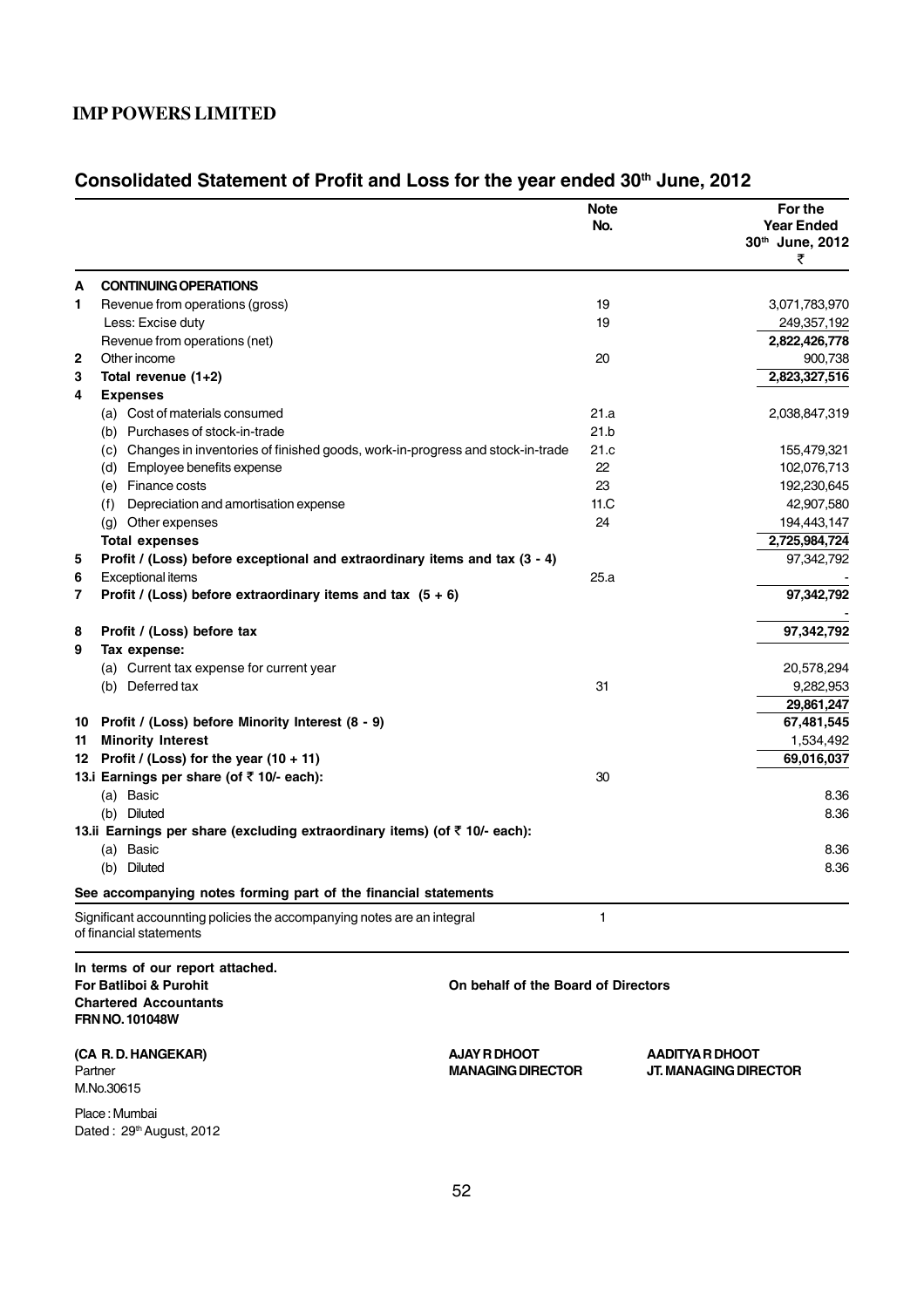

# Consolidated Cash Flow Statement for the year ended 30<sup>th</sup> June, 2012

|    | <b>Particulars</b>                                                                                | For the Year Ended<br>30th June, 2012<br>₹ |                |
|----|---------------------------------------------------------------------------------------------------|--------------------------------------------|----------------|
| А. | Cash flow from operating activities                                                               |                                            |                |
|    | Net Profit / (Loss) before extraordinary items and tax                                            |                                            | 97,342,792     |
|    | Adjustments for:                                                                                  |                                            |                |
|    | Depreciation and amortisation<br>(Profit) / loss on sale / write off of assets                    | 42,907,580<br>370,540                      |                |
|    | Finance costs                                                                                     | 192,230,645                                |                |
|    |                                                                                                   |                                            | 235,508,765    |
|    | Operating profit / (loss) before working capital changes<br>Changes in working capital:           |                                            | 332,851,557    |
|    | Adjustments for (increase) / decrease in operating assets:                                        |                                            |                |
|    | Inventories                                                                                       | 143,079,416                                |                |
|    | Trade receivables                                                                                 | (519, 692, 634)                            |                |
|    | Short-term loans and advances                                                                     | (2,598,135)                                |                |
|    | Long-term loans and advances                                                                      | (18, 764, 407)                             |                |
|    | Other current assets                                                                              | 493,785                                    |                |
|    | Other non-current assets                                                                          |                                            |                |
|    | Adjustments for increase / (decrease) in operating liabilities:<br>Trade payables                 | 137,942,692                                |                |
|    | Other current liabilities                                                                         | 28,900,056                                 |                |
|    | Other long-term liabilities                                                                       | 2.250.351                                  |                |
|    | Short-term provisions                                                                             | 4,682,652                                  |                |
|    | Long-term provisions                                                                              | (3,357,020)                                |                |
|    |                                                                                                   |                                            | (227,063,244)  |
|    |                                                                                                   |                                            | 105,788,313    |
|    | Cash flow from extraordinary items                                                                |                                            |                |
|    | Cash generated from operations                                                                    |                                            | 105,788,313    |
|    | Net income tax (paid) / refunds                                                                   |                                            | (11, 432, 210) |
|    | Net cash flow from / (used in) operating activities (A)<br>B. Cash flow from investing activities |                                            | 94,356,103     |
|    | Capital expenditure on fixed assets, including capital advances                                   | (62, 732, 992)                             |                |
|    | Proceeds from sale of fixed assets                                                                | 450,000                                    |                |
|    | Net cash flow from / (used in) investing activities (B)                                           |                                            | (62, 282, 992) |
|    | C. Cash flow from financing activities                                                            |                                            |                |
|    | Proceeds from issue of preference shares                                                          | 33,262,140                                 |                |
|    | Redemption of preference shares                                                                   | (11,087,380)                               |                |
|    | Repayment of long-term borrowings                                                                 | (56, 510, 290)                             |                |
|    | Net increase / (decrease) in working capital borrowings                                           | 219,565,106                                |                |
|    | Minority Interest paid/received                                                                   | 179.347                                    |                |
|    | Finance cost                                                                                      | (192, 230, 645)                            |                |
|    | Dividends paid                                                                                    | (12, 204, 845)                             |                |
|    | Tax on dividend                                                                                   | (980,000)                                  |                |
|    | Net cash flow from / (used in) financing activities (C)                                           | (1,979,931)                                | (21, 986, 498) |
|    | Net increase / (decrease) in Cash and cash equivalents (A+B+C)                                    |                                            | 10,086,613     |
|    | Cash and cash equivalents at the beginning of the year                                            |                                            | 17,523,753     |
|    | Cash and cash equivalents at the end of the year                                                  |                                            | 27,610,366     |
|    |                                                                                                   |                                            |                |

**Notes:**

1. Cash Flow Statement has been prepared under the indirect method as set out in the Accounting Standard (AS) 3 "Cash Flow Statements" as specified in the Companies (Accounting Standards) Rules, 2006.

2. Purchase of Fixed Assets include expenditure on Intangible Assets under development during the year.

3. Previous Year's figures have been regrouped/reclassifed wherever applicable.

**See accompanying notes forming part of the financial statements**

Significant accounting policies the accompanying notes are an integral part of financial statements

**For Batliboi & Purohit On behalf of the Board of Directors Chartered Accountants FRN NO. 101048W**

**(CA R. D. HANGEKAR) AJAY R DHOOT AADITYA R DHOOT** Partner<br>M.No.30615

Place : Mumbai Dated : 29<sup>th</sup> August, 2012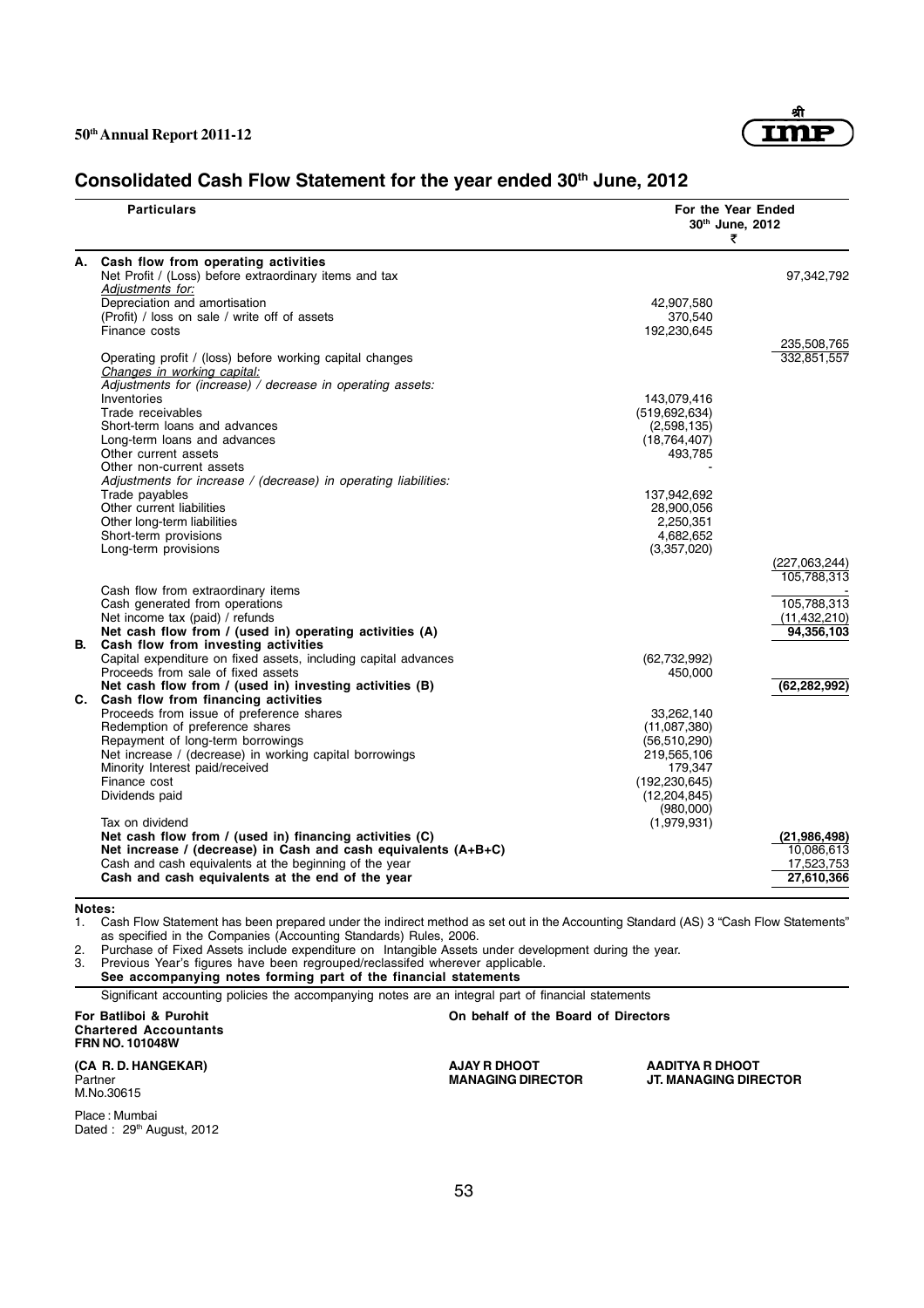#### **Note No. – 1: SIGNIFICANT ACCOUNTING POLICIES AND NOTES TO ACCOUNTS FOR THE YEAR ENDED 30th JUNE 2012.**

#### **A. SIGNIFICANT ACCOUNTING POLICIES**

#### **1. Basis of preparation of financial statements:**

The financial statements are prepared under the historical cost convention on accrual basis and in accordance with Indian Generally Accepted Accounting Principles ("GAAP") as specified in Companies (Accounting Standards) Rules, 2006, provisions of the Companies Act, 1956 and comply with the Accounting Standards issued by the Institute of Chartered Accountants of India.

#### **2. Use of Estimates:**

The Preparation of the financial statements in conformity with the generally accepted accounting principles requires management to make estimates and assumptions that affect the reported amount of assets and liabilities and disclosure of contingent liabilities as on the date of the financial statements and the reported amount of revenues and expenses during the reporting period. Difference between the actual results and estimates are recognized in the period in which the results are known /materialized.

#### **3. Fixed Assets :**

Fixed Assets are stated at cost of acquisition (net of Cenvat and VAT wherever applicable) or construction less accumulated depreciation and impairment loss, if any. Cost includes any directly attributable cost of bringing each asset to its working condition for intended use. Assets under installation or under construction as at balance sheet date are shown as capital work in progress together with project expenses and advances to suppliers/contractors

#### **4. Depreciation:**

Depreciation in respect of all assets acquired up to 30<sup>th</sup> June, 1985 is provided on 'Written Down Value' method. For additions on or after 1<sup>st</sup> July, 1985 Straight Line Method of depreciation has been adopted. The rates charged are as specified in Schedule XIV of the Companies Act, 1956.

#### **5. Impairment of Assets:**

An impairment loss is recognized whenever the carrying amount of an asset exceeds its recoverable amount. The recoverable amount is the greater of the net selling price and value in use. In assessing the value in use, the estimated future cash flows are discounted to their present value based on an appropriated discount factor. The impairment loss recognized in the prior accounting years is reversed if there has been a change in the estimate of recoverable amount.

#### **6. Investments:**

Current investments are carried at the lower of cost or quoted/fair value, computed category-wise. Long term investments are stated at cost and provision is made for any diminution in such value, which is not temporary in nature.

#### **7. Valuation of Inventories:**

- a. Raw Materials including consumables and stores are valued at lower of Cost and net realizable value. Cost is arrived on FIFO Basis.
- b. Semi-finished and Finished Goods are valued at cost of materials together with relevant factory overheads or net realizable value whichever is lower. Due consideration is given to the saleability of the stock and no obsolete or unserviceable\damaged items are included.

#### **8. Revenue Recognition :**

- a. Insurance and Duty Drawback on export are accounted for as and when admitted by the appropriate authorities. Values of advance licenses unutilized are accounted on accrual basis by netting off purchase value.
- b. Commission on sales is accounted as and when accepted.
- c. Sales are recognized on dispatch of goods to customers and include sales value of goods and excise duty and other receipts connected with sales.
- d. Liability for Excise Duty on finished goods is accounted for as and when they are cleared from the factory premises.
- e. Customs Duty on goods lying in Customs Bonded Warehouses is charged in the year of clearance of the goods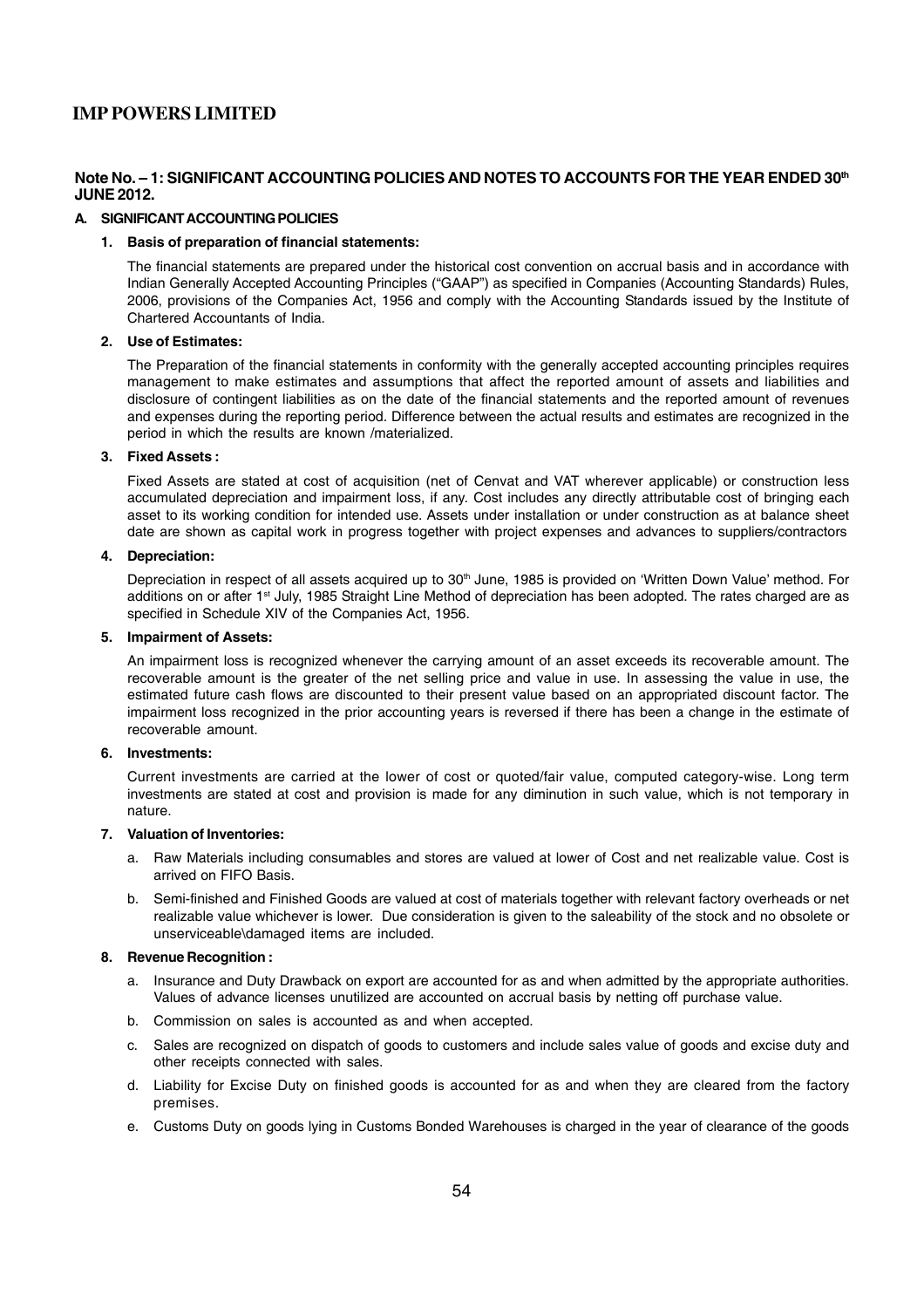

when it becomes payable.

f. CENVAT benefit on total purchase is accounted for by reducing the purchase cost of the materials\fixed assets wherever applicable.

#### **9. Employee Benefits:**

- a. Company's defined contributions made to provident fund of government are charged to profit & loss account on accrual basis.
- b. Contribution to Gratuity Fund and provision for Leave Encashment is based on actuarial valuation carried out as on the Balance Sheet date as per Projected Unit Credit Method.

#### **10. Foreign Currency Transactions:**

Foreign Currency transactions are accounted at the exchange rates prevailing on the date of transactions. Foreign currency current assets and current liabilities outstanding at the balance sheet date are translated at the exchange rate prevailing on that date and the resultant gain or loss is recognized in the profit & loss account. Also, in cases where they relate to the acquisition/construction of fixed assets, they are recognized in Profit & Loss accounts.

#### **11. Borrowing Cost:**

Borrowing costs that are attributable to the acquisition or construction of qualifying assets are capitalized as part of the cost of such assets up to the date when they are ready for their intended use and other borrowing costs are charged to profit & loss account.

#### **12. Operating Lease :**

Assets acquired on lease where a significant position of risks and rewards of ownership are retained by Leasor are classified as Operating Lease. Lease rentals are charged to profit & loss account as incurred. Initial direct costs in respect of assets taken on operating lease are expensed off in year in which cost are incurred.

Assets given on lease where a significant position of risks and rewards of ownership are retained by Leasor are classified as Operating Lease. Lease rentals are credited to profit & loss account on accrual.

#### **13. Taxation:**

Provision for taxation is made on the basis of the taxable profits computed for the current accounting period in accordance with the Income Tax Act, 1961.

Deferred Tax resulting from "timing difference" between book profit and taxable profit for the year is accounted for using the tax rates and laws that have been enacted or substantially enacted as on the balance sheet date. The deferred tax asset is recognized and carried forward only to the extent that there is a certainty that the asset will be adjusted in future.

#### **14. Contingent Liabilities & Provision:**

Claims against the Company not acknowledged as debts are treated as contingent liabilities. Provision in respect of contingent liabilities if any, is made when it is probable that a liability may be incurred and the amount can be reasonably estimated.

#### **15. Goodwill –**

Goodwill has been written off over a period of 10 years in the books of accounts.

**Chartered Accountants FRN NO. 101048W**

**For Batliboi & Purohit On behalf of the Board of Directors**

**(CA R. D. HANGEKAR) AJAY R DHOOT AADITYA R DHOOT** M.No.30615

Place : Mumbai Dated : 29<sup>th</sup> August, 2012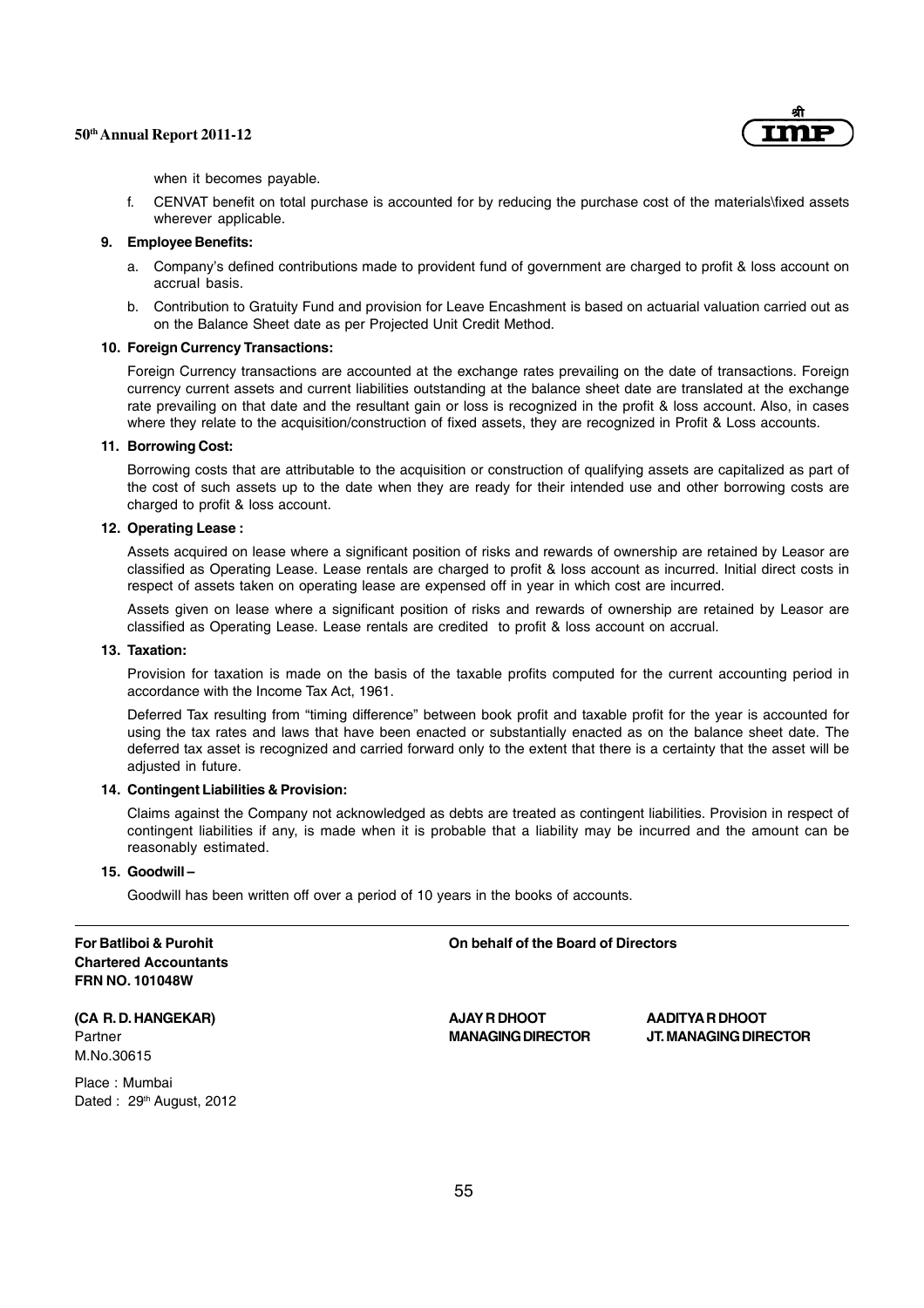#### Notes forming part of the Consolidated financial statements for the year ended 30<sup>th</sup> June, 2012

|     | <b>Particulars</b>                                             |                            | As at<br>30th June, 2012 |  |
|-----|----------------------------------------------------------------|----------------------------|--------------------------|--|
|     |                                                                | Number of<br><b>Shares</b> | ₹                        |  |
| (a) | <b>Authorised</b>                                              |                            |                          |  |
|     | Equity Shares of ₹10/- each with voting rights                 | 27,670,000                 | 276,700,000              |  |
|     | Compulsorily convertible preference shares of ₹161/- each      |                            |                          |  |
|     | Preference shares of ₹10/- each                                | 6,330,000                  | 63,300,000               |  |
|     |                                                                | 34,000,000                 | 340,000,000              |  |
|     | (b) Issued                                                     |                            |                          |  |
|     | Equity Shares of ₹10/- each with voting rights                 | 8,140,963                  | 81,409,630               |  |
|     | Cumulative preference shares of ₹10/- each                     | 2,450,000                  | 24,500,000               |  |
|     | 1% Preference shares of ₹10/- each                             | 2,217,476                  | 22,174,760               |  |
|     |                                                                | 12,808,439                 | 128,084,390              |  |
|     | (c) Subscribed and fully paid up                               |                            |                          |  |
|     | Equity shares of $\overline{\xi}$ 10/- each with voting rights | 8,136,563                  | 81,365,630               |  |
|     | Cumulative preference shares of ₹10/- each                     | 2,450,000                  | 24,500,000               |  |
|     | 1% Preference shares of ₹10/- each                             | 2,217,476                  | 22,174,760               |  |
|     | Share Forfeited                                                |                            | 22,000                   |  |
|     |                                                                | 12,804,039                 | 128,062,390              |  |
|     | <b>Total</b>                                                   | 12,804,039                 | 128,062,390              |  |

#### **Note:-**

- 1) Equity Shares includes 11,27,000 shares issued as fully paid up Bonus Shares during 1994-95 by Capitalisation of Revaluation Reserve.
- 2) 4% Redeemable Preference Shares along with dividend will be redeemed from 1st April ,2013 to 31st March, 2016 in twelve quarterly equal installments.
- 3) Corporate Debts Restructuring (CDR CELL) has approved the recompense amount towards interest liabilities amounting to  $\bar{\tau}$  443.50 lacs for the Company to exit from CDR scheme in the previous financial year. Pursuant to terms & conditions of the CDR Cell, 25% of the total amount has been paid by the company in cash & for the balance 75% , Company has issued 1% Cumulative Redeemable Preference Shares, which are redeemable in 3 half yearly equal instalments beginning from March 2012 to March 2013.
- 4) The Authorised Share Capital was reclassified and subsequently clause V substituted vide Ordinary Resolution passed by the Shareholders of the company at their Extra ordinary General Meeting held on Monday,19th September 2011 at the Registered Office of the Company.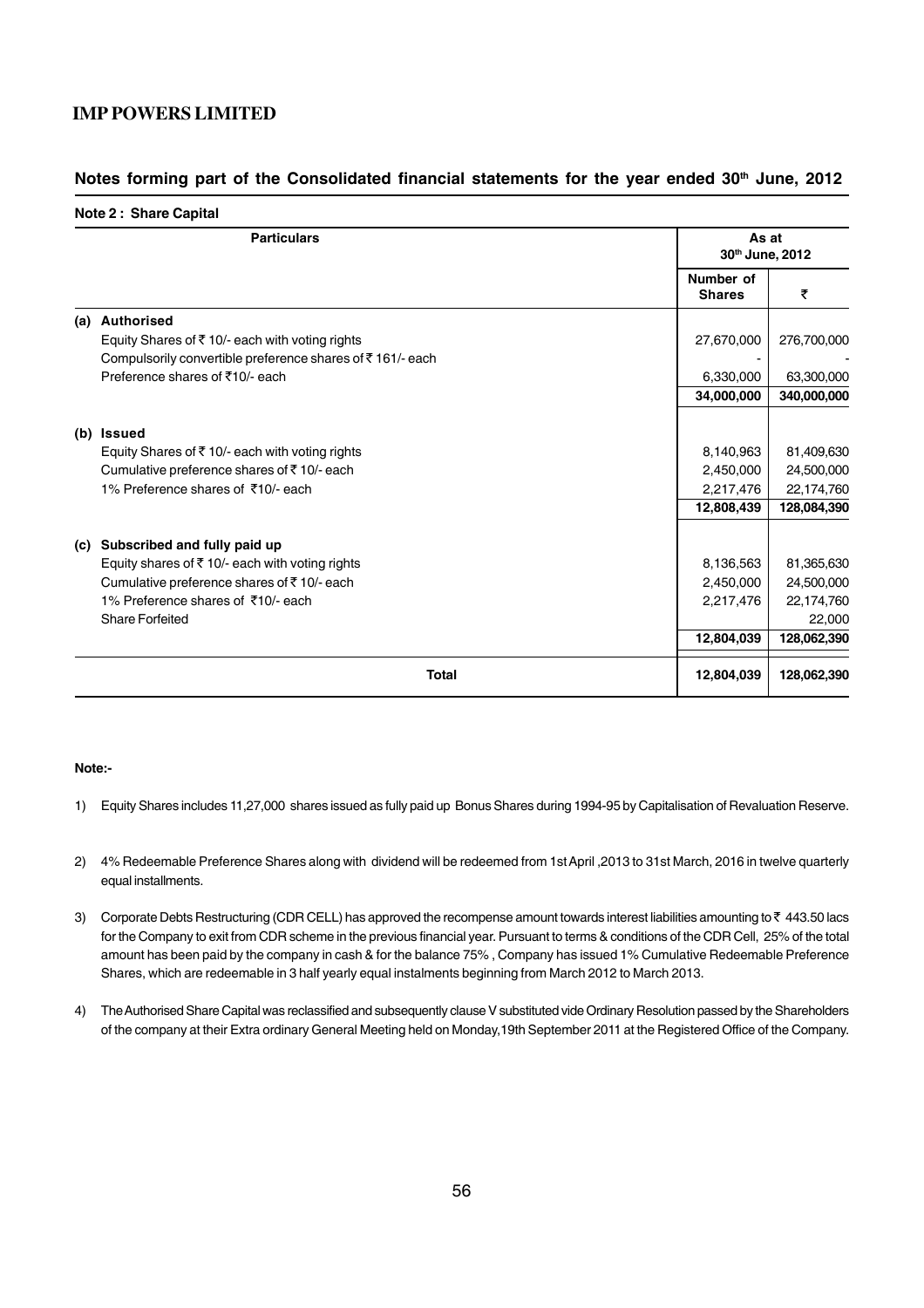

# Notes forming part of the Consolidated financial statements for the year ended 30<sup>th</sup> June, 2012

#### **Note 2a : Share capital (contd.)**

(i) Reconciliation of the number of shares and amount outstanding at the beginning and at the end of the reporting period:

| <b>Particulars</b>                |                            | As at<br>30th June, 2012 |  |
|-----------------------------------|----------------------------|--------------------------|--|
|                                   | Number of<br><b>Shares</b> | ₹                        |  |
| Equity shares with voting rights  |                            |                          |  |
| At the Beginning of the period    | 8,136,563                  | 81,365,630               |  |
| Add:- Fresh Issue                 |                            |                          |  |
| Less:- Redemption                 |                            |                          |  |
| Outstanding at the end the period | 8,136,563                  | 81,365,630               |  |
| 4% Redeemable preference shares   |                            |                          |  |
| At the Beginning of the period    | 2,450,000                  | 24,500,000               |  |
| Add:- Fresh Issue                 |                            |                          |  |
| Less:- Redemption                 |                            |                          |  |
| Outstanding at the end the period | 2,450,000                  | 24,500,000               |  |
| 1% Redeemable Preference Shares   |                            |                          |  |
| At the Beginning of the period    |                            |                          |  |
| Add:- Fresh Issue                 | 3,326,214                  | 33,262,140               |  |
| Less:- Redemption                 | 1,108,738                  | 11,087,380               |  |
| Outstanding at the end the period | 2,217,476                  | 22,174,760               |  |

(ii) Details of shares held by each shareholder holding more than 5% shares:

| Name of shareholder                              |           | As at 30 <sup>th</sup> June, 2012                   |  |
|--------------------------------------------------|-----------|-----------------------------------------------------|--|
|                                                  | Number of | % holding<br>shares held in that class<br>of shares |  |
| Equity shares with voting rights                 |           |                                                     |  |
| Advance Transformer & Equipment Pvt Ltd.         | 773.189   | 9.50                                                |  |
| Shree Kishoriju Trading & Investment Pvt. Ltd.   | 561.407   | 6.90                                                |  |
| Shree Rasbihari Trading and Investment Pvt. Ltd. | 797,773   | 9.80                                                |  |
| IL&FS Trust Company Ltd.                         | 637,200   | 7.83                                                |  |
| India Business Excellence Fund                   | 542,800   | 6.67                                                |  |

(iii) Aggregate number and class of shares allotted as fully paid up pursuant to contract(s) without payment being received in cash, bonus shares and shares bought back for the period of 5 years immediately preceding the Balance Sheet date:

| <b>Particulars</b>                                                                                              | Aggregate number of shares |  |
|-----------------------------------------------------------------------------------------------------------------|----------------------------|--|
|                                                                                                                 | As at $30th$ June, 2012    |  |
| Redeemable preference shares<br>Fully paid up pursuant to contract(s) without payment<br>being received in cash | 3.326.214                  |  |

(iv) Details of forfeited shares

| <b>Class of shares</b>                                |                     | As at 30 <sup>th</sup> June, 2012                    |  |
|-------------------------------------------------------|---------------------|------------------------------------------------------|--|
|                                                       | Number of<br>shares | Amount<br>originally<br>paid up $(\overline{\zeta})$ |  |
| <b>Equity shares</b><br>Share Premium<br><b>TOTAL</b> | 4,400               | 22,000<br>176,000<br>198,000                         |  |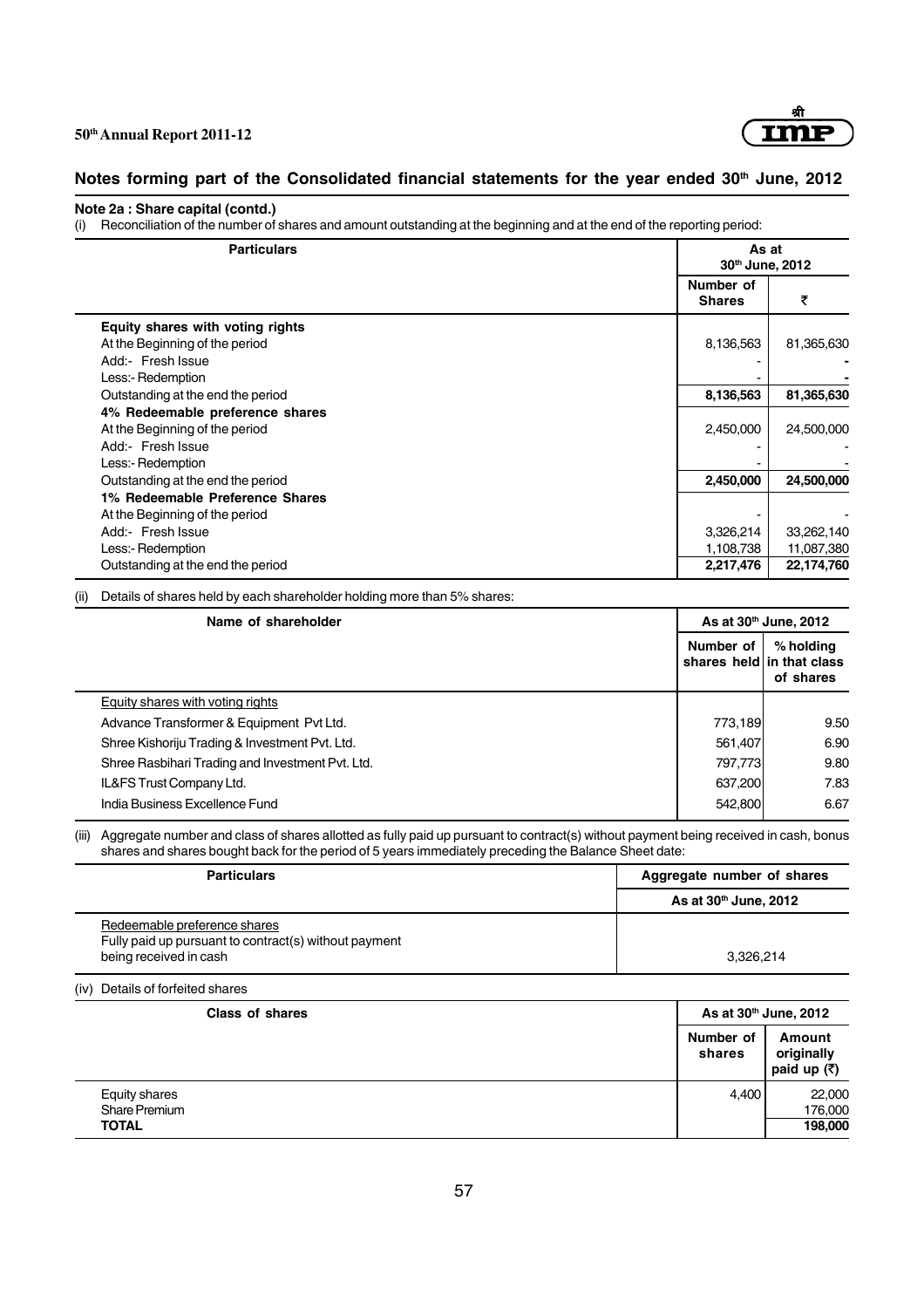|     | <b>Particulars</b>                                                                                         | As at<br>30th June, 2012<br>₹ |
|-----|------------------------------------------------------------------------------------------------------------|-------------------------------|
|     | Note 3: Reserves and surplus                                                                               |                               |
|     | (a) Capital Reserve<br>Opening Balance as per last Audited financial Statement                             | 7,445,000                     |
|     | Add: Additions during the year<br>Less: Utilised / transferred during the year                             |                               |
|     | Closing balance                                                                                            | 7,445,000                     |
|     | (b) Preference Shares Capital Redemption Reserve                                                           |                               |
|     | 4% Redeemable Preference Shares                                                                            |                               |
|     | Opening Balance as per last Audited financial Statement                                                    | 14,087,500                    |
|     | Add: Additions during the year                                                                             |                               |
|     | Transferred from surplus in Statement of Profit and Loss<br><b>Others</b>                                  | 2,450,000                     |
|     | Less: Utilised during the year                                                                             |                               |
|     | Closing balance                                                                                            | 16,537,500                    |
|     | 1% Redeemable Preference Shares                                                                            |                               |
|     | Opening Balance as per last Audited financial Statement                                                    |                               |
|     | Add: Additions during the year                                                                             |                               |
|     | Transferred from surplus in Statement of Profit and Loss                                                   | 11,087,380                    |
|     | <b>Others</b>                                                                                              |                               |
|     | Less: Utilised during the year<br>Closing balance                                                          | 11,087,380                    |
|     |                                                                                                            |                               |
|     | (c) Securities Premium Account                                                                             |                               |
|     | Opening Balance as per last Audited financial Statement (included ₹176000/- towards Share Forfeited)       | 478,577,741                   |
|     | Add: Premium on shares issued during the year                                                              |                               |
|     | Closing balance                                                                                            | 478,577,741                   |
|     | (d) Bonds Redemption Reserve                                                                               |                               |
|     | Opening Balance as per last Audited financial Statement                                                    | 30,147,750                    |
|     | Add: Additions during the year<br>Transferred from surplus in Statement of Profit and Loss                 |                               |
|     | <b>Others</b>                                                                                              | 5,565,730                     |
|     | Less: Utilised / transferred during the year                                                               |                               |
|     | Closing balance                                                                                            | 35,713,480                    |
|     |                                                                                                            |                               |
|     | (e) Revaluation Reserve                                                                                    |                               |
|     | Opening Balance as per last Audited financial Statement<br>Less: Utilised for set off against depreciation | 29,739,740<br>1,331,456       |
|     | Written back / other utilisations during the year                                                          |                               |
|     | Closing balance                                                                                            | 28,408,284                    |
|     | <b>General Reserve</b>                                                                                     |                               |
| (f) | Opening Balance as per last Audited financial Statement                                                    | 77,226,072                    |
|     | Add: Transferred from surplus in Statement of Profit and Loss                                              |                               |
|     | Less: Utilised / transferred during the year for:                                                          |                               |
|     | Closing balance                                                                                            | 77,226,072                    |

# Notes forming part of the Consolidated financial statements for the year ended 30<sup>th</sup> June, 2012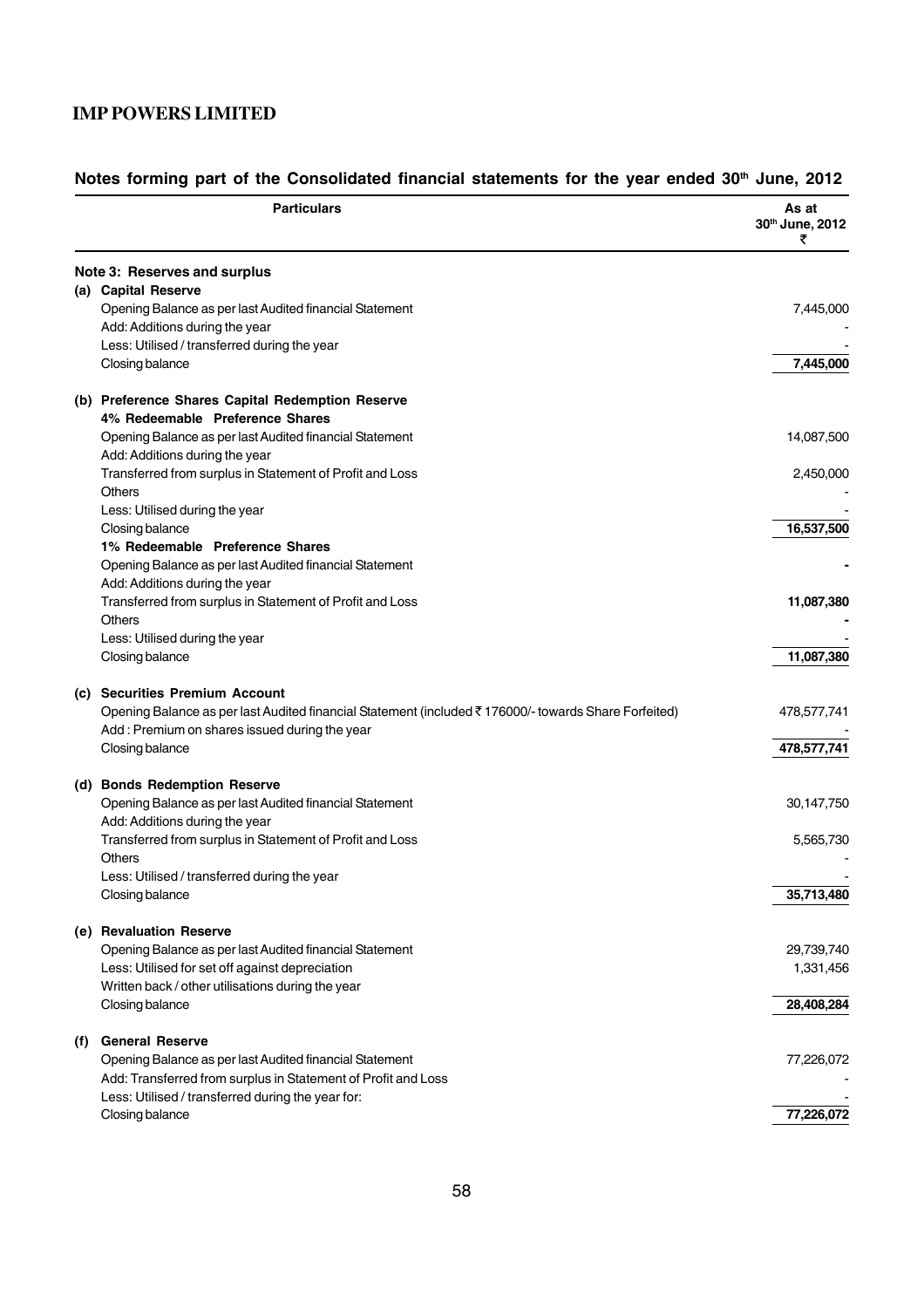

#### Notes forming part of the Consolidated financial statements for the year ended 30<sup>th</sup> June, 2012

| <b>Particulars</b>                                                                               | As at<br>30th June, 2012 |
|--------------------------------------------------------------------------------------------------|--------------------------|
| Surplus / (Deficit) in Statement of Profit and Loss<br>(g)                                       |                          |
| Opening Balance as per last Audited Financial Statement                                          | 164,768,304              |
| Add: Profit / (Loss) for the year                                                                | 69,016,036               |
| Goodwill Created on Consolidation                                                                | 2,375,776                |
| Less: Interim dividend                                                                           |                          |
| Dividends proposed to be distributed to equity shareholders $(31)$ - per share)                  | 12,204,845               |
| Dividends proposed to be distributed to preference shareholders ( $\bar{\tau}$ 0.40/- per share) | 980,000                  |
| Tax on dividend                                                                                  | 1,979,931                |
| Transfer to 4% Preference Share Capital Redemption Reserve                                       | 2,450,000                |
| Transfer to 1% Preference Share Capital Redemption Reserve                                       | 11,087,380               |
| Transfer to Bonds Redemption reserve                                                             | 5,565,730                |
| <b>Transfer to General Reverve</b>                                                               |                          |
| Minority Interest                                                                                | 1,355,145                |
| Closing balance                                                                                  | 200,537,085              |
| <b>Total</b>                                                                                     | 855,532,542              |

#### **Notes:-**

1) The Company had not received the balance 90% amount on 450000 warrants, thus the Company has forfeited Warrant Application money of ₹74,45,000 of these Warrants and transferred to Capital Reserve.

2) Based on valuation report submitted by a professional valuer appointed for the purpose of valuing Factory Lease Hold Land & Building at Kandivali works & building Head office, the same have been revalued as at 31st March, 1994 on current cost basis. The resultant increase in net book value on such revaluation amounting to  $\bar{\tau}$  67.70 million was transferred to Revaluation Reserve account

#### **Note 4: Long-term borrowings**

| (a) | Bonds (Refer Note (2) below)                |             |
|-----|---------------------------------------------|-------------|
|     | Secured                                     | 51,019,192  |
|     | (5,56,573 4 % Non- Convertible Bonds)       |             |
|     | Unsecured                                   |             |
|     |                                             | 51,019,192  |
| (b) | Term loans                                  |             |
|     | From banks                                  |             |
|     | Secured                                     | 122,768,530 |
|     | Unsecured                                   |             |
|     |                                             | 122,768,530 |
|     | (c) Other loans and advances (Vehicle Loan) |             |
|     | Secured                                     | 3,277,244   |
|     | Unsecured                                   |             |
|     |                                             | 3,277,244   |
|     | <b>Total</b>                                | 177,064,966 |
|     |                                             |             |

#### **Notes**

1) Term loan & Bonds from Financial Institutions and Banks are secured by way of first charge on all Fixed Assets of the Company both present & future on pari-passu basis with other member bank of consortium and Second charge on all Current Assets of the company both present & future on pari-passu basis with other member bank of consortium and personal guarantee of promoter Directors.

2) Non Convertible Redeemable Bonds including interest will be redeemed from 1st April 2013 to 31st March 2016 in twelve quarterly equal installment. Out of which ₹4638108/- will be redeemed in the next 12 months considered under current liabilities.

3) Vehicle Loan are secured by hypothecation of vehicles.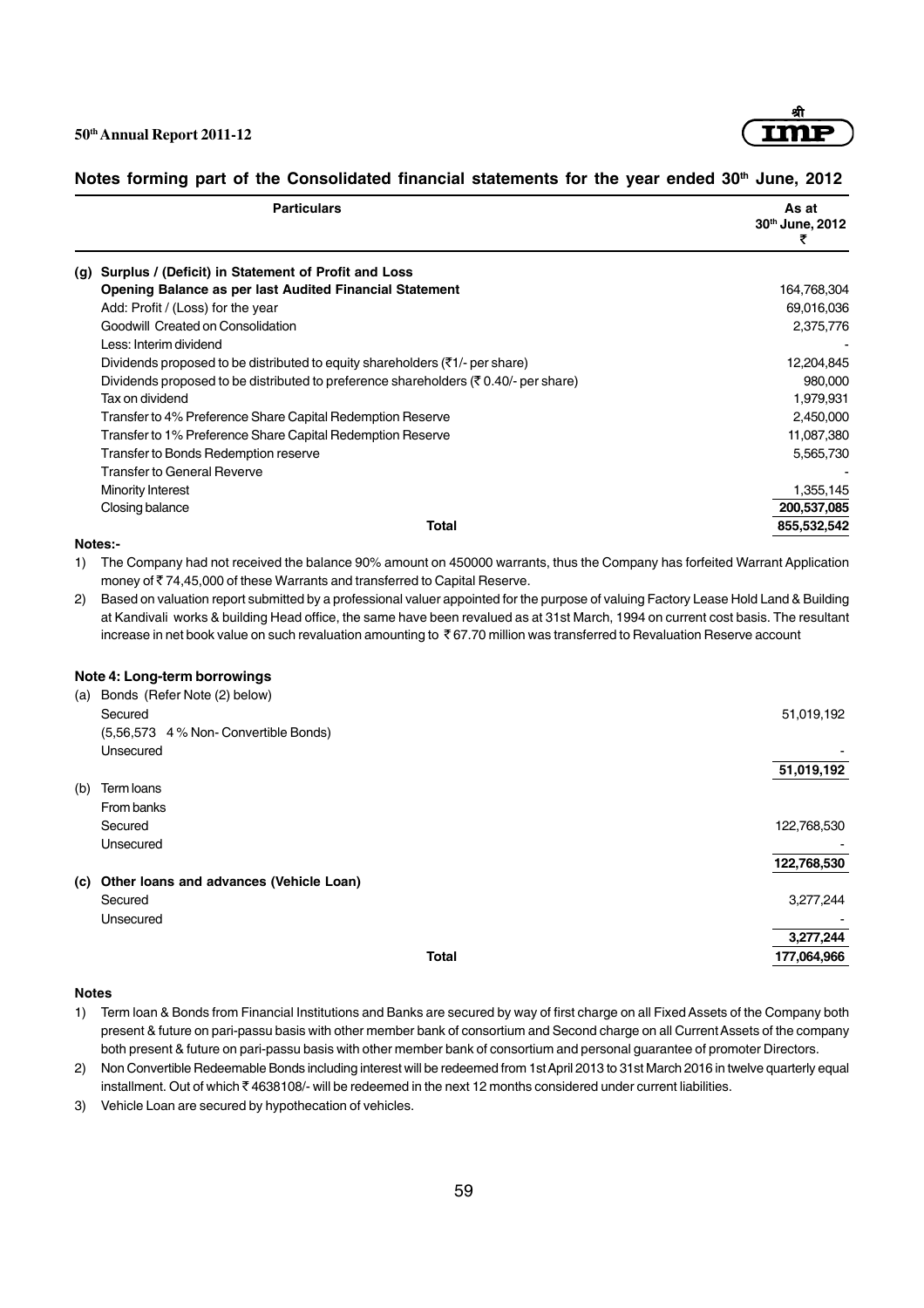#### Notes forming part of the Consolidated financial statements for the year ended 30<sup>th</sup> June, 2012

| <b>Particulars</b>                             |           | As at<br>30th June, 2012 |
|------------------------------------------------|-----------|--------------------------|
| Note 4a : Long-term borrowings (contd.)        |           |                          |
| Details of bonds issued by the Company:<br>(i) |           |                          |
| <b>Particulars</b>                             |           | As at 30th June, 2012    |
|                                                | Current   | <b>Non-Current</b>       |
|                                                |           |                          |
| 4 % Non-Convertible Bonds                      | 4,638,108 | 51,019,192               |
| Total - Bonds (i)                              | 4,638,108 | 51,019,192               |

(ii) Details of terms of repayment for the other long-term borrowings and security provided in respect of the secured other long-term borrowings:

| <b>Particulars</b>                       | As at 30th June, 2012 |                 |                                                                  |                                                                                |                                    |
|------------------------------------------|-----------------------|-----------------|------------------------------------------------------------------|--------------------------------------------------------------------------------|------------------------------------|
|                                          | <b>Current</b>        | Non-<br>Current | <b>Period</b><br>of Maturity w.r.t.<br>the Balance<br>Sheet date | No. of<br><b>Installments</b><br>Outstanding<br>as at 30th<br><b>June 2012</b> | Amount of<br>each<br>installment * |
|                                          | ₹                     | ₹               | <b>Period</b>                                                    | No.                                                                            | ₹                                  |
| Term loans from banks:                   |                       |                 |                                                                  |                                                                                |                                    |
| Karnataka Bank Ltd. (WCTL)               | 1,750,000             |                 | 9 Months                                                         | 3 Quarterly                                                                    | 590,000                            |
| State Bank of India (WCTL)               | 2,076,400             |                 | 9 Months                                                         | 3 Quarterly                                                                    | 690,600                            |
| State Bank of India (TL)                 | 11,325,960            | 19,820,465      | 2 Years 9 Months                                                 | 11 Quarterly                                                                   | 2,831,490                          |
| State Bank of India (Corporate)          | 25,000,000            | 25,000,000      | 2 Years                                                          | 4 Half Yearly                                                                  | 12,500,000                         |
| State Bank of India (WCTL)               | 2,336,940             |                 | 9 Months                                                         | 3 Quarterly                                                                    | 779,308                            |
| State Bank of Hyderabad (WCTL)           | 2,113,154             |                 | 6 Months                                                         | 2 Quarterly                                                                    | 1,143,000                          |
| State Bank of Hyderabad (TL)             | 20,000,000            | 34,710,742      | 2 Years 9 Months                                                 | 11 Quarterly                                                                   | 5,000,000                          |
| Bank of India (WCTL)                     | 2.075.000             |                 | 9 Months                                                         | 3 Quarterly                                                                    | 685,000                            |
| Bank of India (TL)                       | 10,008,000            | 20,772,423      | 3 Years 1 Months                                                 | 37 Months                                                                      | 834,000                            |
| Stressed Assets Stabilisation (TL)       | 13,826,904            |                 | 9 Months                                                         | 3 Quarterly                                                                    | 4,608,000                          |
| Power Finance Corporation (TL)           | 9,389,760             |                 | 9 Months                                                         | 3 Quarterly                                                                    | 3,129,921                          |
| Greater Bombay Co-Op. Bank Ltd. (TL) (1) |                       | 22,464,900      |                                                                  |                                                                                |                                    |
| Total - Term loans from banks            | 99,902,118            | 122,768,530     |                                                                  |                                                                                |                                    |
| Other loans and advances:                |                       |                 |                                                                  |                                                                                |                                    |
| <b>HDFC Bank Ltd.</b>                    | 1,051,506             | 2,132,516       |                                                                  |                                                                                |                                    |
| Kotak Mahindra Prime Ltd.                | 3,660,875             | 1,144,728       |                                                                  |                                                                                |                                    |
| Total - Other loans and advances         | 4,712,381             | 3,277,244       |                                                                  |                                                                                |                                    |
| Total (ii)                               | 104,614,499           | 126,045,774     |                                                                  |                                                                                |                                    |
| Total (i+ii)                             | 109,252,607           | 177,064,966     |                                                                  |                                                                                |                                    |

Note:-\* Last Instalment payments will be of balance amount outstanding.

(1) The Greater Bombay Co-operative Bank Ltd. (GBCB) did not join CDR Scheme which was considered as approved by other consortium banks/financial institute in the year 2004-2005. GBCB did not work out on the revised repayment plan. Instead GBCB initiated the legal actions against the company. The Company has filed petition u/s 391 of the Companies Act in the High Court and the matter is pending in the court. However the company has provided interest in the books of account.

(ii) The Company has defaulted in repayment of loans and interest in respect of the following:

| <b>Particulars</b>    | As at 30th June, 2012<br><b>Period of default</b> |            | As at 30th June, 2011<br><b>Period of default</b> |            |
|-----------------------|---------------------------------------------------|------------|---------------------------------------------------|------------|
|                       |                                                   |            |                                                   |            |
|                       | (Years) *                                         |            | (Years)*                                          |            |
| Term loans from banks |                                                   |            |                                                   |            |
| Principal             | 8                                                 | 22,464,900 |                                                   | 22,464,900 |
| Interest              | 8                                                 | 14,154,000 |                                                   | 12,132,000 |

(iii) For the current maturities of long-term borrowings, refer item (a) in Note 9 Other current liabilities.

\* Base of the year 2004-2005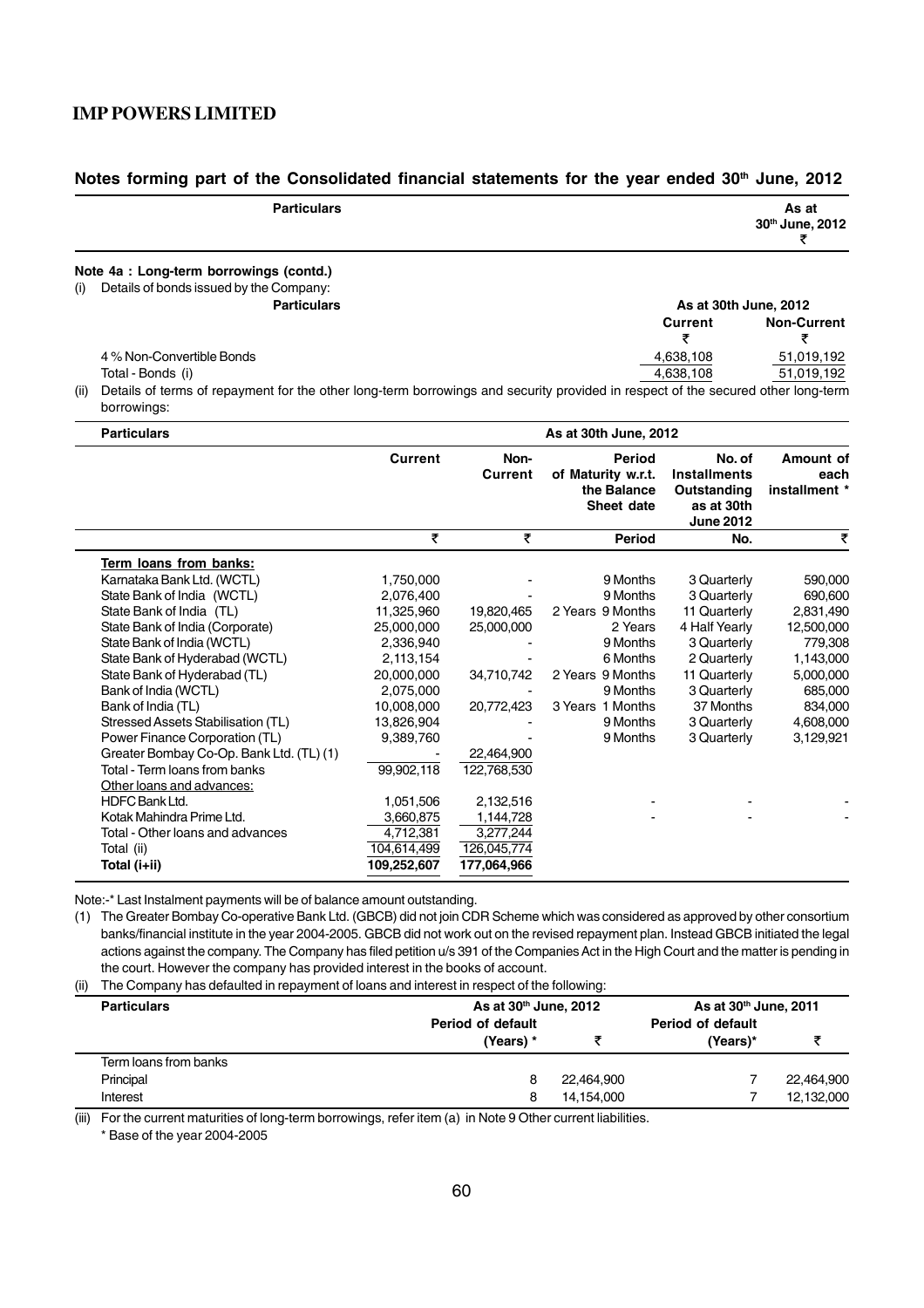

| <b>Particulars</b>                                                                                                                   | As at<br>30th June, 2012<br>₹ |
|--------------------------------------------------------------------------------------------------------------------------------------|-------------------------------|
| Note 5: Other long-term liabilities                                                                                                  |                               |
| (a) Trade Payables:                                                                                                                  |                               |
| (i) Acceptances                                                                                                                      |                               |
| (ii) Other than Acceptances                                                                                                          |                               |
| (b) Others:                                                                                                                          |                               |
| (iii) Interest accrued but not due on Bonds                                                                                          | 14,288,232                    |
| (vi) Trade / security deposits received<br><b>Total</b>                                                                              | 4,290,049<br>18,578,281       |
|                                                                                                                                      |                               |
| Note 6 : Long-term provisions<br>(a) Provision for employee benefits:                                                                |                               |
| (i) Provision for compensated absences                                                                                               | 1,540,027                     |
| (ii) Provision for gratuity (net) (Refer Note 30.4.b)                                                                                | (1, 191, 468)                 |
| (b) Provision - Others:                                                                                                              |                               |
| (i) Provision for premium payable on redemption of bonds (Refer Note 4 Long-term borrowings)                                         | 6,855,640                     |
| Total                                                                                                                                | 7,204,199                     |
| <b>Defind Benefit Plans:</b>                                                                                                         |                               |
| Contribution to Gratuity Fund -<br>a.                                                                                                |                               |
| The Company regularly contributes to the gratuity fund called the "Industrial Meters Private Limited Gratuity Fund" framed under the |                               |
| Payment of Gratuity Act, 1972, which is a defined benefit plan.                                                                      |                               |
| <b>Changes in Defined Benefit Obligation:</b>                                                                                        |                               |
| Liability at the beginning of the year                                                                                               | 9,191,425                     |
| <b>Interest Cost</b><br><b>Current Service Cost</b>                                                                                  | 781,271<br>673,041            |
| Past Service Cost- Vested Benefit                                                                                                    |                               |
| <b>Benefit Paid</b>                                                                                                                  | (499, 046)                    |
| Actuarial (gain)/loss on obligations                                                                                                 | (588, 795)                    |
| Liability at the end of the year                                                                                                     | 9,557,896                     |
| Changes in the Fair value of Plan Assets for Gratuity (Funded Scheme) :                                                              |                               |
| Fair Value of Plan Assets at the beginning of the year                                                                               | 6,156,274                     |
| Expected Return on Plan Assets                                                                                                       | 523,283                       |
| Contributions                                                                                                                        | 3,035,151                     |
| <b>Benefit Paid</b>                                                                                                                  | (499, 046)                    |
| Actuarial gain/ (loss) on Plan Assets                                                                                                | 1,533,702                     |
| Fair Value of Plan Assets at the end of the year                                                                                     | 10,749,364                    |
| Total Actuarial gain/(loss) To Be Recognized<br>Amount recognized in the Balance Sheet:                                              | (2, 122, 497)                 |
| Defined Benefit Obligation                                                                                                           | (9,557,896)                   |
| Fair Value of Plan Assets                                                                                                            | 10,749,364                    |
| (Liability) / Assets recognized in the Balance Sheet included in the                                                                 |                               |
| Balance Sheet included in Current Liabilities and Provisions                                                                         | 1,191,468                     |
| <b>Expenses recognized in the Profit &amp; Loss Account:</b>                                                                         |                               |
| <b>Current Service Cost</b>                                                                                                          | 673,041                       |
| <b>Interest Cost</b>                                                                                                                 | 781,271                       |
| Expected return on Plan Asset                                                                                                        | (523, 283)                    |
| Actuarial (Gain) for Loss                                                                                                            | (2, 122, 497)                 |
| Past Service Cost- Vested Benefit                                                                                                    |                               |
| Expense Recognized in Profit & Loss Account:                                                                                         | (1, 191, 468)                 |
| <b>Actuarial Assumptions:</b><br><b>Assumptions</b>                                                                                  | As at 30th June, 2012         |
| <b>Discount Rate Current</b>                                                                                                         | 8.50%                         |
| Rate of Return on Plan Assets Current                                                                                                | 8.60%                         |
| <b>Salary Escalation Current</b>                                                                                                     | 5.00%                         |
| <b>Attrition Rate Current Year</b>                                                                                                   | 2.00%                         |

# Notes forming part of the Consolidated financial statements for the year ended 30<sup>th</sup> June, 2012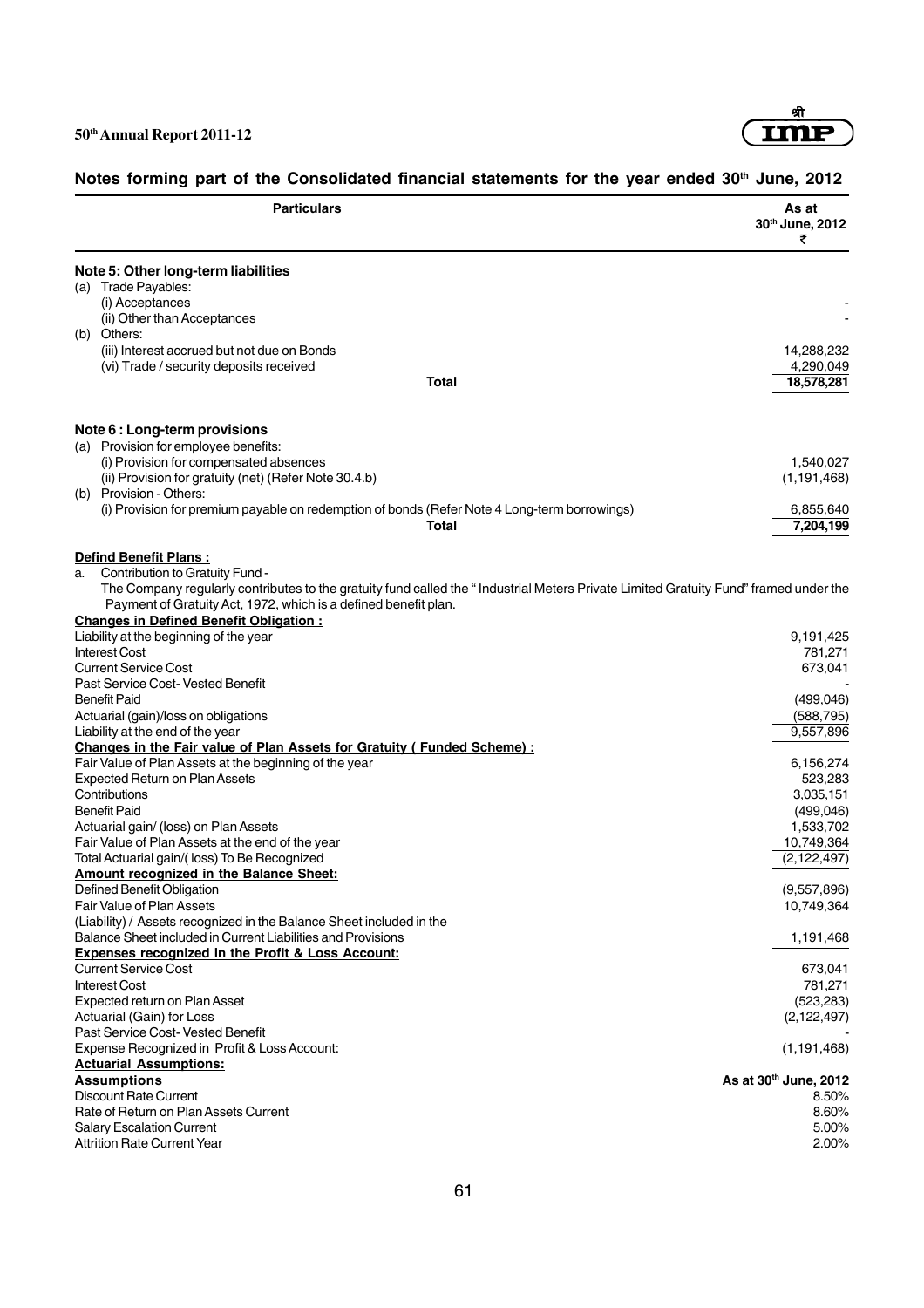| <b>Particulars</b>                                                                  | As at<br>30th June, 2012<br>₹ |
|-------------------------------------------------------------------------------------|-------------------------------|
| Note 7:Short-term borrowings                                                        |                               |
| (a) Loans repayable on demand                                                       |                               |
| From banks                                                                          |                               |
| Secured                                                                             |                               |
| <b>Cash Credit Facilities</b>                                                       | 174,913,028                   |
| Working Capital Demad Loan                                                          | 373,199,618                   |
| Packing Credit Loan                                                                 | 71,300,000                    |
| Unsecured                                                                           |                               |
|                                                                                     | 619,412,646                   |
| (b) Loans and advances from related parties (Refer Note 28.b)                       |                               |
| Secured                                                                             |                               |
| Unsecured                                                                           |                               |
|                                                                                     | <b>Total</b><br>619,412,646   |
| Notes:                                                                              |                               |
| Details of Loan repayble and security for the secured short-term borrowings:<br>(i) |                               |
| Loans repayable on demand                                                           |                               |
| from banks:                                                                         |                               |
| Karnataka Bank Ltd.                                                                 | 58,333,102                    |
| Bank of India                                                                       | 189,831,998                   |
| State Bank of India                                                                 | 134,546,317                   |
| State of Hyderbad                                                                   | 183,996,169                   |
| <b>IDBI Bank</b>                                                                    | 48,393,555                    |
| Axis Bank                                                                           | 4,311,505                     |
| <b>Total - from banks</b>                                                           | 619,412,646                   |

#### Notes forming part of the Consolidated financial statements for the year ended 30<sup>th</sup> June, 2012

#### Note:-

1) Working Capital loan from Banks are secured against first charge on all current assets of the company , present future on pari- passu basis with banks in the consortium and Second charge on all Fixed Assets of the company both present & future on pari-passu basis with member banks of consortium. Also collateral security of equitable mortgage of residential property in the name of Directors situated at 86A, Shriniketan, Netaji Subhhash Marg, Mumbai on pari-passu basis with the member of banks of Consortium (Except Axis Bank Ltd.) and personal gurantee of promoter Directors.

#### **Note 8 :Trade payables**

Trade payables: Total Outstanding Dues of Micro and Small Enterprises (Refer No.26.2) - Other than Acceptances 427,260,133

**Total 427,260,133**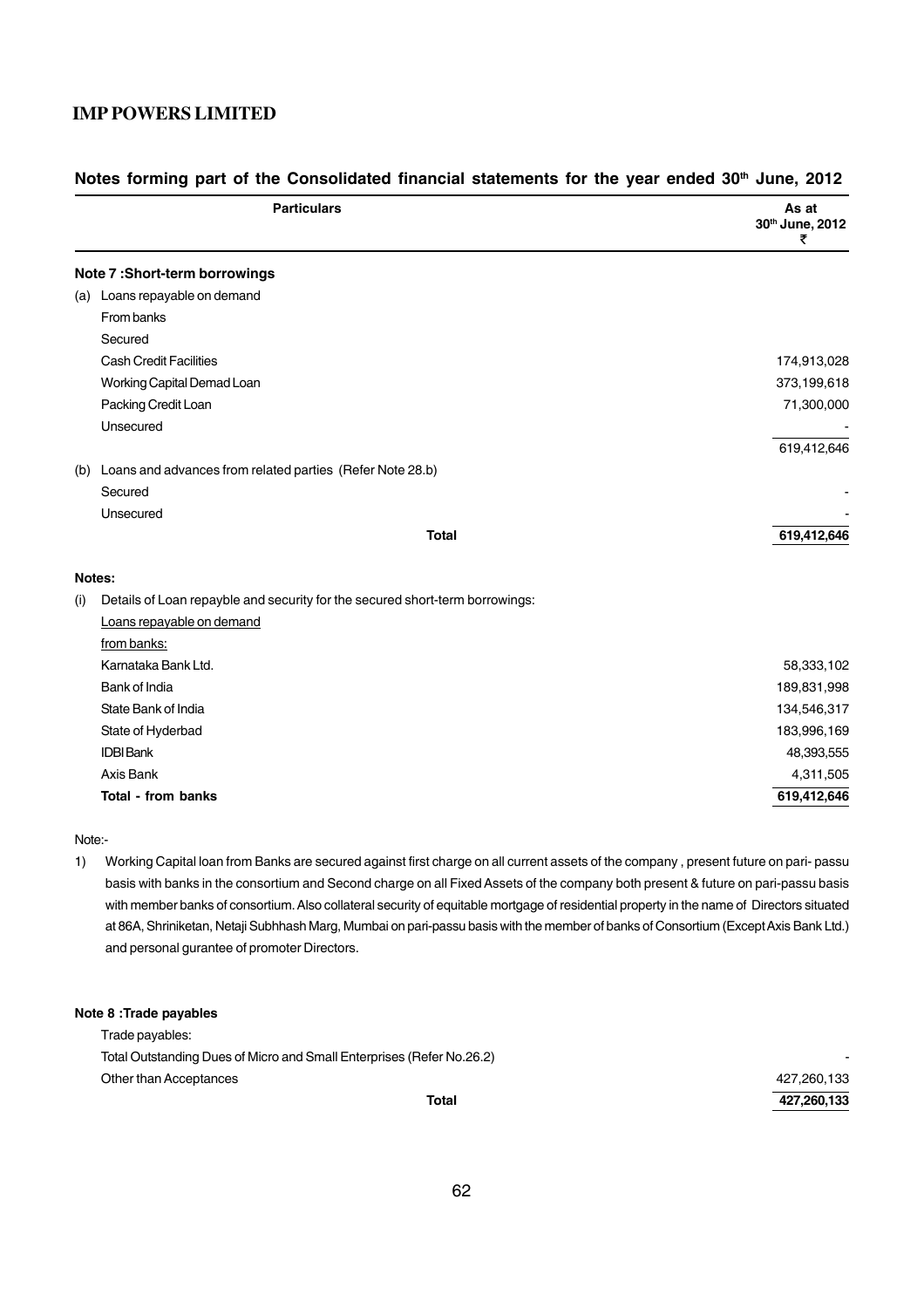

| <b>Particulars</b>                                                                                                                               | As at<br>30th June, 2012<br>₹ |
|--------------------------------------------------------------------------------------------------------------------------------------------------|-------------------------------|
| Note 9 : Other current liabilities                                                                                                               |                               |
| (a) Current maturities of long-term debt (Refer Note 4a)                                                                                         | 109,252,607                   |
| (b) Unpaid dividends                                                                                                                             | 66,626                        |
| (c) Other payables                                                                                                                               | 111,198,602                   |
| Statutory remittances (Contributions to PF and ESIC, Withholding Taxes,<br>(i)                                                                   |                               |
| Excise Duty, VAT, Service Tax, etc.)                                                                                                             | 8,585,380                     |
| <b>Total</b>                                                                                                                                     | 229,103,215                   |
| Note (i): Current maturities of long-term debt (Refer Notes (i) and (ii) in Note 4a Long-term borrowings for details of security and guarantee): |                               |
| (a) Bonds / debentures                                                                                                                           |                               |
| Secured                                                                                                                                          | 4,638,108                     |
| Unsecured                                                                                                                                        | 4,638,108                     |
| (b) Term loans                                                                                                                                   |                               |
| From banks                                                                                                                                       |                               |
| Secured                                                                                                                                          | 99,902,118                    |
| Unsecured                                                                                                                                        |                               |
|                                                                                                                                                  | 99,902,118                    |
| (c) Other loans and advances (Vehicle loan)                                                                                                      |                               |
| Secured                                                                                                                                          | 4,712,381                     |
| Unsecured                                                                                                                                        |                               |
|                                                                                                                                                  | 4,712,381                     |
| <b>Total</b>                                                                                                                                     | 109,252,607                   |
| Note 10 : Short-term provisions                                                                                                                  |                               |
| (a) Provision for employee benefits:                                                                                                             |                               |
| (i) Provision for bonus                                                                                                                          | 1,704,835                     |
| (ii) Provision for other employee benefits                                                                                                       |                               |
| (b) Provision - Others:                                                                                                                          |                               |
| (i) Provision for proposed equity dividend                                                                                                       | 12,204,845                    |
| (ii) Provision for tax on proposed dividends                                                                                                     | 1,979,931                     |
| Total                                                                                                                                            | 15,889,611                    |

# Notes forming part of the Consolidated financial statements for the year ended 30<sup>th</sup> June, 2012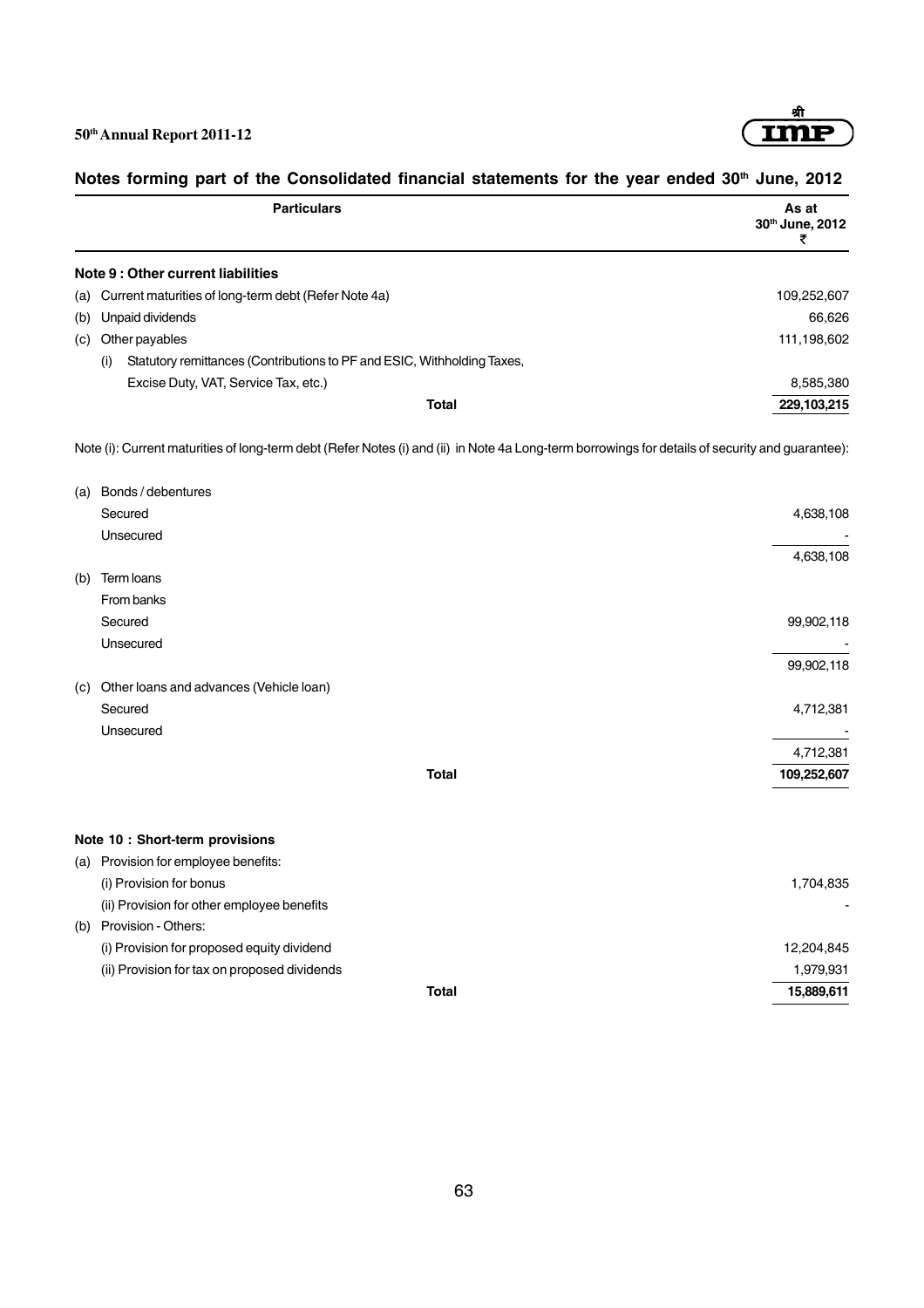| ided 30th June.         |  |
|-------------------------|--|
| ;<br>>>>                |  |
|                         |  |
| for the year $\epsilon$ |  |
|                         |  |
| ֓                       |  |
| <b>Ancial state</b>     |  |
|                         |  |
|                         |  |
| )<br>-<br>-<br>-        |  |
| )<br>1<br>1<br>1        |  |
|                         |  |
|                         |  |
| )<br>S                  |  |

|   | Note 11 : Fixed Assets<br>Notes forming part |                                         |              |                  | of the Consolidated financial statements for the year ended 30th June, 2012 |                                 |              |                         |                            |                                         |
|---|----------------------------------------------|-----------------------------------------|--------------|------------------|-----------------------------------------------------------------------------|---------------------------------|--------------|-------------------------|----------------------------|-----------------------------------------|
|   |                                              |                                         | <b>GROSS</b> | <b>BLOCK</b>     |                                                                             |                                 | DEPRECIATION |                         |                            | NET BLOCK                               |
| ⋖ | Tangible assets                              | Balance as at<br>1st July,<br>2011<br>₩ | Additions    | <b>Disposals</b> | Balance as at<br>30th June,<br>2012<br>₩                                    | 30th June<br>As at<br>2011<br>₩ | For the year | Adjustment<br>Deduction | 30th June<br>As at<br>2012 | 30th June,<br>As at<br><b>2012</b><br>₩ |
|   | Free Hold Land                               | 33,051,968                              |              |                  | 33,051,968                                                                  |                                 |              |                         |                            | 33,051,968                              |
|   | Building & HO Building                       | 419,461,496                             | 5,055,631    |                  | 424,517,127                                                                 | 02,923,707                      | 4,098,312    |                         | 17,022,019                 | 307,495,108                             |
|   | Plant & Machineries                          | 157,084,073                             | 50,676,567   |                  | 507,760,640                                                                 | 16,751,102                      | 23,497,511   |                         | 40,248,613                 | 367,512,027                             |
|   | Dies & Jigs                                  | 2,750,150                               |              |                  | 2,750,150                                                                   | 2,750,150                       |              |                         | 2,750,150                  |                                         |
|   | Electrical Installation                      | 18,539,575                              | 34,400       |                  | 8,573,975                                                                   | 5,845,233                       | ,174,072     |                         | 7,019,305                  | 11,554,670                              |
|   | ω<br>Air Conditioning Equipment              | 4,164,000                               | 163,400      |                  | 4,327,400                                                                   | 1,685,286                       | 196,566      |                         | 1,881,852                  | 2,445,548                               |
|   | Furniture & Fixtures                         | 23,236,450                              | 667,845      |                  | 23,904,295                                                                  | 0,917,492                       | ,456,087     |                         | 2,373,579                  | 11,530,716                              |
|   | Office Equipments                            | 3,341,316                               | 305,927      |                  | 3,647,243                                                                   | ,663,909                        | 140,467      |                         | 1,804,376                  | 842,867                                 |
|   | Cars & Vehicles                              | 26,369,372                              | 3,558,693    | 2,250,746        | 27,677,319                                                                  | 7,447,332                       | 2,359,207    | ,430,208                | 8,376,331                  | 9,300,988                               |
|   | Computer                                     | 10,812,940                              | 1,113,233    |                  | 1,926,173                                                                   | ,940,797                        | ,072,548     |                         | 9,013,345                  | 2,912,828                               |
|   | Total                                        | 998,811,340                             | 61,575,696   | 2,250,746        | 1,058,136,290                                                               | 257,925,008                     | 43,994,770   | 1,430,208               | 300,489,570                | 757,646,720                             |
|   | Previous year                                |                                         |              |                  |                                                                             |                                 |              |                         |                            |                                         |
|   |                                              |                                         |              |                  |                                                                             |                                 |              |                         |                            |                                         |

# Note 11 Fixed Assets **Note 11 Fixed Assets**

|   |                                          |                            | GROSS BLOCK |                  |                             |                    | <b>DEPRECIATION</b>    |            |                     | <b>NET BLOCK</b>  |
|---|------------------------------------------|----------------------------|-------------|------------------|-----------------------------|--------------------|------------------------|------------|---------------------|-------------------|
| ≃ | Intangible Assets                        | Balance as at<br>1st July, | Additions   | <b>Disposals</b> | Balance as at<br>30th June, | 30th June<br>As at | For the year Deduction | Adjustment | 30th June,<br>As at | oth June,<br>Asat |
|   |                                          | 2011                       |             |                  | 2012                        | 2011               |                        |            | 2012                | 2012              |
|   |                                          |                            |             |                  |                             |                    |                        |            |                     |                   |
|   | Software                                 |                            | 157,296     |                  | 157,296                     |                    | 6,688                  |            | 6,688               | 150,608           |
|   | Goodwill on Consolidation                |                            | 2,375,776   |                  | 2,375,776                   |                    | 237,578                |            | 237,578             | 2,138,198         |
|   | Total                                    |                            | 2.533.072   |                  | 2,533,072                   |                    | 244,266                |            | 244,266             | 2,288,806         |
|   | Previous year<br>Intangible assets under |                            |             |                  |                             |                    |                        |            |                     |                   |
|   |                                          |                            |             |                  |                             |                    |                        |            |                     |                   |
|   | development                              |                            | ,000,000    |                  | 1,000,000                   |                    |                        |            |                     | ,000,000          |

Notes : Compary is under the process of implementing ERP and expenditure incurred has been considered as intangible assets under development Notes : Company is under the process of implementing ERP and expenditure incurred has been considered as intangible assets under development

# Note 11 : Fixed Assets (contd.) **Note 11 : Fixed Assets (contd.)**

| Depreciation and amortisation relating to continuing operations:                 | As at 30 June, |
|----------------------------------------------------------------------------------|----------------|
| Particulars                                                                      | 2012           |
| Depreciation and amortisation for the year on tangible assets as per Note 11 A   | 43,994,770     |
| Depreciation and amortisation for the year on intangible assets as per Note 11 B | 244,266        |
| ess: Utilised from revaluation reserve                                           | 1,331,456      |
| depreciation and amortisation relating to continuing operations                  | 42.907.580     |

# **IMP POWERS LIMITED**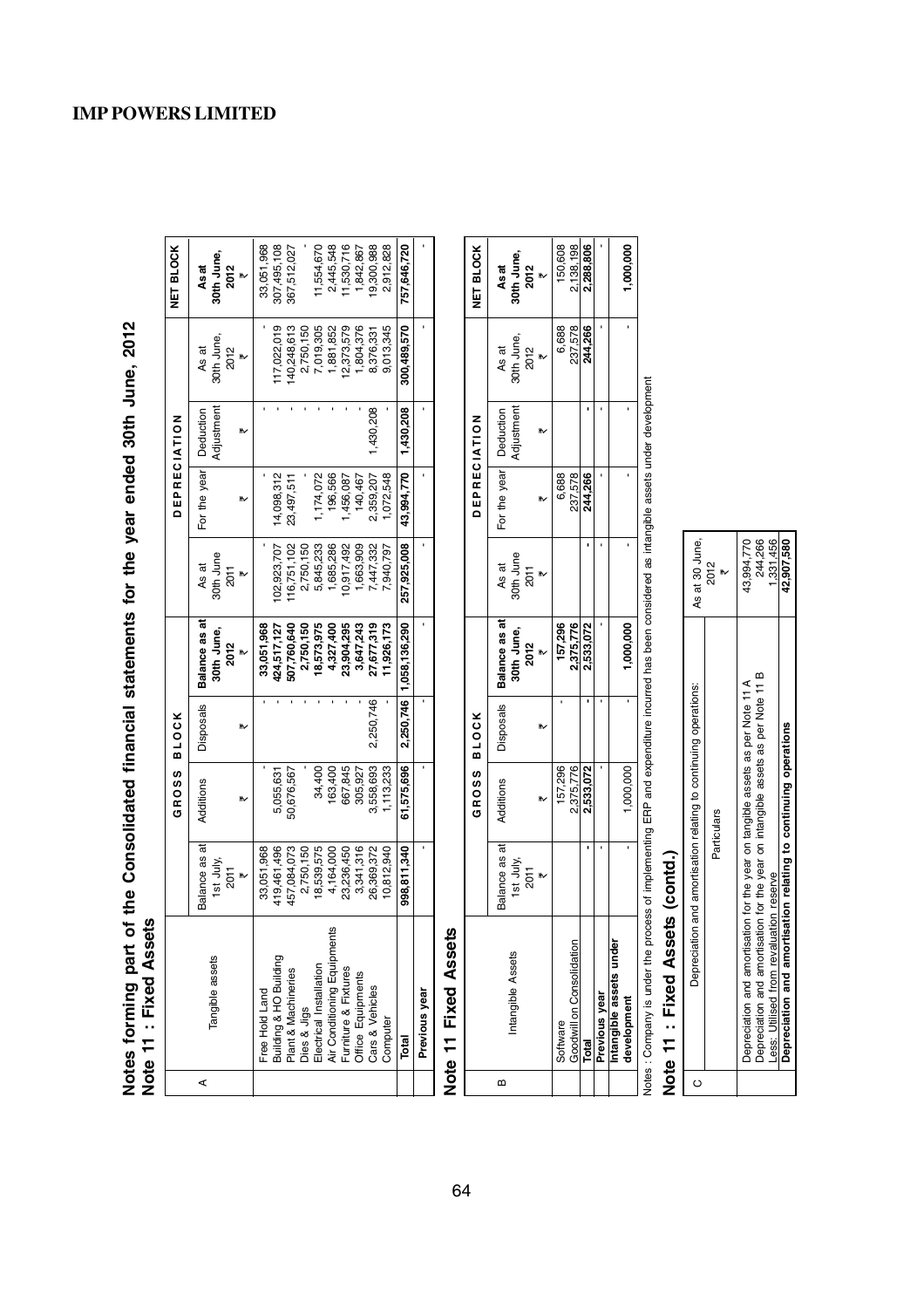

 $\frac{12,888,888}{170,987,405}$ <br>119,586,992

**Total 448,121,771**

# Notes forming part of the Consolidated financial statements for the year ended 30<sup>th</sup> June, 2012 **Note 12 : Non-current investments**

|    | <b>Particulars</b>                                                                                                                                                                                                                                                                                                                                                                                                                                                                                                                                                      | Quoted         | As at 30th June, 2012 | Total                |
|----|-------------------------------------------------------------------------------------------------------------------------------------------------------------------------------------------------------------------------------------------------------------------------------------------------------------------------------------------------------------------------------------------------------------------------------------------------------------------------------------------------------------------------------------------------------------------------|----------------|-----------------------|----------------------|
|    |                                                                                                                                                                                                                                                                                                                                                                                                                                                                                                                                                                         | ₹              | <b>Unquoted</b><br>₹  | ₹                    |
|    | Investments (At cost):<br>Non-Trade                                                                                                                                                                                                                                                                                                                                                                                                                                                                                                                                     |                |                       |                      |
|    | <b>Others</b><br>(a) 10 Equity Shares of The Mogaveera Co-Op.<br>Bank Ltd. Of Rs. 100/- each fully paid                                                                                                                                                                                                                                                                                                                                                                                                                                                                 |                | 1,000                 | 1,000                |
|    | (b) 4000 Equity Shares of The Grater Bombay<br>Co-Op. Bank Ltd. Of Rs. 25/- fully Paid                                                                                                                                                                                                                                                                                                                                                                                                                                                                                  |                | 100,000               | 100,000              |
|    | <b>Total</b>                                                                                                                                                                                                                                                                                                                                                                                                                                                                                                                                                            | $\blacksquare$ | 101,000               | 101,000              |
|    | <b>Particulars</b>                                                                                                                                                                                                                                                                                                                                                                                                                                                                                                                                                      |                |                       | As at                |
|    |                                                                                                                                                                                                                                                                                                                                                                                                                                                                                                                                                                         |                |                       | 30th June, 2012<br>₹ |
|    | Note 13 : Long-term loans and advances                                                                                                                                                                                                                                                                                                                                                                                                                                                                                                                                  |                |                       |                      |
|    | (a) Capital advances                                                                                                                                                                                                                                                                                                                                                                                                                                                                                                                                                    |                |                       |                      |
|    | Secured, considered good                                                                                                                                                                                                                                                                                                                                                                                                                                                                                                                                                |                |                       |                      |
|    | Unsecured, considered good                                                                                                                                                                                                                                                                                                                                                                                                                                                                                                                                              |                |                       | 179,766<br>179,766   |
|    | (b) Security deposits                                                                                                                                                                                                                                                                                                                                                                                                                                                                                                                                                   |                |                       |                      |
|    | Secured, considered good                                                                                                                                                                                                                                                                                                                                                                                                                                                                                                                                                |                |                       | 32,084,724           |
|    | Unsecured, considered good                                                                                                                                                                                                                                                                                                                                                                                                                                                                                                                                              |                |                       |                      |
|    |                                                                                                                                                                                                                                                                                                                                                                                                                                                                                                                                                                         |                |                       | 32.084.724           |
|    | (c) Advance income tax (net of provisions ₹95883174/- Unsecured, considered good)<br>(d) Balances with government authorities<br>Unsecured, considered good                                                                                                                                                                                                                                                                                                                                                                                                             |                |                       | (3, 168, 406)        |
|    | (i) Export Incentive (Refer Note below)                                                                                                                                                                                                                                                                                                                                                                                                                                                                                                                                 |                |                       | 12,050,862           |
|    | (ii) VAT credit receivable                                                                                                                                                                                                                                                                                                                                                                                                                                                                                                                                              |                |                       | 6,335,618            |
|    | (iii) Advance license                                                                                                                                                                                                                                                                                                                                                                                                                                                                                                                                                   |                |                       | 10,494,510           |
|    | (e) Other loans and advances                                                                                                                                                                                                                                                                                                                                                                                                                                                                                                                                            |                |                       |                      |
|    | Secured, considered good                                                                                                                                                                                                                                                                                                                                                                                                                                                                                                                                                |                |                       |                      |
|    | Unsecured, considered good<br>Less: Provision for other doubtful loans and advances                                                                                                                                                                                                                                                                                                                                                                                                                                                                                     |                |                       | 115,000              |
|    | <b>Total</b>                                                                                                                                                                                                                                                                                                                                                                                                                                                                                                                                                            |                |                       | 58,092,073           |
| i) | The Company has undertaken export & deemed exports of its products, by using indigenous raw materials. Against such exports the<br>Company has received Quantity Based Advance Licenses entitling the company to import certain raw materials at Nil Custom duty. The<br>Utilized portion of these licenses amounting to Rs. 10.49 million (previous Rs. 5.69 million) has been valued as prevailing Customs Duty<br>rates 30th June, 2012 and taken credit in the books of accounts in accordance with the matching principle of accountancy.<br>Note 14 : Inventories |                |                       |                      |
|    | (At lower of cost and net realisable value)                                                                                                                                                                                                                                                                                                                                                                                                                                                                                                                             |                |                       |                      |
|    | $(n)$ Dowmatorials                                                                                                                                                                                                                                                                                                                                                                                                                                                                                                                                                      |                |                       |                      |

- (a) Raw materials Copper wire & Strips 84,489,934<br>
Transformer oil and the strips and the strip of the strip of the strip of the strip of the strip of the strip of the strip of the strip of the strip of the strip of the strip of the strip o Transformer oil 2,857,088 Lamination 11,076,445 Others 72,563,939
- 
- (b) Work-in-progress 119,586,992<br>
(c) Finished goods (other than those acquired for trading) (c) finished goods (other than those acquired for trading) (c) Finished goods (other than those acquired for trading) 1577.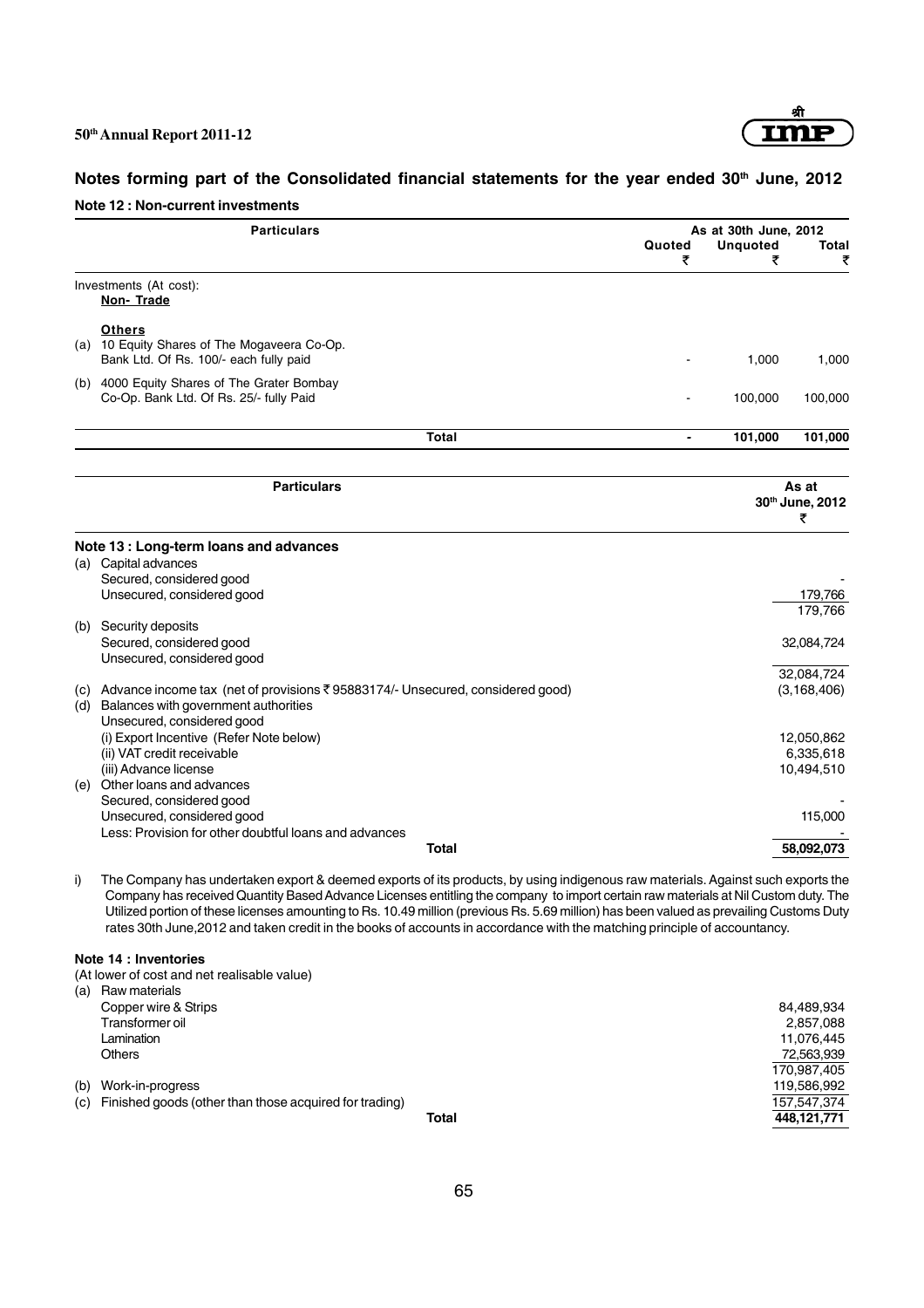|            | <b>Particulars</b>                                                                                                                                  | As at<br>30th June, 2012<br>₹ |
|------------|-----------------------------------------------------------------------------------------------------------------------------------------------------|-------------------------------|
|            | Note 15: Trade receivables                                                                                                                          |                               |
|            | Trade receivables outstanding for a period exceeding six months from the date they were due for payment                                             |                               |
|            | Secured, considered good                                                                                                                            | 164,922,014                   |
|            | Other Trade receivables                                                                                                                             |                               |
|            | Secured, considered good                                                                                                                            | 1,024,259,441                 |
|            | Total                                                                                                                                               | 1,189,181,455                 |
|            | Note 16 : Cash and Bank Balances                                                                                                                    |                               |
|            | (a) Cash on hand                                                                                                                                    | 2,814,449                     |
| (b)        | <b>Balances with banks</b>                                                                                                                          |                               |
|            | (i) In current accounts                                                                                                                             | 1,708,691                     |
|            | (ii) In earmarked accounts                                                                                                                          |                               |
|            | Unpaid dividend accounts                                                                                                                            | 66,626                        |
|            | Balances held as margin money or security against borrowings, guarantees and other commitments                                                      | 23,020,600                    |
|            | <b>Total</b>                                                                                                                                        | 27,610,366                    |
|            | Note 17: Short-term loans and advances<br>(a) Loans and advances to employees<br>Secured, considered good<br>Unsecured, considered good<br>Doubtful | 8,197,620                     |
|            | Less: Provision for doubtful loans and advances                                                                                                     | 8,197,620                     |
|            |                                                                                                                                                     | 8,197,620                     |
| (b)<br>(c) | Prepaid expenses - Unsecured, considered good<br>Balances with government authorities<br>Unsecured, considered good                                 | 26,332,350                    |
|            | (i) CENVAT credit receivable                                                                                                                        | 564,913                       |
|            | (ii) VAT credit receivable                                                                                                                          |                               |
|            | (iii) Service Tax credit receivable                                                                                                                 | 3,842,830                     |
|            | (d) Others                                                                                                                                          |                               |
|            | Unsecured, considered good                                                                                                                          | 10,623                        |
|            | Doubtful                                                                                                                                            |                               |
|            | Less: Provision for other doubtful loans and advances                                                                                               |                               |
|            |                                                                                                                                                     | 10,623                        |
|            | <b>Total</b>                                                                                                                                        | 38,948,336                    |
|            | Note 18: Other current assets                                                                                                                       |                               |

# Notes forming part of the Consolidated financial statements for the year ended 30<sup>th</sup> June, 2012

(a) Accruals

| (i) Interest accrued on deposits |       | 874,870 |
|----------------------------------|-------|---------|
|                                  | Total | 874.870 |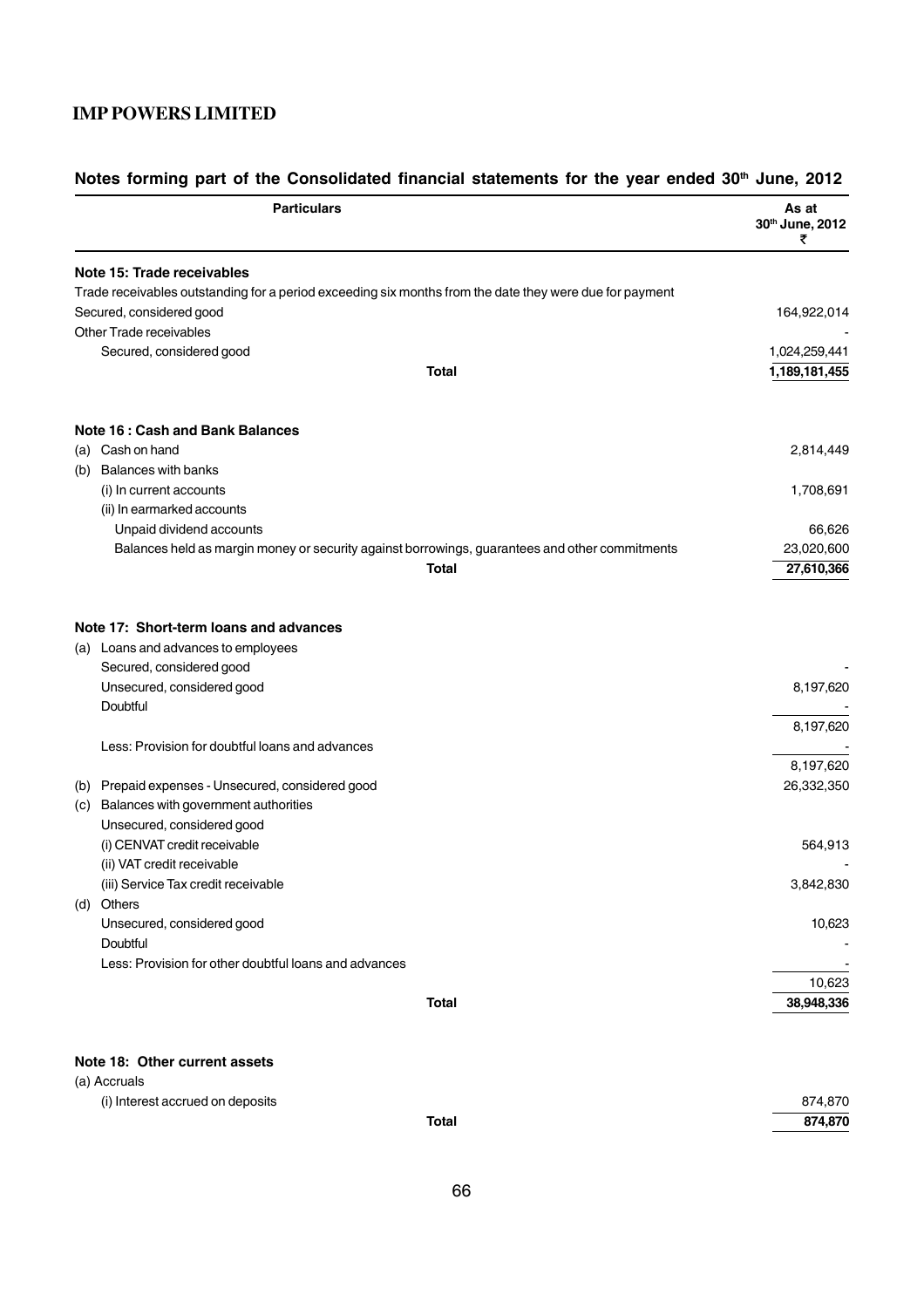

# **Particulars For the Year Ended 30th June, 2012** ₹ **Note 19: Revenue from operations** (a) Sale of Electric Transformers 3,067,348,970 (b) Erection & Commissioning services 4,435,000 3,071,783,970 Less: (c) Excise duty 249,357,192 **Total 2,822,426,778 Note 20: Other income** (a) Interest income (Refer Note (i) below) 897,298 (b) Other non-operating income (net of expenses directly attributable to such income) (Refer Note (ii) below) 3,440 **Total** 900,738 (i) Interest income comprises: Interest from banks on: deposits 805141 Interest on loans and advances 92,157 **Total - Interest income** 897,298 (ii) Royalty Received Miscellaneous income 3,440 **Total - Other non-operating income** 3,440 **Note : 21.a Cost of materials consumed** Opening stock 158,587,500 Add: Purchases 2,051,247,224 2,209,834,724 Less: Closing stock 170,987,405 **Cost of material consumed** 2,038,847,319 Material consumed comprises: Copper wire & Strips 674,517,437 Transformer oil 313,928,754 Lamination 483,132,956 Others 567,268,172 **Total 2,038,847,319 Note 21.b : Changes in inventories of finished goods, work-in-progress and stock-in-trade** Inventories at the end of the year: Finished goods 157,547,374 Work-in-progress 119,586,992 277,134,366 Inventories at the beginning of the year: Finished goods 212,166,212 Work-in-progress 220,447,475 432,613,687 **Net (increase) / decrease 155,479,321**

#### Notes forming part of the Consolidated financial statements for the year ended 30<sup>th</sup> June, 2012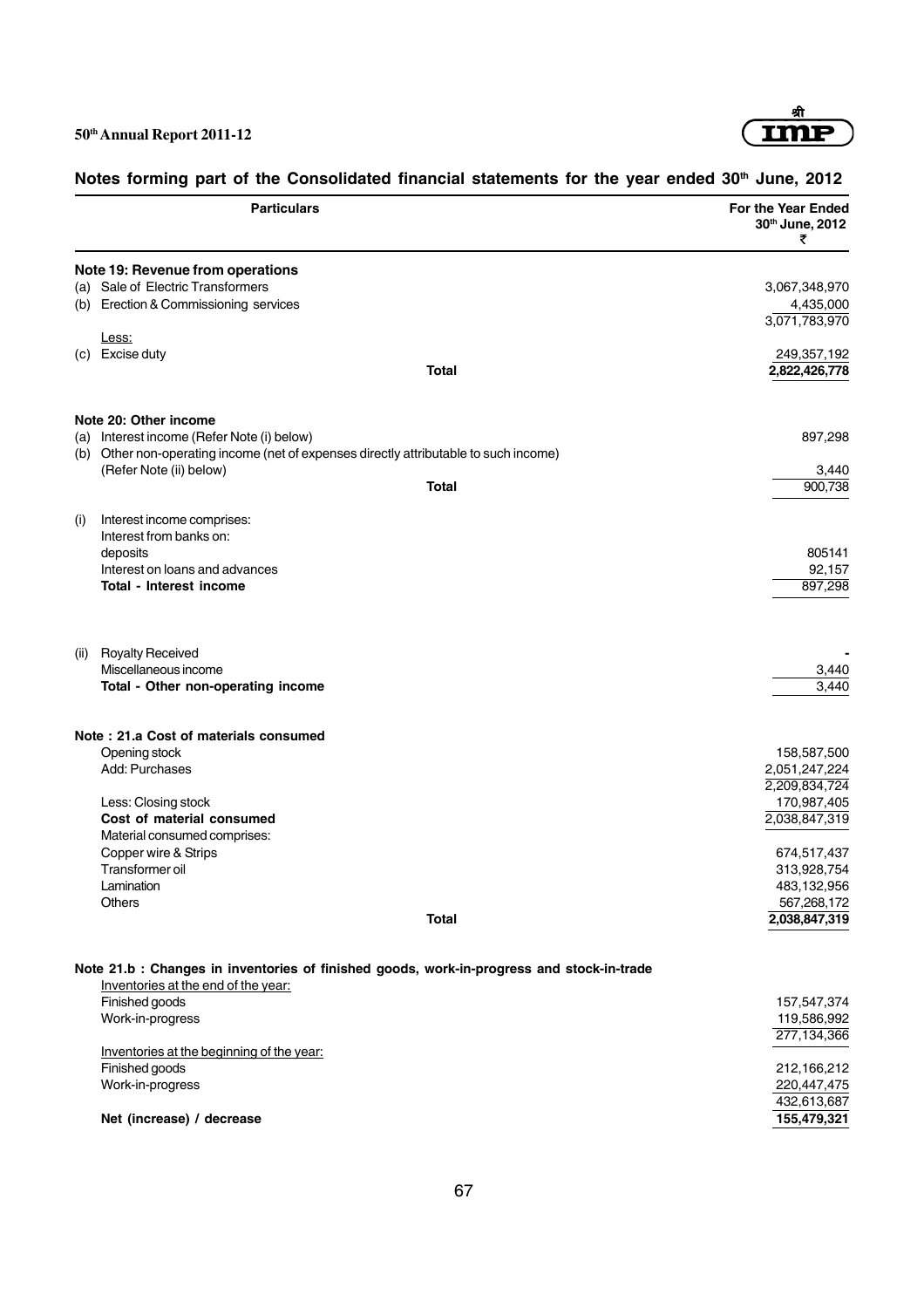|     | <b>Particulars</b>                                                                                | For the Year Ended<br>30th June, 2012<br>₹ |
|-----|---------------------------------------------------------------------------------------------------|--------------------------------------------|
|     | Note 22 : Employee benefits expense                                                               |                                            |
|     | Salaries and wages                                                                                | 98,647,198                                 |
|     | Contributions to provident and other funds                                                        | 924,813                                    |
|     | Staff welfare expenses                                                                            | 2,504,702                                  |
|     | <b>Total</b>                                                                                      | 102,076,713                                |
|     | Note 23 : Finance costs                                                                           |                                            |
|     | (a) Interest expense on:                                                                          |                                            |
|     | (i) Borrowings                                                                                    | 157,616,206                                |
|     | (ii) Trade payables                                                                               | 4,341,145                                  |
|     | (b) Other borrowing costs                                                                         |                                            |
|     | (i) Bank Commission                                                                               | 20,782,030                                 |
|     | (ii) Expenses of Bank Guarantee                                                                   | 9,491,264                                  |
|     | <b>Total</b>                                                                                      | 192,230,645                                |
|     | Note 24: Other expenses                                                                           |                                            |
|     | Power and fuel                                                                                    | 12,077,147                                 |
|     | Rent including lease rentals (Net) (Refer Note 29)                                                | 3,727,000                                  |
|     | Repairs and maintenance - Buildings                                                               | 267,712                                    |
|     | Repairs and maintenance - Others                                                                  | 1,967,096                                  |
|     | Insurance                                                                                         | 3,688,309                                  |
|     | Rent, Rates and taxes                                                                             | 2,882,872                                  |
|     | Communication                                                                                     | 2,357,375                                  |
|     | Travelling and conveyance                                                                         | 21,294,833                                 |
|     | Printing and stationery                                                                           | 1,793,788                                  |
|     | Motor Car Expenses                                                                                | 4,528,003                                  |
|     | Office Expenses & Electricity Charges                                                             | 2,859,196                                  |
|     | Freight and forwarding                                                                            | 101,142,374                                |
|     | Loading & Unloading Charges                                                                       | 2,255,006                                  |
|     | Sales commission                                                                                  | 10,388,042                                 |
|     | Business promotion & Advertisment                                                                 | 4,025,428                                  |
|     | Donations and contributions                                                                       | 1,048,950                                  |
|     | Legal and professional                                                                            | 5,280,214                                  |
|     | Payments to auditors (Refer Note (i) below)                                                       | 341,845                                    |
|     | Bad trade and other receivables, loans and advances written off                                   | 124,895                                    |
|     | Net loss on foreign currency transactions and translation (other than considered as finance cost) | 551,603                                    |
|     | Loss on fixed assets sold / scrapped / written off                                                | 370,540                                    |
|     | Miscellaneous expenses                                                                            | 11,470,920                                 |
|     | Total                                                                                             | 194,443,147                                |
|     | Notes:                                                                                            |                                            |
| (i) | Payments to the auditors comprises (net of service tax input credit, where applicable):           |                                            |
|     | As auditors - statutory audit                                                                     | 266,845                                    |
|     | For taxation matters                                                                              | 75,000                                     |
|     | <b>Total</b>                                                                                      | 341,845                                    |

# Notes forming part of the Consolidated financial statements for the year ended 30<sup>th</sup> June, 2012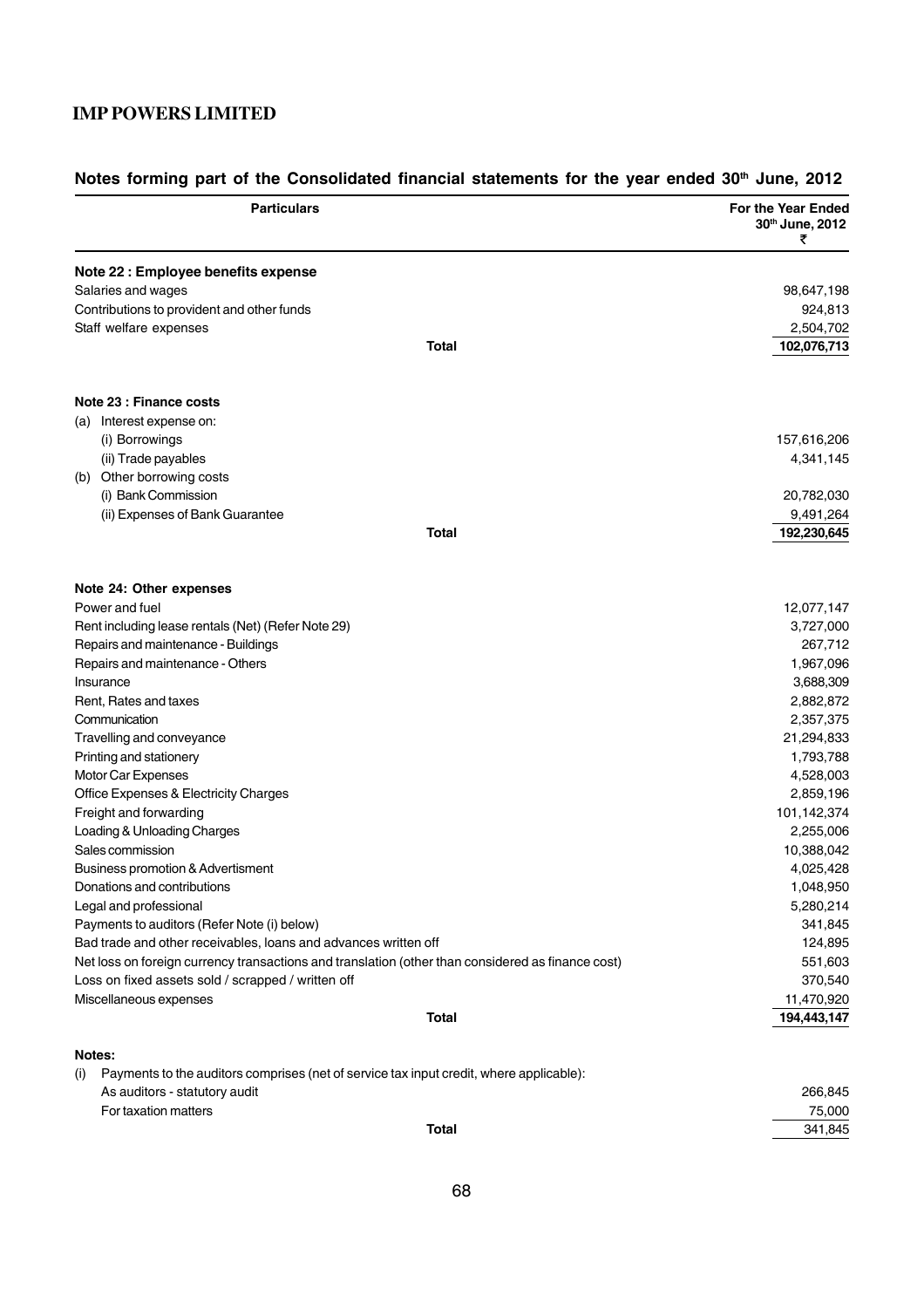

# Notes forming part of the Consolidated financial statements for the year ended 30<sup>th</sup> June, 2012

| <b>Particulars</b>                                                                                                                                                                                                                                                                                                                                                                                                                                                                                                                                                                                                                                                                                                                                                                                                                                                                                                                                                                                                                         |               | <b>For the Year Ended</b><br>30th June, 2012<br>₹     |
|--------------------------------------------------------------------------------------------------------------------------------------------------------------------------------------------------------------------------------------------------------------------------------------------------------------------------------------------------------------------------------------------------------------------------------------------------------------------------------------------------------------------------------------------------------------------------------------------------------------------------------------------------------------------------------------------------------------------------------------------------------------------------------------------------------------------------------------------------------------------------------------------------------------------------------------------------------------------------------------------------------------------------------------------|---------------|-------------------------------------------------------|
| Note 25 : Exceptional items<br>Recompenses amount towards interst (CDR) (Refer Note No.2 (3)                                                                                                                                                                                                                                                                                                                                                                                                                                                                                                                                                                                                                                                                                                                                                                                                                                                                                                                                               |               |                                                       |
| under Share Capital)<br>Total                                                                                                                                                                                                                                                                                                                                                                                                                                                                                                                                                                                                                                                                                                                                                                                                                                                                                                                                                                                                              |               |                                                       |
| Note 26 : Additional information to the financial statements                                                                                                                                                                                                                                                                                                                                                                                                                                                                                                                                                                                                                                                                                                                                                                                                                                                                                                                                                                               |               | As at<br>30th June, 2012                              |
| 26.1 Contingent liabilities and commitments (to the extent not provided for)                                                                                                                                                                                                                                                                                                                                                                                                                                                                                                                                                                                                                                                                                                                                                                                                                                                                                                                                                               |               | ₹                                                     |
| Contingent liabilities<br>(i)<br>(a) Claims against the Company not acknowledged as debt<br>Crogat Electronics Pvt. Ltd.was supplying raw materials and there was delay in supplying<br>the material and there were rejections and several complaints from IMP's Customers due to<br>substandard marerials and non compliance of technical norms. IMP had to procure materials<br>from other sources resulting in loss, IMP held back payment and Crogat filed suit.<br>Asea Brown Boveri Ltd. Filed by ABB Revovery as Counter suit against IMP.<br>(b) Performance, Counter & Advance Guarantees<br>(c) Other money for which the Company is contingently liable (give details)                                                                                                                                                                                                                                                                                                                                                          |               | 474,731<br>14,108,160<br>708,418,165                  |
| (i) Income Tax Demands (A.Y. 2008-2009)                                                                                                                                                                                                                                                                                                                                                                                                                                                                                                                                                                                                                                                                                                                                                                                                                                                                                                                                                                                                    |               | 18,789,885                                            |
| 26.2 Disclosures required under Section 22 of the Micro, Small and Medium Enterprises<br>Development Act, 2006<br>Principal amount remaining unpaid to any supplier as at the end of the accounting year<br>(i)<br>Interest due thereon remaining unpaid to any supplier as at the end of the accounting year<br>(ii)<br>(iii) The amount of interest paid along with the amounts of the payment made to the supplier<br>beyond the appointed day<br>(iv) The amount of interest due and payable for the year<br>(v) The amount of interest accrued and remaining unpaid at the end of the accounting year<br>(vi) The amount of further interest due and payable even in the succeeding year, until such<br>date when the interest dues as above are actually paid<br>Dues to Micro and Small Enterprises have been determined to the extent such parties have<br>been identified on the basis of information collected by the Management. This has been relied<br>upon by the auditors.<br>26.3 Value of imports calculated on CIF basis |               | Nil<br>Nil<br>Nil<br>Nil<br>Nil<br>For the year ended |
|                                                                                                                                                                                                                                                                                                                                                                                                                                                                                                                                                                                                                                                                                                                                                                                                                                                                                                                                                                                                                                            |               | 30th June, 2012<br>₹                                  |
| Raw materials including Spares                                                                                                                                                                                                                                                                                                                                                                                                                                                                                                                                                                                                                                                                                                                                                                                                                                                                                                                                                                                                             |               | 40,121,430                                            |
| 26.4 Expenditure in foreign currency<br>Travelling                                                                                                                                                                                                                                                                                                                                                                                                                                                                                                                                                                                                                                                                                                                                                                                                                                                                                                                                                                                         |               | 18,377,912                                            |
| 26.5 Details of consumption of imported and indigenous items *                                                                                                                                                                                                                                                                                                                                                                                                                                                                                                                                                                                                                                                                                                                                                                                                                                                                                                                                                                             | ₹             | For the year ended<br>%                               |
| Imported<br>Raw materials                                                                                                                                                                                                                                                                                                                                                                                                                                                                                                                                                                                                                                                                                                                                                                                                                                                                                                                                                                                                                  | 36,276,085    | 1.77                                                  |
| Indigenous<br>Raw materials                                                                                                                                                                                                                                                                                                                                                                                                                                                                                                                                                                                                                                                                                                                                                                                                                                                                                                                                                                                                                | 2,011,125,794 | 98.23                                                 |
| 26.6 Earnings in foreign exchange                                                                                                                                                                                                                                                                                                                                                                                                                                                                                                                                                                                                                                                                                                                                                                                                                                                                                                                                                                                                          |               |                                                       |

Export of goods calculated on FOB basis 397,715,179

69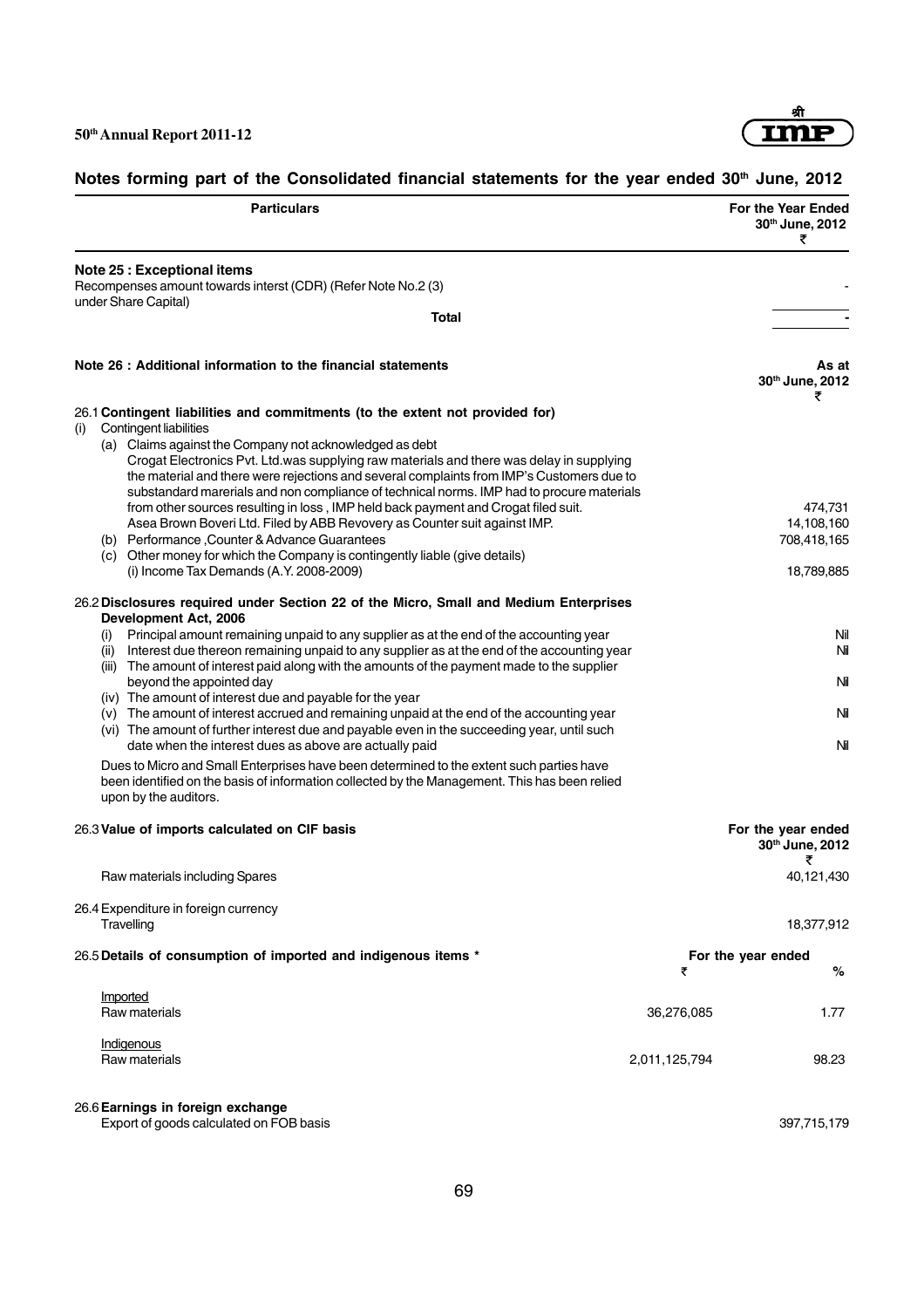|      | <b>Particulars</b>                                                                                                                          |                                                          | For the Year Ended<br>30th June, 2012<br>₹ |
|------|---------------------------------------------------------------------------------------------------------------------------------------------|----------------------------------------------------------|--------------------------------------------|
|      | Note 27: Disclosures under Accounting Standards 16<br>Details of borrowing costs capitalised<br>Borrowing costs capitalised during the year |                                                          | 6,285,906                                  |
|      | - as fixed assets                                                                                                                           |                                                          |                                            |
|      |                                                                                                                                             | Total                                                    | 6,285,906                                  |
|      | Note 28: Disclosures under Accounting Standards 18                                                                                          |                                                          |                                            |
| Note | <b>Particulars</b>                                                                                                                          |                                                          |                                            |
| 28.a | Details of related parties:                                                                                                                 |                                                          |                                            |
|      | Description of relationship                                                                                                                 | Names of related parties                                 |                                            |
|      | Subsidiaries                                                                                                                                | <b>IMP Energy Limited</b>                                |                                            |
|      | Associates                                                                                                                                  | Raga Organics P. Ltd                                     |                                            |
|      |                                                                                                                                             | Advance Transformers & Equipments Pvt. Ltd               |                                            |
|      |                                                                                                                                             | Shree Kishoriju Trading & Equipments Pvt. Ltd            |                                            |
|      |                                                                                                                                             | Shree Rasbihari Electricals Pvt. Ltd                     |                                            |
|      |                                                                                                                                             | Shree & Sons.                                            |                                            |
|      |                                                                                                                                             | Universal Transformers Pvt. Ltd                          |                                            |
|      |                                                                                                                                             | Shree Rasbihari Trading and Investments Pvt. Ltd         |                                            |
|      |                                                                                                                                             | Raj Exports Pvt. Ltd.<br>Mangalam Laboratories Pvt. Ltd. |                                            |
|      |                                                                                                                                             | Ramniwas R Dhoot (HUF)                                   |                                            |
|      | Key Management Personnel (KMP)                                                                                                              | Chairman<br>: Shri Ramniwas R Dhoot                      |                                            |
|      |                                                                                                                                             | <b>Managing Director</b><br>: Shri Ajay R Dhoot          |                                            |
|      |                                                                                                                                             | Jt. Managing Director : Shri Aaditya R Dhoot             |                                            |
|      | <b>Relatives of KMP</b>                                                                                                                     | Mrs. Rajkumari R Dhoot (wife of Shri R. R. Dhoot),       |                                            |
|      |                                                                                                                                             | Mrs. Smita A Dhoot (wife of Shri Aaditya. R. Dhoot),     |                                            |
|      |                                                                                                                                             | Mrs. Radhika A Dhoot (wife of Shri Ajay R. Dhoot),       |                                            |

# Notes forming part of the Consolidated financial statements for the year ended 30<sup>th</sup> June, 2012

Note: Related parties have been identified by the Management.

#### **Details of related party transactions during the year ended 30th June, 2012 and balances outstanding as at 30th June, 2012:**

| 28.b |                            | Ultimate<br>Holding<br>Company | Holding<br>Company | Subsi-<br>diaries        | Fellow<br>Subsi-<br>diaries | Associ-<br>ates | <b>KMP</b>     | Relatives<br>οf<br><b>KMP</b> | <b>Entities in</b><br>which KMP /<br>relatives of<br><b>KMP</b> have<br>significant<br>influence | Total          |
|------|----------------------------|--------------------------------|--------------------|--------------------------|-----------------------------|-----------------|----------------|-------------------------------|--------------------------------------------------------------------------------------------------|----------------|
|      | Related party transactions |                                |                    |                          |                             |                 |                |                               |                                                                                                  |                |
|      | Purchase of goods          | ٠                              | ٠                  |                          |                             | ۰               |                | ×.                            | $\sim$                                                                                           | $\blacksquare$ |
|      | Remuneration               | $\blacksquare$                 | ٠                  | $\blacksquare$           | $\blacksquare$              | $\blacksquare$  |                | $\sim$                        | $\overline{\phantom{a}}$                                                                         | ۰              |
|      | Shri Ramniwas R Dhoot      | ٠                              | ٠                  | $\overline{\phantom{a}}$ | $\blacksquare$              | $\sim$          | 4755604        | ٠                             | $\sim$                                                                                           | 4,755,604      |
|      |                            | ۰                              | ٠                  | ٠                        | ٠                           | ۰               |                | ٠                             | $\overline{\phantom{a}}$                                                                         | ٠              |
|      | Shri Ajay R Dhoot          | ٠                              | ٠                  | $\blacksquare$           | $\overline{\phantom{a}}$    | $\sim$          | 4,227,589      | ٠                             | $\sim$                                                                                           | 4,227,589      |
|      |                            | ٠                              | ٠                  | ٠                        | ٠                           | ۰               |                | ×.                            | $\sim$                                                                                           | ٠              |
|      | Shri Aaditya R Dhoot       | $\blacksquare$                 | $\blacksquare$     | $\blacksquare$           | $\blacksquare$              | $\sim$          | 3,648,960      | $\blacksquare$                | $\sim$                                                                                           | 3,648,960      |
|      |                            | ۰                              | ٠                  | ٠                        | $\blacksquare$              | $\blacksquare$  | $\blacksquare$ | ٠                             | $\sim$                                                                                           | $\blacksquare$ |
|      | Shri Rajendra Mimani       | $\blacksquare$                 | ۰                  | $\blacksquare$           | $\sim$                      | $\sim$          | 1,450,000      | ٠                             | $\sim$                                                                                           | 1,450,000      |
|      |                            |                                |                    |                          |                             |                 |                |                               |                                                                                                  | $\sim$         |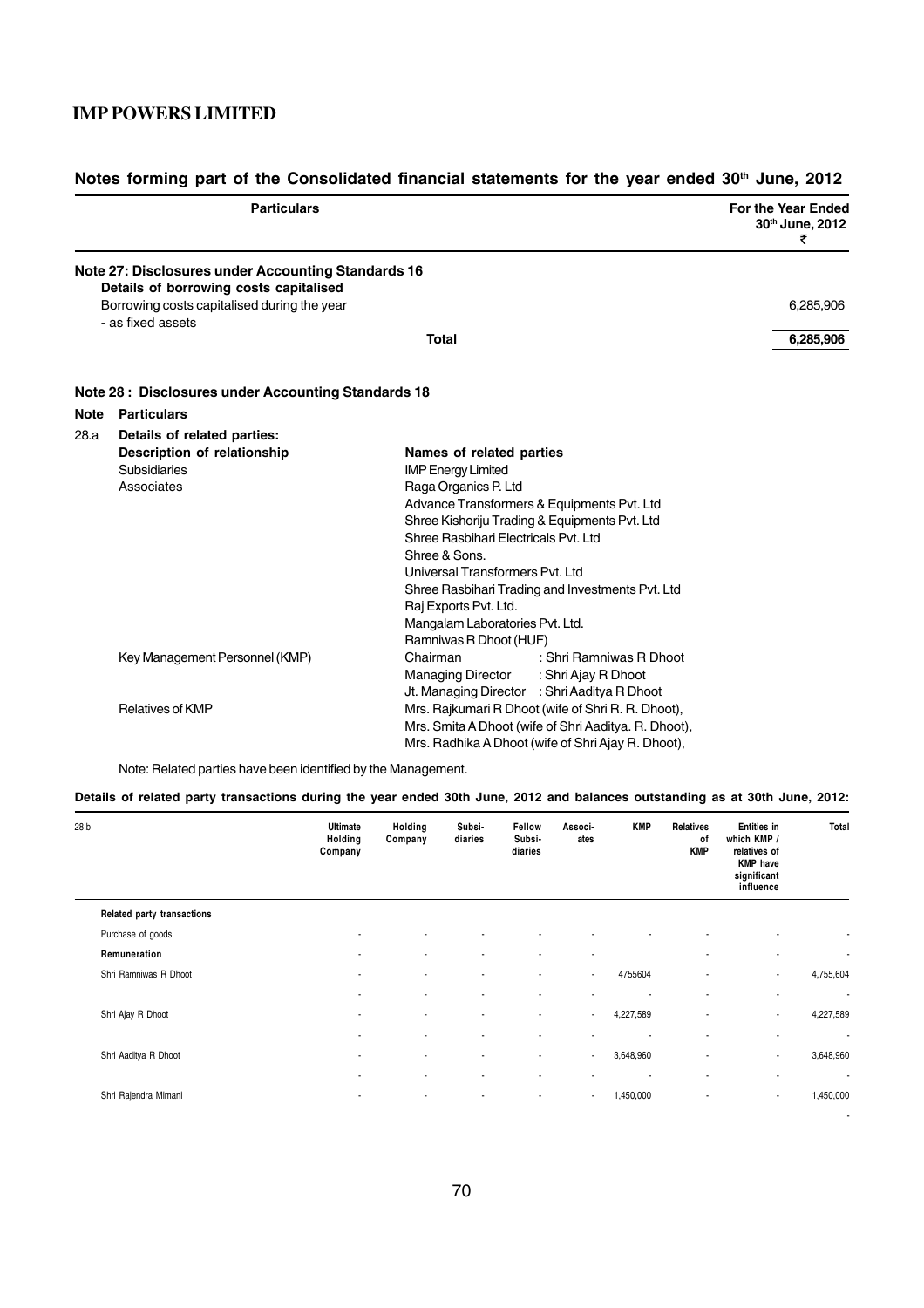

# **Notes forming part of the Consolidated financial statements for the year ended 30th June, 2012**

| Leasing or hire purchase arrangements                  |                          |                          |                          |                          |                          |                          |                |                          |           |
|--------------------------------------------------------|--------------------------|--------------------------|--------------------------|--------------------------|--------------------------|--------------------------|----------------|--------------------------|-----------|
| Ramniwas R Dhoot (HUF)                                 |                          |                          | $\blacksquare$           |                          | $\blacksquare$           | 120,000                  | ٠              | ä,                       | 120,000   |
|                                                        |                          | $\overline{\phantom{a}}$ | $\overline{\phantom{a}}$ | $\overline{\phantom{a}}$ | $\overline{\phantom{a}}$ | $\overline{\phantom{a}}$ | ٠              | ä,                       | Ĭ.        |
| Shri Ajay R Dhoot                                      | $\blacksquare$           | ٠                        | $\overline{\phantom{a}}$ | $\blacksquare$           | $\bullet$                | 420,000                  | ٠              | ٠                        | 420,000   |
|                                                        |                          | ٠                        | $\overline{\phantom{a}}$ | $\blacksquare$           | $\bullet$                | $\blacksquare$           | ٠              | ٠                        | ÷         |
| Shri Aaditya R Dhoot                                   |                          |                          | $\overline{\phantom{a}}$ | $\overline{\phantom{a}}$ | $\blacksquare$           | 390,000                  | $\blacksquare$ | $\overline{\phantom{a}}$ | 390,000   |
|                                                        |                          |                          | $\blacksquare$           | $\overline{\phantom{a}}$ | $\overline{\phantom{a}}$ | 240,000                  |                | ٠                        | 240,000   |
| Shree Rasbihari Trading & Investment Pvt. Ltd.         |                          |                          |                          | $\blacksquare$           | 120,000                  | ÷                        |                | ٠                        | 120,000   |
|                                                        |                          |                          |                          |                          |                          |                          |                | ٠                        | ÷,        |
| Balances outstanding at the end of the year            |                          |                          |                          |                          |                          |                          |                |                          |           |
| Trade receivables                                      |                          |                          | $\blacksquare$           |                          |                          |                          |                | ٠                        |           |
|                                                        |                          | $\blacksquare$           | $\blacksquare$           | $\blacksquare$           | ٠                        | ٠                        | ä,             | ٠                        | ÷,        |
| Loans and advances                                     | $\overline{\phantom{a}}$ | $\sim$                   | 4,583,118                |                          | $\overline{\phantom{a}}$ |                          |                | $\blacksquare$           | 4,583,118 |
|                                                        |                          | $\blacksquare$           | $\overline{\phantom{a}}$ |                          |                          | ٠                        |                | $\overline{\phantom{a}}$ |           |
| Trade payables                                         |                          |                          | ٠                        |                          |                          | ٠                        |                | ٠                        |           |
|                                                        |                          |                          | $\overline{\phantom{a}}$ | $\overline{\phantom{a}}$ | $\blacksquare$           | $\overline{\phantom{a}}$ |                | ٠                        |           |
| Borrowings                                             |                          | ٠                        | $\overline{\phantom{a}}$ | $\blacksquare$           | ٠                        | $\overline{\phantom{a}}$ |                | ä,                       |           |
|                                                        |                          | ٠                        | $\overline{\phantom{a}}$ | $\blacksquare$           | $\blacksquare$           | $\blacksquare$           | ٠              | ٠                        |           |
| Provision for doubtful receivables, loans and advances |                          | ٠                        | $\overline{\phantom{a}}$ | $\overline{\phantom{a}}$ | $\blacksquare$           | $\blacksquare$           | $\blacksquare$ | $\blacksquare$           |           |
|                                                        |                          |                          |                          |                          |                          |                          |                | ٠                        |           |
|                                                        |                          |                          |                          |                          |                          |                          |                |                          |           |

#### **Note 29: Disclosures under Accounting Standards 19**

| <b>Note</b> | <b>Particulars</b>                                                                     | For the year ended<br>30th June, 2012<br>₹ |
|-------------|----------------------------------------------------------------------------------------|--------------------------------------------|
| 29          | Details of leasing arrangements                                                        |                                            |
|             | As Lessor                                                                              |                                            |
|             | 29.a The Company has entered into operating lease arrangements for Its Premises at     |                                            |
|             | Kandivali, Mumbai. The lease was non-cancellable for a period of 6 Months from         |                                            |
|             | 19/04/2011 and has been renewed for a further perriod as mutually                      |                                            |
|             | decided by both the parties.                                                           |                                            |
|             | Future minimum lease receivable                                                        |                                            |
|             | not later than one year                                                                | 8,532,000                                  |
|             | later than one year and not later than five years                                      | 6,786,140                                  |
|             | later than five years                                                                  |                                            |
|             | As Lessee                                                                              |                                            |
|             | 29.b The Company has entered into operating lease arrangements for its office premises |                                            |
|             | at Tardeo Mumbai. The leases are non-cancellable and are for a period of 3 years       |                                            |
|             | and may be renewed for a further period as mutual agreement of the parties.            |                                            |
|             | Future minimum lease payments                                                          |                                            |
|             | not later than one year                                                                | 11,316,000                                 |
|             | later than one year and not later than five years                                      | 30,593,890                                 |
|             | later than five years                                                                  |                                            |
|             | Lease payments recognised in the Statement of Profit and Loss                          | 11,316,000                                 |
|             | Contingent rents recognised as expense during the year (state basis)                   |                                            |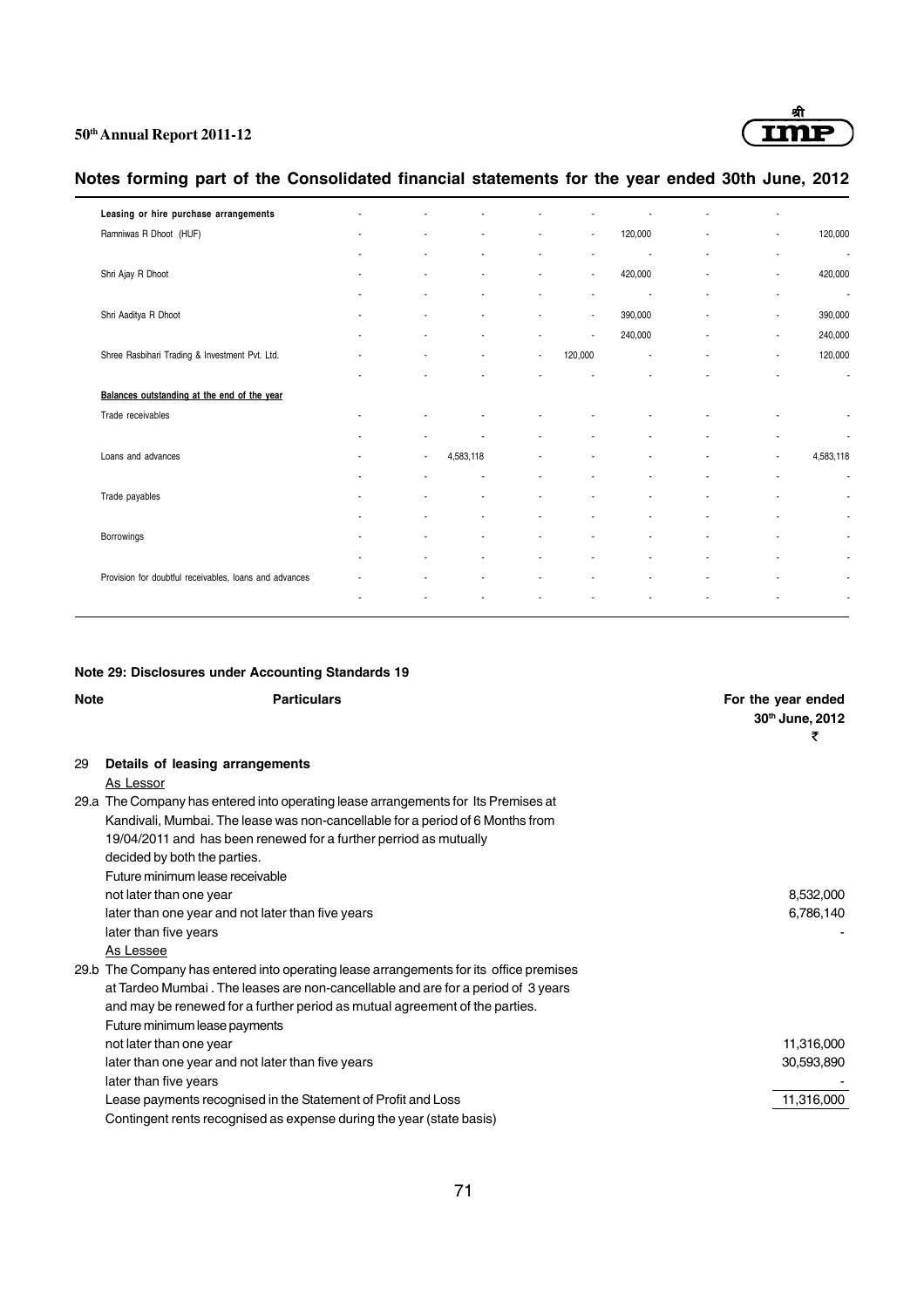### **IMP POWERS LIMITED**

#### **Notes forming part of the Consolidated financial statements for the year ended 30th June, 2012**

| <b>Particulars</b> |                                                                                                                       | For the Year Ended<br>30th June, 2012<br>₹ |  |
|--------------------|-----------------------------------------------------------------------------------------------------------------------|--------------------------------------------|--|
|                    | <b>Note 30: Disclosures under Accounting Standards 20</b>                                                             |                                            |  |
|                    | 30 Earnings per share                                                                                                 |                                            |  |
|                    | Weighted average number of equity shares outstanding                                                                  | 8,136,563                                  |  |
| 30.a               | Profit (Loss) after taxation as per Profit & Loss account attributable to Equity Shareholders                         |                                            |  |
|                    | after adjusting dividend on prerference shares before extraordinary items                                             | 68,036,036                                 |  |
|                    | Earning Per Share (Basic & Diluted) Before Extra-Ordinary item                                                        | 8.36                                       |  |
| 30.b               | Profit (Loss) after taxation as per Profit & Loss account attributable to Equity Shareholders                         | 68,036,036                                 |  |
|                    | after adjusting dividend on prerference shares before extraordinary items                                             |                                            |  |
|                    | Earning Per Share (Basic & Diluted)                                                                                   | 8.36                                       |  |
|                    | Nominal Value per Share                                                                                               | 10.00                                      |  |
|                    | <b>Note 31 : Disclosures under Accounting Standards 22</b>                                                            |                                            |  |
|                    | 31. Deferred Tax (liability) / Asset                                                                                  |                                            |  |
|                    | Tax effect of items constituting deferred tax liability                                                               |                                            |  |
|                    | Opening Balance                                                                                                       | 41,609,895                                 |  |
|                    | On difference between book balance and tax balance of fixed assets                                                    | 11,271,407                                 |  |
|                    | On expenditure deferred in the books but allowable for tax purposes (Reversal of Previous Year)                       | 689,748                                    |  |
|                    | On items included in Reserves and surplus pending amortisation into the Statement of Profit and Loss<br><b>Others</b> |                                            |  |
|                    | Tax effect of items constituting deferred tax liability                                                               | 53,571,050                                 |  |
|                    | Tax effect of items constituting deferred tax assets                                                                  |                                            |  |
|                    | <b>Opening Balance</b>                                                                                                | 5,135,434                                  |  |
|                    | Provision for compensated absences, gratuity and other employee benefits                                              |                                            |  |
|                    | Provision for doubtful debts / advances                                                                               |                                            |  |
|                    | Disallowances under Section $40(a)(i)$ , 43B of the Income Tax Act, 1961                                              | 2,557,981                                  |  |
|                    | On difference between book balance and tax balance of fixed assets                                                    |                                            |  |
|                    | Unabsorbed depreciation carried forward                                                                               |                                            |  |
|                    | Brought forward business losses                                                                                       |                                            |  |
|                    | On items included in Reserves and surplus pending amortisation into the Statement of Profit and Loss                  |                                            |  |
|                    | Others                                                                                                                | 120,221                                    |  |
|                    | Tax effect of items constituting deferred tax assets                                                                  | 7,813,636                                  |  |
|                    | Net deferred tax (liability) / asset                                                                                  | 45,757,414                                 |  |

In terms of our report of even date<br>For Batliboi & Purohit **Chartered Accountants FRN NO. 101048W**

(CA R. D. HANGEKAR) **ALCOMOT ARE ASSESSED AT A PART OF A DISPOSE A PART OF A PART OF A PADITYA R DHOOT** M.No.30615

Place : Mumbai Dated: 29<sup>th</sup> August, 2012 **On behalf of the Board of Directors** 

Partner **MANAGING DIRECTOR JT. MANAGING DIRECTOR**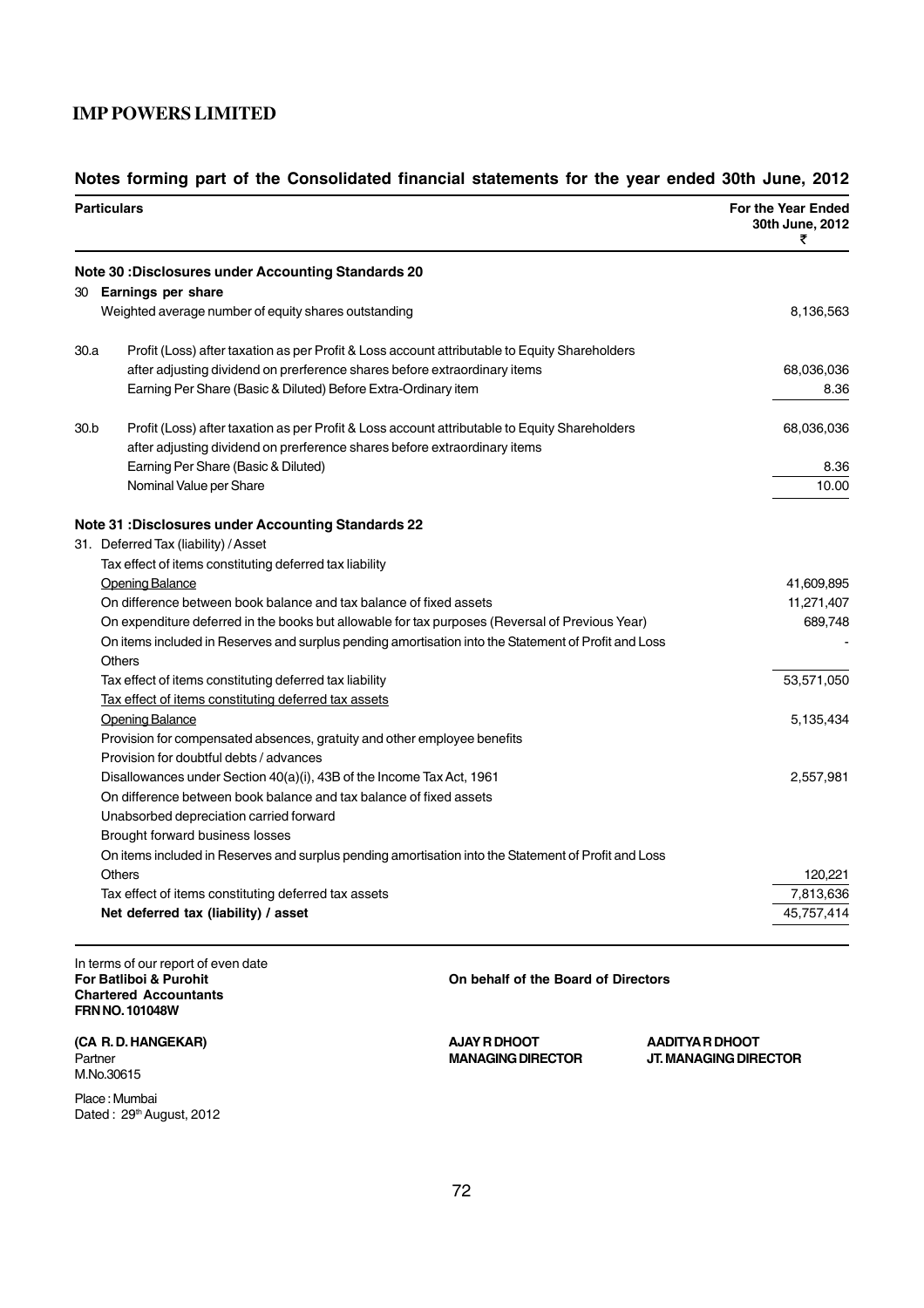



**NOTES :**

| - |
|---|
|   |
|   |
|   |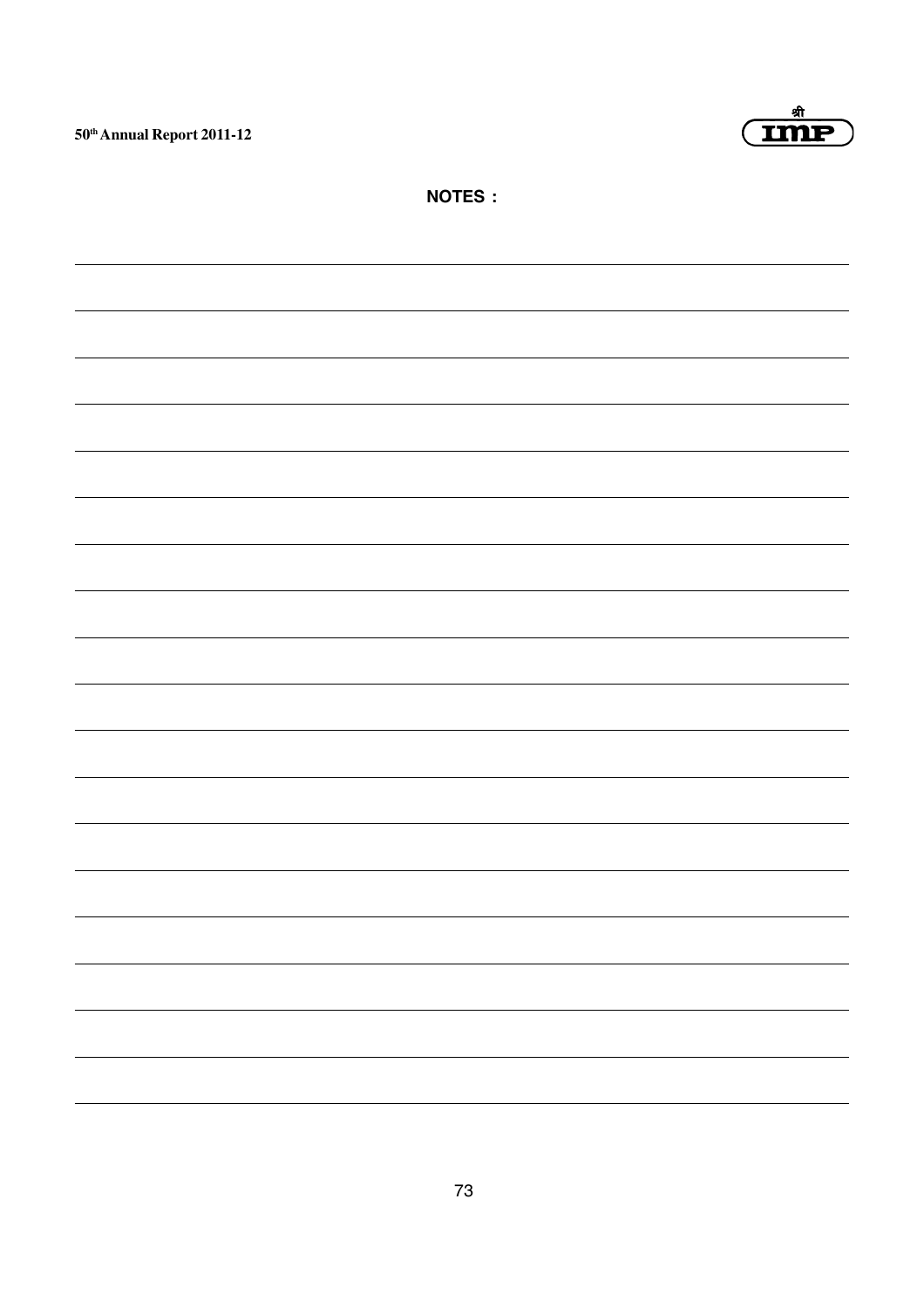

# **IMP POWERS LTD.**

Registered Office :- Survey No. 263/3/2/2, Sayli Village, Umar Kuin Road, Silvassa (U.T.) 396230, Dadra & Nagar Haveli (U.T.)

#### **ATTENDANCE SLIP**

Please bring the attendance slip and hand it over at the entrance of the venue of the meeting

| <u>I/Weider and the set of the set of the set of the set of the set of the set of the set of the set of the set o</u>                                                                                                                                            |  |                   |                                  |                    |  |  |
|------------------------------------------------------------------------------------------------------------------------------------------------------------------------------------------------------------------------------------------------------------------|--|-------------------|----------------------------------|--------------------|--|--|
|                                                                                                                                                                                                                                                                  |  |                   |                                  |                    |  |  |
| hereby record my presence at the 50 <sup>th</sup> Annual General Meeting of the Company to be held on Monday, 17 <sup>th</sup> December<br>2012 at 3.00 pm. at the Registered office of the Company situated at the above address or at any adjournment thereof. |  |                   |                                  |                    |  |  |
|                                                                                                                                                                                                                                                                  |  |                   |                                  |                    |  |  |
|                                                                                                                                                                                                                                                                  |  |                   |                                  |                    |  |  |
|                                                                                                                                                                                                                                                                  |  |                   |                                  |                    |  |  |
| *Applicable if shares are held in electronic form.                                                                                                                                                                                                               |  |                   | Signature of the Member or Proxy |                    |  |  |
|                                                                                                                                                                                                                                                                  |  | <b>PROXY FORM</b> |                                  |                    |  |  |
|                                                                                                                                                                                                                                                                  |  |                   |                                  |                    |  |  |
|                                                                                                                                                                                                                                                                  |  |                   |                                  |                    |  |  |
| to attend and vote for me /us on my /our behalf at the 50 <sup>th</sup> Annual General meeting of the Company to be held on<br>Monday, 17 <sup>st</sup> December 2012 at 3.00 pm. at the Registered office of the Company or at any adjournment thereof.         |  |                   |                                  |                    |  |  |
| Signed this ______________________ day of _______________________ 2012                                                                                                                                                                                           |  |                   |                                  |                    |  |  |
|                                                                                                                                                                                                                                                                  |  |                   |                                  | Affix One<br>Rupee |  |  |
|                                                                                                                                                                                                                                                                  |  |                   | Signature                        | Revenue<br>Stamp   |  |  |
|                                                                                                                                                                                                                                                                  |  |                   |                                  |                    |  |  |

\*Applicable if shares are held in electronic form.

Note: The proxy must be deposited at the Registered Office of the Company not less than 48 hours before the time of the holding the Meeting.